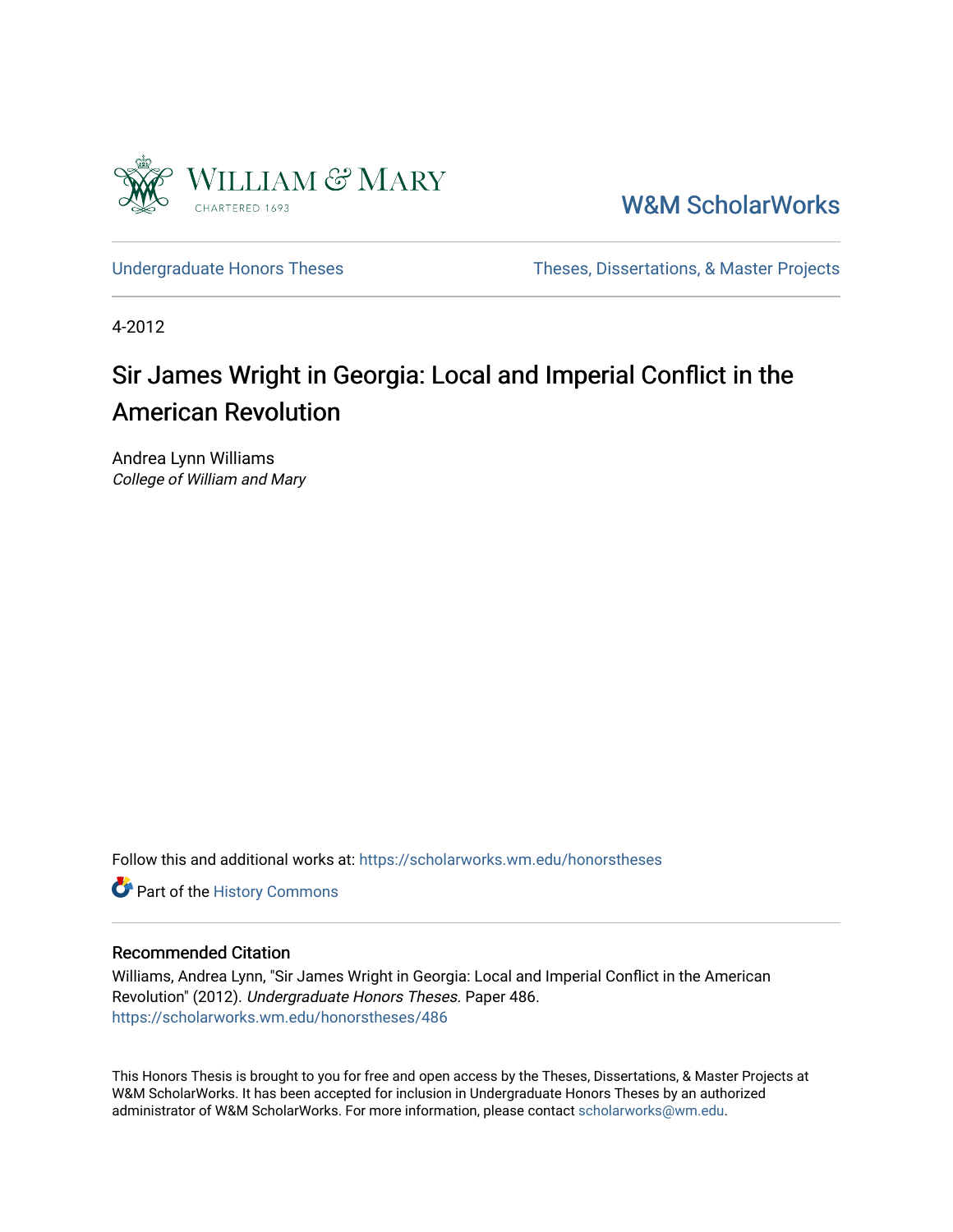# **Sir James Wright in Georgia: Local and Imperial Conflict in the American Revolution**

A thesis submitted in partial fulfillment of the requirement for the degree of Bachelor of Arts in History from The College of William and Mary

by

Andrea Lynn Williams

Accepted for \_\_\_\_\_\_\_\_\_\_High Honors\_\_\_\_\_\_\_\_\_\_\_\_\_\_\_\_\_\_\_\_\_\_ (Honors, High Honors, Highest Honors)

 $\mathcal{L}_\text{max}$ 

 $\mathcal{L}_\text{max}$  , and the contract of the contract of the contract of the contract of the contract of the contract of the contract of the contract of the contract of the contract of the contract of the contract of the contr

 $\mathcal{L}_\text{max}$ 

Paul Mapp, Director

James Whittenburg

Maria Swetnam-Burland

Williamsburg, VA April 23, 2012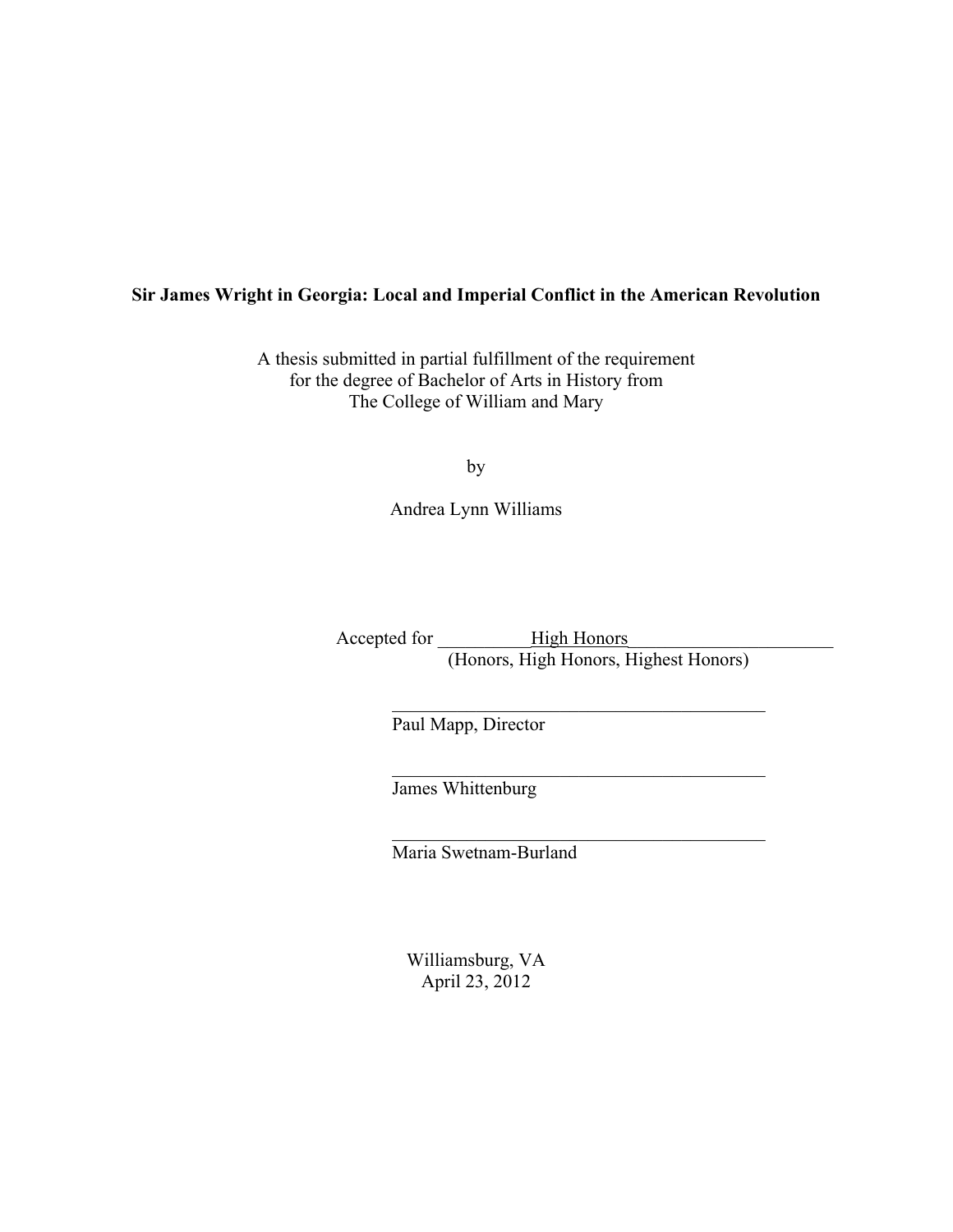#### Acknowledgements

I had many revelations in the process of writing this honors thesis, some related to my research and others less academic in nature. One of the things that became most apparent over the past year was the great deal of support given to me by family, friends, and mentors, without whom I would not have been able to successfully complete such an undertaking. One page is not sufficient to convey my thanks to those who essentially wrote this thesis along with me, but I would like to briefly mention their contributions to my work, and to express my wholehearted gratitude for their guidance.

First, I would like to thank my advisor, Professor Paul Mapp, who spent part of each week asking me the simple questions that would inevitably turn out to be the hardest to answer. I was not the only one who spent long hours reading, re-reading, and editing this thesis, and his willingness to spend time working with me could not be more appreciated. His abilities to help me organize my thoughts, to point me in the direction of sources that were exactly what I needed, and to help me see the broader implications of my thesis while I was mired in details made this process the most rewarding experience of my undergraduate years. Professor James Whittenburg also deserves my thanks for answering my preliminary questions about writing a thesis and for serving on my committee. He is, along with Dr. Carolyn Whittenburg and the other people at NIAHD, largely responsible for my love of history and historical writing, and part of what makes the William & Mary history department feel like home to me. My final acknowledgment to a faculty member goes to Professor Swetnam-Burland, who is not only one of the finest professors I have had in the Classics Department, but who also agreed to sit on my committee and write my recommendations while traveling and working on a book. To these members of the William & Mary academic community, I give my unending gratitude.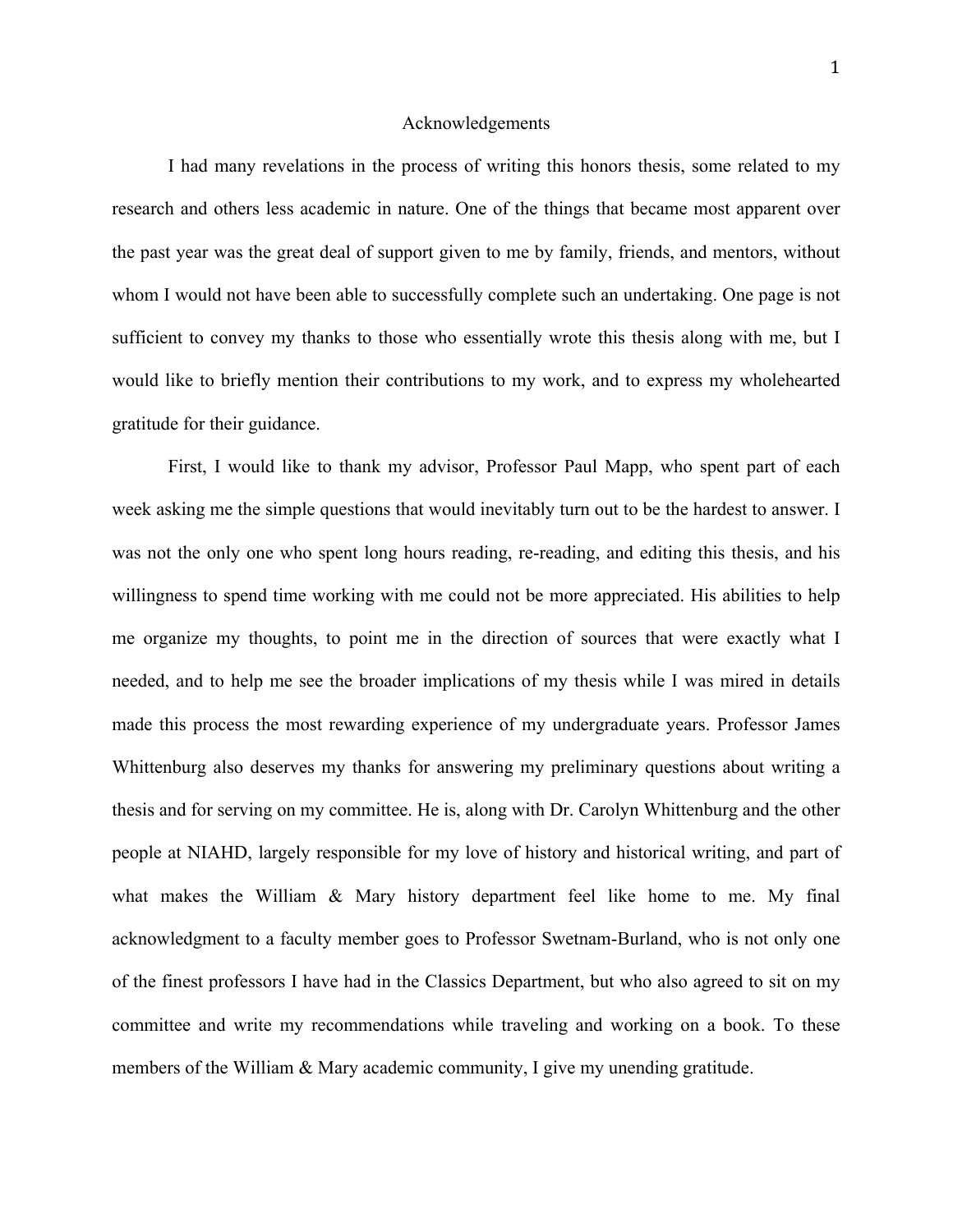There were a number of people outside of academics who kept me sane throughout the months I have spent producing this thesis. Foremost of these were Nicky Bell and Alex Bramsen, who gave me a clean, well-lit place to study on the couch in their apartment. Nicky was writing a thesis for the government department, and his hard work and determination constantly motivated me. Alex's enduring support, along with his willingness to listen, his ability to serve as a sounding board for my ideas, and his superb editing skills, shaped my thesis into the final product it came to be. Erin Holmes, who completed an honors thesis in history last year, also proved invaluable in answering my many questions about format and procedure. These friends were more than reliable sources of inspiration and support. They were there for me all year through the highs and lows of researching and writing, and I cannot express the extent of my appreciation for their aid.

Finally, I would like to recognize the role that my family played in the production of this thesis. My mother and father have fostered in me a love of learning throughout my whole life, and have always been ready to help me in any way possible. Along with the Charles Center, they funded my trip to England where I conducted research for my Monroe project and my thesis. My mother was always a phone call away, ready to help me in any way that she could. My father gave his unequivocal support, even when he asked joking questions like, "Aren't you done with your thesis yet? How many years have you been working on it now?" I have always and will always owe my parents for how far I have been able to come in my education and in life.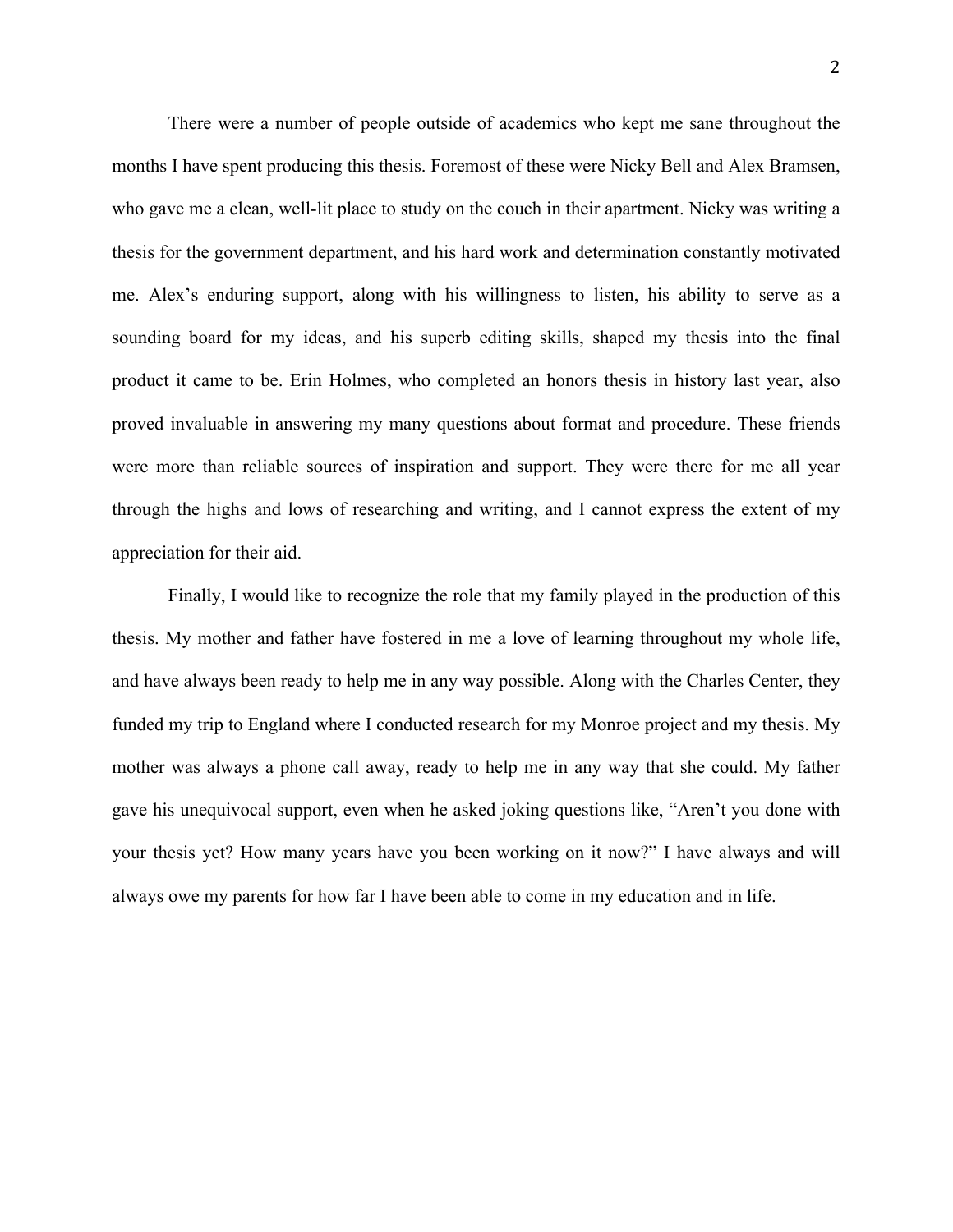#### Introduction

In Sir James Wright's twenty-two years as the royal governor of Georgia, he lived through the Stamp Act Crisis, mob violence at the hands of the Sons of Liberty, and the threat of hostilities from South Carolinian patriots. He was imprisoned in his own home, escaped from the clutches of the patriots and returned to resume his post three years later. The only royal governor to administer a civil government in the midst of the American Revolution, Wright witnessed the duration of the war and played a significant role in the events that led to Georgia's separation from Britain. His correspondence from 1760 to 1782 attests to the relationship between the colonists and the British administration, as well as the communication—or lack thereof between the local colonial government in Georgia and the imperial powers responsible for enforcing British authority in the Americas. Separated from his superiors by three thousand miles and made to deal with a colony in rebellion without sufficient support to carry out his executive powers, Wright identified flaws in the British system of colonial administration, such as its inability to handle an opposing trans-colonial force, its failure to respond to local needs while focusing on imperial goals, and its dearth of resources that left its authority spread too thinly across the thirteen colonies. The governor's circumstances in Georgia and the failures of his superiors to support his efforts to maintain peace at a local level made Georgia's participation in the fledgling American union impossible to prevent.

 The primary sources that support the assertion that the British lost Georgia through a failure of cooperation and understanding between local and imperial levels of government consist of Sir James Wright's surviving correspondence compiled in the British National Archives and the Collections of the Georgia Historical Society. His perspective is integral to understanding this dynamic because, as the head of the civil government in Georgia, he was in a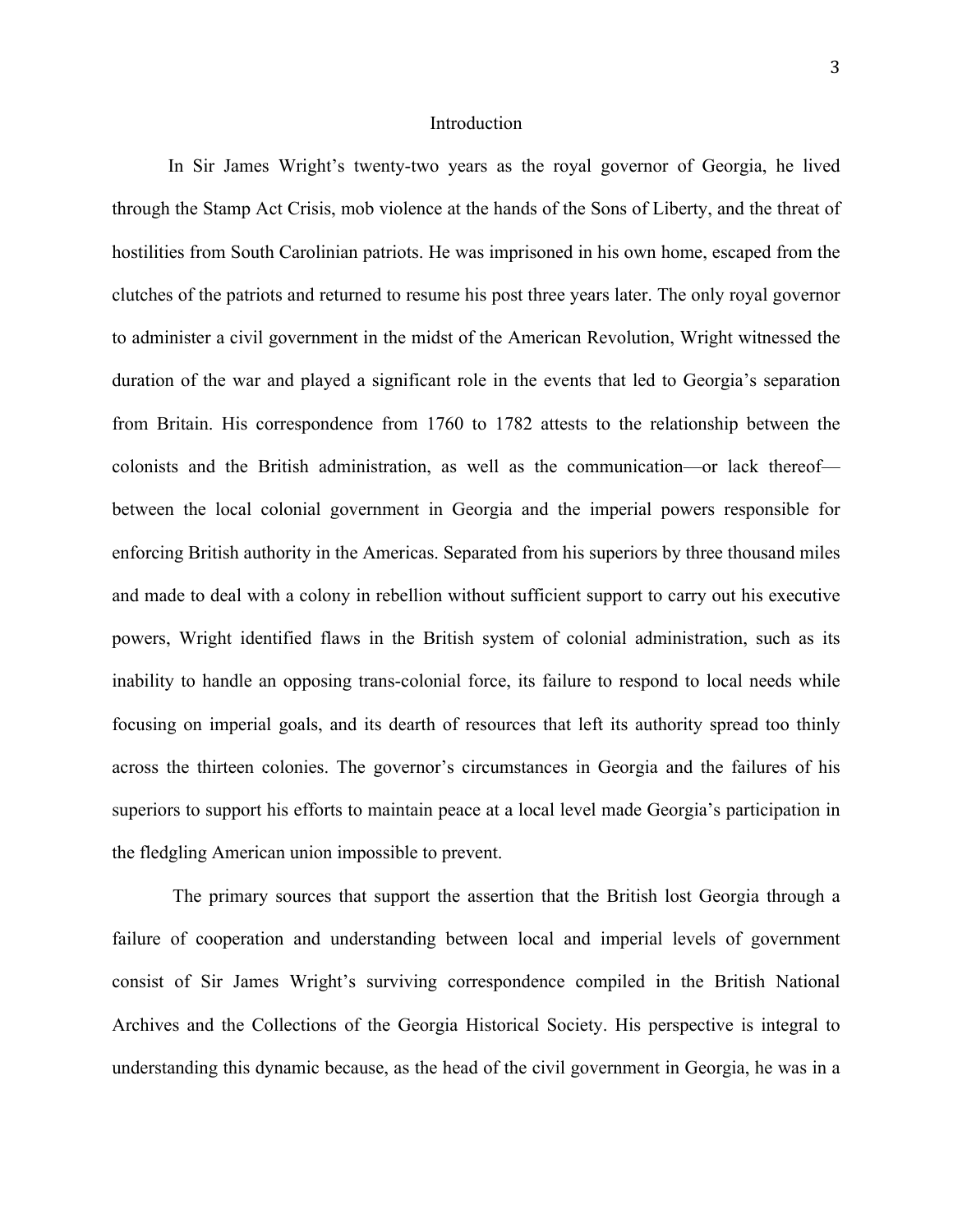position to document the disparities between his goals and those of his superiors. Wright provides a particularly informative account, because he was neither a rebellious colonists nor a distant British administrator. He attempted to keep Georgia out of the rebellion and witnessed firsthand the growing sedition within the colony. The governor had a strong sense of duty to the Crown, but was much more attuned to the situation in Georgia and what was needed to maintain peace and control than were his superiors. Though his perspective should have been highly valued, the authorities to whom Wright sent his pleas for assistance often ignored his advice because of his subordinate office and the differences in their agendas. Wright's papers, which document the growing desperation of the Georgia governor as his goals conflicted with those of his superiors, reveal the problems in administration that prevented the British from regaining control over Georgia.

Three main periods of Wright's governorship are represented in his letters to different authorities. His reports to the Board of Trade contain the most evidence of Wright's experiences during the Stamp Act Crisis, as well as his assessment of the atmosphere of discontent and rebellion in the colony. These documents are supplemented by his letters to individual administrators such as Secretaries of State for the Southern Department Henry Seymour Conway from 1765-1766 and Lord Shelburne from 1766-1768. It is in these papers that his relationship with the administration in Britain begins to emerge, and in which the first indication of the divide between local colonial government and imperial authorities is evident. The Stamp Act Crisis was the first instance in which Wright's skills as governor were really tried and in which the governor's communication with his superiors showed a disparity in local and imperial goals.

Wright's correspondence in the years leading up to Georgia's participation in the revolution attests to the strain on his relationship with Lord Dartmouth, the Secretary of State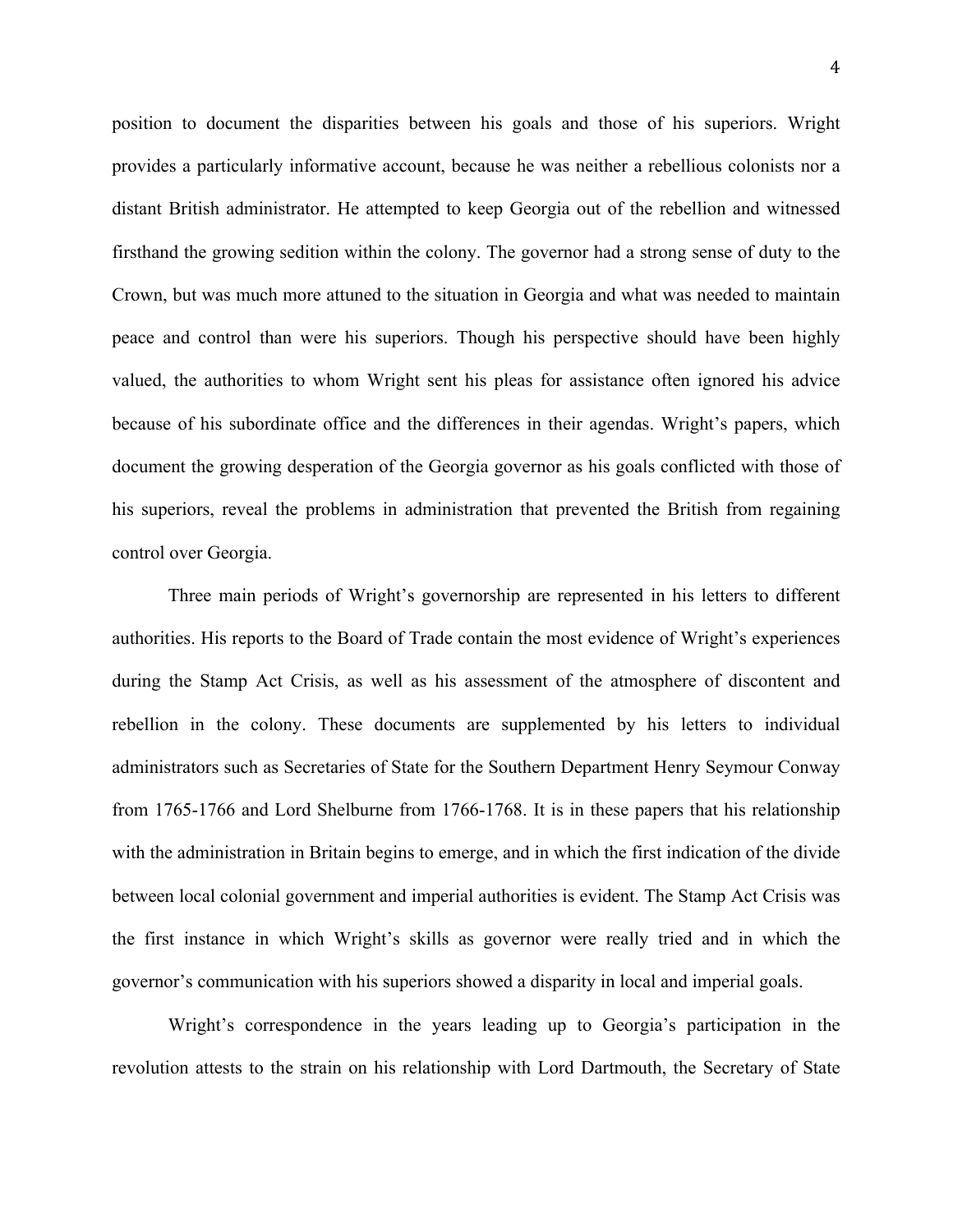from 1772-1775. With the Americans now organizing across colonial borders, Wright was powerless to prevent the tide of rebellion from sweeping into Georgia. Limited to action within his own colony, Wright looked to Dartmouth to solve the growing sedition throughout the colonies, but received little support. When violence in Georgia escalated, the governor's requests to Dartmouth for assistance went unheeded. Their failure to respond left Wright without a means of employing his gubernatorial powers, and allowed the Sons of Liberty in Georgia to gain influence. Wright's letters to Dartmouth show the powerlessness of the civil government in the colonies and how the administration's failure to support government at a local level enabled patriot leaders in Georgia to continue gathering strength up until Wright's arrest.

The third period of Wright's administration is significant for explaining the relationship between British imperial and local government during the American Revolution covers the years 1779-1782, when Wright once again acted as governor after the British had reclaimed Savannah. The situation had changed in the years since Georgia joined the revolution, and while Wright was still attempting to manage a civil government in a rebellious colony, his superiors were focused on conducting a campaign northward using Georgia as a starting point. Until Georgia was evacuated in 1782, the governor struggled to restore the colony to a peaceful state while his requests for troops to stabilize the province were ignored by the military and the administration. His letters to Lord Germain, who replaced Lord Dartmouth in 1775, show the conflicting goals of local and imperial government. While patriot resistance continued to exist in the areas around Savannah, Wright could not regain control of Georgia without military aid. Focused on subduing the Carolinas and Virginia, the military could not afford to send troops to Georgia, which made the province untenable as the war came to an end.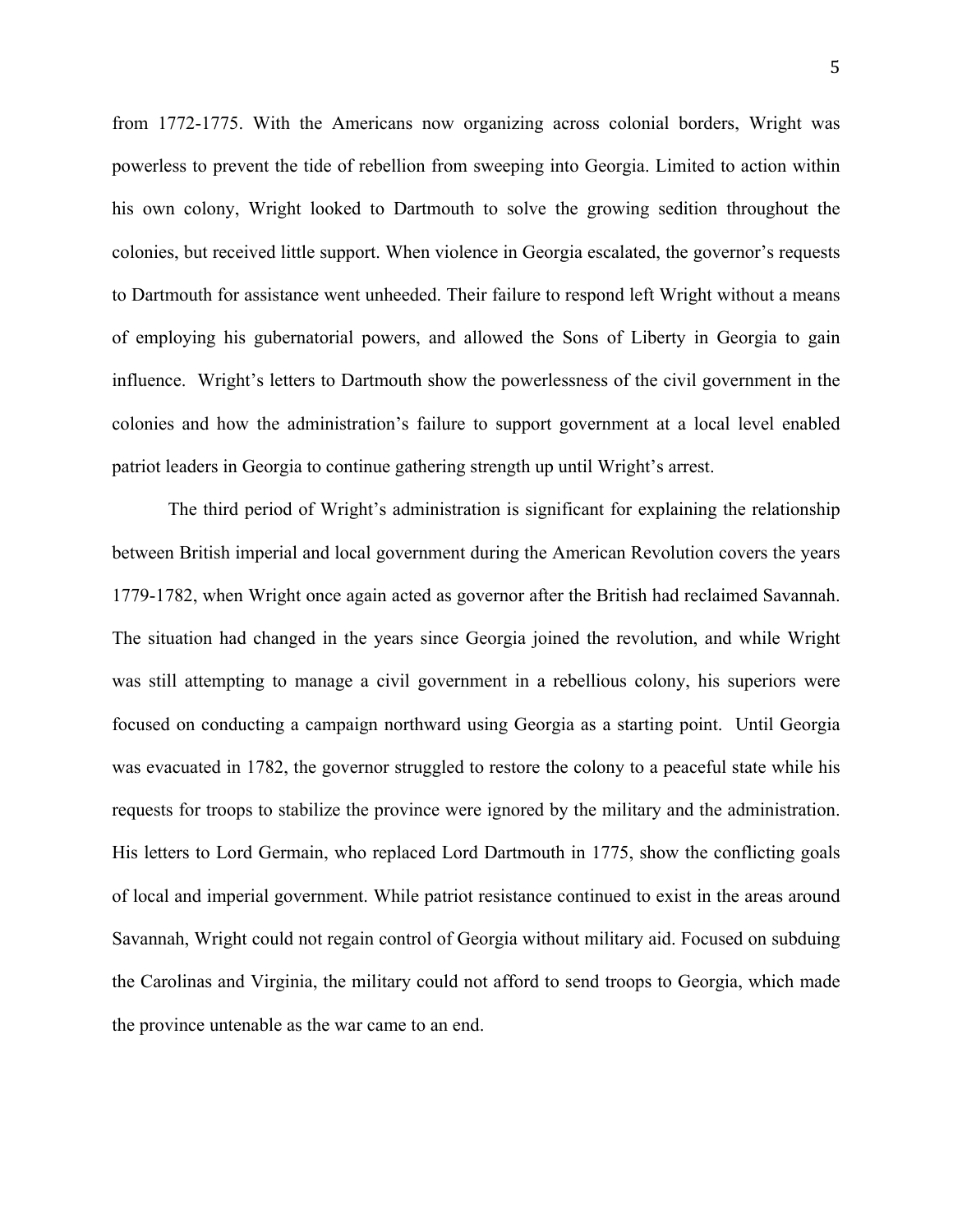Wright's correspondence with his superiors makes it possible to explain how the British Empire was unable to hold Georgia—perhaps the least likely colony to join the other twelve in rebellion—as a result of failures in the system of administration between local and imperial government. British authorities could not afford to acknowledge local concerns without compromising their imperial objectives, leaving the empire unable to fully regain control over any area once a large segment of the population had committed to revolution. Within sixteen years of assuming his office, Wright would go from a beloved leader with the support of the people to a prisoner in the colony he once governed. In another six years he would return to Georgia, only to lose it once again when the British abandoned it to the Americans in 1782. Alienated from the colonists in rebellion and from his own government, Wright was in a unique situation to observe the entirety of the revolution and to provide commentary on the relationship between the imperial administration and his own government in Georgia.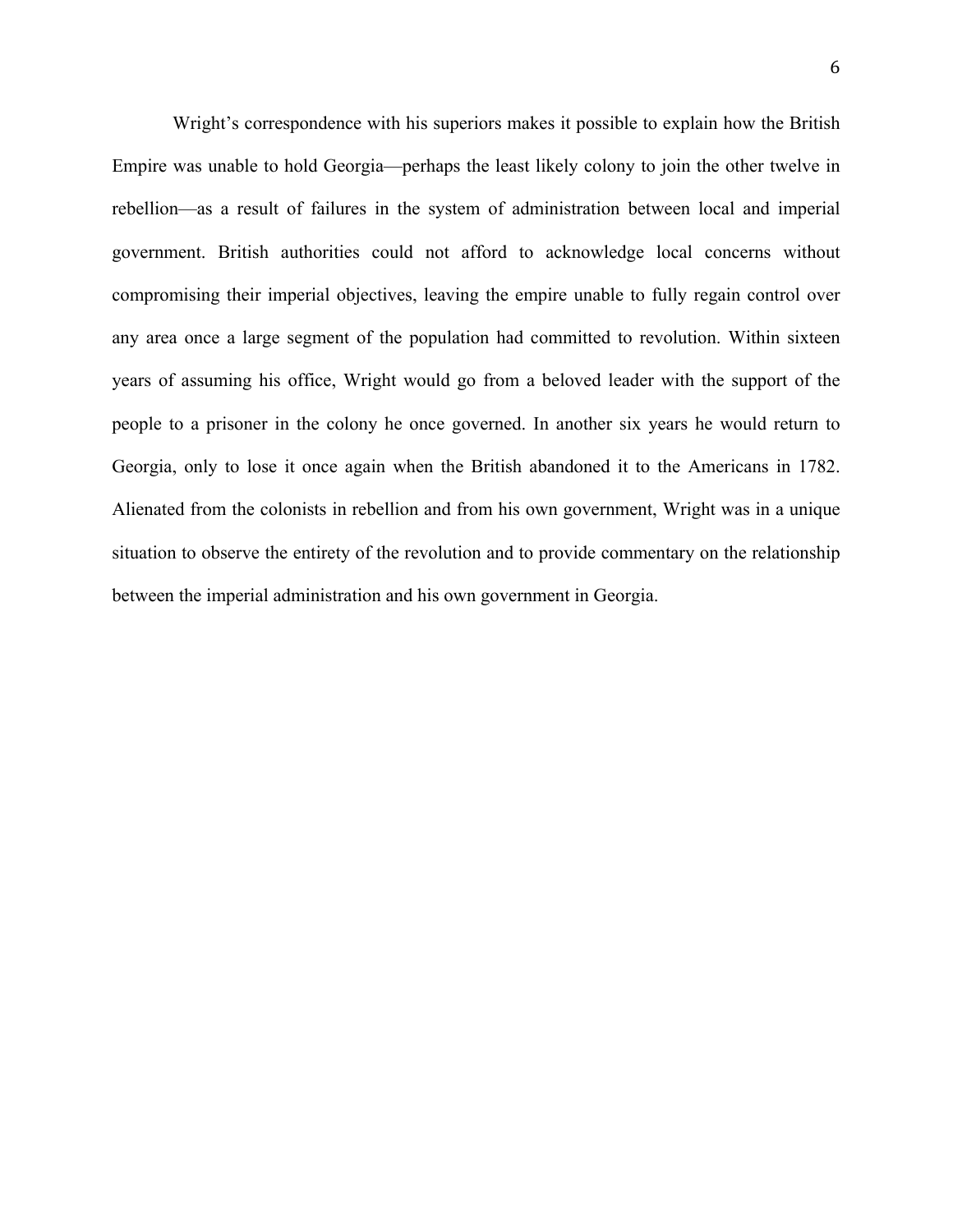### Chapter 1: Stirrings of Sedition

When James Wright arrived in Georgia as governor in autumn 1760, the colony was not in the midst of riots and rebellion, as it would be throughout much of his term. For the first five years of his governorship, Wright and the colonists worked together for the benefit of Georgia and the British Empire. It was only with the passing of the Stamp Act, which benefitted the imperial government at the expense of American colonists, that the cooperation between local colonial leaders and their British administrators began to crumble.

From 1760 to 1766, there was a complete shift in the relationship between Georgian colonists and their governor. Bound by his duties to the imperial administration but also connected to local interests in Georgia, Wright was in a difficult position as royal governor. During the Stamp Act Crisis, Wright lost support from both sides, as angry colonists reacted against the man who represented British authority, and as his superiors failed to understand the severity of discontent at a local level. It is important to understand that it was not Wright himself, but the disconnect between administrators in Britain and colonists in Georgia that precipitated riots, and eventually rebellion, in the colony. The problems in British colonial administration that gave rise to the Stamp Act Crisis—conflict between local and imperial needs, as well as the lack of understanding between those in Georgia and those in Britain—foreshadowed the issues that led Georgia to join twelve other colonies in rebellion.

#### Harmonious Relations Before the Stamp Act

Though most of his twenty-two-year tenure as governor was marked by conflict, Wright's government in the years prior to the Stamp Act was peaceful and harmonious. He had inherited a fine political situation from the previous governor, Henry Ellis, and began his term with the colonists' approval, working to establish good relations with the people of Georgia and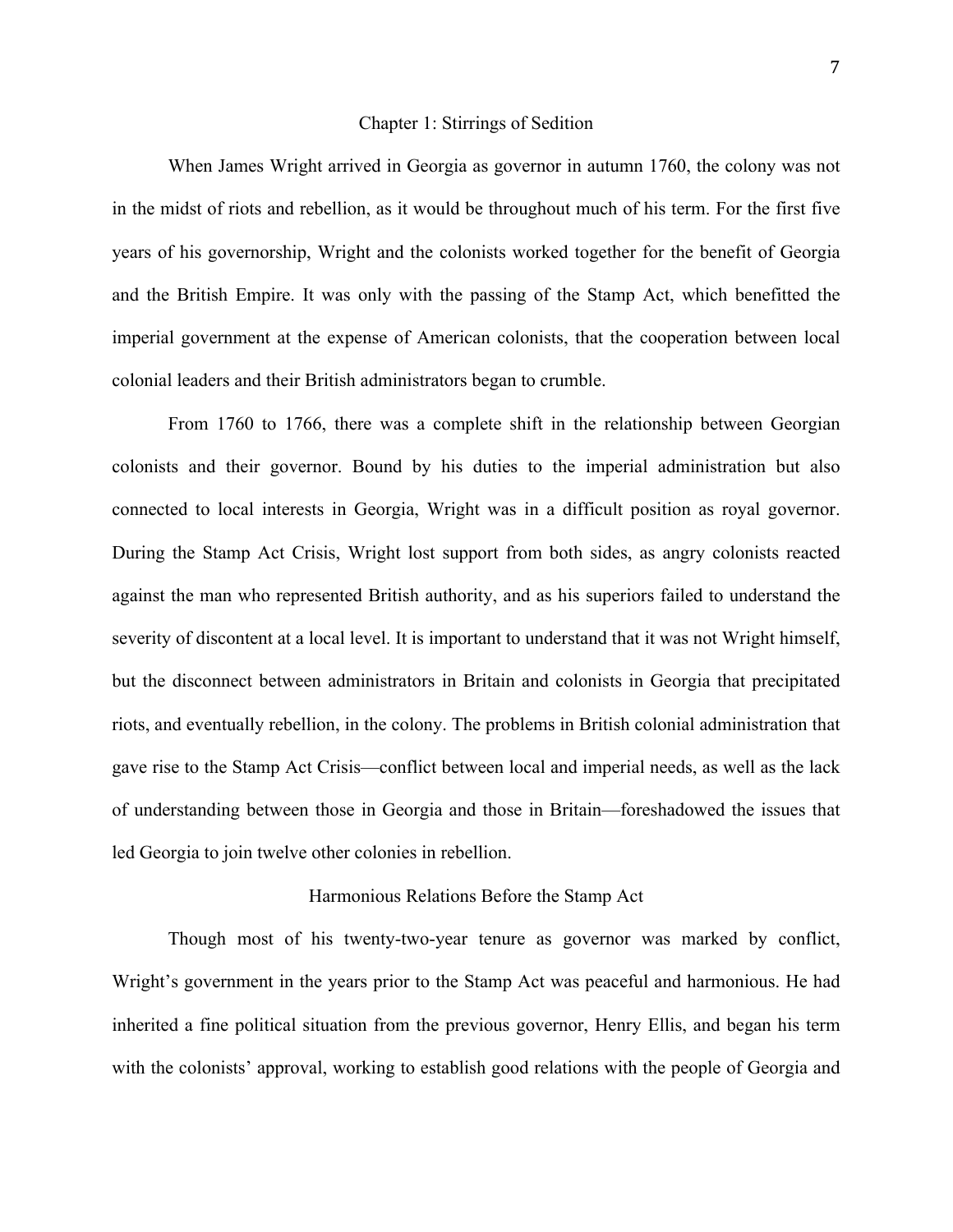building connections that he believed would serve him well in his office.<sup>1</sup> Five years later, Georgians would be rioting in the streets, political unity would break down, and the seeds of revolution would begin to germinate in the colony.

Study of the period of accord between the governor, his council, and the assembly suggests that Wright himself was not the catalyst for rebellion in Georgia. Peace and concord existed in the colony so long as the interests of the Georgians, local government, and imperial government aligned. During this time of unanimity before the Stamp Act Crisis, Wright developed ties with the Georgians that allowed him to appreciate the colonists' perspective on taxation and representation, affording him a better understanding of future events than his distant superiors in Britain. The breakdown of those same harmonious relations during protests over the Stamp Act and other legislation began Wright's isolation from the people he governed, shaping his perception of the situation in Georgia while also leaving him without any means of enforcing his ideas.

Royal government in Georgia was a relatively recent development. Until 1754, the colony had no governor or assembly. Instead, it was governed by a Board of Trustees established by James Oglethorpe in the charter of  $1732$ <sup>2</sup> Prior to becoming a royal colony, Georgia was an experiment in philanthropy. The original settlers were a combination of "adventurers", who paid their own passage and received 500 acres of land if they brought at least ten white servants with them, and debtors liberated from prison and given a chance at a new life in the New World.<sup>3</sup> When it became clear that the Board of Trustees knew little about successfully managing a colony, the Crown took over in 1752, only twelve years before Wright became governor. Its

<sup>&</sup>lt;sup>1</sup> David L. Russell, *Oglethorpe and Colonial Georgia: A History, 1733-1783* (Jefferson, North Carolina: McFarland & Company, 2006), 55.

<sup>2</sup> Coulter, *Georgia: A Short History* , 84.

<sup>3</sup> Coulter, *Georgia: A Short History*, 59.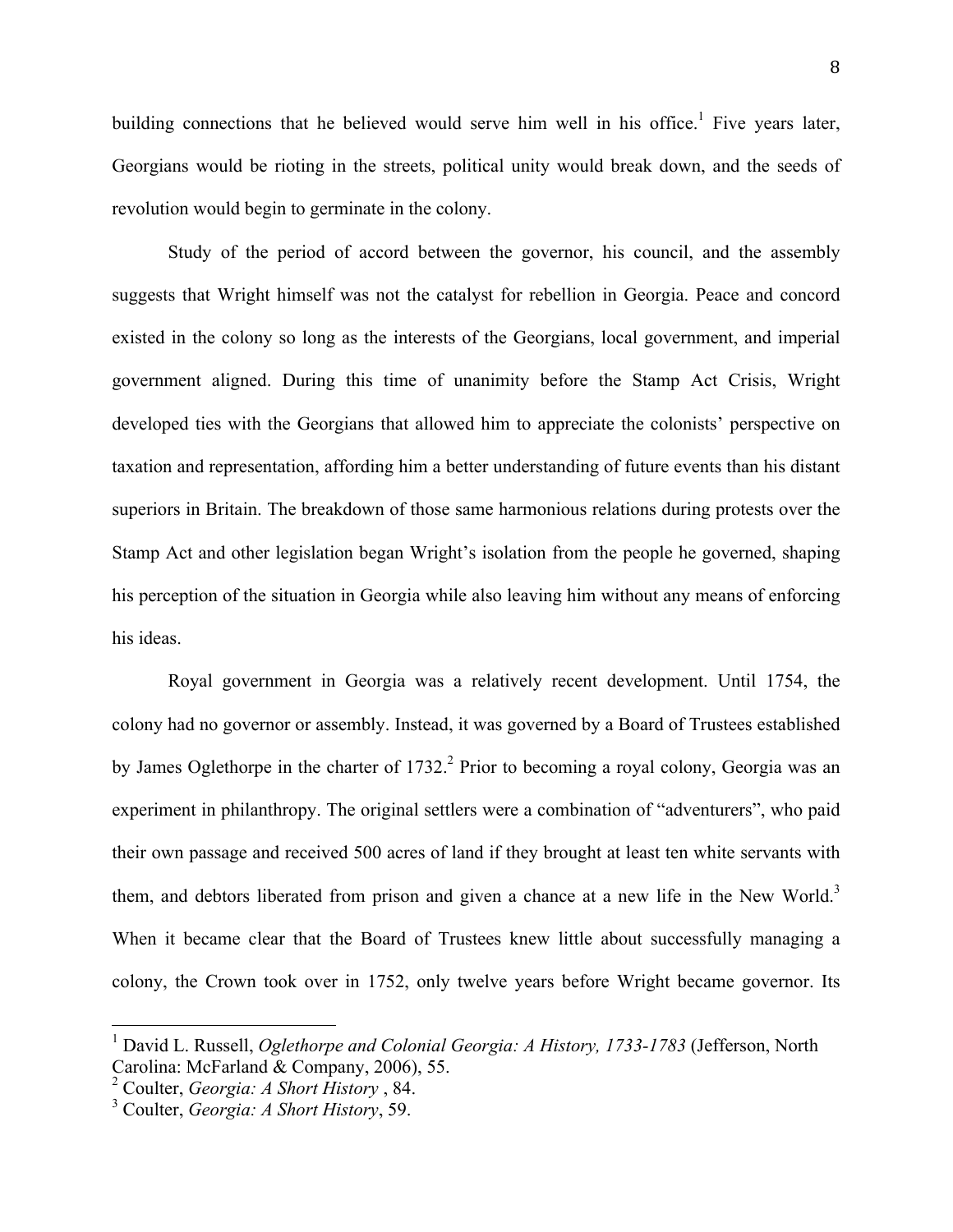recent foundation put Georgia in an interesting position during the Revolution. While a large number of the colonists had been born in England and had strong ties to the mother country, many others had migrated to Georgia from northern colonies, and considered themselves more American than British.<sup>4</sup> The mixed loyalties of the population led Wright to believe that a significant number of Georgians would support the British Empire during the Stamp Act Crisis. While that may have been the case, the louder and more active members of the Sons of Liberty would make their presence known to a much greater extent.

Savannah was the center of Georgia's intellectual and cultural life. It contained a diverse society with members of the lower and middle classes residing in close proximity to the town houses of the wealthy, who also owned plantations to the west.<sup>5</sup> The city was also the seat of royal government, and contained the governor's office, the meetinghouse of the colonial assembly, and the courts. The governor picked his council, which also served as a court of appeals and sat in the upper house of the colonial assembly. The lower house was popularly elected. This would have repercussions later during Wright's term as governor when rebellious factions took hold of the lower house and opposed the governor's royal authority.

The governor's position gave him charge over the civil and military forces in the colony, as evidenced by his full title, "Captain-General and Governor-in-Chief of his Majesty's Province of Georgia, and Vice-Admiral of the Same."<sup>6</sup> He was appointed by the king, and possessed the power to convene, adjourn, and dissolve the assembly, as well as the right to veto its acts. He could appoint all unelected officers not chosen by the Crown, and he controlled land grants. The governor also corresponded with the Board of Trade and advised the British government on

<sup>&</sup>lt;sup>4</sup> Coulter, *Georgia: A Short History*, 108.

<sup>5</sup> Coulter, *Georgia: A Short History*, 104.

<sup>6</sup> Coulter, *Georgia: A Short History*, 81.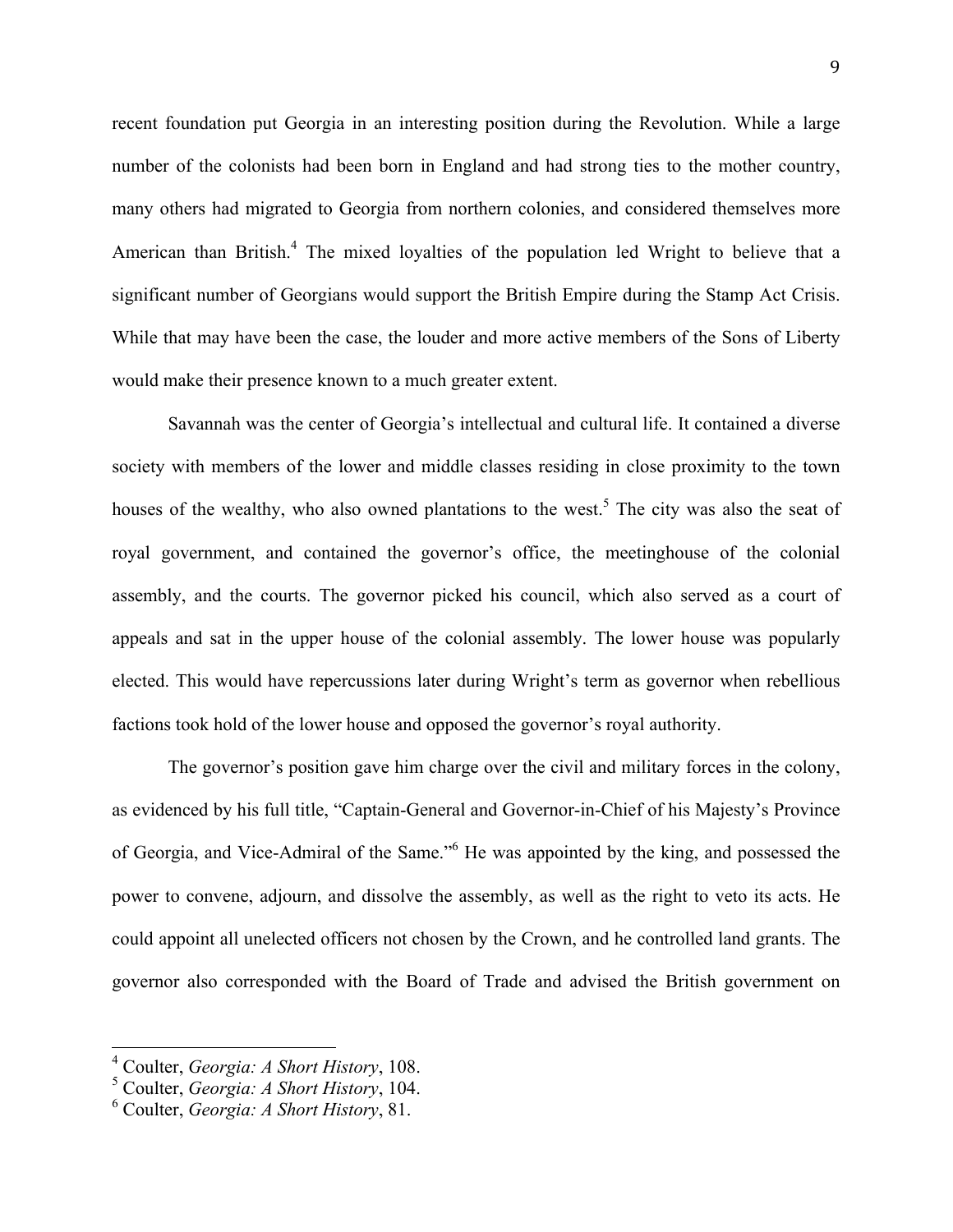colonial policy. He had no direct control over the actual procedures mandated by the king or his secretaries.<sup>7</sup> The mark of a successful governor was the growth and economic prosperity of the colony over which he presided. Sir James Wright's administration in Georgia was marked by such developments, at least until the Stamp Act Crisis.

Before the Stamp Act Crisis, Wright proved that he was a successful colonial administrator at a local level who worked well with Georgia's inhabitants and who also made the colony profitable for the imperial administration. He was chosen as governor for the abilities he demonstrated as the attorney general and colonial agent for South Carolina.<sup>8</sup> He often expressed his loyalty to the British Empire and his desire to implement the instructions of his superiors in his correspondence. Such an attitude toward the mother country served the Crown well in the figure of the governor, who was the empire's representative and main connection to the colonists. Though Wright's ultimate allegiance was to his superiors in the British administration, his success as governor of Georgia was also profitable for the colonists, which earned him a considerable amount of respect at a local level. While imperial and local interests aligned, Wright was a unifying force in the colony and a beloved administrator. Indeed, the naturalist John Bartram observed that Wright was "universally respected by all [the] inhabitants, [they] can hardly say enough in his praise."<sup>9</sup> It was only when the British administration began imposing legislation contrary to the colonists' own objectives that the governor lost colonial support.

<sup>&</sup>lt;sup>7</sup> Edmund S. Morgan and Helen M. Morgan, *The Stamp Act Crisis: Prologue to Revolution* (Chapel Hill: University of North Carolina Press, 1953), 5.

<sup>8</sup> *Oxford Dictionary of National Biography Online*, s.v. "Wright, Sir James, first baronet (1716- 1785)," by Edward J. Cashin, accessed June 23, 2011, http://www.oxforddnb.com. proxy.wm.edu/view/article/30035.

<sup>&</sup>lt;sup>9</sup> John Bartram, "Diary of a Journey through the Carolinas, Georgia, and Florida from July 1, 1765, to April 10, 1766," annotated by Francis Harper, *Transactions of the American Philosophical Society* 33, no. 1 (December, 1942): 29, http://www.jstor.org.proxy.wm.edu/ stable/1005551.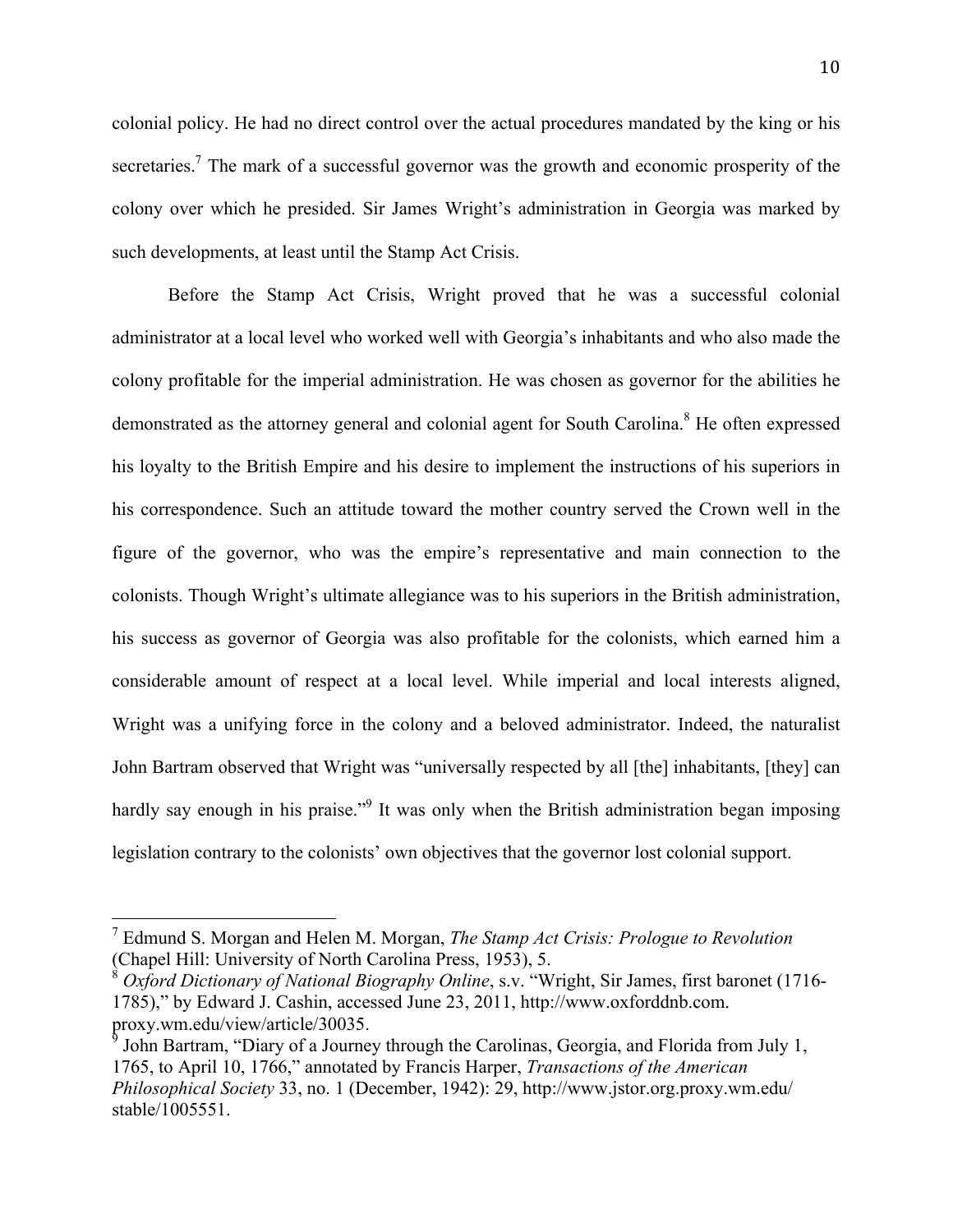During the early years of his governance, Wright proved his aptitude by ensuring the expansion of the colony's trade and land. As a frontier colony, Georgia was mainly concerned with westward growth and the Indian fur trade. Arriving in the middle of the Seven Years' War, he made it a priority to establish good relations with the Creek Indians. When the Proclamation of 1763 actually extended Georgia's borders to the Mississippi, the governor saw that colonists were given every opportunity to settle the new land and to push the Creeks westward without severe conflict. He did this by meeting with members of Indian nations and signing treaties ceding land to the British settlers. In the first five years of holding office, Wright made Georgia profitable for the empire and the colonists alike by presiding over a period of geographical expansion, demographic growth, and relative peace with the native population that encouraged trade and economic productivity. Georgia's stability and progress under Wright promoted a great deal of unity between the governor and the assembly. The aligning interests of the colonists, governor, and British administration made for a period of political harmony that would exist until the Stamp Act.

Wright developed a good political reputation before arriving in Georgia that he continued to cultivate during his governorship, which suggests that his presence was not the precipitating factor for unrest in the colony. When Georgia's previous royal governor, Henry Ellis, heard that James Wright would be his successor, he wrote to the Board of Trade expressing his approval and calling Wright a "very capable and worthy man."<sup>10</sup> Soon after arriving in the colony, the new governor began proving his competency. He bought large amounts of land, establishing plantations that aligned his interests with those of the landholders and showed his commitment to

<sup>&</sup>lt;sup>10</sup> Henry Ellis to Board of Trade, Oct. 20, 1760, in *Colonial Records of Georgia* vol. 28, Part 1, ed. Kenneth Coleman and Milton Ready (Athens, Georgia: University of Georgia Press, 1976), 289.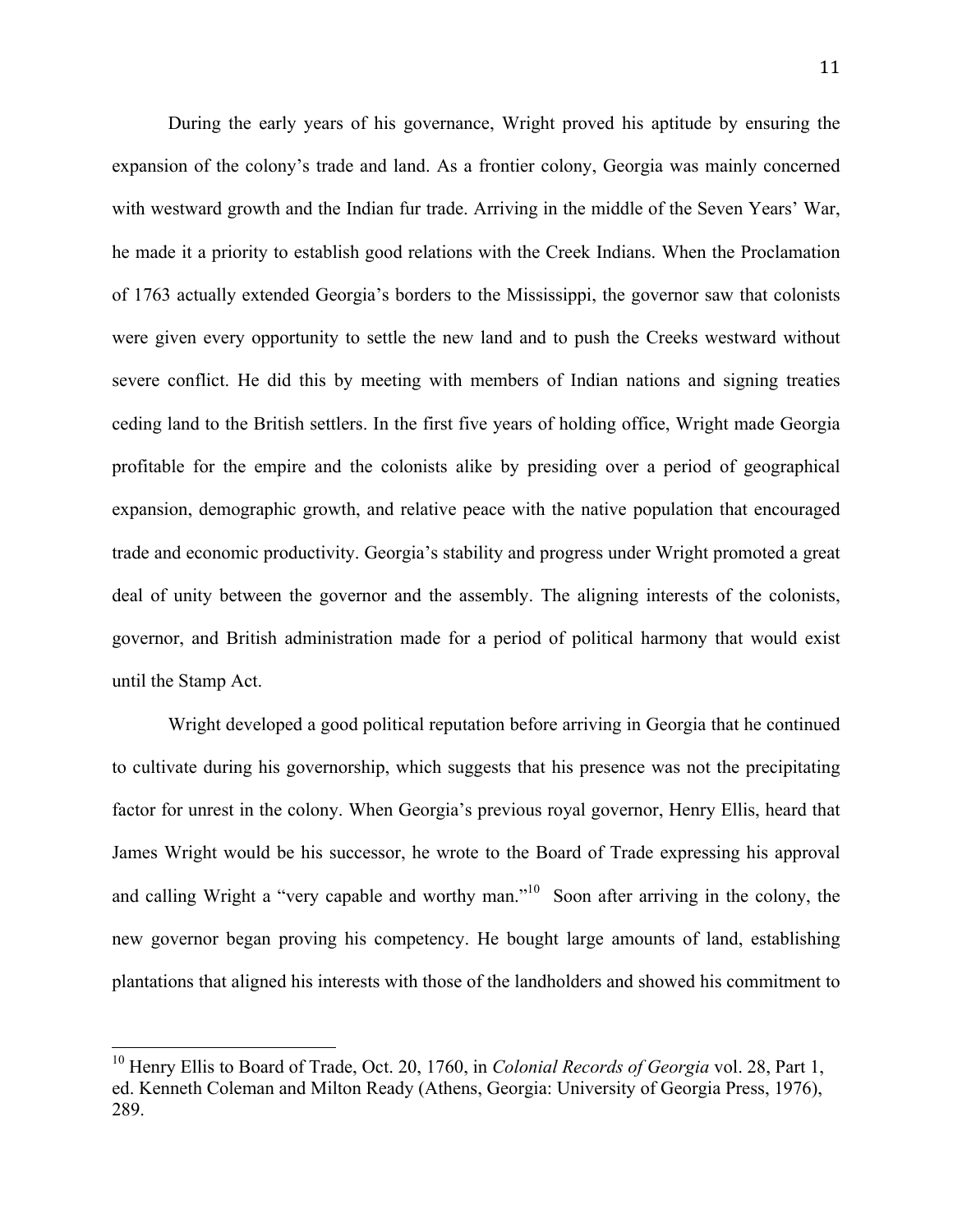Georgia. He eventually acquired 25,578 acres of land yielding 2,000 to 3,000 barrels of rice each year, making him the wealthiest man in the colony.<sup>11</sup> His willingness to invest in the colony's land and commerce served as a symbol of good will toward the Georgians and fostered positive relations between the governor and colonists. While Wright did profit from his position, he worked hard to promote the prosperity of the colony, unlike some governors in other colonies that saw the office merely as an opportunity for personal gain.<sup>12</sup> Those ties between Wright and the colonists, though later damaged by the Stamp Act and subsequent legislation, allowed him to understand their methods of living, as well as their hopes and concerns for the future of their colony.

Wright's willingness to work with the colonists in building a more prosperous Georgia was also evident in the legislature. The new governor addressed the Georgia Assembly on November 2, 1760, the day after Ellis departed for England. His introductory speech was well received. The assemblymen deemed him to be a man of "Integrity and Uprightness joyned with solid sense and sound Judgment," and professed the belief that "such inestimable Qualities and Abilities certain we are cannot but tend to make us a happy and flourishing People."<sup>13</sup> Although Wright could have instituted radical change in Georgia, he chose to follow the policies implemented by his popular predecessor. Ellis had pursued an agenda to establish better relations between settlers and Native Americans on the frontier, to expand the population of the colony, to increase Georgia's material wealth, and to foster cooperation between the governor and

<sup>&</sup>lt;sup>11</sup> Russell, *Oglethorpe and Colonial Georgia*, 57.

<sup>&</sup>lt;sup>12</sup> Kenneth Coleman, *The American Revolution in Georgia 1763-1789* (Athens, Georgia: Georgia University Press, 1958), 3.

<sup>13</sup> Journal of the Commons House of Assembly, Nov. 6, 1760, in *The Colonial Records of the State of Georgia*, ed. Allen D. Candler, vol. 13 (New York: AMS Press, 1970), 439.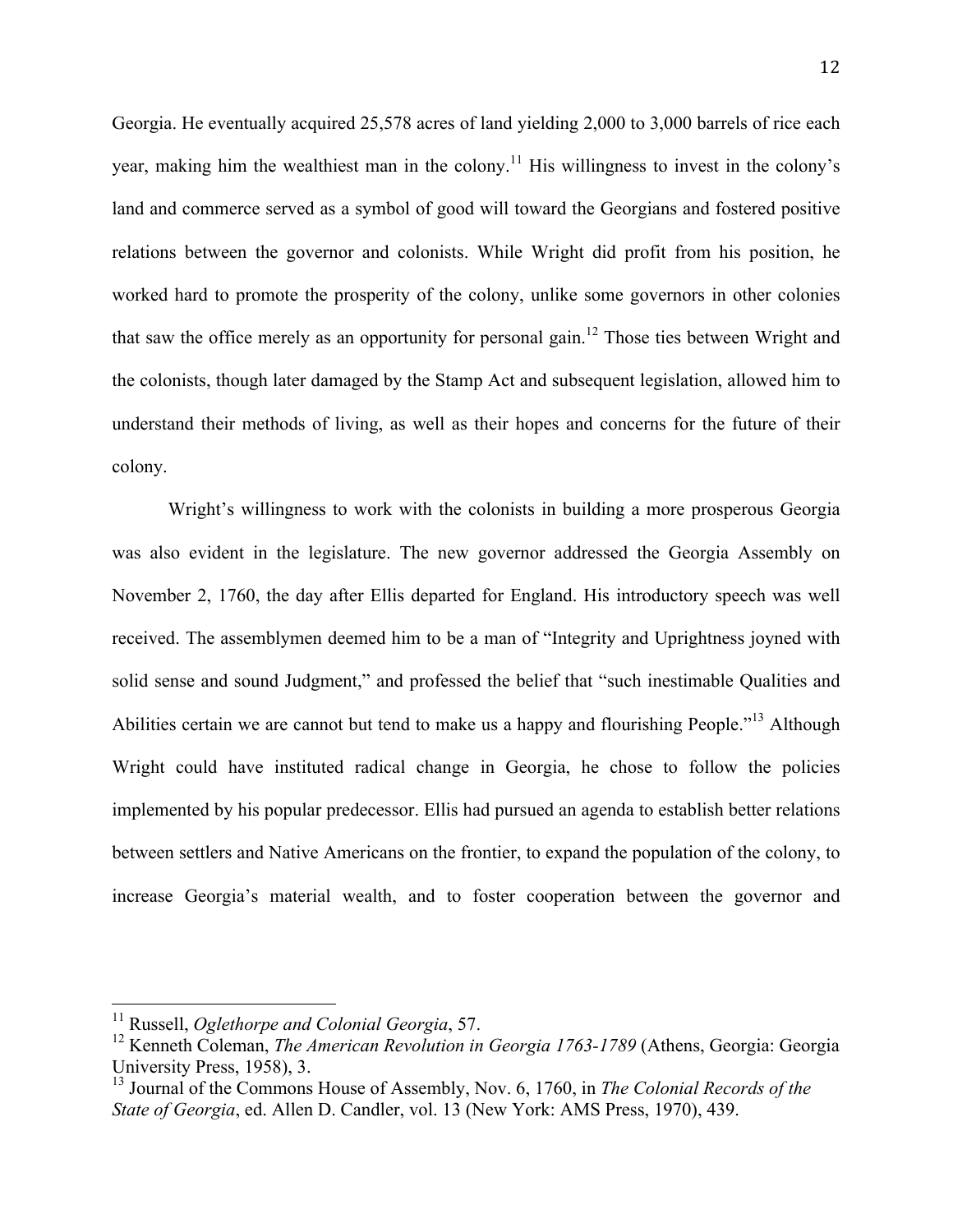assembly.<sup>14</sup> By following his predecessor's example, Wright further ingratiated himself with the Georgians, who had prospered under Ellis and hoped to do so under their new governor as well. Wright participated in assembly meetings and proposed legislation, but did not tightly control the Georgians, whom he felt could act responsibly on his suggestions.<sup>15</sup> This cooperative relationship led to concord between the executive and legislative branches of Georgia colonial government, which continued until the Stamp Act in 1765. Language of "great Unanimity," "general Harmony," and mutual confidence abounded in colonial records, with Wright and the Assembly congratulating each other on their ability to work together.<sup>16</sup>

During this period Wright established a rapport with the colonists, and made an effort to understand their needs. The great lengths to which he went to ensure the growth of the fledgling colony further demonstrated his connections with his people. Within a year of his arrival, the governor's handling of Indian affairs greatly benefitted the colony. By restricting the number of traders allowed to do business with the natives, Wright kept potentially violent and unscrupulous colonists from doing business with the Indians while also establishing a tighter control over the number of trading overtures made to the native population. This encouraged tribes on the frontier to make peaceful and friendly overtures to the colonists in an effort to secure more trade. As a result, the number of conflicts between colonists and natives diminished. This relative peace also allowed the governor and the legislature to appropriate funding previously used in the defense of the frontier to construct a new fort at the mouth of the Savannah River. Located on Cockspur Island and called Fort George, the stronghold provided coastal protection for the colonists from

<sup>&</sup>lt;sup>14</sup> Russell, *Oglethorpe and Colonial Georgia*, 54.

<sup>15</sup> W.W. Abbott, *The Royal Governors of Georgia* (Chapel Hill, North Carolina: University of North Carolina Press, 1959), 88.

<sup>&</sup>lt;sup>16</sup> *Georgia Gazette*, March 1, 1764, NewsBank/Readex, America's Historical Newspapers, http://infoweb.newsbank.com.proxy.wm.edu/iw-search/we/HistArchive/.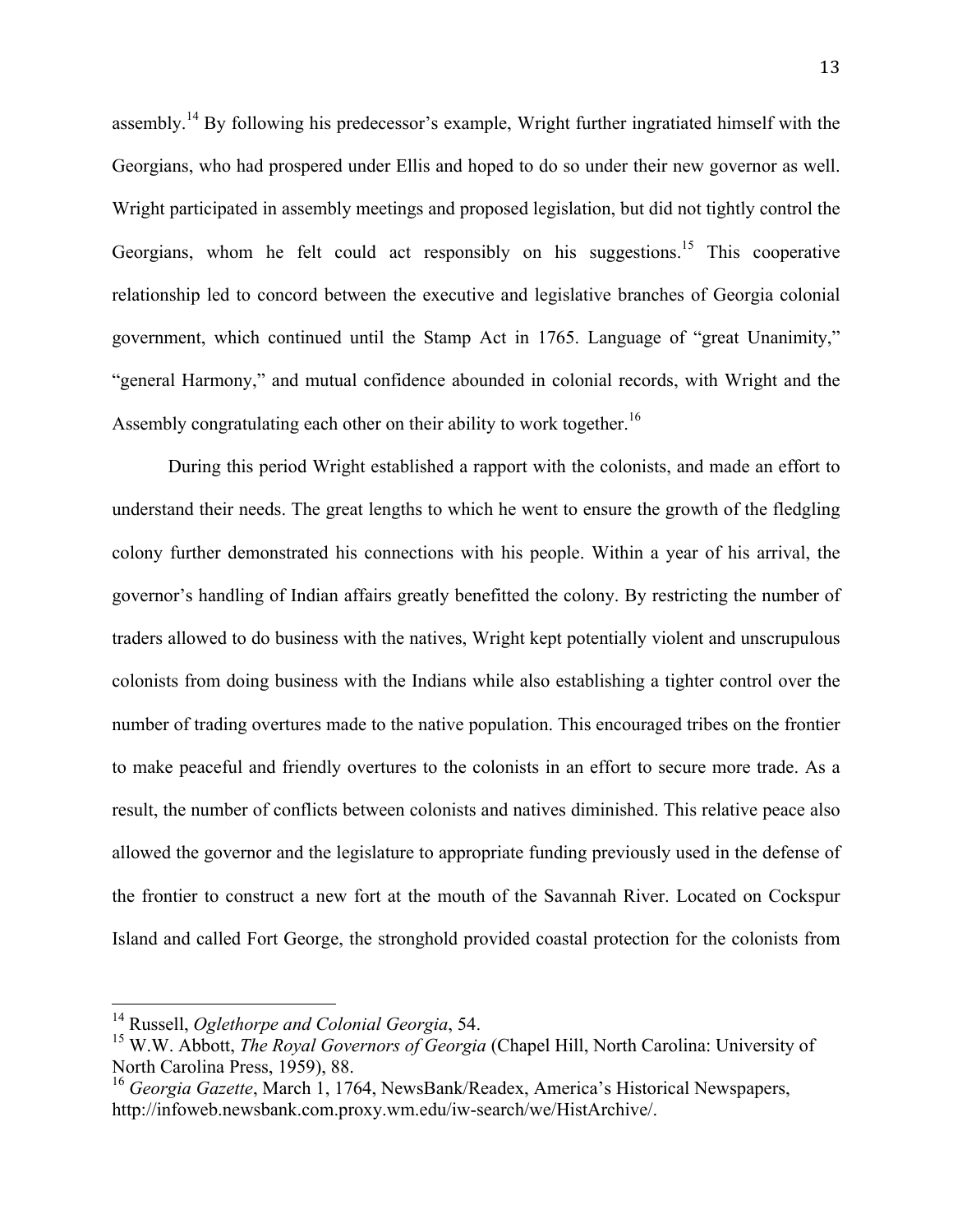the French and Spanish, whose ships had been active around the coast during the Seven Years War. The deep waters near Cockspur Island also made Fort George an ideal location for Atlantic trade, promoting the Georgian economy.<sup>17</sup> The new fort benefitted the Georgians in several respects, increasing their respect for Wright's ability to govern.<sup>18</sup>

One of the most important needs of a fledgling colony like Georgia was land on which to expand. Wright proved his commitment to Georgia's expansion several times over through the course of his term. When the British claimed victory over the French and Spanish at the end of the Seven Years War in 1763, it became necessary to come to an understanding with the natives to the west. Ordered by the Earl of Egremont to host a congress with native leaders in Augusta, Wright worried about the negative feelings of Indians toward the British at the time, but approved of the idea and believed he could make it a success. The outcome of the meeting between colonial governors from several colonies and representatives of the Chickasaw, Choctaw, Cherokee, Catawba, and Creek nations was a treaty professing friendship between the British and the natives, as well as a large cession of Indian lands to Georgia in atonement for past quarrels.<sup>19</sup> The success of the congress for Georgia further endeared Wright to the colonists and established allegiances to the governor in the backcountry, where those on the frontier were grateful for Wright's ability to gain new land for the colony.

Such success in acquiring land was important to the colony and attested to Wright's commitment to Georgia's prosperity, nor was it the only time the governor succeeded in guaranteeing the colony's claims to land. That same year, Governor Thomas Boone of South Carolina claimed the right to grant land between the Altamaha River and the St. Johns River in

<sup>&</sup>lt;sup>17</sup> Sir James Wright to the Earl of Dartmouth, 20 December, 1773 in *Collections of the Georgia Historical Society* vol. 3, (Savannah: Georgia Historical Society, 1893), 163.

<sup>18</sup> Abbott, *Royal Governors*, 91-92.

<sup>19</sup> Abbott, *Royal Governors*, 93-94.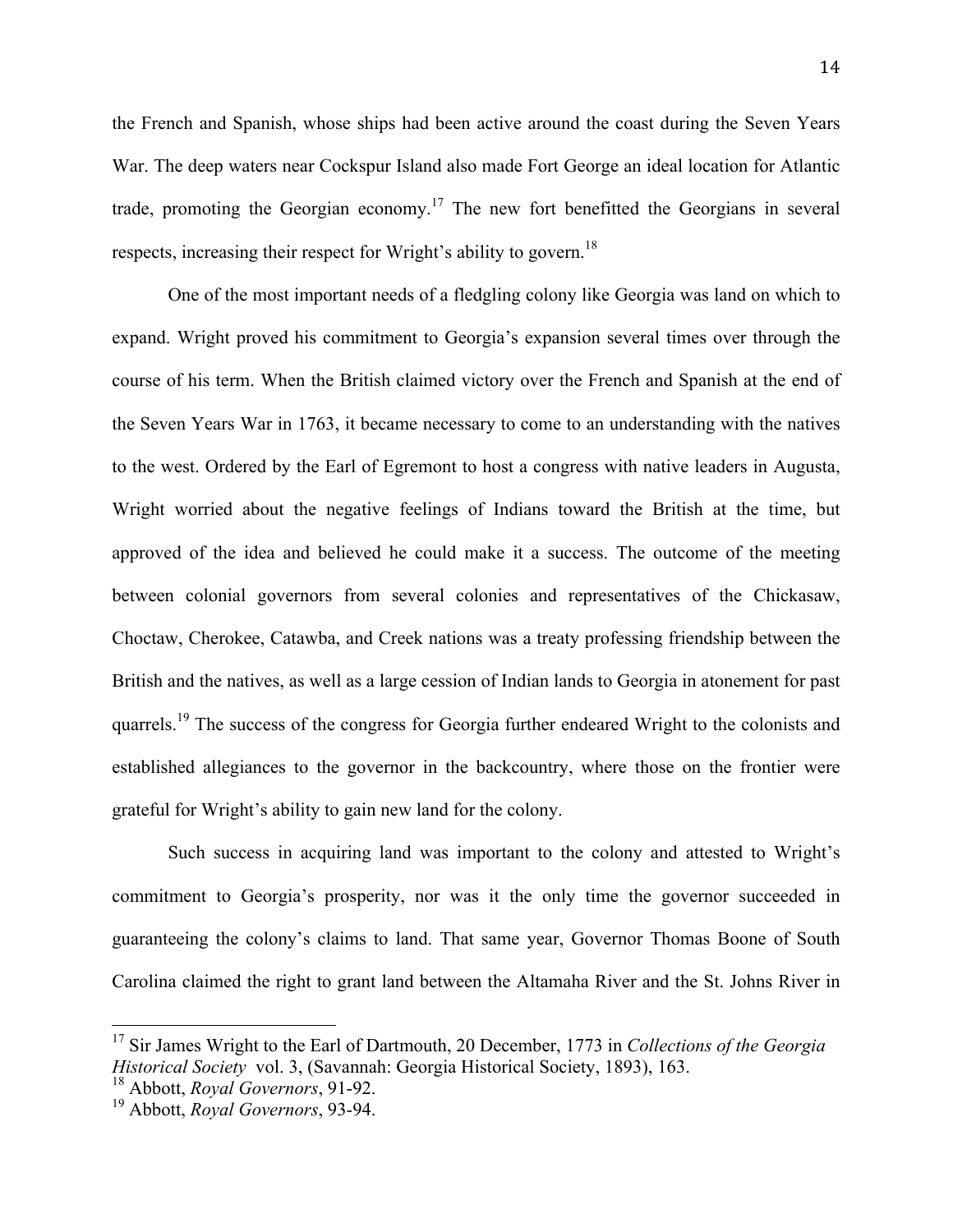Florida on the grounds that Georgia's charter did not include the land below the Altamaha. Upon discovering the South Carolina governor's intentions, Wright notified the Georgia Assembly, which appealed to its agent in London to retain the lands for the colony. He then went even further to protect Georgia's interests, supporting his colony's claim in letters to the Board of Trade, and saying that the land was needed in order to continue the flow of settlement. The governor asserted that the Georgians had done all the work to settle the colony, and should not have to see Carolinian strangers taking land from them.<sup>20</sup> James Wright was very clearly a governor who kept the growth and prosperity of his colony in mind, and who took steps toward protecting the interest of the colonists. He held the esteem of the Georgians for his great efforts to promote their welfare, and would continue to do for several years, until his position as governor would set him at odds with those very people he had striven to support.

The colonists' general satisfaction with Wright and the welfare of the colony begs the question as to why such harmonious relations broke down. The answer to that question begins with the Stamp Act, when the governor was necessarily set in opposition to the colonists due to his office and duties to the British Empire, and continues into the 1770s with the Georgians' reactions to increased legislation from the mother country. It was during protests against the Stamp Act that Wright would meet his first serious challenge as governor, and that his once "harmonious" relationship with the Georgia Assembly would begin to crumble. It was also the period during which Wright would first experience the isolation inherent to his office, with schisms created not only between the governor and the colonists, but also between the governor and distant British administrators, who could not observe and comprehend the situation as Wright could.

<sup>&</sup>lt;sup>20</sup> Abbott, *Royal Governors*, 100.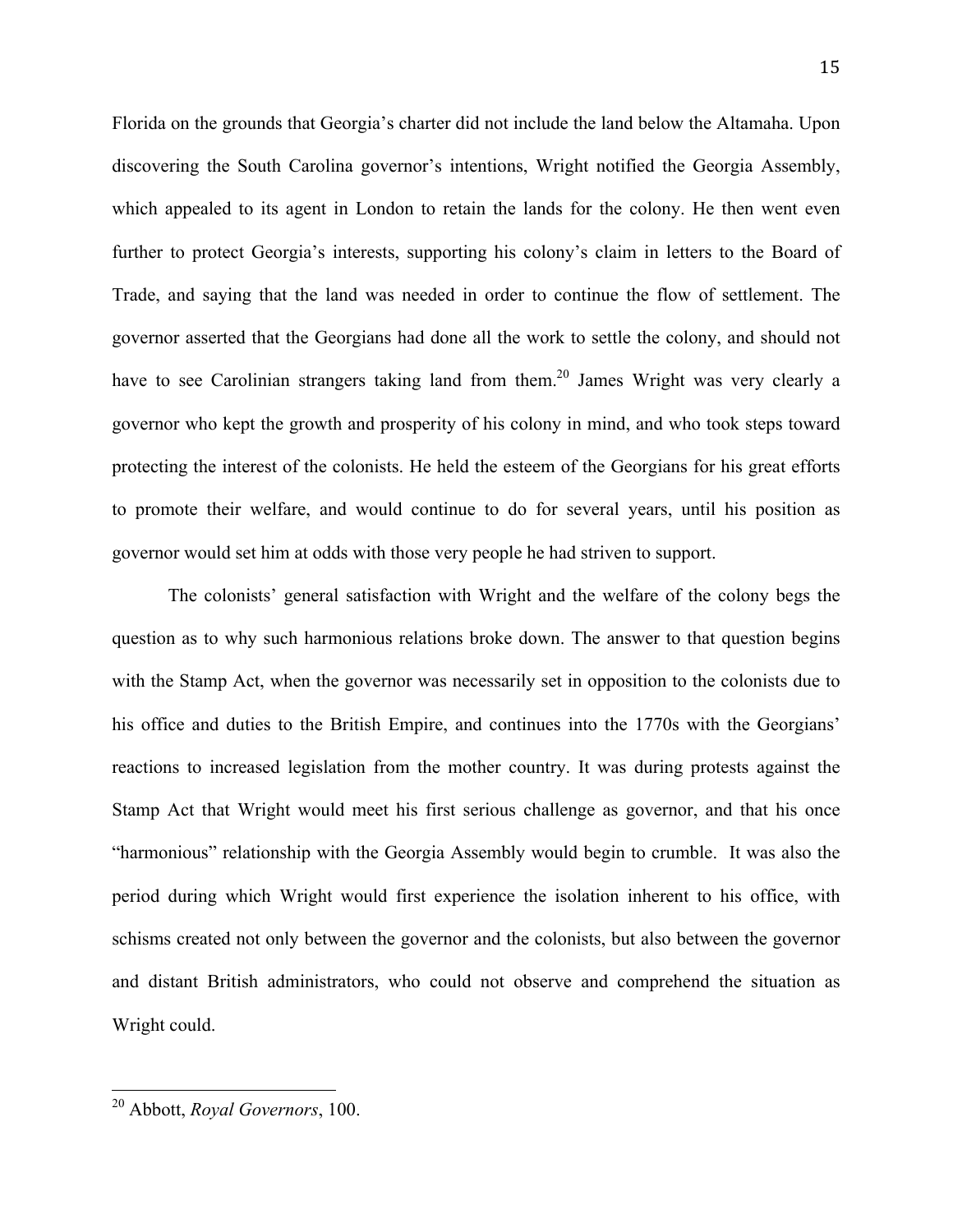#### The Stamp Act as a Turning Point in Relations

Sir James Wright's role in enforcing the Stamp Act in Georgia is of particular significance in colonial history, as he was the only royal governor in the thirteen colonies to successfully implement the tax. Unfortunately for Wright, his success ultimately distanced him from the Georgians, and even his superiors in England. At times underappreciated by the British and vilified by rebellious colonists, the governor increasingly found himself alone in his actions and opinions that he considered to be correct. This alienation was in some respects an inherent part of his office, in that he was sworn to implement Parliament's legislation and carry out his duties to the king, regardless of its effects in the colony. Wright took his loyalty to the crown very seriously. Though he also cared for the Georgians and wished to see them prosper, his enforcement of the Stamp Act and clear duties to government made him an instrument of the empire in the eyes of angry colonists. The governor's understanding of local sentiment conflicted with his imperial responsibilities, placing him between the two sides in the conflict. During this period, Wright began to form opinions on how the colonies should have been handled and why Georgia responded so negatively to taxation. These perceptions were informed by his position as governor, and present a view of the conflict different than most of his contemporaries.

The Stamp Act, passed by the British Parliament on March 22, 1765, required American colonists to purchased stamped paper for legal and commercial papers, newspapers, pamphlets, almanacs, cards, and dice as a means of paying military debts from the Seven Years War.<sup>21</sup> The British government, and specifically Chancellor of the Exchequer Lord George Grenville, believed that Americans must provide greater funding for the imperial support that had protected

<sup>&</sup>lt;sup>21</sup> Oxford Essential Dictionary of the U.S. Military Online, s.v. "Stamp Act," accessed November 26, 2011, http://www.oxfordreference.com.proxy.wm.edu/views/ENTRY.html?subview=Main &entry=t63.e7811.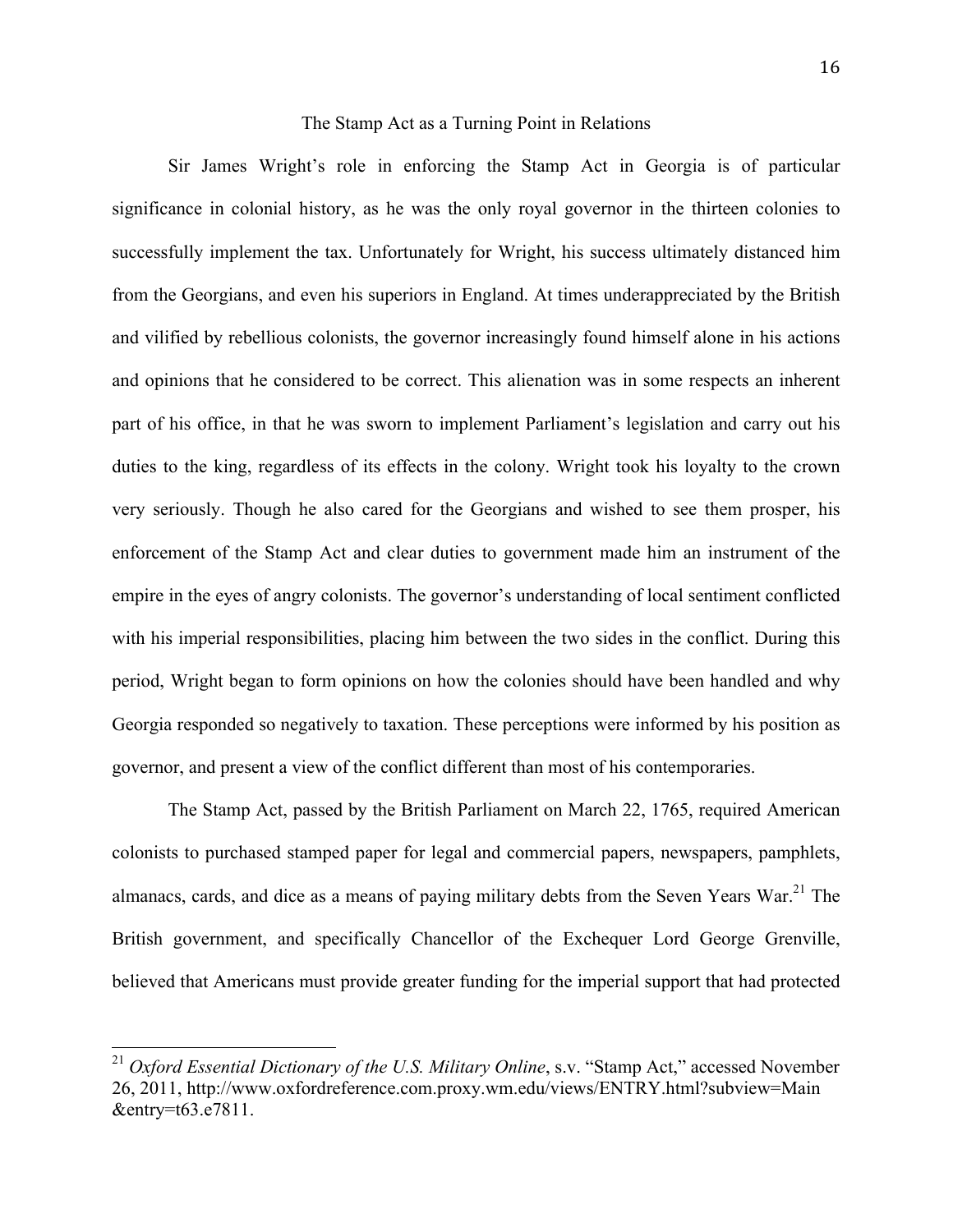their land.22 Prior to 1765, Parliament itself did not impose taxes on the colony, but rather acted through the king to request money in the form of royal instructions to governors and colonial assemblies. While this did allow the colonists a large degree of autonomy in dealing with their economy, it was never truly successful in raising large sums of money for the empire.<sup>23</sup> Grenville knew that a mandatory tax legislated by Parliament would provide funds much more reliably than royal instructions. Nevertheless, the unprecedented action of a tax on the colonies directly decreed by Parliament sparked controversy over political rights in America, and Georgia was no exception.

The taxation was opposed in Georgia and the other colonies on both ideological and economic grounds. The Americans viewed the Sugar Act of 1764 and the Stamp Act of 1765 as an infringement on the privilege to raise their own taxes for the support of the empire that they had enjoyed until that point. In an era after the English Civil War, when constitutional freedom from oppressive and unauthorized government was a source of pride for the nation, the Americans believed themselves to be following the precedent set by their English ancestors in opposing Parliament's ability to levy taxes on the colonies.<sup>24</sup> More radical colonists actually viewed the Stamp Act as part of a plot against liberty, and saw it as a threat to their freedom of government.25

Pennsylvanian John Dickinson noted that while the amount of money demanded from the colonies under the Stamp Act was trivial, it was also very dangerous. In assenting to small taxation passed by Parliament, the colonists would be establishing a dangerous precedent for

<sup>&</sup>lt;sup>22</sup> Morgan and Morgan, *The Stamp Act Crisis*, 7.

<sup>23</sup> Morgan and Morgan, *The Stamp Act Crisis*, 22.

<sup>24</sup> Morgan and Morgan, *The Stamp Act Crisis*, 33.

<sup>&</sup>lt;sup>25</sup> Bernard Bailyn, *The Ideological Origins of the American Revolution* (Cambridge, Massachusetts: The Belknap Press of Harvard University Press, 1967), 95.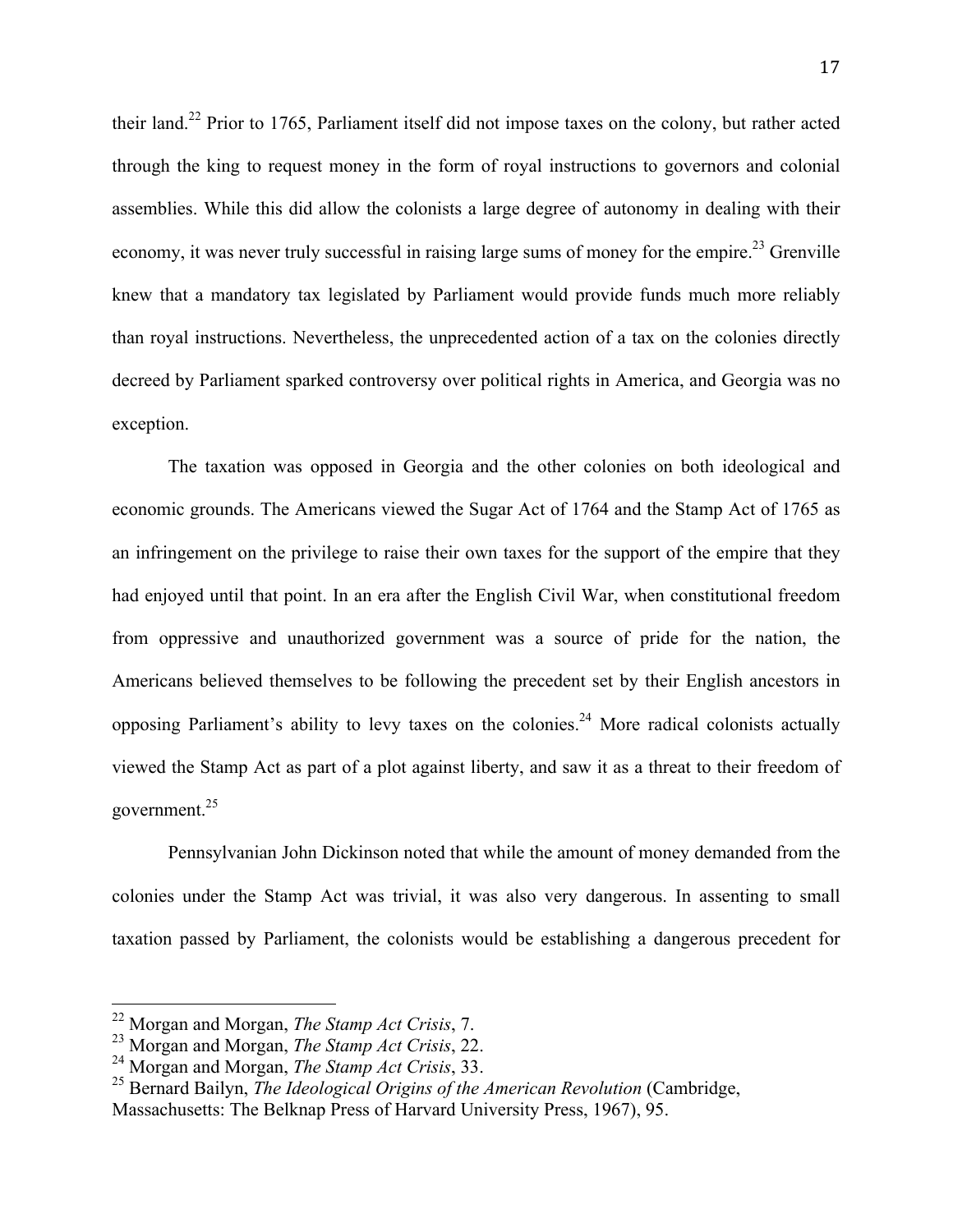greater taxation in years to come, legislated by a body 3000 miles away that did not understand the colonial economy.<sup>26</sup> The Stamp Act in particular encouraged outspoken opposition due to its very nature, for in taxing paper products, it targeted documents used by printers, lawyers, and merchants with the means to reach a large audience in their protests.<sup>27</sup> While many Americans loudly asserted that Parliament had no right to tax them, Grenville believed the only way to make the colonists recognize Parliamentary authority was to exercise it.<sup>28</sup> Britain's insistence upon taxing the colonies, paired with the widespread belief among Americans that they had the right to tax themselves, led to the active and often violent protest over the Stamp Act, which brought an end to the harmonious relationship and unified interests of Wright and the Georgia Assembly.

The Georgia committee of correspondence objected to the Stamp Act on the grounds that it added an unreasonable financial burden upon the colony that the assembly did not think the colony could support. Ideologically, they joined the northern colonies in protesting Parliament's right to tax them, and especially the idea of "virtual representation" put forth by Grenville and his secretary, Thomas Whatley.<sup>29</sup> When the Georgia Commons received word of the act's passing, they wrote to their agent in London, William Knox, asking him to express opposition to the tax on the grounds that it was a dangerous precedent in the colonies. Knox responded by writing a pamphlet to be published in Georgia, not condemning the Stamp Act as he had been asked to do, but supporting Parliament's right to pass taxation and legislation over the colonies through virtual representation. Upon receiving word of this pamphlet, Governor Wright

<sup>&</sup>lt;sup>26</sup> Bailyn, *Ideological Origins*, 101.

<sup>27</sup> S.F. Roach, Jr., "The *Georgia Gazette* and the Stamp Act: A Reconsideration," *The Georgia Historical Quarterly* 55 no. 4 (1971): 471.

<sup>28</sup> Morgan and Morgan, *The Stamp Act Crisis*, 62.

<sup>29</sup> Coleman, *The American Revolution in Georgia*, 18.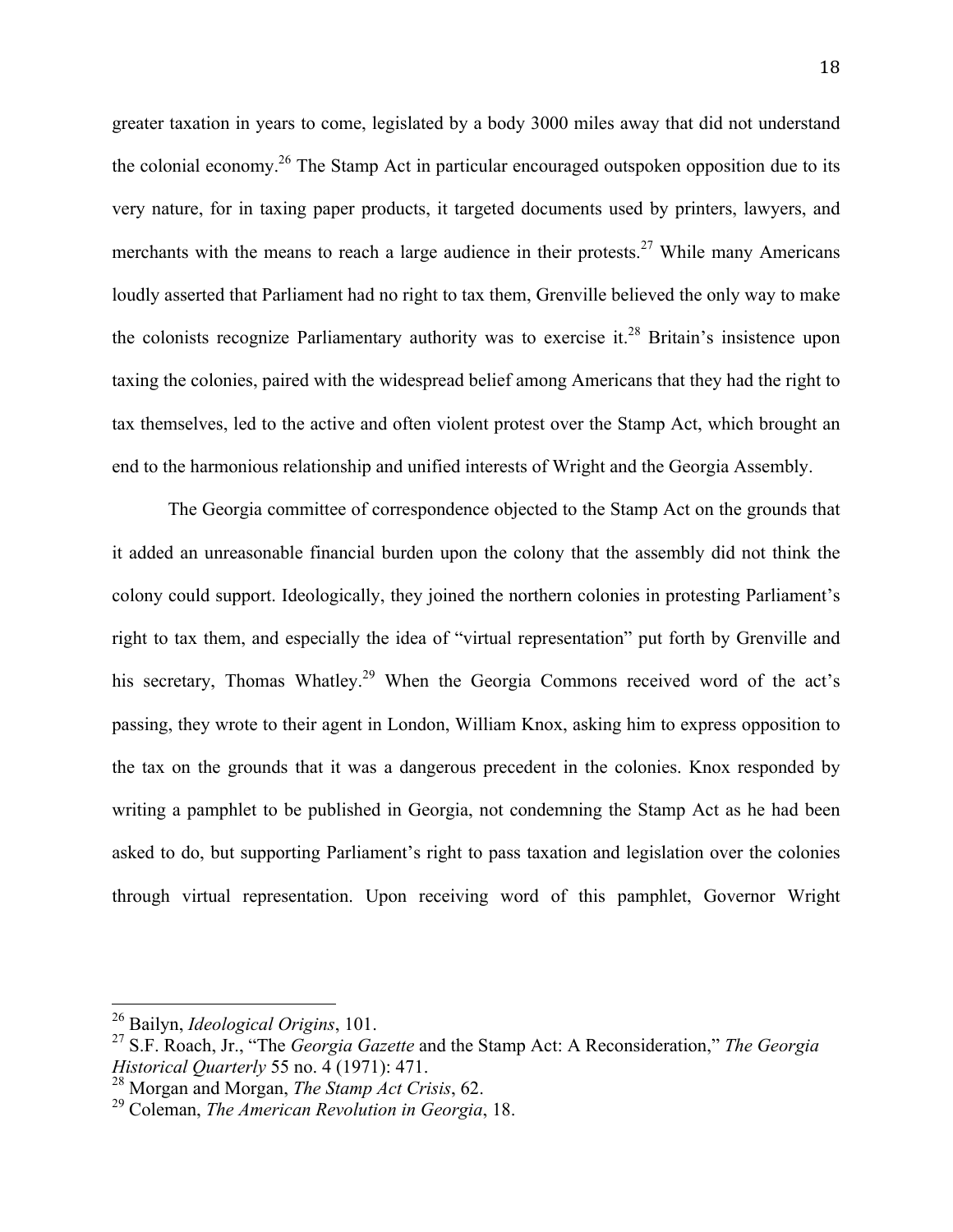suppressed its release at the council of his friend and president of his Council, James Habersham.30

Though Knox's writing eventually reached the colonists through the *Georgia Gazette*, Wright's attempts to conceal its message showed that he was intent on keeping peace for as long as possible within the colony. His unwillingness to promote the pamphlet also hinted that Wright himself may not have been personally in favor of the Stamp Act. Through the conflict, he was very careful never to reveal his personal feelings toward the tax, even in private letters. He did his utmost to enforce the act, as was his responsibility as the governor of the colony, but never went further in supporting the tax that many of the Georgians were so clearly against.<sup>31</sup> Wright's loyalty and success in executing his duties proved to be both a blessing and a curse, however. While he did eventually succeed in quieting most of the riots and restoring some degree of peace to the colony, many Georgians also resented his willingness to carry out his duties so thoroughly. Thus Wright's competency as governor also served to alienate him from his people during the Stamp Act and the years following.

The first Stamp Act riot in Savannah occurred on Friday, October 25, 1765, when colonists marked the anniversary of King George III's reign by parading the effigy of a stamp officer throughout the town and burning it.<sup>32</sup> Wright did not involve himself in the conflict until October 30, when threatening letters were sent to five Georgians from "inhabitants of the town of Savannah," accusing each of acting as the stamp agent.<sup>33</sup> The governor responded by reading the notes to the Georgia Assembly, asking it to approve a sum of money to be given as a reward to

<sup>&</sup>lt;sup>30</sup> Abbott, *Royal Governors*, 104.

<sup>31</sup> C. Ashley Ellefson, "The Stamp Act in Georgia," *The Georgia Historical Quarterly* 46, no. 1 (March, 1962): 17, http://www.jstor.org/pss/40578353.

<sup>32</sup> Abbott, *Royal Governors*, 105.

<sup>33</sup> Abbott, *Royal Governors*, 107.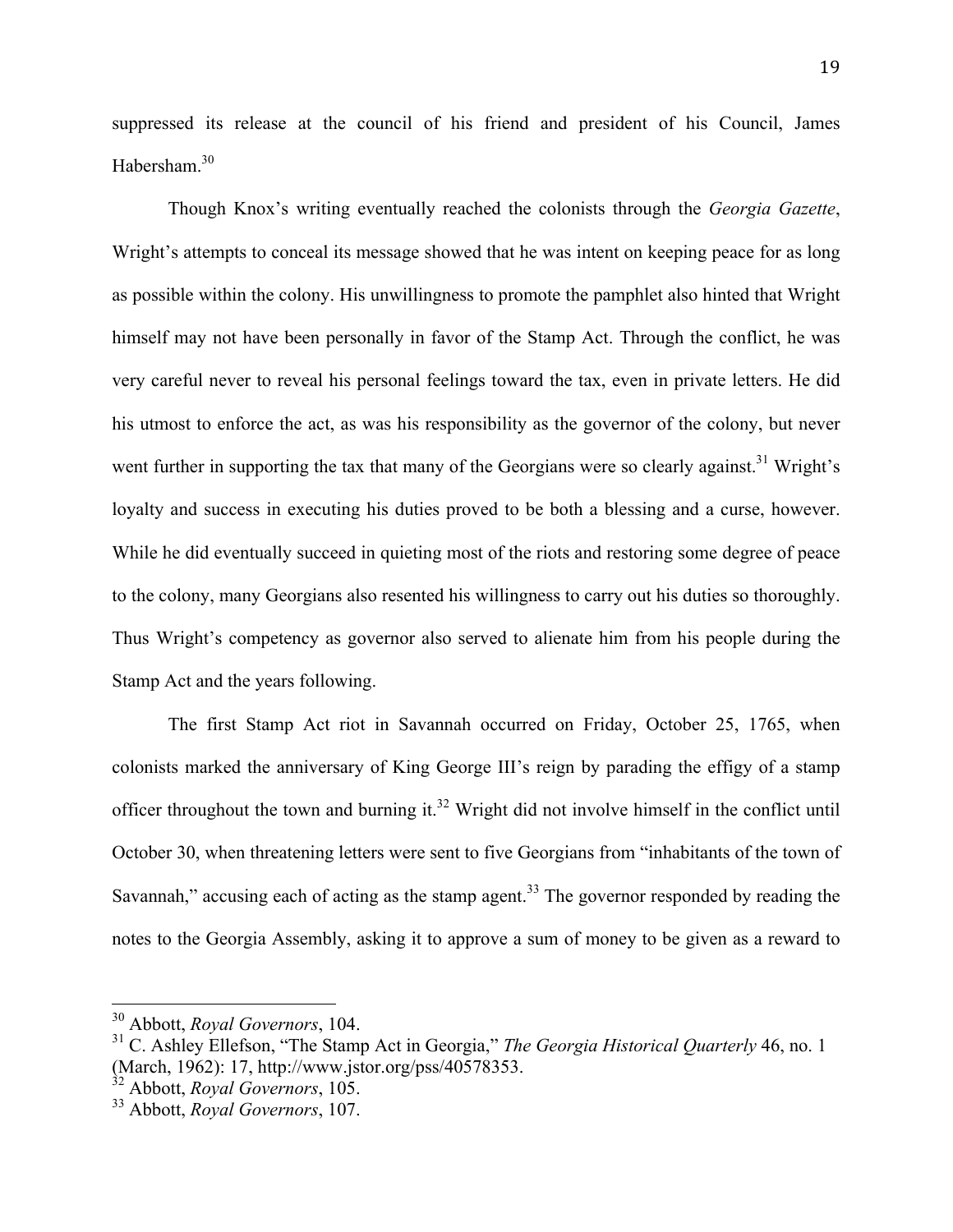any colonists who could reveal the identity of the writer. The Assembly agreed, and Wright issued a proclamation published in the *Georgia Gazette* stating, "I do hereby promise a reward of fifty pounds sterling to any person or persons making such discovery…to be paid by the publick treasurer of this province upon the conviction of any one or more of the offenders."34 This was the first act of a very personal role Wright would take in the conflict. It was also one of the last times the assembly would fully support him during the riots. The degree to which he involved himself in managing the atmosphere of the colony and imposing the Stamp Act – more so than other governors, as the Wright himself would later note – would come to act against him in his relationship with the assembly and would damage his once-harmonious relationship with the colonists.

The Stamp Act was meant to go into effect on November 1, 1765, but as of October 31, Wright had not received a single sheet of stamped paper, nor had the stamp agent arrived. The governor wrote several times to the Board of Trade in London, expressing his desire to implement the tax, but complaining that he did not have the means to do so without the paper.<sup>35</sup> He swore the required oath to enforce the Stamp Act when he received it privately from a friend, but was continually frustrated by Britain's inability to send the required materials.<sup>36</sup> Unbeknownst to Wright, the stamped papers had been held up in Charles Town, where they were unable to leave the port due to mob activity in South Carolina.<sup>37</sup> Caleb Lloyd, the distributor for South Carolina and the man in charge of sending the stamped papers to Georgia, was forced to flee Charles Town when a mob arose to destroy both the papers and the distributor himself. The

<sup>&</sup>lt;sup>34</sup> Georgia Gazette, November 14, 1765, NewsBank/Readex, America's Historical Newspapers http://infoweb.newsbank.com.proxy.wm.edu/iw-search/we/HistArchive/. 35 Wright to Board of Trade, 9 November, 1765, in *CRG*, vol. 28, Part 2, 129.

<sup>36</sup> Wright to Board of Trade, 2 December, 1765, in *CRG*, vol. 28, Part 2, 131.

 $37$  Caleb Lloyd to Wright, 22 November, 1765, Records created and inherited by HM Treasury, T1/449/201-204, The British National Archives, Kew, England.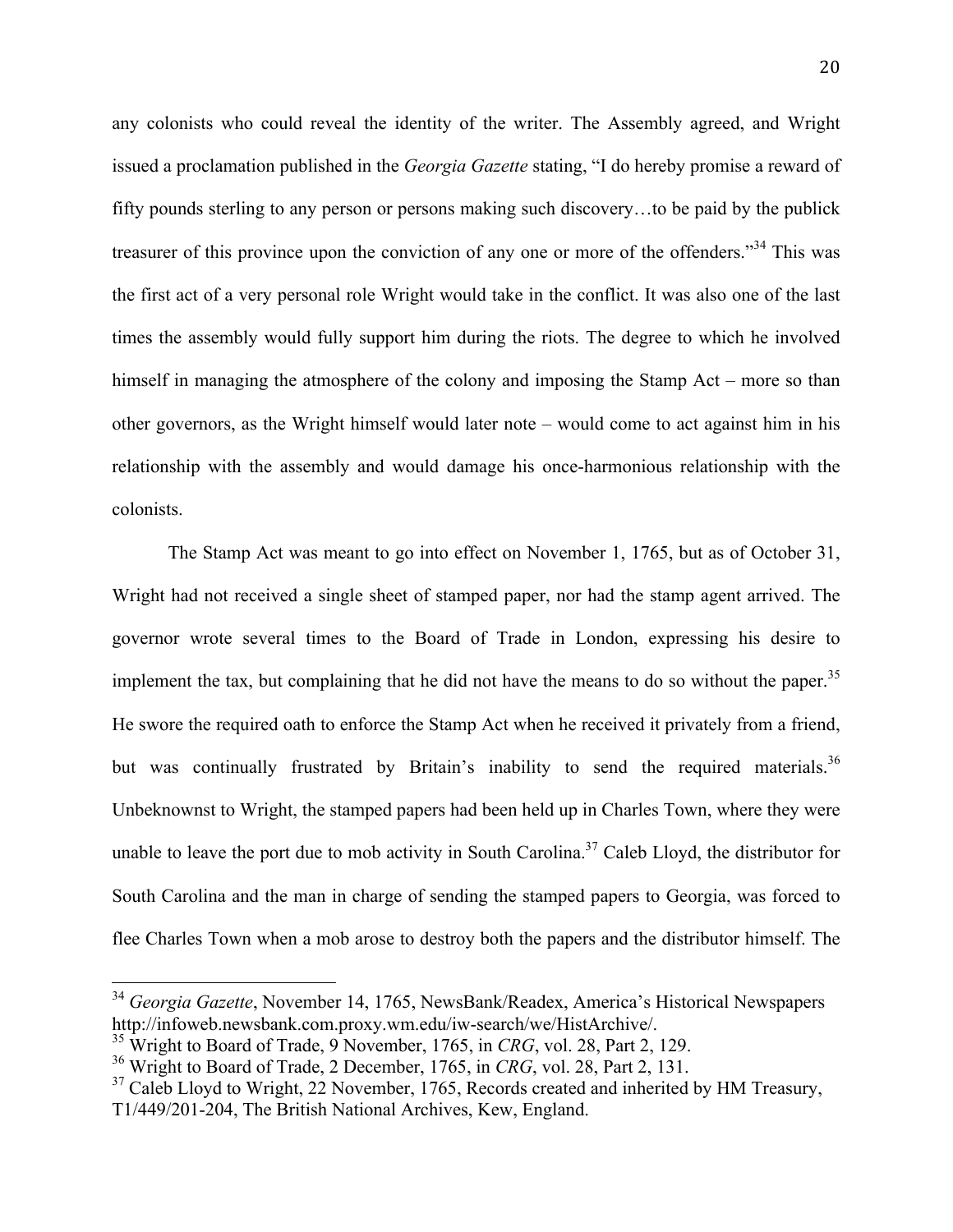Carolinians coerced Lloyd and the stamp inspector, George Saxby, into suspending their duties until the Stamp Act Congress petitions had been answered.<sup>38</sup> The failure of the stamped papers and the distributor to reach Georgia before the Stamp Act went into effect made Wright's duty harder and put the colony even further on edge. It would also come to exemplify major themes that Wright himself would observe throughout the Revolution, namely the effect of South Carolina in pushing Georgia toward rebellion, and the ineffectiveness of British organization and communication in comparison to that of the colonists.

A second demonstration in Savannah occurred on November 5, when a sailor chosen to symbolize a stamp agent was beaten and mock-hanged during celebrations for the anniversary of the Gunpowder Plot.<sup>39</sup> With violence growing, Wright thought it his responsibility as governor to issue a proclamation "forbidding all Riots, Routs and tumultuous Assemblies, and ordering and commanding all Magistrates and Peace Officers to be vigilant and active in their respective duties," yet this only served to exacerbate the situation.<sup>40</sup> On December 4, Wright closed the port of Savannah, which had been kept open for trade until that time even though the Stamp Act was technically in effect, as the governor felt he could not deny the merchants their ability to export rice and goods that could spoil when he did not even know if the stamped papers were going to arrive.<sup>41</sup> Wright's practicality in allowing tradesmen to continue shipping through November showed his concern for Georgia's economy and commerce, despite his efforts to enforce the Stamp Act and suppress riots. Feeling responsibilities toward both his colony and the British

<sup>&</sup>lt;sup>38</sup> Morgan and Morgan, *The Stamp Act Crisis*, 156.

<sup>39</sup> Abbott, *Royal Governors*, 105-106.

<sup>40</sup> Proceedings and Minutes of the Governor and Council, 12 November, 1765, in *CRG,* vol. 9, 437.

<sup>41</sup> Abbott, *Royal Governors*, 112.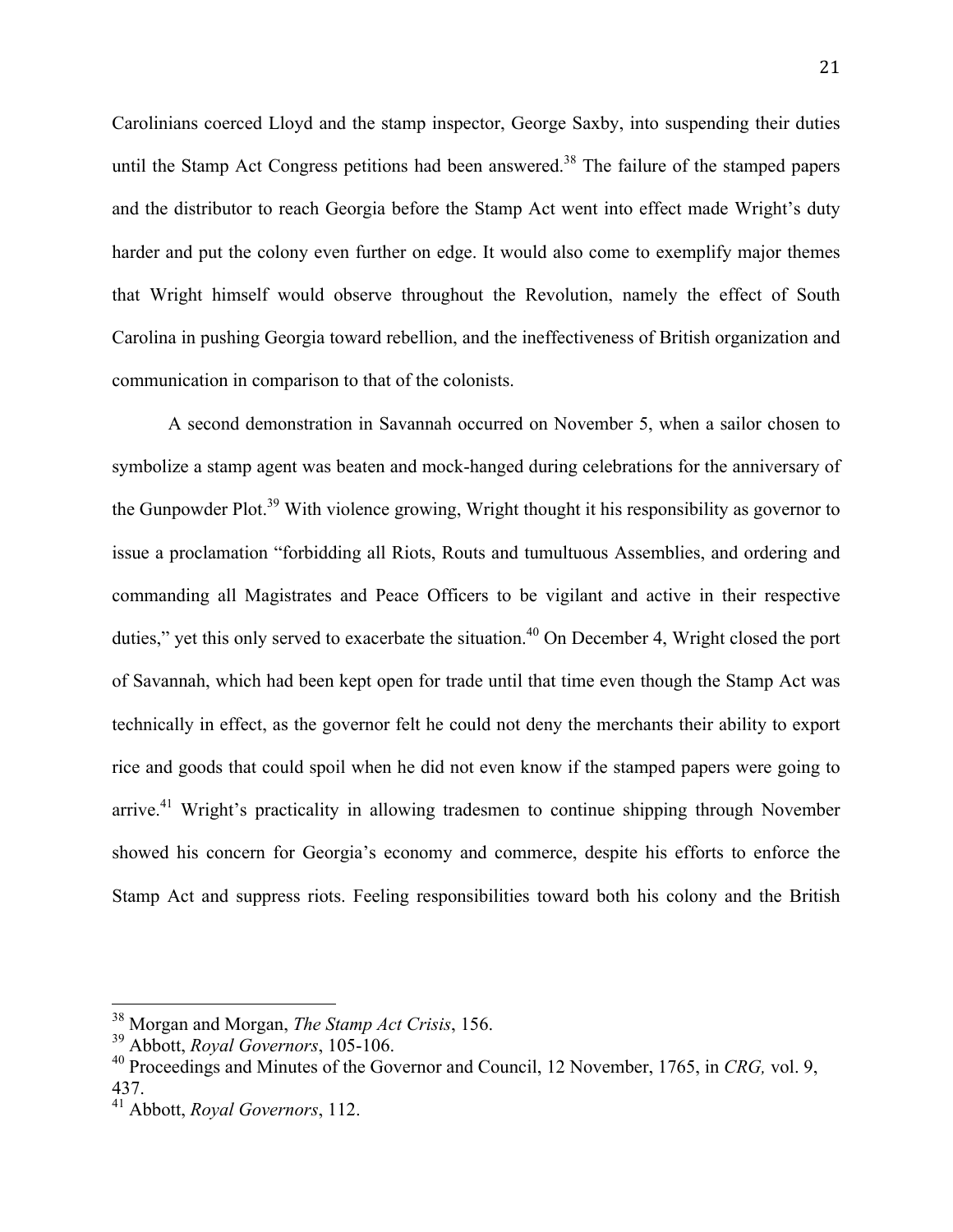Empire, the governor's decisions and actions were informed by his difficult position. Nevertheless, opposition to the governor was rising in Georgia.

The *Speedwell* finally arrived at the mouth of the Savannah River on December 5, 1765. Aboard the ship was the long-anticipated stamped paper necessary for the implementation of the Stamp Act. The papers were brought to shore and moved to a warehouse without incident, as several gentlemen had met with the governor previously to assure him that they had no intentions of destroying the stamps at that time.<sup>42</sup> Nevertheless, that was only the beginning of Wright's ordeal. The stamp distributor still having not arrived, the governor could not let ships out of Savannah. Wright refused petitions from merchants asking to be allowed to sail without the stamps, as he considered granting their requests beyond the power of his office. His unwillingness to stretch his gubernatorial powers in order to issue stamps without a sanctioned distributor left Wright without the power to implement the tax immediately, despite his most fervent wishes to issue stamps to merchants. This too would be a constant theme in the following years, as the governor struggled to execute his power without the proper means from England. The lack of support from Britain would become a serious impediment to Wright's efforts to maintain control over Georgia as local and imperial concerns continued to diverge.

On January 2, 1766, just two days before the stamp distributor finally arrived in Savannah, Wright was personally called to subdue a riotous crowd. The "Sons of Liberty" in Georgia (who James Wright privately called the "Sons of Licentiousness")<sup>43</sup> had gathered in a growing crowd of about two hundred, and were planning to take the stamped paper from its

<sup>&</sup>lt;sup>42</sup> Abbott, *Royal Governors*, 112-113.

<sup>43</sup> Wright to Henry Seymour Conway, 15 March, 1766, unpublished *CRG* vol. 37, 123, quoted in Abbott, *Royal Governors*, 106. The author W.W. Abbott appears to have had access to several unpublished volumes of *Colonial Records of Georgia* containing crucial sections of Wright's correspondence, which will be referenced frequently.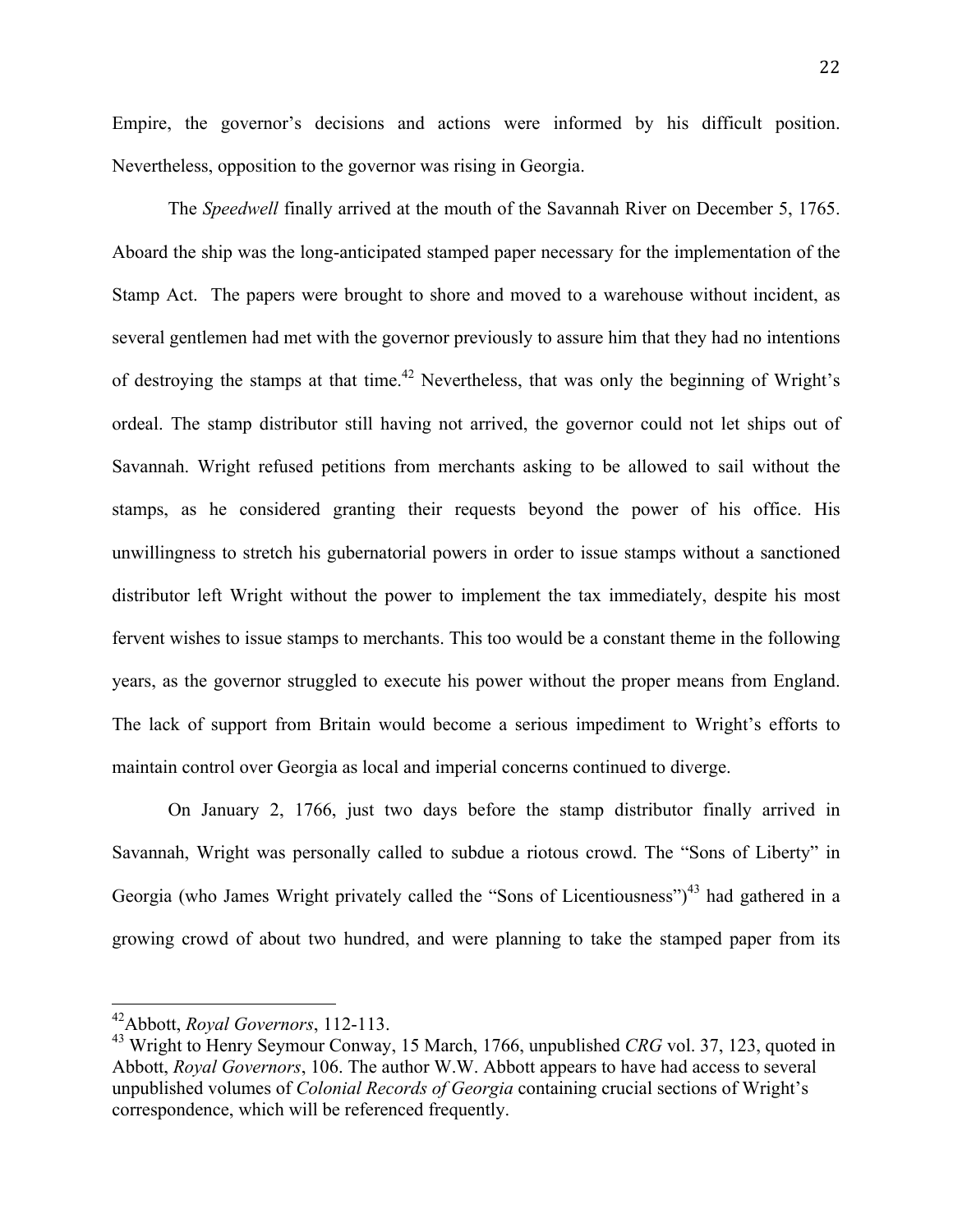warehouse. The governor armed himself and ordered his officers to assemble their men. He then marched into the middle of the riotous crowd and inquired as to their purpose. The Liberty Boys demanded to know if a *pro-tempore* stamp distributor would be appointed, as merchants wanting to sail out of Savannah had requested.<sup>44</sup> Wright chided the group, protesting that "this was not a manner to wait upon the governor of a province, that he would not violate his oaths to his Majesty…and that in four months time, they would find he was a friend to liberty, while their measures were destructive to it."45 Apparently Wright's words had some effect, since the Liberty Boys disbanded, though they vowed to reassemble if a stamp distributor was named.

The governor's role in dispersing this riot provides insight into his personal beliefs and view of the Stamp Act, as well as his relationship with the colonists. He took a very active role in this manner throughout the conflict, which showed not only his commitment to his office, but the degree to which he wished to bridge the gap between colonists and the British peacefully. Once again, Wright did not assert his own views on the Stamp Act in particular, though he did openly state his loyalty to Britain, and that he believed the colonists had a duty to obey legislation passed by Parliament. At this point, the governor's ties with the colonists were damaged but not broken, as evidenced by the fact that they did listen to him and disbanded without further violence. Nevertheless, his willingness to become personally embroiled in the Stamp Act conflict would not gain him any favor with the Liberty Boys, who would be a thorn in his side until the outbreak of the Revolution. Wright's view that the colonists must remain loyal, in combination with his concern for the colony's peace and commerce, kept him in a strange position between

<sup>&</sup>lt;sup>44</sup> Abbott, *Royal Governors* 114.

<sup>45</sup> *Pennsylvania Gazette*, February 13, 1766, NewsBank/Readex, America's Historical Newspapers, http://infoweb.newsbank.com.proxy.wm.edu/iw-search/we/HistArchive/.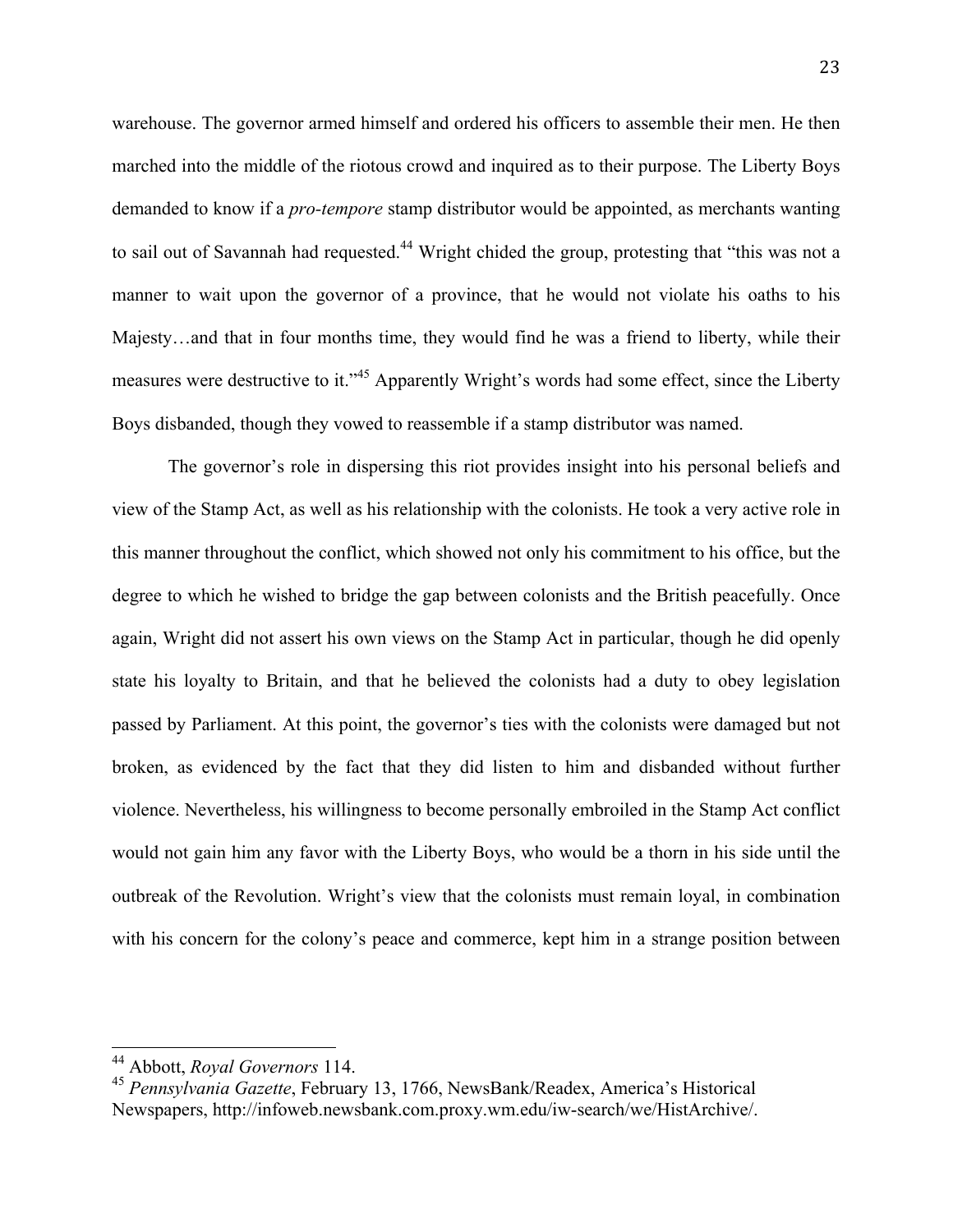the colonists and the British that he hoped to use to his benefit in quelling the insurrection in Georgia.

Having skillfully managed the situation for a time and with the stamp distributor, a Mr. George Angus, safely in the colony, Governor Wright re-opened the port of Savannah on January 7, 1766. $46$  Though he spent four nights after his initial conflict with the Liberty Boys fully clothed and ready for action in case he should be needed again, the governor eventually saw the city return to an uneasy peace.<sup>47</sup> While Savannah was recovering from its initial riots, news of the stamp distributor and paper was just beginning to reach the backcountry. When Wright received news that Liberty people were assembling and arming themselves throughout the province, he sent out letters to those men he knew he would listen to his reason, compelling them to keep peace by encouraging others to do the same. The province quieted down, and Wright congratulated himself, writing that he "had the Satisfaction to find that [his] Weight & Credit was Sufficient to Check & Prevent all Commotions & disturbances in the Country."<sup>48</sup>

The governor's ability to calm the province with naught but a letter to his supporters showed the strength of the connections he had built with those on the frontier through his earlier acts to expand the colony. While Wright would not always have the support of the backcountry in later years, he used his positive relationship with them to his advantage during the Stamp Act Controversy, once again demonstrating his ties with the colony. Clearly those Georgians did not see him as a mere extension of Parliament's authority, but as one who had done a great deal to substantiate their position in America. But his word as governor was not enough when at the end

<sup>&</sup>lt;sup>46</sup> Abbot, *Royal Governors*, 116.

<sup>47</sup> Wright to Board of Trade, 15 January, 1766, in *CRG*, vol. 28, Part 2, 133.

<sup>48</sup> Wright to Board of Trade, 15 January, 1766, in *CRG*, vol. 28, Part 2, 134.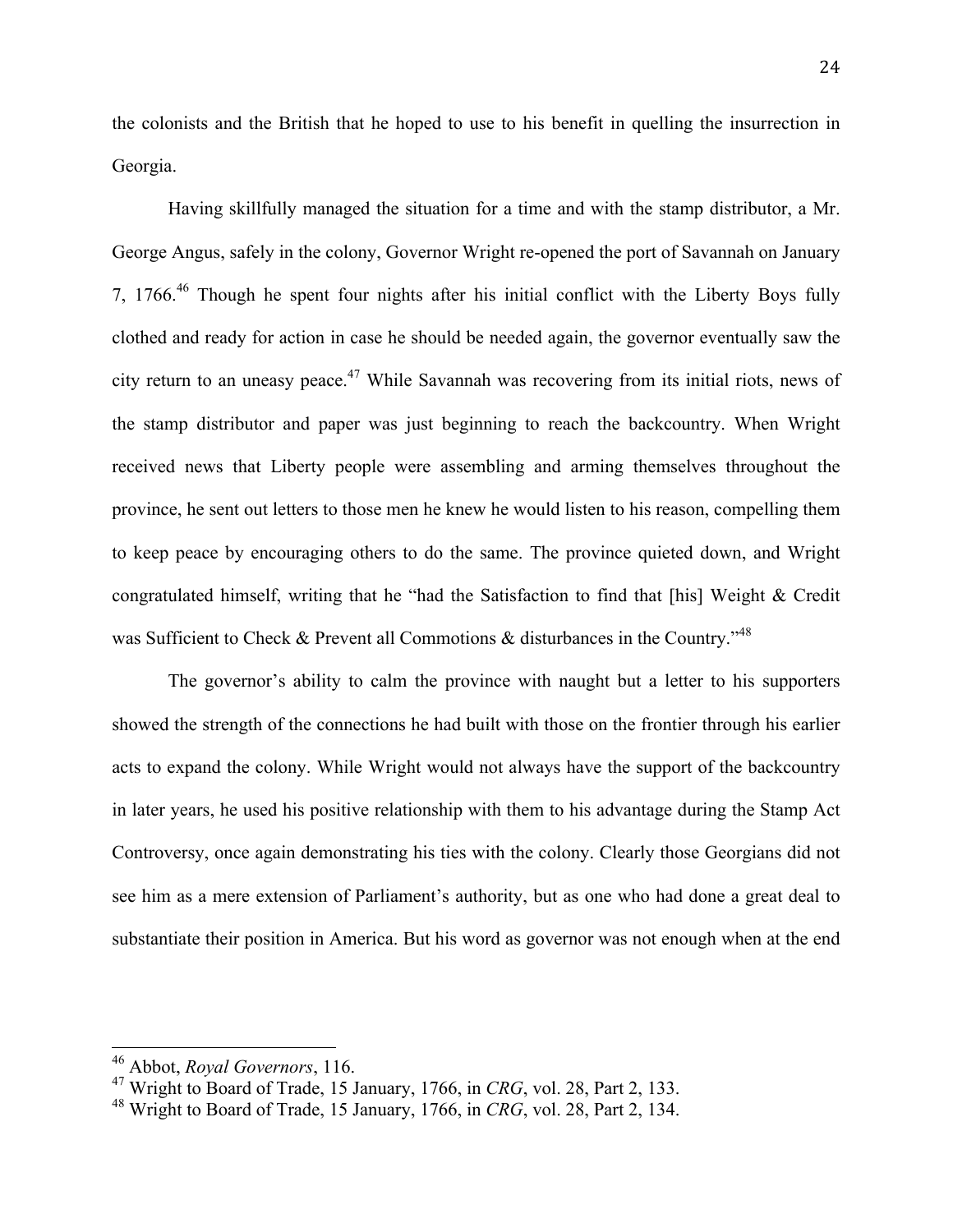of January, Wright again received news that the backcountry was aflame with rebellion, this time at the urging of Liberty Boys from Charles Town.

Conflict in Savannah resumed in February 1766, as rioters incited by Carolinians made their way to the city with the purpose of commanding that no stamped papers be issued until the result of the colonies' petitions to Parliament against the Stamp Act were known. Rumors flew that six hundred men were on their way to surround the governor's house to make demands. If he did not comply, they had vowed to destroy the stamped paper, and then the property of government supporters. Wright immediately moved the paper to Fort George on Cockspur Island, leaving fifty rangers and two junior officers to protect it.<sup>49</sup> Meanwhile, Wright nervously awaited the arrival of the mob in Savannah. Though he again composed letters that convinced many to stop their advance, the governor heard reports that about three hundred men still continued toward the city. The day was saved for Wright when Captain Fanshawe of the *Speedwell* arrived near Cockspur Island in time for the governor to move the stamps onto the ship and bring the fifty troops back to Savannah, where they could stand against the insurgent Georgians. Reinforced by twenty sailors from the *Speedwell*, Wright then commanded nearly one hundred trained men to stand against the Georgian mob. When the colonists finally arrived in Savannah and witnessed the force they were up against, they argued for several hours and finally dispersed, leaving a few threats of reinforcements from South Carolina that were never carried out. 50

That conflict between Wright and the rebellious Georgians from the backcountry encapsulated the breakdown of good relations between the governor and the colonists. Though his word and position did still carry some influence, it did not prevent a mob of angry Georgians

<sup>&</sup>lt;sup>49</sup> Wright to Board of Trade, 1 February, 1766, in *CRG*, vol. 28, Part 2, 135-136.

<sup>50</sup> Abbott, *Royal Governors*, 118-119.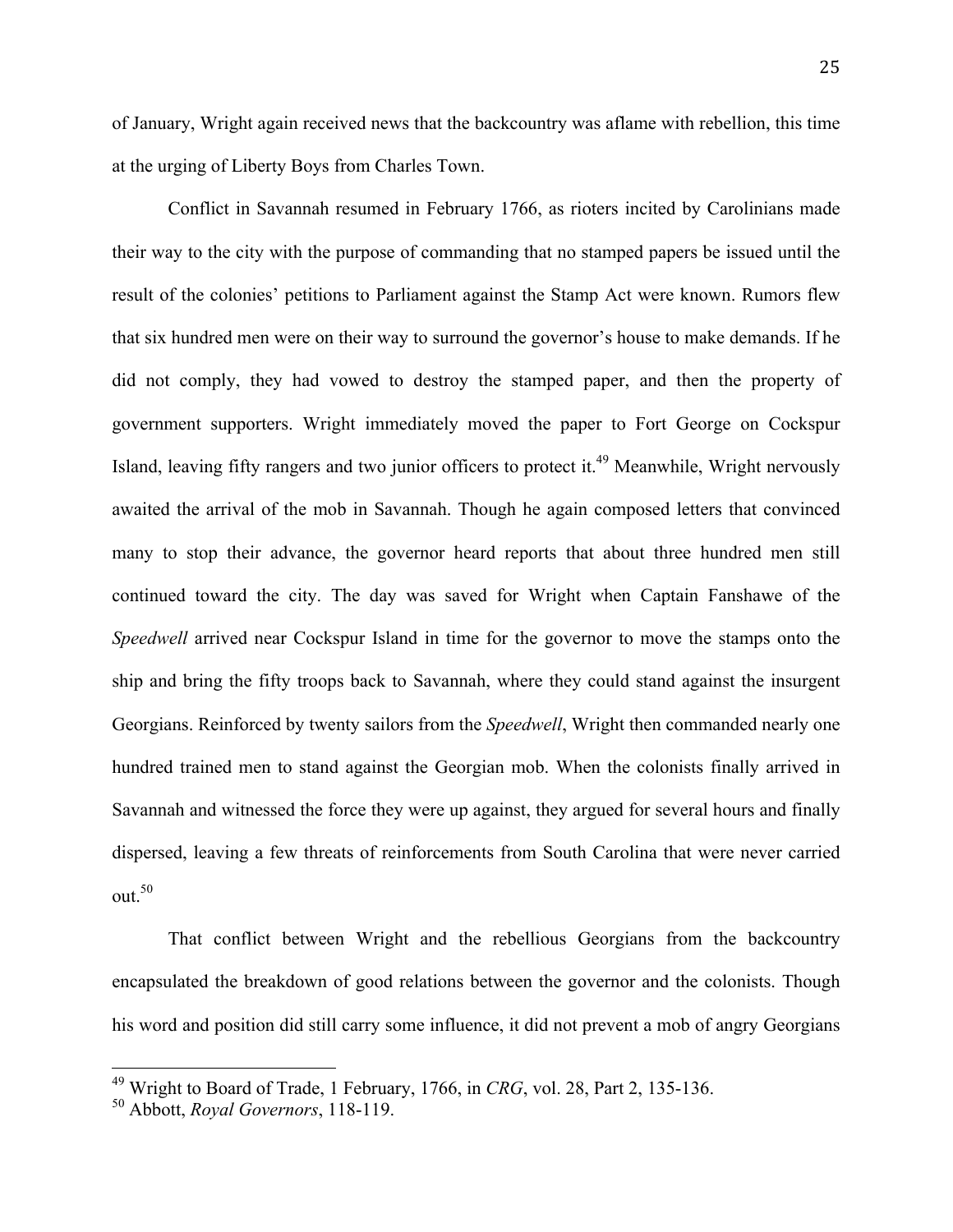from moving against him in his own capital city. While the Stamp Act did not mean an entire break between Wright and the colonists, it did begin a new chapter in his term when he would not enjoy the unanimity and concord that he once experienced with the Georgians and their assembly.

As Wright became more distanced from the colonists, he turned to the British government for support. Ever loyal to the empire and staunchly committed to his duties as governor, Wright expected aide from his superiors in government, but rarely found it. When the province had finally been calmed, and the Stamp Act had been repealed on March 18, 1766, he began to hear rumors of his imminent dismissal that had been spread by the Liberty Boys. When he asked Lord Shelburne, the Secretary of State for the Southern Department, about these rumors, Wright was told that he was not to be removed. However, he did not receive any praise for his success in administering the Stamp Act. Instead, Shelburne reminded him that he must never appear to hinder the "just & decent Exercise of that Liberty which belongs to the People."<sup>51</sup> Disappointed and affronted, Wright responded that Shelburne might discover that "just and decent liberty" meant something altogether different in America than in Britain.<sup>52</sup>

The Stamp Act Controversy had disillusioned Wright to the effectiveness and fairness of the British Empire, and he began to realize that his distant superiors did not understand the situation in the same manner as he did. While his letters to the Board of Trade before 1765 show a great deal of support without question, their correspondence after the Stamp Act displays his disagreement frequently.<sup>53</sup> The tone of his writing reflected this as well, as his frustration with

 $151$  Lord Shelburne to Wright, 22 September, 1766, in unpublished *CRG*, vol. 37, 126-127, quoted in Abbott, *Royal Governors*, 121.

<sup>52</sup> Wright to Shelburne, 1 January, 1767, in unpublished *CRG*, vol. 37, 174-175, quoted in Abbott, *Royal Governors*, 121.

<sup>53</sup> Abbott, *Royal Governors*, 122.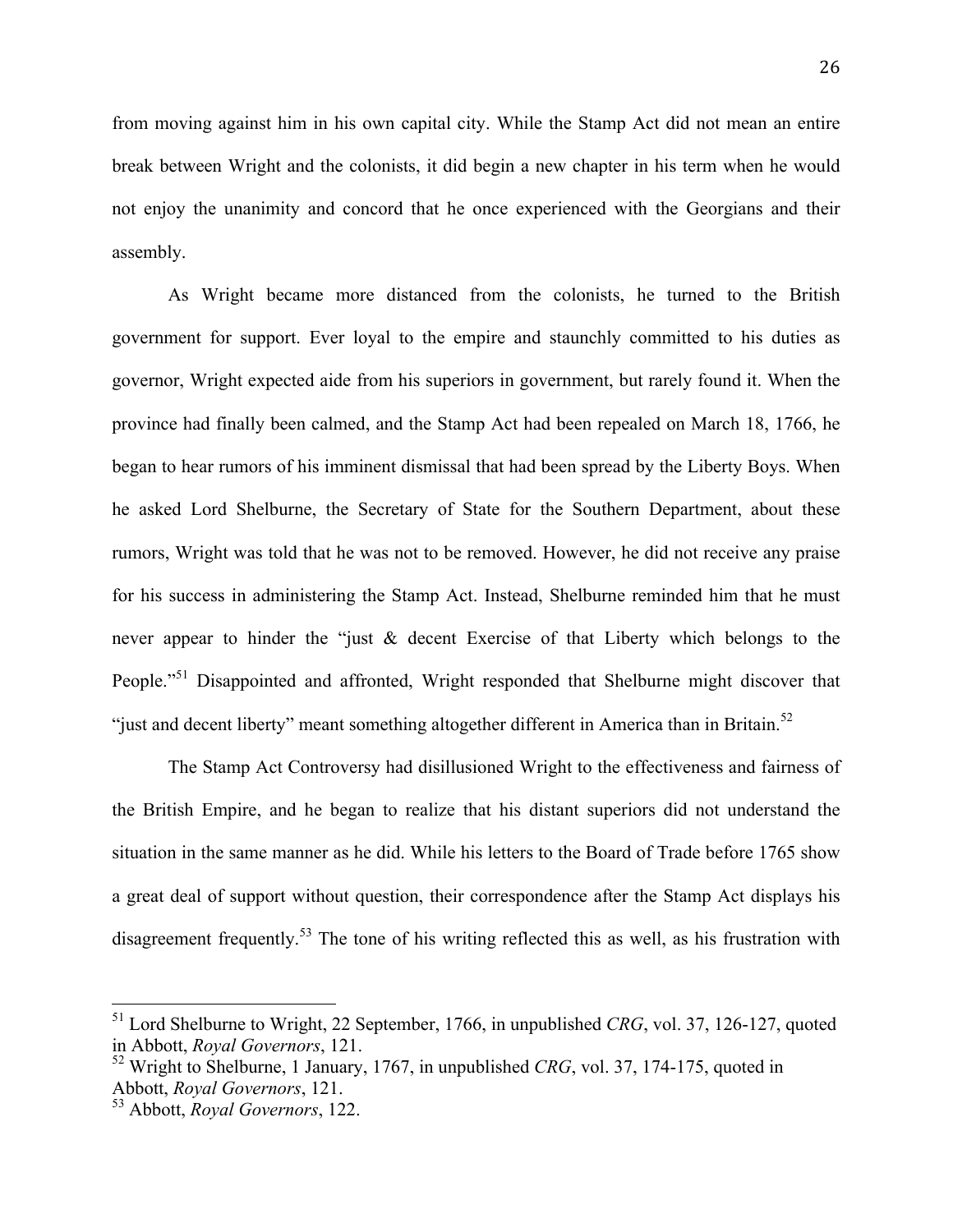Britain's failure to supply him with adequate support grew. He began to see that his executive powers were nothing without a means of enforcing them, which needed to be supplied by Britain. In the face of growing sedition, Wright observed, "…my Lords, it seems very Clear that the Executive Part of Government requires Some further degree of Strength & Support."54 This plea would become a sort of catchphrase of the governor in his later correspondence with British authorities.

During the conflict, Wright discovered that he could not expect the support of his fellow royal governors. While he was contending with a mob of Georgians marching on Savannah and refusing to let ships out of the harbor without stamped papers, he received news that Lieutenant-Governor Bull in South Carolina had decided to reopen the port at Charles Town. Though Bull claimed that he did this because there were no stamped papers to be found in his colony, Wright knew that he had been keeping them in Fort Johnson. This affected the Georgian governor when his people saw the actions of South Carolina administrators and demanded to know why he was not acting as Bull was, further angering the colonists and setting them against him. Wright complained in a letter, "I am Continually Perplexed & kept in hot water, not only by the Seditious Spirit & Base attempts of the People there in a Private Way, but by the Conduct of those in Authority, from whom I Conceive I ought rather to Expect Assistance."<sup>55</sup> Without even the aide of those in a position similar to his own, Wright was alone in his actions.

The Stamp Act Controversy created divisions between Wright and the colonists, as well as between the governor and the British government. Once a man of both Georgia and England, he was rapidly becoming a man of neither. His reactions to and perceptions of the Stamp Act, and eventually the American Revolution, would be formed by the separation caused by his

<sup>&</sup>lt;sup>54</sup> Wright to Board of Trade, 15 January, 1766, in *CRG*, vol. 28, Part 2, 132.

<sup>55</sup> Wright to Board of Trade, 10 February, 1766, in *CRG*, vol. 28, Part 2, 137.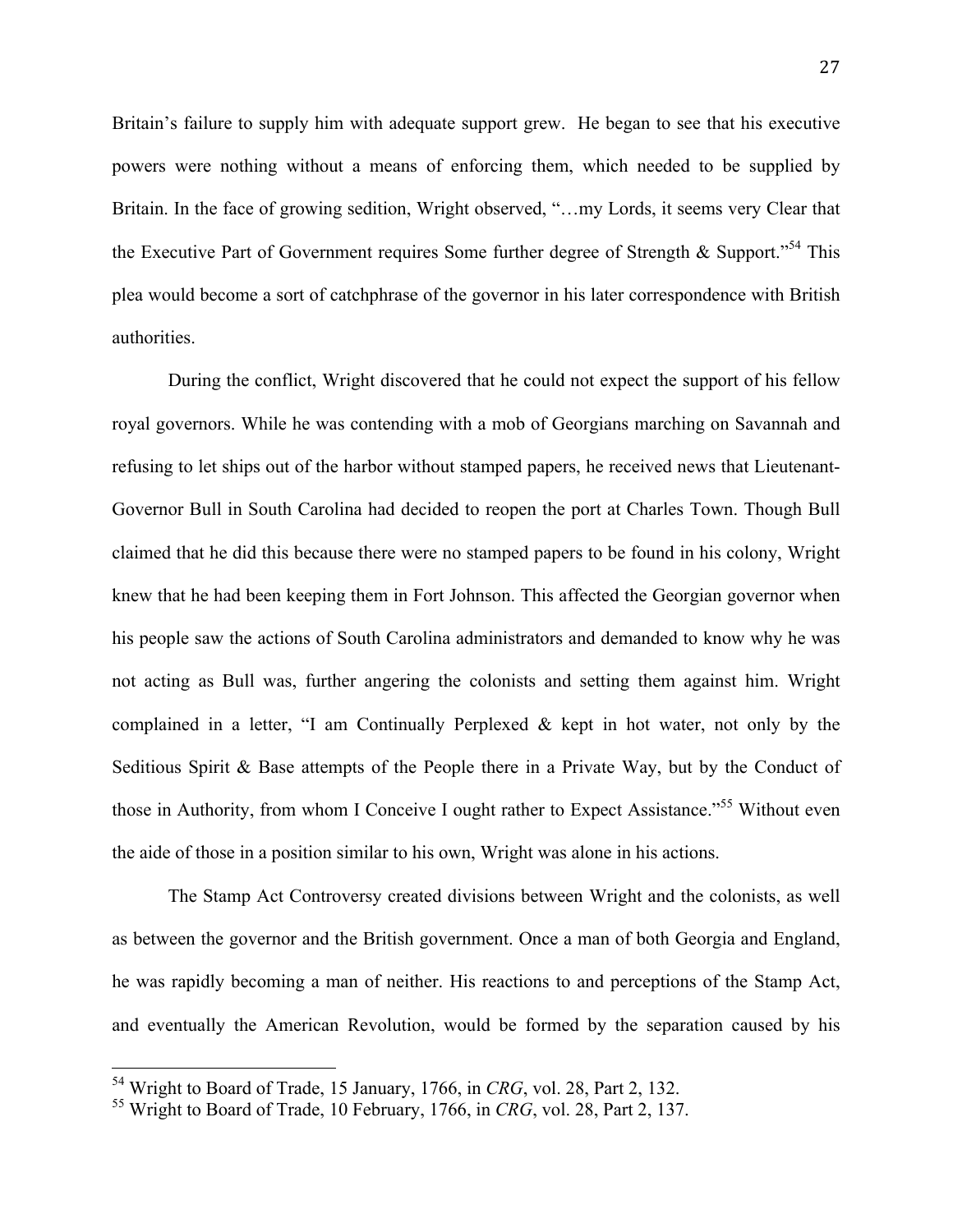position between two opposing forces. As the imperial government attempted to establish tighter control over its American colonies in the wake of the Seven Years War, its objectives were in direct opposition to local concerns. With obligations at both local and imperial levels, Wright's letters are an important source displaying a unique outlook on events that add to the usual viewpoints of British administrators and rebellious colonials. The governor provided answers as to why he believed the Georgians joined the Stamp Act riots and why they eventually became involved in the American Revolution. While no historical figure is untouched by bias, Wright's perspective is valuable because it is inherently different from that of his contemporaries.

As to the question of why Georgians became so inflamed by the Stamp Act, Wright blamed the northern colonies and South Carolina. Of course, the colonists in his province had many of the same complaints as those in other areas, yet the governor believed that they were driven to action by outsiders. In this, he was correct. Besides the obvious incident of the South Carolina Liberty Boys inciting the Georgia backcountry to riots in February of 1766, the governor observed that the Sons of Liberty in Charles Town were making every effort to agitate the Georgians by sending "inflammatory papers, letters and messages"; indeed, Wright named those in South Carolina as those from whom "I am very clear all our disturbances and difficulties have been occasioned."<sup>56</sup> The role of South Carolina in pushing its southern neighbor toward revolution continued to concern Wright, who ascribed to them part of the blame for insurrection in Georgia throughout the entirety of the war.

Governor Wright observed the affect of events in northern colonies on the atmosphere in Georgia throughout his correspondence. In November of 1765, at the beginning of Stamp Act riots, he wrote, "The People have been for many Months Past Stimulated by Letters papers &c.

<sup>&</sup>lt;sup>56</sup> Wright to Conway, 31 January, 1766, quoted in Charles C. Jones, *The History of Georgia*, vol. 2 (Boston: Houghton, Mifflin and Company, 1883), 62.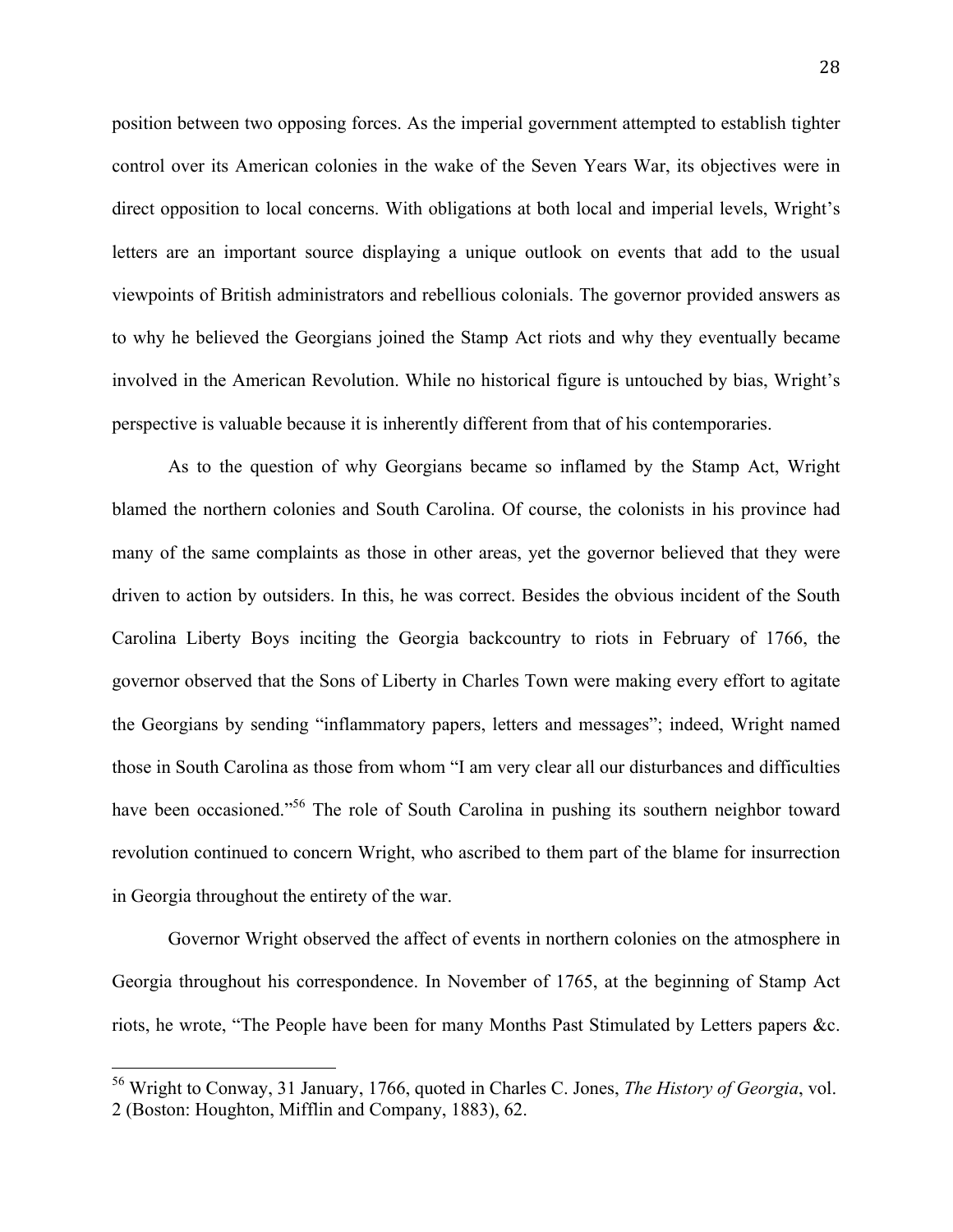Sent them from the Northward to follow their Example."<sup>57</sup> It would appear that his assessment of the north's influence on his colony was correct. The writer of a "Letter from Georgia" printed in the *Pennsylvania Gazette* observed, "when we received the first accounts of the opposition made to the stamp-act to the northward, the same spirit took place here, and there seemed to be a general dislike to it."<sup>58</sup> Whereas the different colonies had been at odds for most of their history, as were Georgia and South Carolina in the land disputes over the Altamaha, the Stamp Act brought them together in common sentiment. Wright would eventually see their organization eclipse that of their administrators, making them more efficient in their efforts than the British an ocean away.

According to Wright, the Georgians that participated in the Stamp Act riots were not the majority, but only the more violent inhabitants.<sup>59</sup> His observation is supported by the aforementioned fact that Georgia consisted of a mixed population of settlers who had been born in England and who had arrived within a few years of the colony's establishment, and another segment of the population already well established as Americans that had migrated to Georgia from the north. Wright was encouraged by his abilities to appeal to those he considered the most sensible and dispassionate members of the colony. In a letter to Secretary Conway on the situation in Georgia, Wright assured him that there were many colonists loyal to the government and entirely against the rebellious spirit of the Liberty Boys, but worried that they were having a difficult time during the riots, as they and their property were often the targets of violence.<sup>60</sup> The events of the Stamp Act began Wright's strong support for Loyalists, with whom he may have identified more than any other party. Like the governor, they were inhabitants of the colony that

<sup>&</sup>lt;sup>57</sup> Wright to Board of Trade, 9 November, 1765, in *CRG*, vol. 28, Part 2, 130.

<sup>58</sup> *Pennsylvania Gazette*, February 13, 1766.

<sup>&</sup>lt;sup>59</sup> Ellefson, "The Stamp Act in Georgia," 8.

<sup>60</sup> Wright to Conway, 31 January, 1766, quoted in Jones, *History of Georgia*, vol. 2, 64.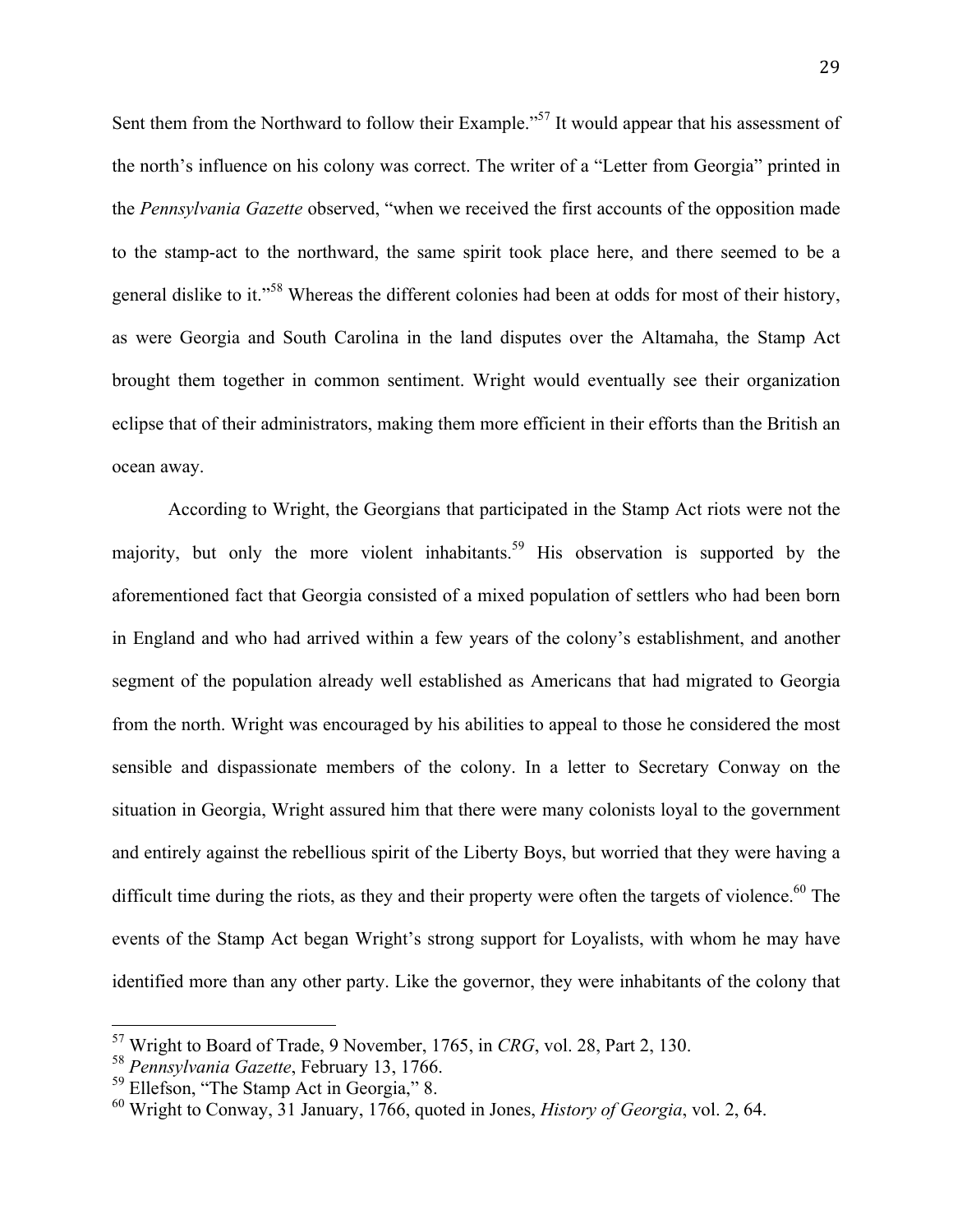firmly believed in the British Empire's right to govern in America, whose land was taken from them in the process of war, who were displaced from their homes after American victory, and who stood in a dangerous position of truly belonging to neither side. In future correspondence, and even after the Revolution, the governor continued to stress their loyalty and hardships occasioned by their fidelity to the crown. Wright's own position encouraged him to seek the protection of the King's loyal subjects, and allowed him to observe that there were many in Georgia who did not share the opinions of the most rebellious colonists.

After the repeal of the Stamp Act, Georgia returned to a state of relative peace. Wright delivered an address to the Assembly congratulating it on having refrained from passing any acts expressing direct opposition to the Empire, as other colonial governments had done across America. He stressed the benevolence of the British government in repealing an act that had so thoroughly upset the colonists, and expressed his wishes that they would return to harmonious relations.<sup>61</sup> The Assembly responded by affirming their loyalty to the Empire and by thanking the king for listening to their pleas to rid them of the Stamp Act, but also implying that the act was an evil that needed to be addressed. <sup>62</sup> However, the damage in relations between the governor and the assembly had been done. They would never again enjoy the unanimity of previous years, and their future relations would be tense at best.

The Stamp Act ordeal began Wright's isolation from both his colonists and his superiors in administration. In 1766 he wrote to Secretary Conway expressing his worry that "I cannot have entire confidence in the people for some time, and your Excellency sees the insults his Majesty's authority has received, and which I am still liable to."<sup>63</sup> Having witnessed the rebellion

<sup>&</sup>lt;sup>61</sup> Journal of the Commons House of Assembly, 16 July, 1766, in *CRG*, vol. 14, 370-371.

<sup>62</sup> Journal of the Commons House of Assembly, 17 July, 1766 in *CRG,* vol. 14, 374.

<sup>63</sup> Wright to Conway, 31 January, 1766, quoted in Jones, *History of Georgia*, vol. 2, 65.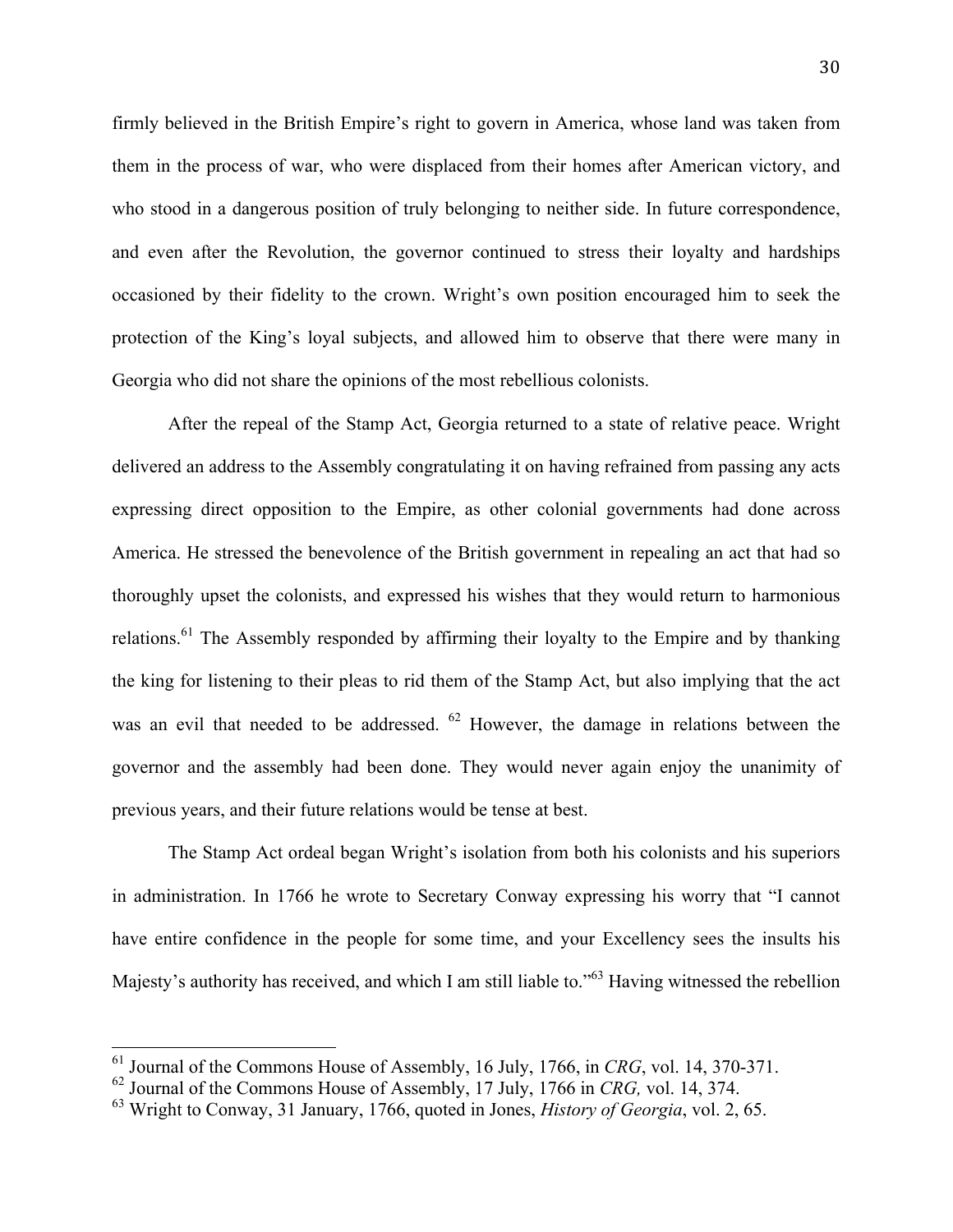and sedition over the Stamp Act in Georgia first-hand, and being personally subjected to the violence that accompanied it, Wright was much more attuned to the atmosphere in the colony than the administration in Britain. While his superiors mostly discounted the extent to which the Americans were willing to oppose increased taxation, Governor Wright spoke of their increased determination and continued desire for a new structure of government. In another letter to Conway, he wrote:

It is not to be supposed or expected that all Hearts & Party Spirit can subside at once. time & prudent Conduct can only effect that, and this Province is not without some violent Republican Spirits, full of rancor against the Government & Parliament, and still fix't in their strange mistaken Ideas of Liberty, and that no Power can tax or restrain them &c but themselves or Representatives of their own choosing.<sup>64</sup>

While the governor recognized the need to handle the colony with care after the Stamp Act, he would not see such attention to "time & prudent Conduct" from Britain.

The conflict of 1765-1766 did not need to be the launching point for revolution. But when the colonists realized that Britain would continue to impose taxation and legislation upon them without their approval, anger over the Stamp Act combined with newly inspired fury to push Georgia toward Revolution. Throughout this period, Wright was a key witness. His refusal to deviate from his duties to the government during the Stamp Act Crisis, despite the fact that he ultimately desired to promote the welfare of Georgia, alienated the colonists that had once held him in the highest esteem. The lack of support and information sent by Britain, as well as Wright's actual subjection to the violence in Georgia, fractured his relationship with Britain. His growing distance from both sides allowed him a unique perspective on the problems inherent to the system. However, that same distance left him without the power to influence the course of events, much to his growing frustration. Wright's correspondence provides a valuable and unique

 $^{64}$  Wright to Conway, 24 June, 1766, in unpublished *CRG*, vol. 37, 97-98, quoted in Abbott, *Royal Governors*, 123.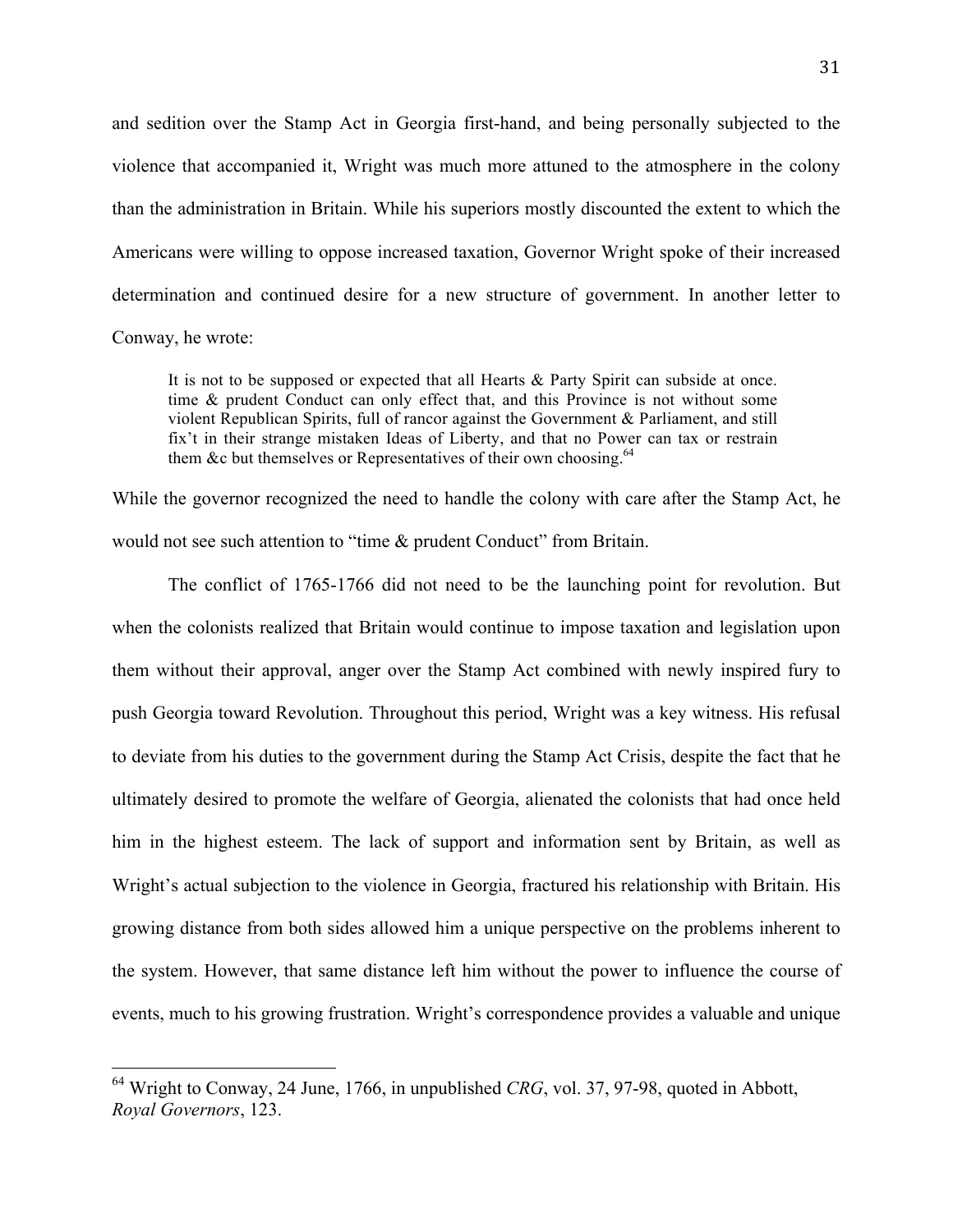source that illuminates the reasons for Georgia's path to Revolution, the sentiments of both the British and the colonists, and the complete disconnect between the mother country and her colonies. It also highlights the governor's inability to change the course of events, no matter how competently he handled the situation. Wright's attempt to control the situation in Georgia during the Stamp Act Crisis without the active support of administrators in Britain was a prelude to troubles between local and imperial government to come when rebellion and sedition spread throughout the American colonies.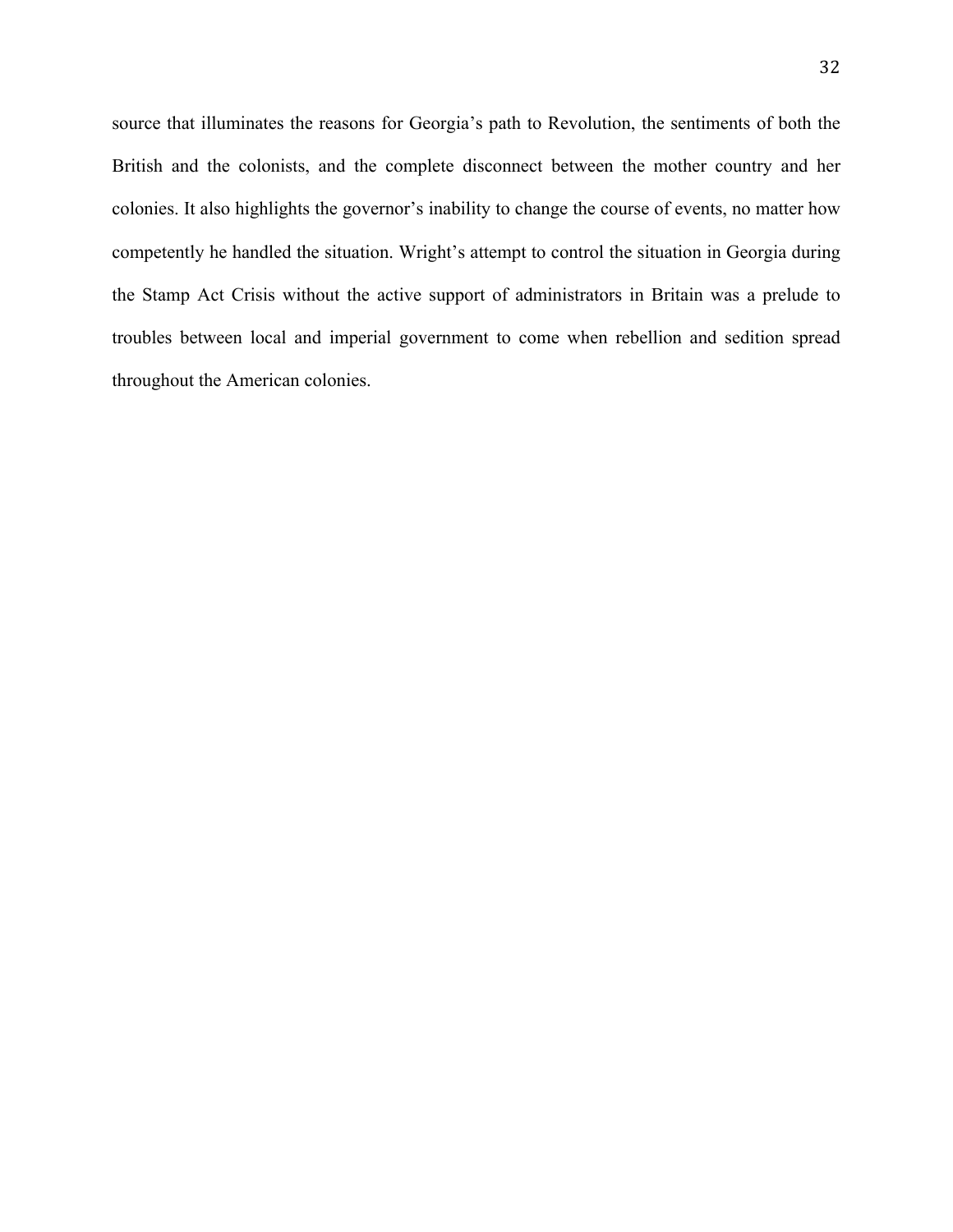#### Chapter 2: Organization and Support

The repeal of the Stamp Act brought some relief from the tension in the American colonies. Though the polarizing effects of the legislation had driven Governor Wright and the assembly apart, the Georgia government resumed its activities as before with renewed hopes for reconciliation between colony and mother country. Wright did not expect a total dissipation of antagonistic sentiment in the colony, but he called the assembly into session and proceeded to administer the government with caution. There were no major signs of the previous rebellious spirit in the colony until January 1767, when Captain Ralph Phillips of the king's detachment of troops in Georgia specifically asked Wright to enforce the terms of the 1765 Quartering Act. Realizing the potential to renew tensions by asking the assembly to comply with the act, Wright composed his request to the House with care. Even so, the Georgia legislators stated that the Quartering Act, like the Stamp Act, set a dangerous precedent for imposed legislation in the colony, and that they would not comply with its terms.<sup>65</sup>

 After Wright's continued demands, the assembly eventually agreed to recognize the Quartering Act in the fall of 1767. Still, many colonists were reminded of their passionate opposition to the Stamp Act and the dangers they believed such legislation entailed. When an increasing number of acts and taxation were passed after 1767, Americans protested Parliament's legislation with renewed vigor. Letters were traded across colonial borders, newspapers published accounts of remonstrations from Massachusetts to Georgia, and many colonists began to organize themselves, while the British did little to check their growing resentment of Parliament and the Crown. As governor of Georgia, Wright witnessed the extent of sedition

<sup>&</sup>lt;sup>65</sup> Russell, *Oglethorpe and Colonial Georgia*, 65.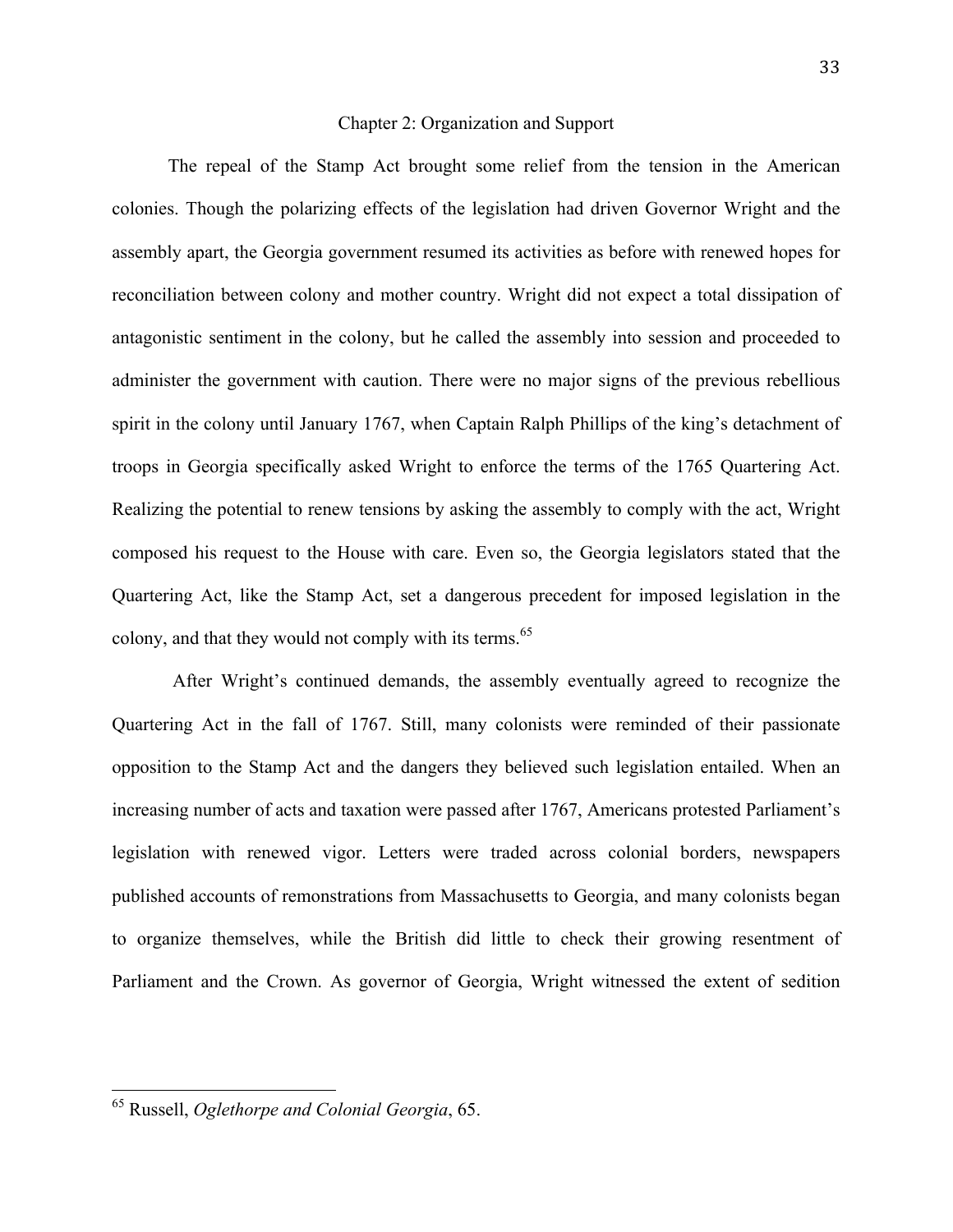across colonial borders and within Georgia itself. He recognized the severity of the situation, but was powerless to stop the tide of rebellion.

A number of factors combined to make Wright unable to prevent Georgia from joining the other colonies in rebellion. From 1765, American colonists were cooperating extensively across colonial borders, establishing organizations like the Continental Congress that facilitated communication and the proliferation of revolutionary ideology. With support for independence emanating from outside Wright's domain, he was unable to prevent the growing sense of unity across the thirteen colonies that brought influential Georgians into association with rebels in other colonies. The governor looked to his administrative superiors, who did have authority over the whole of the American colonies, to halt the spread of rebellion. Through his correspondence with these officials, Wright came to realize that the distance between local and imperial administrators made communication and understanding on a level similar to that of the Americans impossible for the British. The growing organization of the Americans contrasted with the relative differences between local and imperial authorities in the British system of colonial administration. The result of Wright's superiors' inability to understand the situation in individual colonies was that royal governors were left without the means to control their provinces while the communication between rebel organizations continued to flourish.

Because authorities in Britain could not comprehend the severity of Wright's predicament in Georgia and because they had a larger seditious movement to handle that was spreading across the colonies from north to south, the governor's requests for support were ignored or postponed. This left Wright without the means to enforce his executive powers within Georgia once the assembly became filled with Liberty Boys who could count on the loyalty of the militia. The violence of patriots in Georgia and South Carolina, which went unpunished due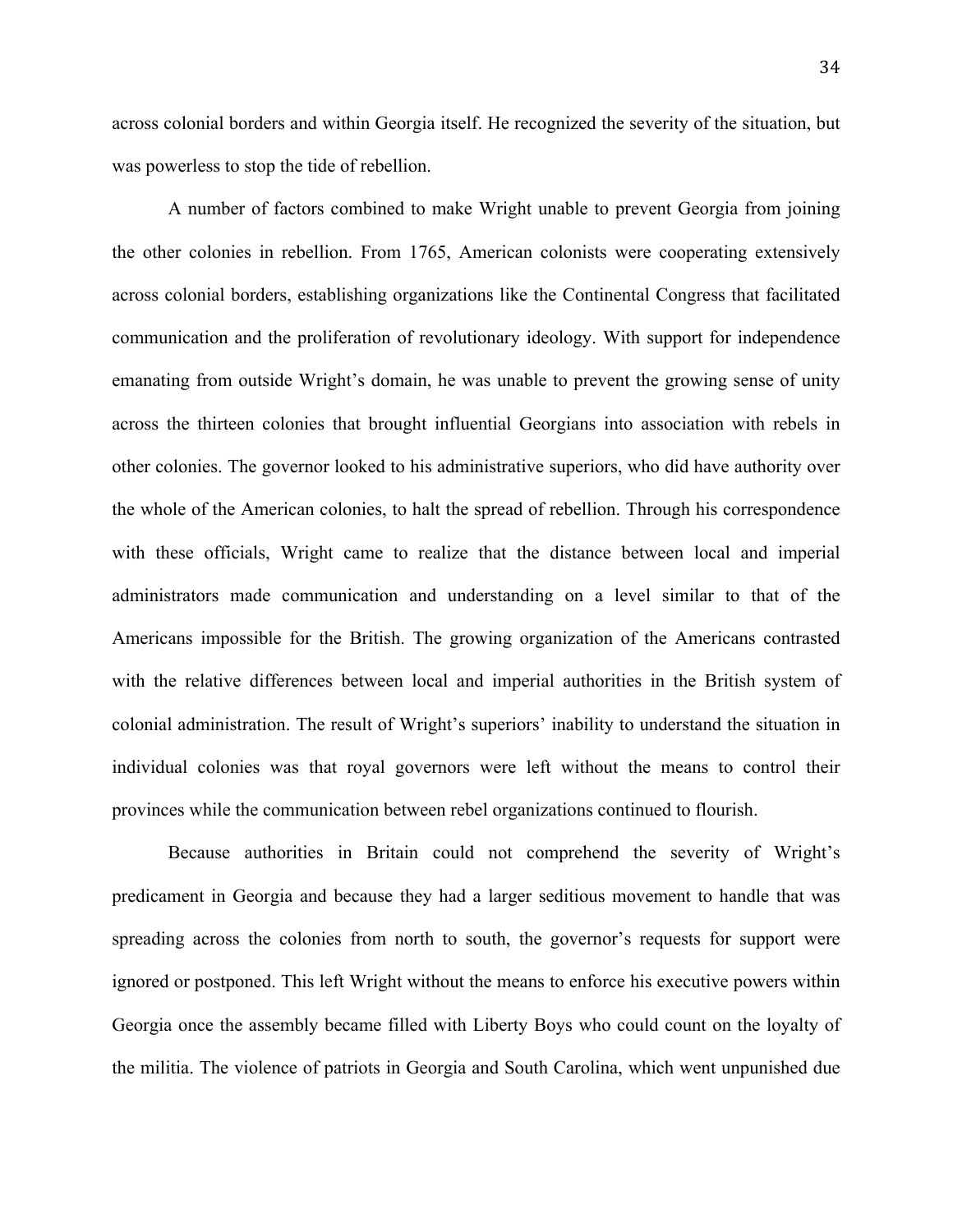to Wright's lack of resources, discouraged Loyalists from stepping forward to support the royal governor. The Loyalist population might have been a valuable resource to Wright for maintaining control over the province, but their reluctance to publicly announce their allegiance to the Crown made them useless to the governor.

Wright's correspondence is significant for this period because it illuminates the break in communication between local and imperial government that made the British administration unable to handle a trans-colonial rebellion. The problems in America progressed beyond the ability of any royal governor to address, but that did not mean that the needs of local authorities like Wright could be ignored without dire consequences. As the head of the local civil authority, the governor's assessment of the situation in Georgia and his increasing frustration as his requests for aid were not granted show how the governor's ability to control his colony's path toward revolution was limited by the decisions and support of his superiors.

### Organization Across Colonial Borders

 The first Continental Congress convened on September 5, 1774 in Philadelphia at the behest of colonists from Massachusetts. Enraged by the Boston Port Act, the Massachusetts Government Act, and other pieces of legislation directly punishing the colonists for their actions in what would come to be called the "Boston Tea Party," the Bostonians hoped to enlist the support of other colonies in their opposition to British policies. To Governor Wright in Georgia, this organizational effort by the Americans seemed a prelude to disaster. When circular letters from Massachusetts and Virginia arrived in Georgia addressed to the House of Assembly, the governor threatened to dissolve the body if it acted on the urges of the other colonies.<sup>66</sup> While Wright could threaten to dissolve the assembly, he could not prevent Georgia notables like Noble

<sup>&</sup>lt;sup>66</sup> Russell, *Oglethorpe and Colonial Georgia*, 65.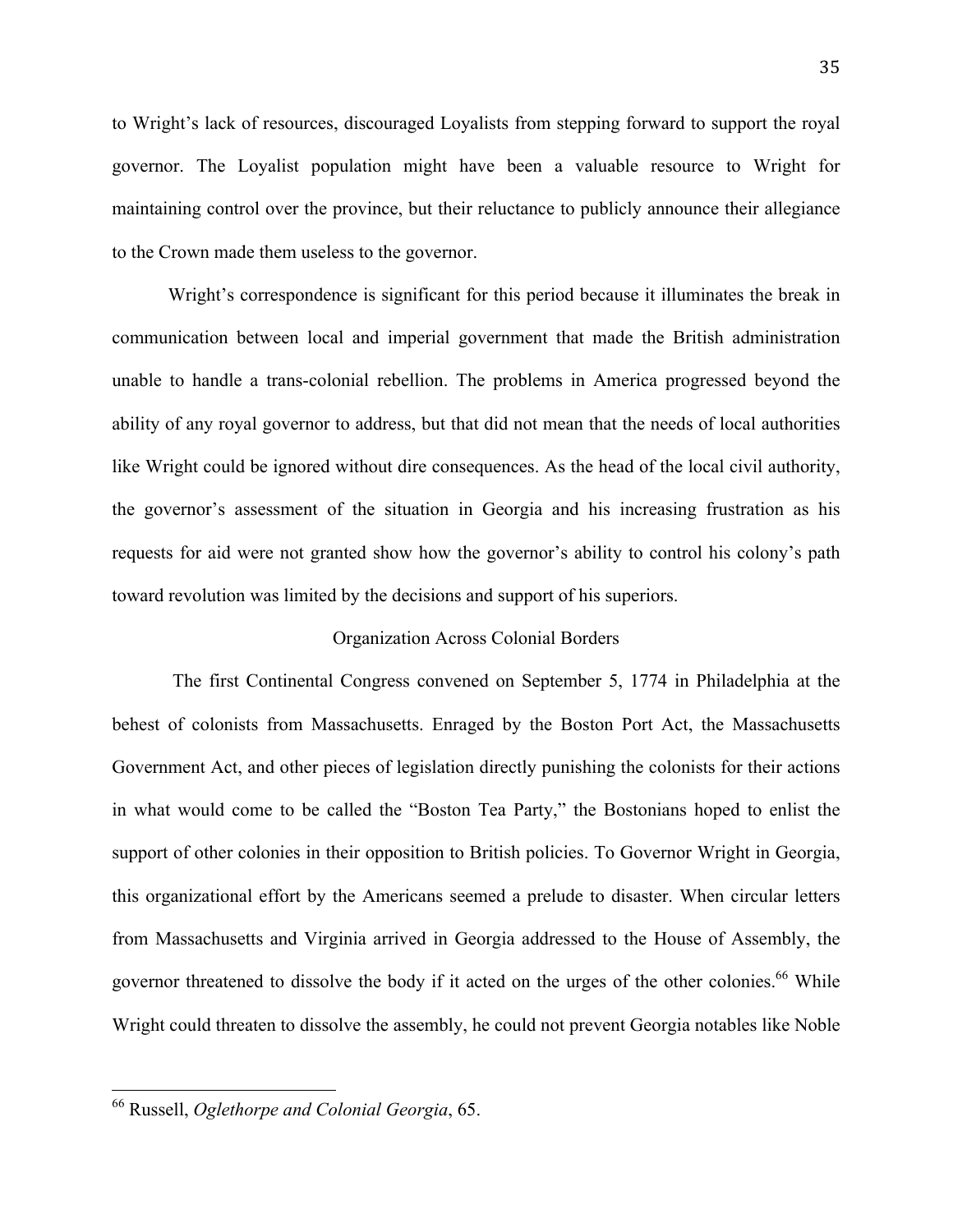Wimberly Jones, Archibald Bullock, John Houstoun, and George Walton from organizing a meeting at Tondee's Tavern in Savannah on July 27, 1774 to consider sending representatives to the upcoming Continental Congress.

The meeting of Georgian patriots at Tondee's Tavern produced several committees, one with the task of corresponding with other colonies to promote further organization among Americans, and another to gather materials in support of Boston.<sup>67</sup> Despite their efforts to rally Georgians against the British administration, the patriots felt they could not send delegates to the First Continental Congress until they discovered where the loyalties of the majority of Georgians lay. Governor Wright moved to prevent further collaboration by publicly declaring that he would arrest anyone discovered taking part in the second Tondee Tavern meeting. While concerned that some Georgians were rallying around such assemblies, Wright was encouraged by the fact that about 100 loyalists signed a document condemning the meetings in the tavern and their seditious intentions.68 It was by no means certain, even as late as 1774, that the factions urging Georgia to join the other colonies in direct opposition to Britain would succeed.

The tide changed in Georgia when news of Lexington and Concord reached the colony on May 10, 1775. While they had been previously condemned by colonists to the north, and especially by their South Carolinian neighbors, for their timid support of opposition to British measures, the Georgians quickly called a Provincial Congress and elected three delegates to the Second Continental Congress.<sup>69</sup> Wright's alarm at this development is reflected in his letters to Lord Dartmouth, now Secretary of State for the Southern Department. On June 17, 1775 he wrote, "…they have entered into an Association…and whatever is agreed upon by the

<sup>&</sup>lt;sup>67</sup> Coulter, *Georgia: A Short History*, 119.

<sup>68</sup> Coulter, *Georgia: A Short History*, 120.

<sup>69</sup> Coulter, *Georgia: A Short History*, 123-124.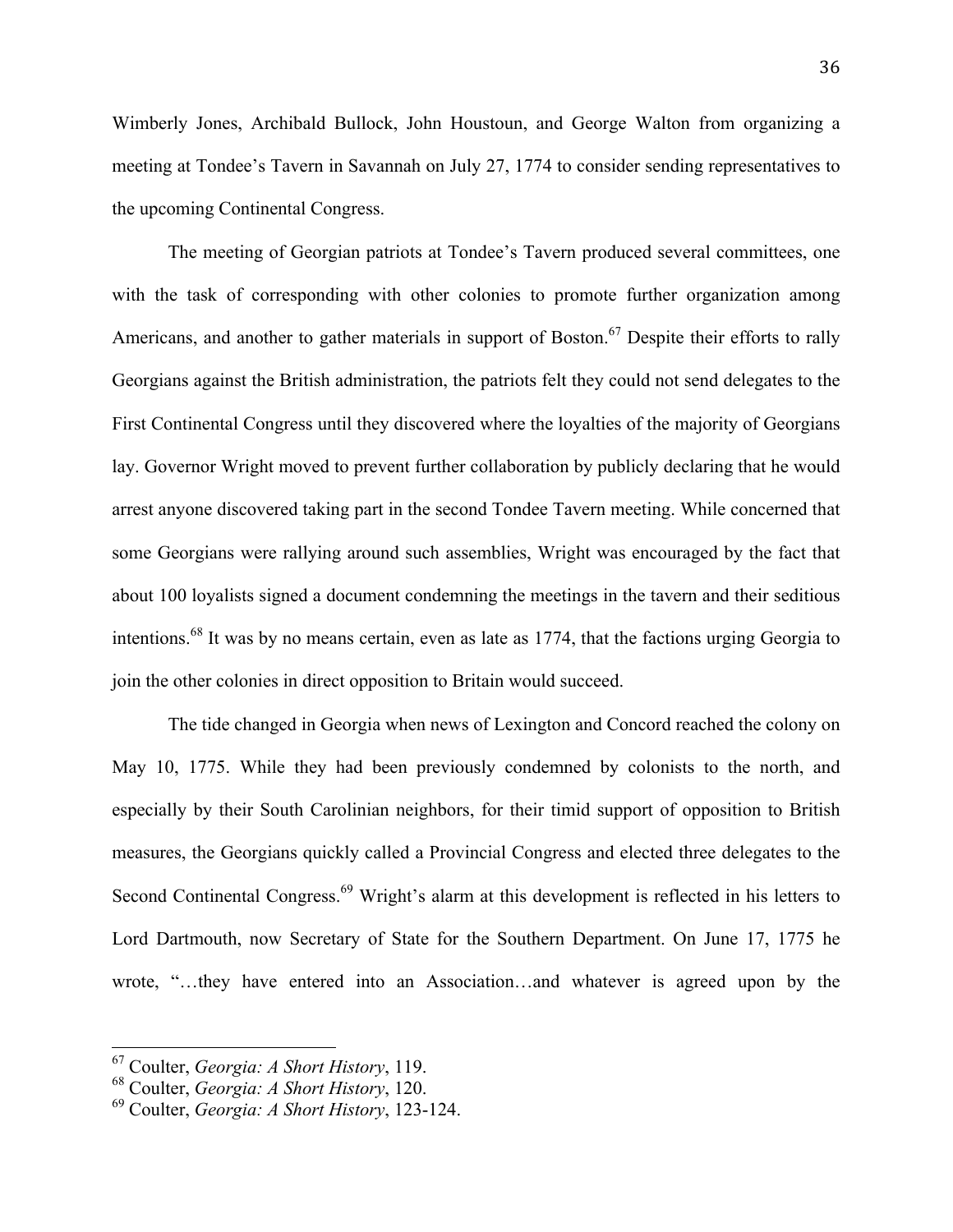Continental Congress, will undoubtedly be adopted and carried into execution here, and will meet with little or no opposition…"70 The Georgian patriots' participation in the Continental Congress and willingness to adopt their measures was particularly distressing for Wright, as he did not have the power to dispel the trans-colonial organization. His office allowed him and other governors certain powers over their own colonies, but had no provisions for something as unprecedented as the Continental Congress.

South Carolina's Liberty Boys presented another front for colonial unity against the British that was outside Wright's sphere of control. Because the shared border with South Carolina represented the geographical link between Georgia and the northern colonies moving quickly toward rebellion, the Liberty Boys in that colony had a special role influencing Georgian attitudes toward the conflict. Considering Georgia weak when it did not send delegates to the First Continental Congress, South Carolinians issued a number of threats to their southern neighbors hoping to press them into action. These warnings troubled Wright, who wrote of them to Lord Dartmouth on April 24, 1775. He reported that the South Carolinians held Georgians accountable for their reluctance to lend outright support to the Congress, and threatened to "cut the throats of the People of Georgia, if any Blood was spilt in New England."71 South Carolina ceased all trade with Georgia, as ordered by the Continental Congress before the delegates from Georgia had arrived to take their seats in Philadelphia.<sup>72</sup> The pressure exerted by South Carolina distressed both the governor and the colonists. The situation was made worse in Wright's mind

<sup>&</sup>lt;sup>70</sup> Wright to Secretary Lord Dartmouth, 17 June, 1775, in *CGHS*, III (Savannah: 1873): 183.

 $<sup>71</sup>$  Precis of correspondence between Secretary Lord Dartmouth and Sir James Wright (Georgia)</sup> Provincial, 17 Feb-19 July, 1775. Dartmouth Papers, Domestic Records of the Public Record Office, Gifts, Deposits, Notes and Transcripts, PRO 30/29/3/5/17, The British National Archives, Kew, England.

<sup>72</sup> Coulter, *Georgia A Short History*, 122.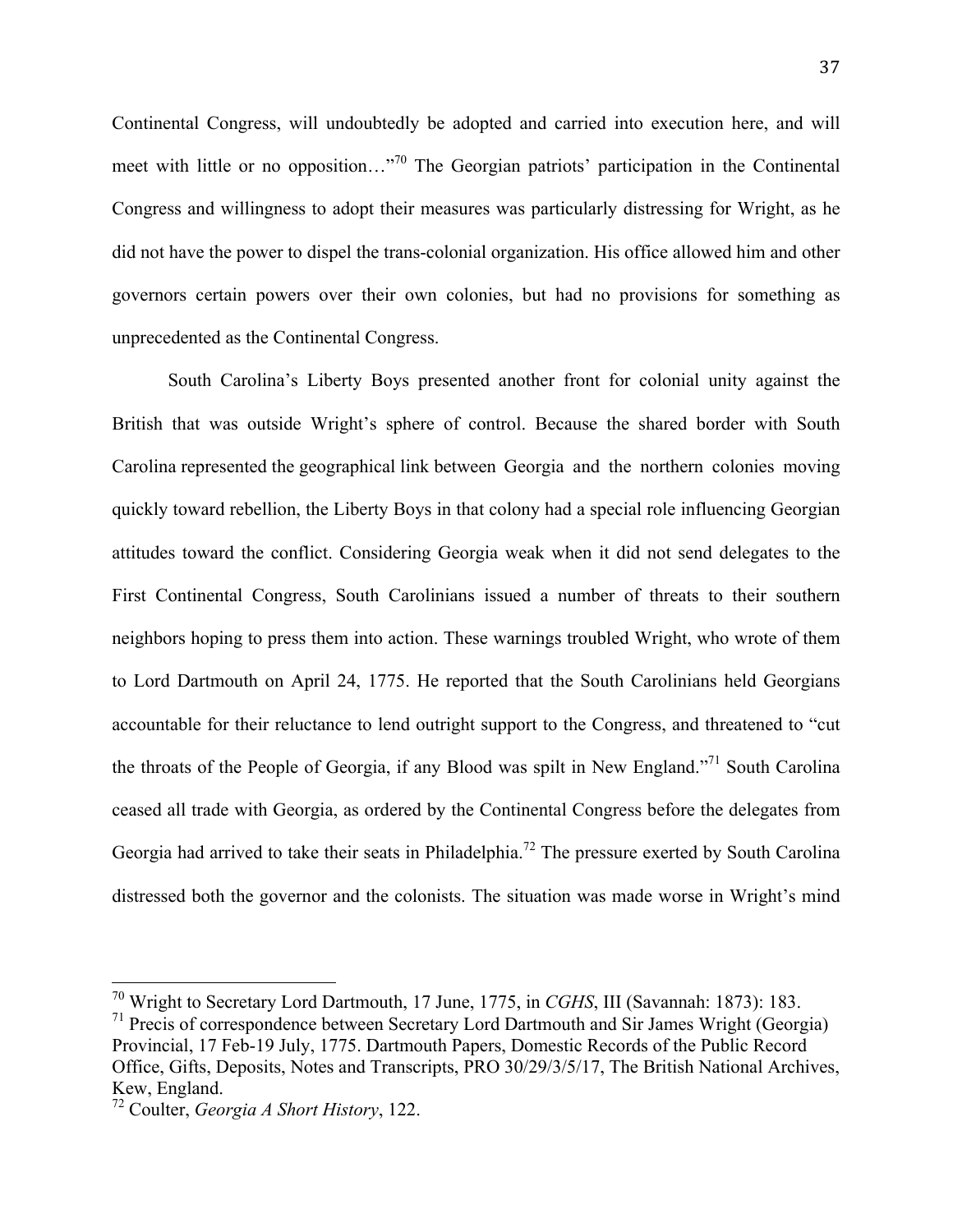by the fact that he had no means of controlling the actions of Americans outside Georgia, and was thus unable to bring any relief to Georgians from South Carolina's menacing activities.

While loyalists feared South Carolina's threats and violence, Liberty Boys in Georgia looked to the South Carolinian patriots for inspiration. Copying the actions of their northern counterparts, they organized a Council of Safety in June 1775 to ensure that the measures adopted by the Continental Congress were followed in their own colony. Wright's despair increased as he saw his executive powers stripped from him and repossessed by this colonial organization, to which the active patriots in Georgia gave their allegiance. The governor expressed his growing fears to Dartmouth in July of 1775:

They have appointed here what they call a Council of Safety and very nearly followed the example of the Carolinians Except as to Raising an Army…this Province having now Join'd with the others, I am well informed that the Gentlemen who came from Carolina assure the Congress here, that if they should on any Account want Assistance they should Immediately have it to the amount of  $1000$  men.<sup>73</sup>

The connection with South Carolina is evident in the Proceedings of the Georgia Council of Safety, which frequently corresponded with its northern neighbor. Georgian patriots informed the Carolina Liberty Boys of the situation in their own colony, and often sent messengers between the councils to confer in person.<sup>74</sup> Wright's anxiety over South Carolina's influence again proved accurate, but there was little he could do to halt the growing cooperation between the two colonies.

Wright's observance that Georgia was a colony recently "Join'd with the others," in conjunction with his growing concern for the fate of his province, shows the extent to which organization across colonial borders presented a large issue for the royal governor. With the Carolinas willing to aid Georgian patriots in almost any respect to further their cause, and with

<sup>&</sup>lt;sup>73</sup> Wright to Secretary Lord Dartmouth, 18 July, 1775, in *CGHS*, vol. 3, 199.

<sup>74</sup> Proceedings of the Georgia Council of Safety, 1775 to 1777, in *CGHS*, vol. 5, 20-21, 36, 62.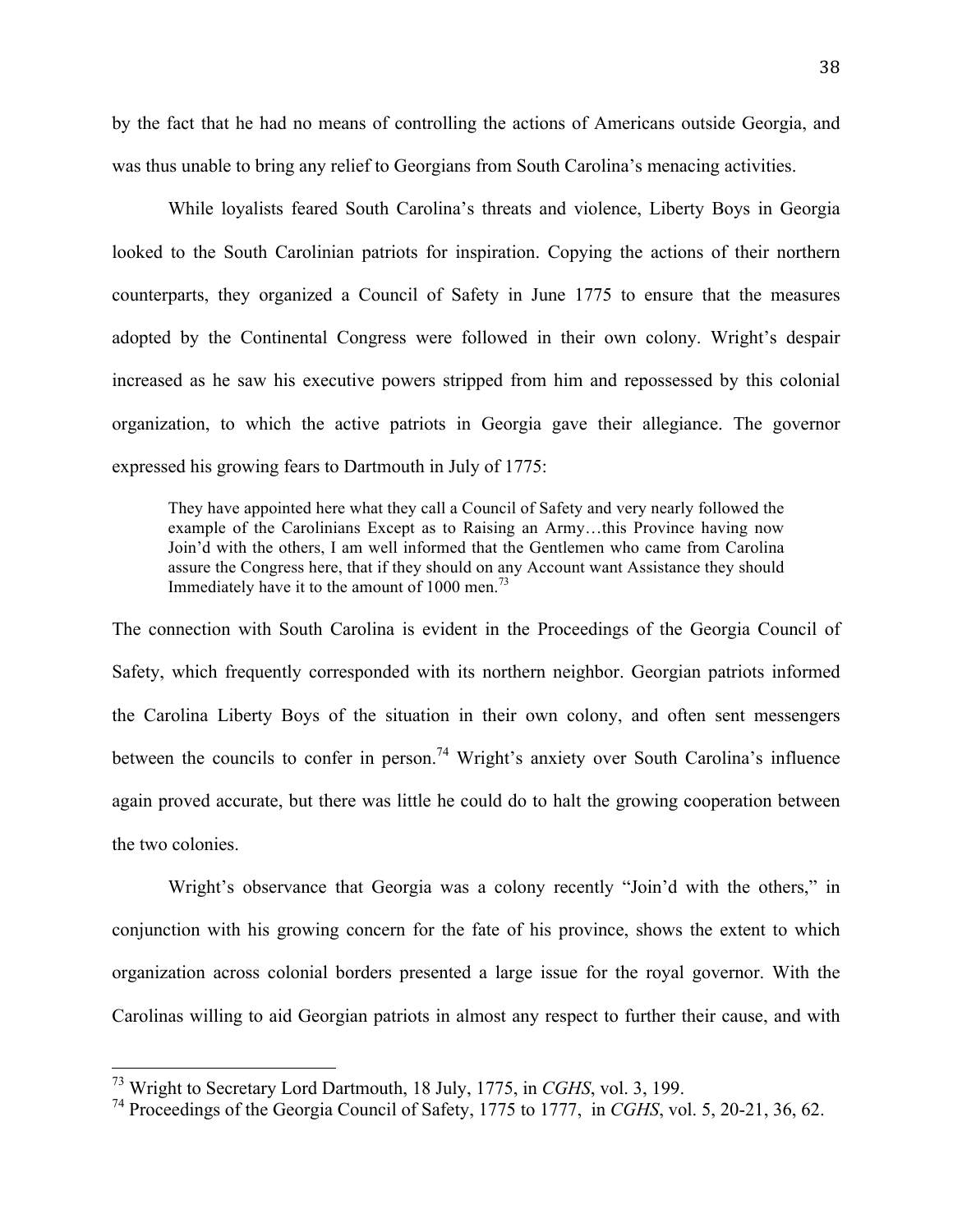the Continental Congress encouraging colonists from north to south to band together to present a united front, Wright was powerless to prevent outside factors from influencing Georgia's place in revolutionary history. The royal governor's correspondence with Dartmouth reveals his growing concern that Georgia would be invaded by the people of South Carolina, as well as his complete inability to prevent the Liberty Boys in another colony from disturbing his own province.

### Problems Within the British Administrative System

As Governor Wright watched the American colonists organize themselves through transcolonial correspondence, pledges of support, and assemblies, he could not fail to notice the comparative disorganization and lack of communication within the British Empire. Feeling Georgia slipping from his control, but powerless to quell the motivating factors for its rebellion, Wright attempted to turn to the governing powers that did have jurisdiction over the whole of the American colonies. Truly believing that it was the responsibility of his superiors to rectify the situation in America, Wright found that they underestimated the urgency he felt in responding to the impending crisis. Lord Dartmouth and his peers in government were distant and unresponsive to Wright's local needs, choosing to focus their attentions on New England instead of the entirety of what was fast becoming a unified territory. Wright soon came to realize that he could not even depend on the actions of his fellow governors to support him, and that he was truly without assistance in dealing with Georgian insults to colonial authority. The problems of distance and lack of understanding in the British colonial system were exacerbated by the breakdown in communication across the Atlantic, as Americans intercepted, opened, and altered correspondence between British administrators. Governor Wright felt that his superiors were the only power that could possibly counteract the unification of the colonists, and his letters reveal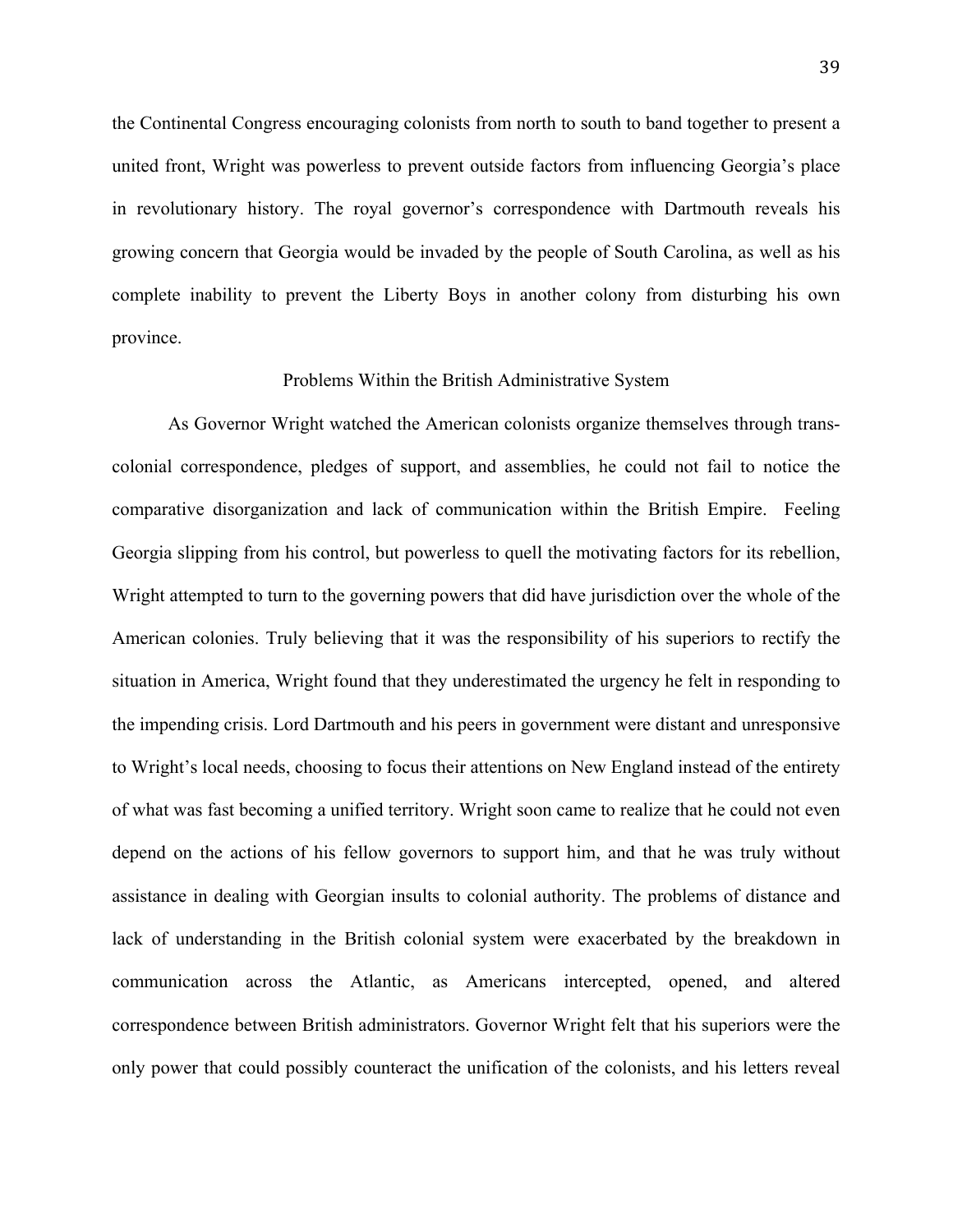his growing frustration upon finding that they were unprepared for calamity on such a large scale.

With the formation of the Continental Congress and the cooperation of Liberty Boys throughout the colonies, Wright understood that his position as governor was not powerful enough to keep Georgia at peace with Britain. He sincerely believed that it was the responsibility of his superiors, who did have the political reach to correct issues across colonial borders, to address the problems that had arisen from discontent with Parliament. His letters to Lord Dartmouth communicated the need for a "*higher authority* to remedy the Evil" being spread from one colony to another.<sup>75</sup> Using a language of deference, Wright attempted to convey his concerns to the British administration. Though respectful, the letters show his sense of urgency, as well as his conviction that it was the responsibility of imperial authorities to ameliorate the situation. The governor wrote to Dartmouth in this fashion in July 1775 stating, "Your Lordship will be the best Judge what is most Proper to be done, but I beg leave again most heartily to wish that Conciliatory Measures may Speedily take place or total Ruin and Destruction will soon follow, and American Lost and Gone.<sup> $,76$ </sup> He repeated the need for his superiors to take swift action in September and October as well, even going so far as to state his presumption that he would be issued clear instructions for how to proceed.<sup>77</sup> Wright's reliance upon his superiors to exercise their authority, combined with the British administration's inability to comprehend the extent of the governor's urgency, represents one major breakdown in the colonial system of government that prevented the British Empire from effectively handling the revolt in Georgia.

<sup>&</sup>lt;sup>75</sup> Wright to Secretary Lord Dartmouth, 24August, 1774, in *CGHS*, vol. 3, 181.

<sup>76</sup> Wright to Secretary Lord Dartmouth, 29 July, 1775, in *CGHS*, vol. 3, 200-201.

<sup>77</sup> Wright to Secretary Lord Dartmouth, 14 October, 1775, in *CGHS*, vol. 3, 181.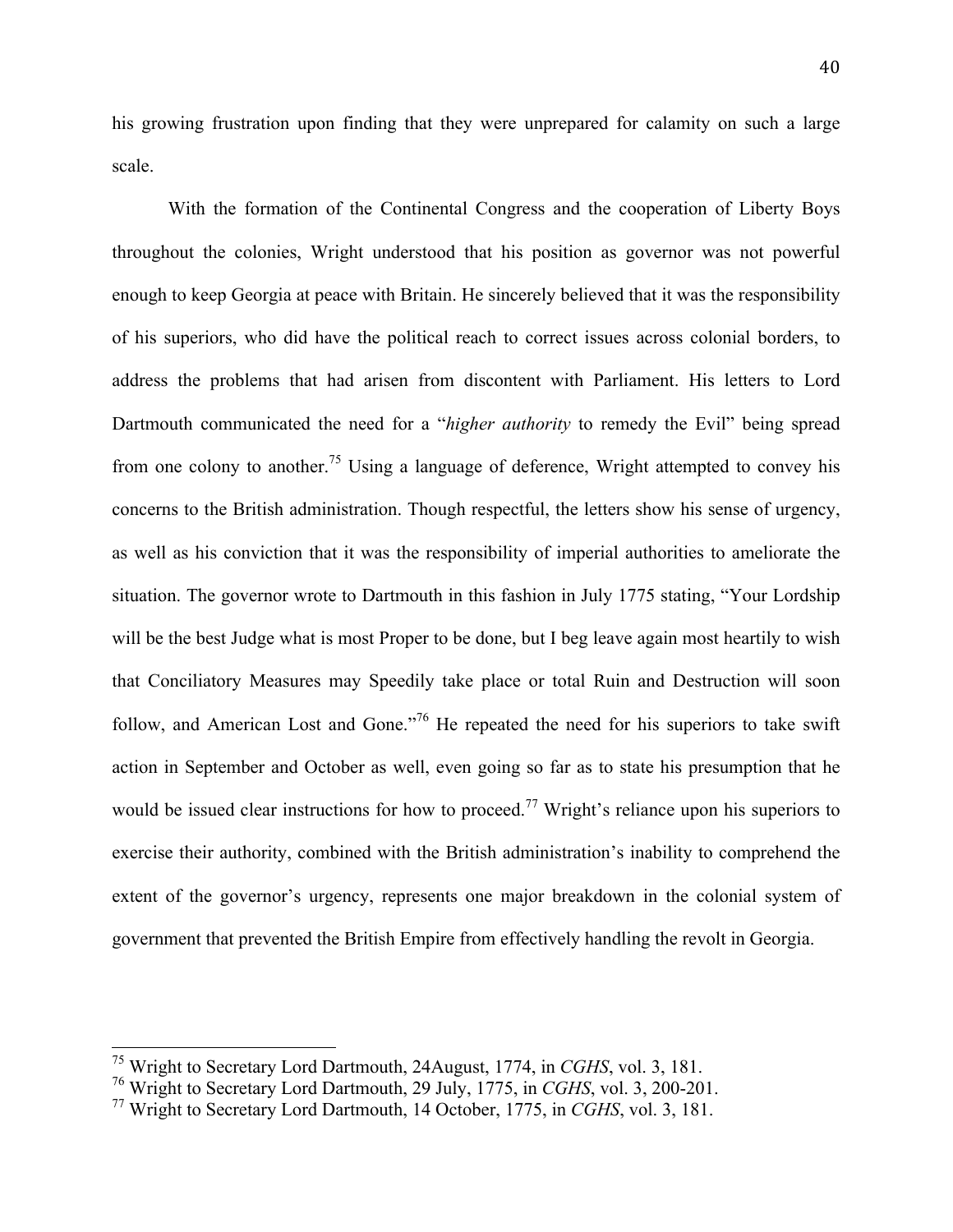Adding to Wright's frustration was his belief that he understood the affairs of Georgia much better than Lord Dartmouth and other administrators in Britain, who had never had the experience of governing in the colonies. He said as much in a letter to Dartmouth written in September of 1775 with the words, "I have often wished for the Honor of a Conversation with Your Lordship, I could have said much that there is no writing and Possibly might have given some useful hints."<sup>78</sup> In another letter he hinted that colonists on both sides of the conflict believed he would be more helpful in Britain than in Georgia, presumably because his executive powers were limited in the colony and he could better advise his superiors on how to bring about reconciliation by being in the same location as their administration.<sup>79</sup> Wright believed that his superiors could not understand what needed to be done on a local level to manage the revolution because they were blinded by their imperial viewpoint.

Though he was dutiful to the last and insistent upon following the orders of the British administration to the letter, Wright did not necessarily agree with his superiors on how to handle the rebellious colonies. Lord Dartmouth and other administers believed that increased taxation and a more stringent hold on the colonies would keep the Americans in line. Wright, having witnessed the outrage with each new Parliamentary act of taxation, had a different view on how to reconcile the colonies with their mother country. He expressed his ideas to Dartmouth in August 1774, well before the violence of Lexington and Concord sparked outrage from Georgia patriots. The governor believed that conflict had risen to the point that coercive measures would not settle the dispute, but would only aggravate matters. Wright urged Dartmouth to recognize that the American colonies had grown far larger in size, population, and organization than had

<sup>&</sup>lt;sup>78</sup> Wright to Dartmouth, 16 September, 1775, in *CGHS*, vol. 3, 211.

<sup>79</sup> Wright to Dartmouth, 11 December, 1775, in *CGHS*, vol. 3, 227.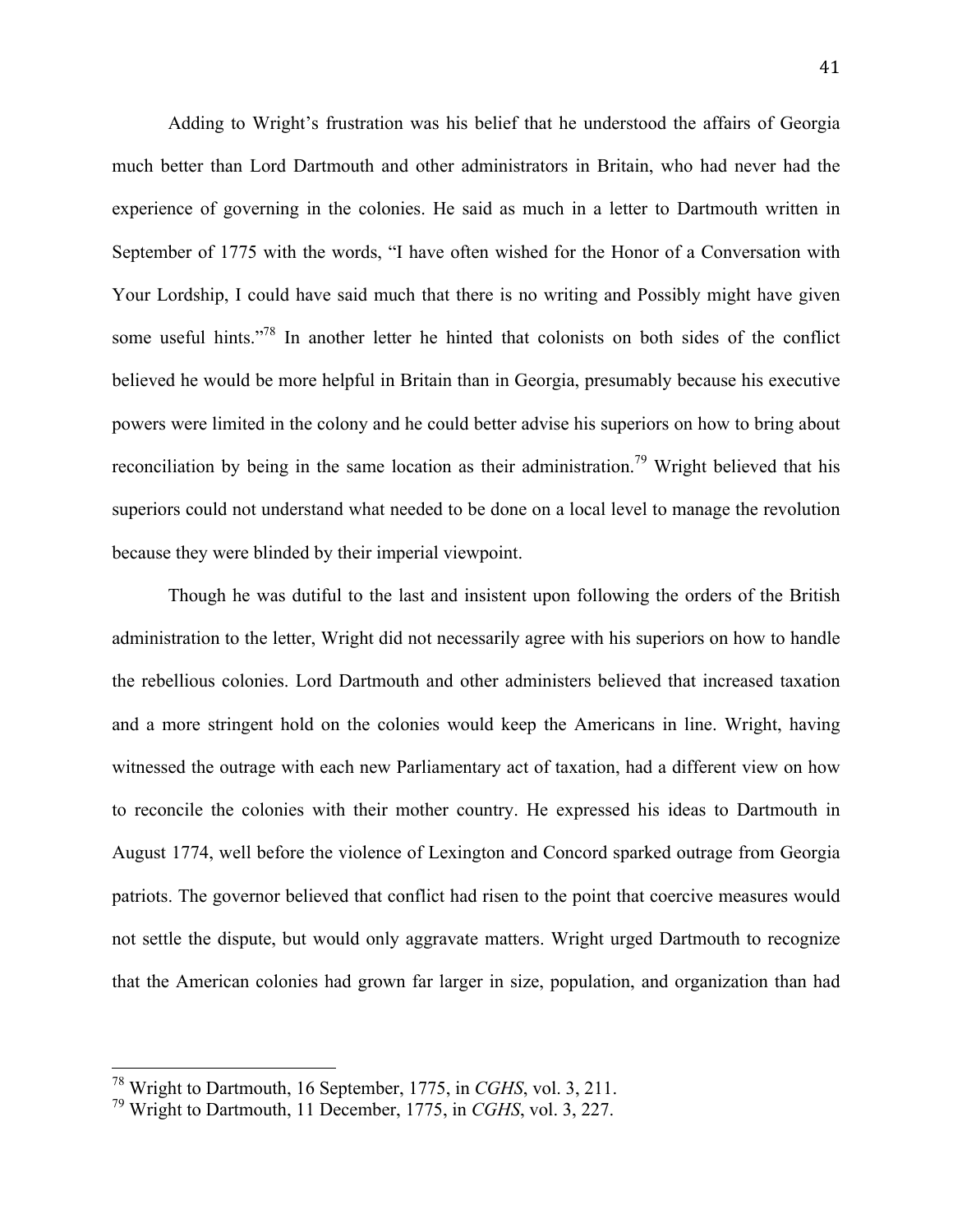ever been anticipated in the first attempts at colonization. This meant that they could not be handled as they had been up to that time. The governor therefore suggested the following:

 $\ldots$  in order to Restore & Establish Real & Substantial Harmony affection & Confidence & that Great Britain may receive that benefit  $\&$  advantage which She has a Right to expect from the Colonies it may be found advisable to settle the Line with respect to *Taxation &c* by some new mode or Constitution, and without which my real and candid opinion is, that however matters may be got at present  $\&$  whatever appearance there be of amity  $\&$ union the Flame will only be *smothered for a time* & break out again at some future day *with more Violence*. 80

Wright's assessment of the measures needed for reconciliation were, however accurate, far too radical and complex for Parliament. With internal divisions of their own, as well as a firm adherence to traditional colonial policies and a distance that rendered them incapable of grasping Wright's warnings, Dartmouth and his peers ignored the governor's message and continued in their own fashion. The failure of the British administration to heed the advice of royal governors like Wright, who lived in the midst of irate colonists and who were capable of understanding the underlying factors behind the rebellious atmosphere in America, was a major flaw in the colonial system. Compared to the leaders of the revolution, the British government suffered from hierarchical problems that downplayed the urgency of the conflict as reports rose through the ranks from governor to King and Parliament.

The issue of communication by mail further complicated the British Empire's handling of the revolution. While the American colonists benefitted from sending their correspondence within their own homeland, letters to and from the British administration first had to reach a port city, and then travel across the Atlantic before being read and answered. Obvious problems arose from the amount of time it would take for Wright to receive a response to his letters, leaving him without the authorization to respond to a situation for months at a time. An even larger issue occurred in the port of Charleston, where Liberty Boys had the opportunity to seize, open, and

<sup>&</sup>lt;sup>80</sup> Wright to Dartmouth, 24 August, 1774, in *CGHS*, vol. 3, 181.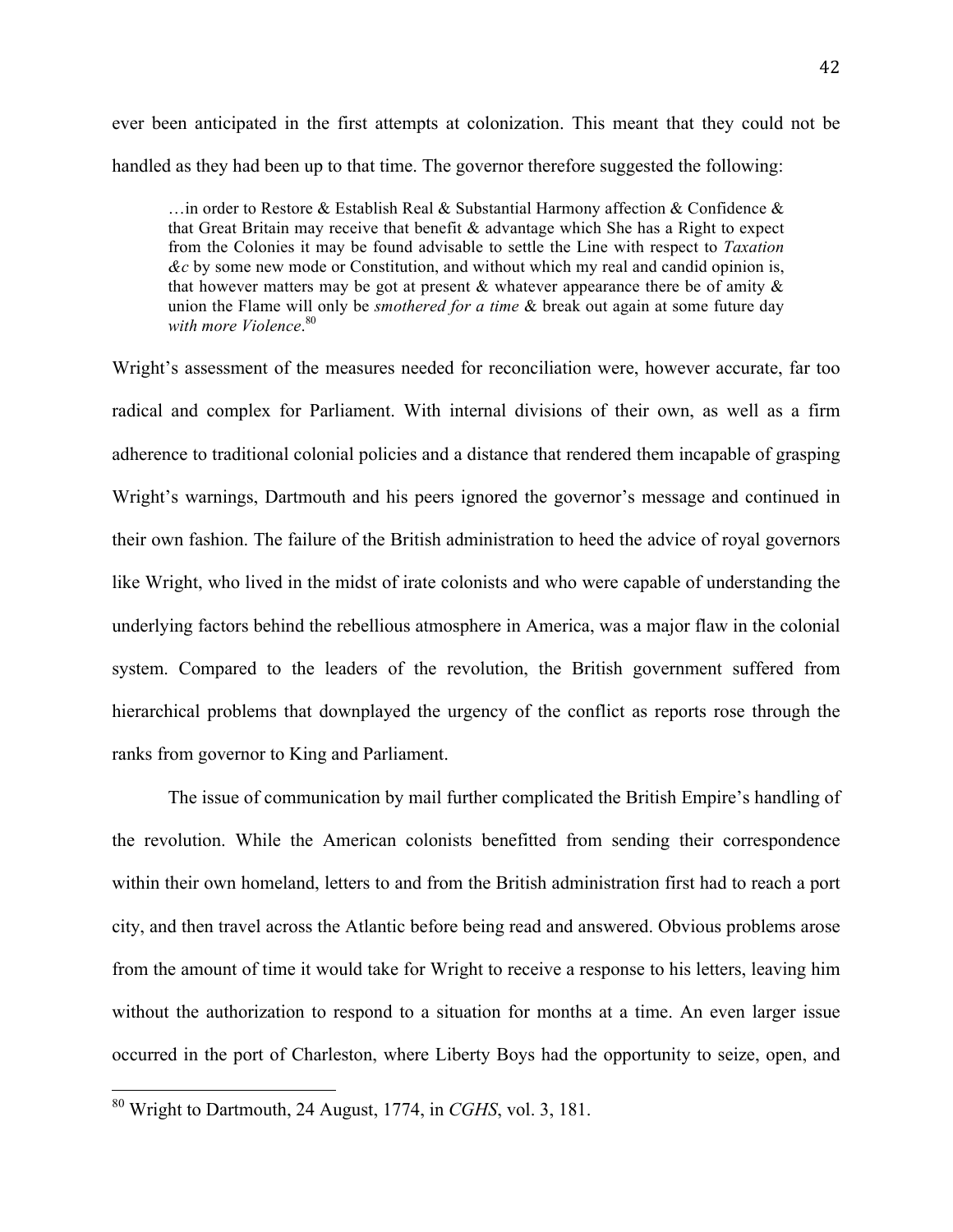often alter any letters they could recover.<sup>81</sup> Governor Wright was aware that much of his mail was being read and waylaid, as he reported to Dartmouth that "every Letter directed to me both Public & Private were seized upon & opend in Charles Town...Your Lordship sees there is an End of all Correspondence And I cannot Attempt to send any Answers to Your Lordships Letters in Future from Hence by the Post to Charles Town..."<sup>82</sup> The exchange between Wright and his superiors was made useless by their inability to communicate frankly with one another. It was impossible for the British administration to respond quickly and efficiently to the governor's pleas and advice. While correspondence between the colonists was increasing and giving them cause for unification, the letters between Wright and the Secretary of State for the Southern Department were easily interrupted, hindering effective colonial administration.

The difficulties presented by the great distance between the British administration and the royal governors might have been tempered by cooperation between British officials in America across colonial borders. While it would seem logical for Wright to coordinate his efforts with the governor of South Carolina, Lord William Campbell, his counterpart's actions only added to his own predicament. Because royal governors had no incentive or system for acting in tandem, they often handled the affairs of their colonies without regard for their neighbors. Adding to the lack of coordination between Georgia and South Carolina governors was the fact that Campbell had only arrived in June of 1775, taking over the government from Lieutenant-Governor William Bull II. As many Carolinians were adamantly in favor of rebellion, the change in administration came at a poor time when the acts of outright sedition in the colony were gathering force.

Wright complained to Lord Dartmouth about the inability of the South Carolina royal government to subdue Liberty Boys in a letter of August 1774. He claimed that Georgian patriots

<sup>&</sup>lt;sup>81</sup> Coleman, *Revolution in Georgia*, 51.

<sup>82</sup> Wright to Dartmouth, 10 July, 1775, in *CGHS*, vol. 3, 194.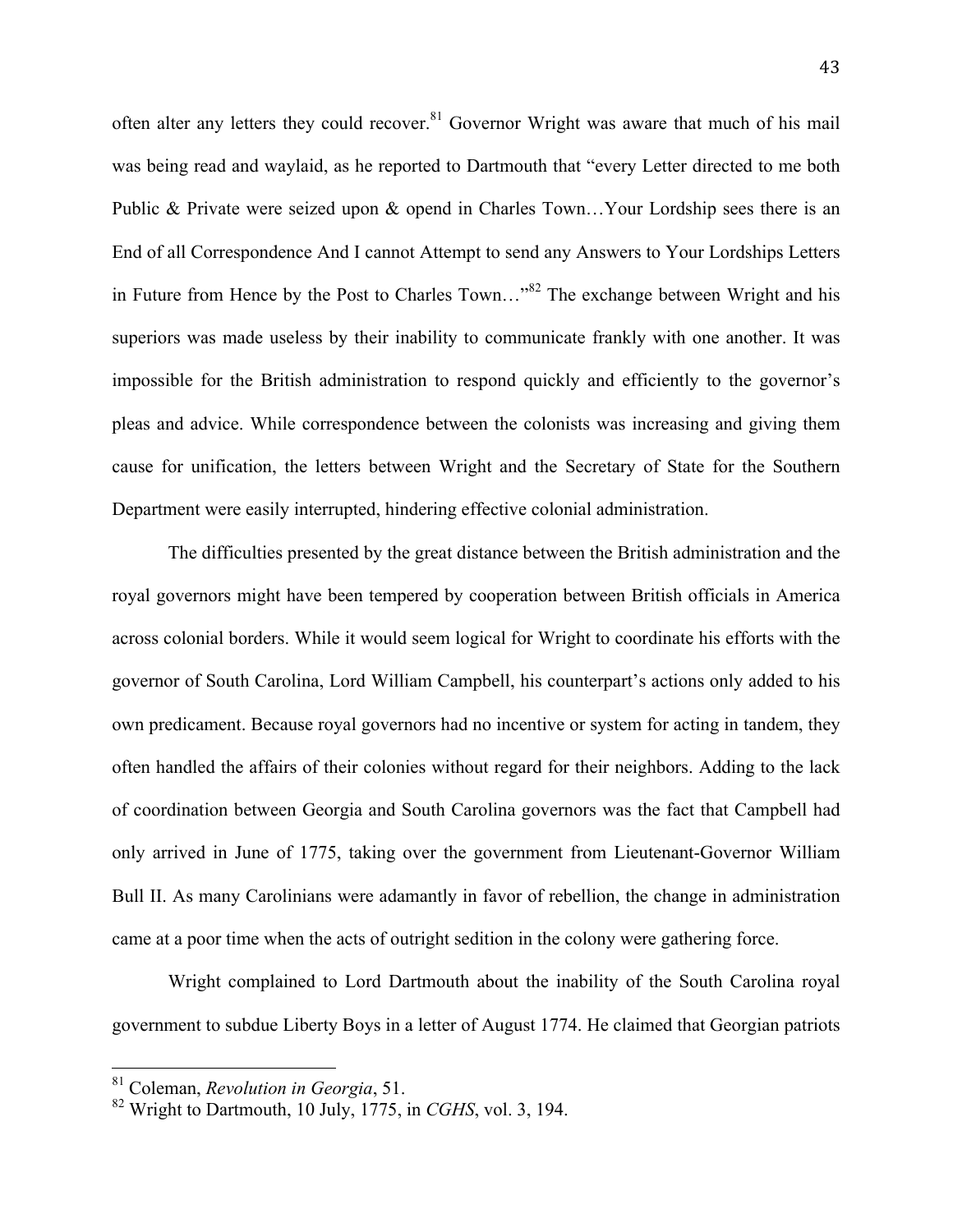were constantly encouraged by the Sons of Liberty in South Carolina, who acted without any strong opposition from their governor. Wright asserted that the South Carolina governor's failure to check the Liberty Boys in his own colony made Wright look too harsh and unreasonable to the Georgians. The public response to the lack of support and coordinated action between the governors of South Carolina and Georgia reminded Wright of the Stamp Act Crisis. In his letter to Dartmouth he stated, "…as in the time of the Stamp act, I am to be Reflected upon & abused for opposing the Licentiousness of the People and its thrown out, '*Why should our Governor do so & so when the People in 'Carolina have gone Greater Lengths than we have and the Governor has not taken any notice of it.*<sup>"83</sup> Major problems in the British system of colonial administration existed outside of the simple explanation of distance. British government in America was not unified to the degree that the colonists had achieved with the Continental Congress. Royal governors did not consult or support each other, to the detriment of their power and reputation in the colonies, thereby diluting the effectiveness of their efforts to restore order.

A number of problems in the organization of the British colonial system of administration left Wright unable to act effectively and with enough urgency to keep Georgia from joining the other colonies in revolution. Though he attempted to reveal these flaws to his superiors, they did nothing to correct the underlying problems in the government of the colonies. Separated from his main correspondents in Britain by several thousand miles, Wright could not receive instructions in a timely manner conducive to dealing with the organization of the colonists. Wright was left unable to address the revolutionary situation effectively within his own colony due to his lack of authority outside of Georgia, the unwillingness of those who did have authority to change their

<sup>&</sup>lt;sup>83</sup> Wright to Dartmouth, 24 August, 1774, in *CGHS*, vol. 3, 180.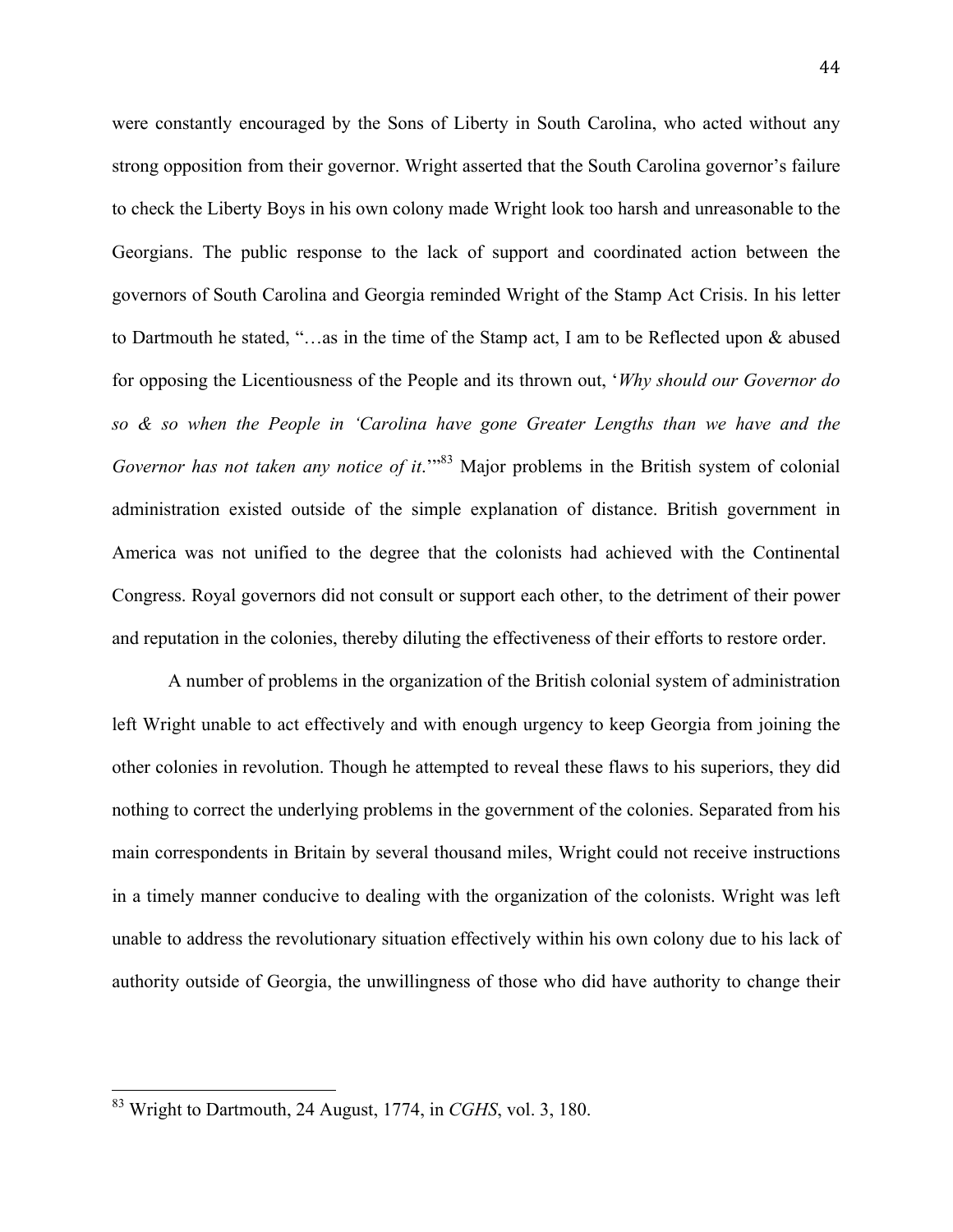reaction to colonial dissent, and the failure of other royal governors to establish a consistent policy for dealing with such widespread rebellion.

# A Lack of Resources

Wright did not sit idly in Georgia while the Liberty Boys conducted the revolution beneath him. On the contrary, he attempted to use his influence and good reputation in the colony to undermine their efforts.<sup>84</sup> The governor issued Proclamations against their meetings and actions. He attempted to manage the seditious leaders within Georgia's colonial government by dissolving the House of Assembly when its members were showing signs of active opposition.85 But the effectiveness of his actions was limited by the resources at his disposal that allowed him to enact his executive power. The royal governor was a symbol of imperial power to the colonists, but he also relied upon them to recognize that authority. When they did not, his ability to enforce his proclamations was severely reduced. Without the loyalty of the militia and the assembly, Wright was forced to request aid from outside of Georgia—aid that would have to be provided by his superiors, who had proved to be unreliable. The powers of the royal governor were dependent upon the permission of higher British authority, leaving Wright with limited means to act independently. When the Council of Safety formed a government within the colony in direct opposition to his own, Wright was left without any means of counteracting the Liberty Boys. The lack of resources that left Wright without the ability to implement his authority was yet another factor that prevented the royal governor from keeping his colony from joining the revolutionary movement.

When it became apparent that rebellious activity in Georgia was escalating beyond the scope of his normal powers to control, Wright immediately requested material support from

<sup>&</sup>lt;sup>84</sup> Coulter, *Georgia: A Short History*, 119-120.

<sup>85</sup> Russell, *Oglethorpe and Colonial Georgia*, 67.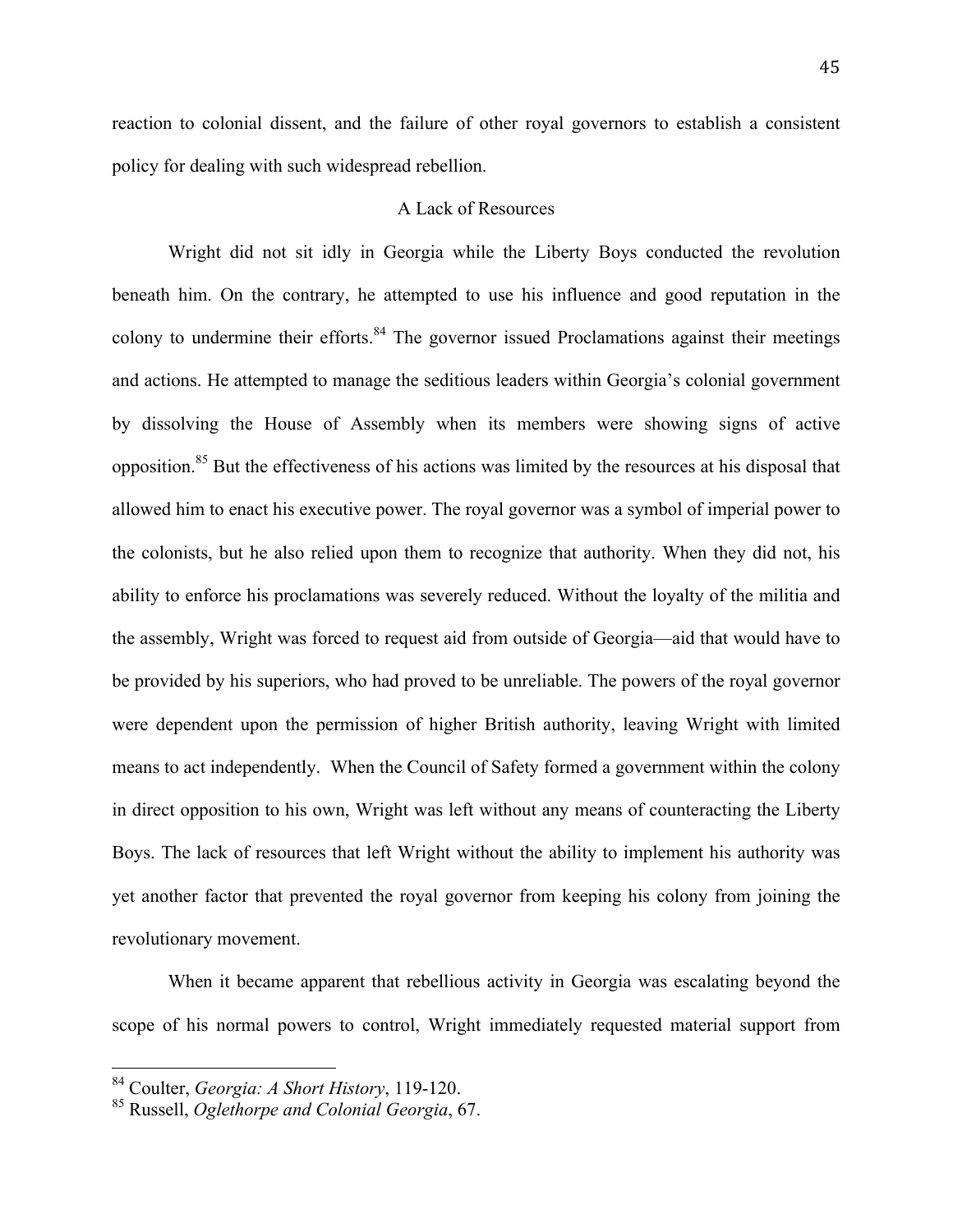Britain. The governor believed he needed a significant number of troops to restore order in Savannah, but there was no sign of the requested military reinforcement for months. Finally, he received word that a contingent of about 100 soldiers would be dispatched to Georgia from St. Augustine.<sup>86</sup> Aware that a meager number of troops would not be able to establish control over the Province, but would only serve to incite the Georgians, Wright asked Dartmouth to countermand that order. Wright claimed that, "…altho' an 100 men 12 or 15 months ago would have done it is not the case now, and…they would be lyable to continual insults having no Fort or other place of shelter whatever..."<sup>87</sup> The failure of the British administration to supply the governor with the number of troops adequate for the situation left Wright in an undesirable position. While Georgians would not be provoked by an absence of troops, he would have no means of asserting his authority over the Council of Safety.

In addition to troops, Wright requested a sloop to patrol the oceans around Georgia and the waterways connecting the port of Savannah to the Atlantic. Lord Dartmouth granted this request in February of 1775, but the ship had still not arrived in November of that year.<sup>88</sup> Wright's letters to Dartmouth reveal his anxiety over the absence of the ship over a period of several months. His concern was validated when the South Carolina Liberty Boys seized a shipment of gunpowder in transit to Savannah. This event was a disaster, since the shipment was intended for natives on the Georgia frontier as a peace keeping gift.<sup>89</sup> Wright strongly believed that the gunpowder theft could have been prevented if only the sloop promised to Georgia had been delivered. His frustration and dismay show in a letter to Lord Dartmouth a few months later

<sup>&</sup>lt;sup>86</sup> Precis of correspondence between Dartmouth and Wright (Georgia) Provincial, 17 Feb-19 July, 1775, Dartmouth Papers, The British National Archives, Kew, England.

<sup>87</sup> Wright to Dartmouth, 17 June, 1775, in *CGHS*, vol. 3, 187.

<sup>88</sup> Wright to Dartmouth, 16 November, 1775, in *CGHS*, vol. 3, 222.

<sup>89</sup> Wright to Dartmouth, 20 June, 1775, in *CGHS*, vol. 3, 190.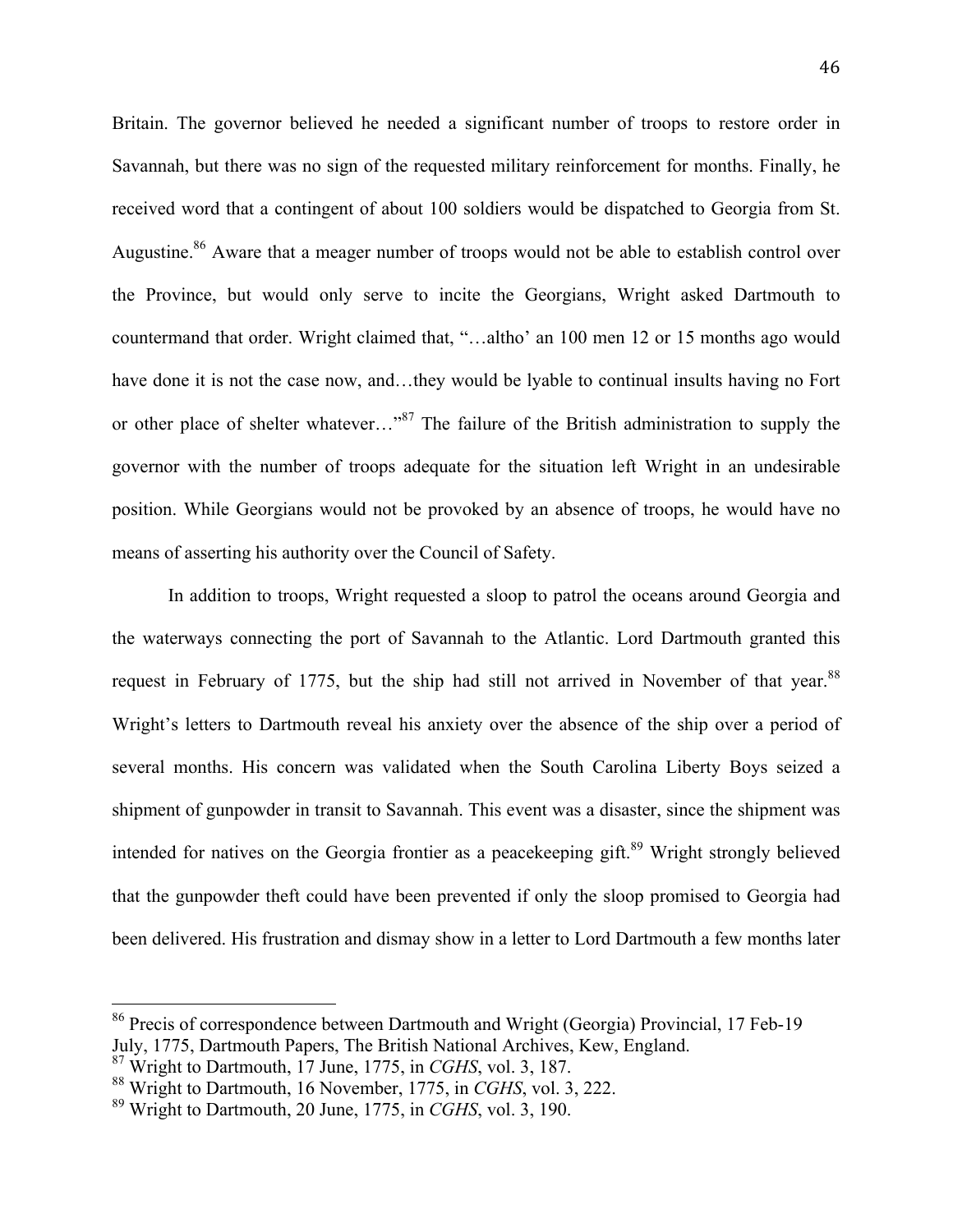in which he lets his emotions get the better of him. Wright's sarcasm cannot be ignored when he states, "I Presume His Majesty's Cruizer which was ordered to this Province in February last, has been Employed *much more* for His *Majesty's Service* Elsewhere, than She could have been here in Preventing the Gun Powder from being taken away in the manner Your Lordship has been Informed of, and Giving other Assistance which She might Probably have done."90 Had Wright been allotted this ship and other means of support, the fear tactics and violence perpetrated by the Liberty Boys might have been more restrained, and might have allowed Wright to develop a base of support among Loyalists in the colony.

Without the means to exert his executive authority, Wright's position as governor was useless. He did what little he could to stop the Council of Safety from seizing political control, but realized that the more frequently he published proclamations without any sign of consequences for disobedience, the more comical and impotent he seemed. He made reference to his limitations several times in his correspondence with Dartmouth, and stated that his proclamations were openly ridiculed because they could not be enforced.<sup>91</sup> When Wright consulted his own Council as to whether he should publicly condemn the actions of the Liberty People as illegal, they responded with a negative reaction, as Wright documented in his letter to Lord Dartmouth of June 17, 1775:

All that were present (six) were unanimous in opinion "that no Legal steps should be taken because as things are circumstanced no prosecutions would prove effectual and it would only exasperate and inflame." They were also clearly of the opinion that issuing such a Proclamation would only be held in contempt and expose the weakness of the executive powers and that unsupported as we are & threatened from the next Province, they advised that no steps whatever should be taken, but to represent a state of all their transactions and facts to Your Lordship.<sup>92</sup>

<sup>&</sup>lt;sup>90</sup> Wright to Dartmouth, 14 October, 1775, in *CGHS*, vol. 3, 216.

<sup>91</sup> Wright to Dartmouth, 24 August, 1774, in *CGHS*, vol 3, 181.

<sup>92</sup> Wright to Dartmouth, 17 June, 1775, in *CGHS*, vol. 3, 184.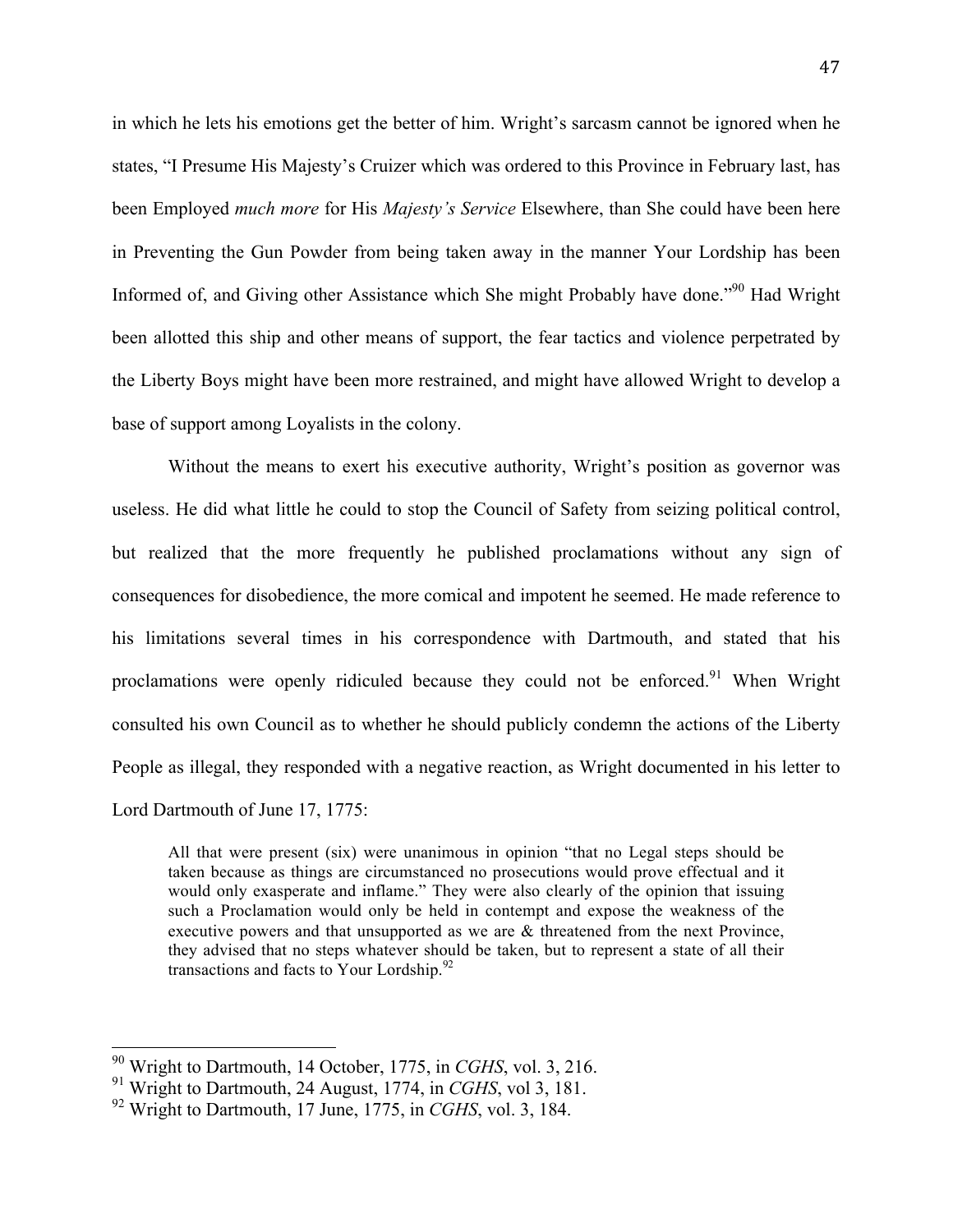Without the ability to enforce his executive authority, Wright realized that his actions would only exacerbate the situation. Once again, he relied on his superiors to provide a solution, but the instructions and resources never arrived. Concerned for their personal welfare and that of the Loyalists they protected, Wright and his Council did not wish to provoke the Liberty Boys without the means to properly subdue them.

Nearly at his wits' end, the governor's letters to Dartmouth became filled with increasing pessimism and hopelessness from 1774 through 1775. Though he recognized the severity of the Liberty Boys' actions, Wright was powerless to stop them from organizing into a provincial government with a greater ability to enforce their acts in Georgia than even the British government possessed. He summarized his position to Dartmouth saying, "it is really a Wretched State to be left in, and which its impossible to submit to much longer, Government totally Annihilated, and Assumed by Congresses, Councils and Committees, and the greatest Acts of Tyranny, Oppression, Gross Insults &c. &c. &c. committed, and not the least means of Protection, Support, or even Personal Safety..."<sup>93</sup> Feeling completely abandoned by his superiors in that his requests for resources and instruction were repeatedly ignored, Wright gave up hope of reestablishing order in Georgia and requested permission to leave his post for England.

In his frustration, Wright proved more than willing to give advice to his superiors. His solution for how to establish an efficient executive power in the colonies was to have the administration grant increased power to royal governors. Wright indicated that under the present system, officers in the province were appointed by the Crown. He proposed that royal governors be allowed to fill all offices themselves as a way to increase their influence in the colony and to give themselves the best means of establishing a support base within their province. In order to

<sup>&</sup>lt;sup>93</sup> Wright to Dartmouth, 23 September, 1775, in *CGHS*, vol. 3, 213.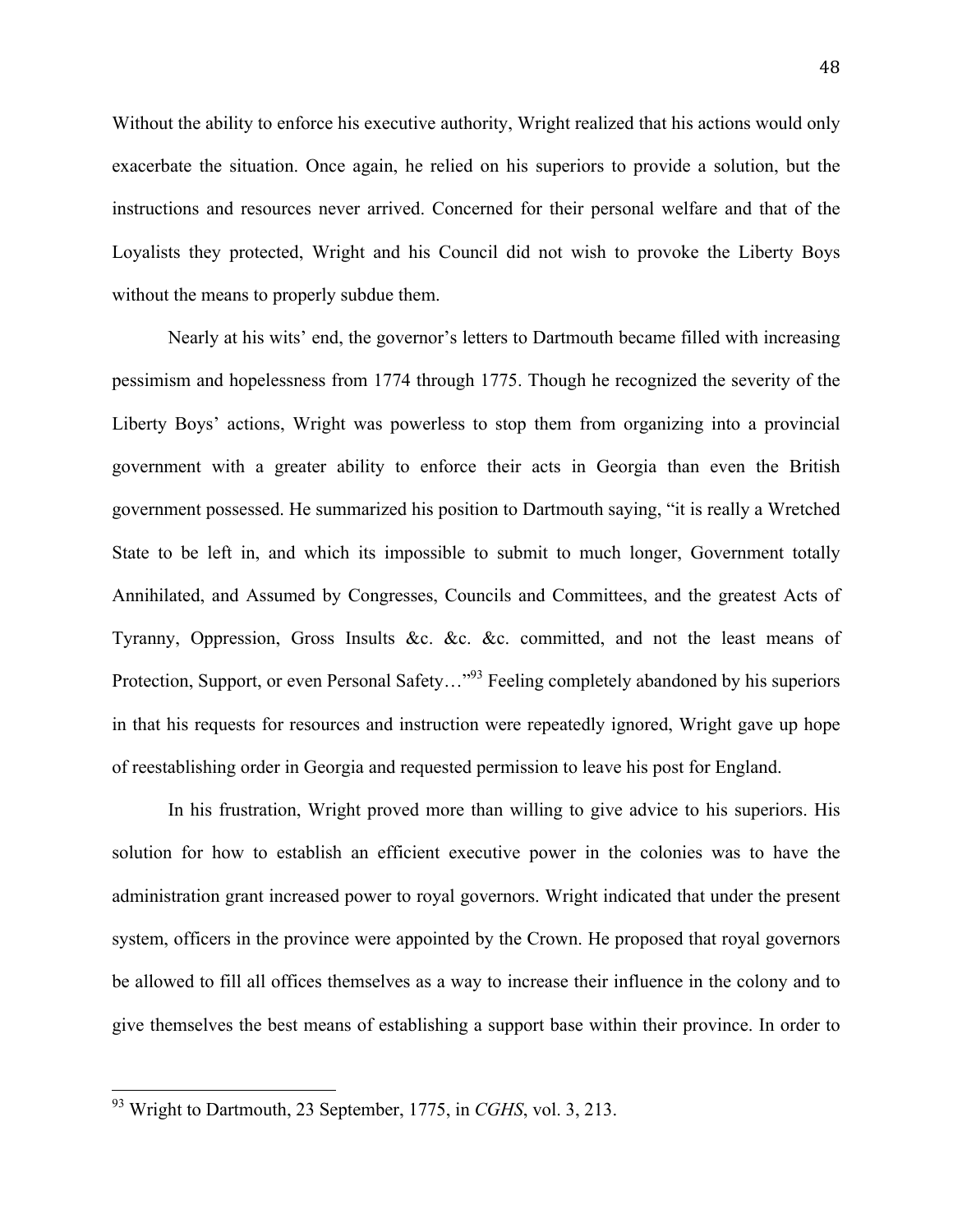assure Dartmouth that he was not seeking this change for his own personal gain, but for the greater benefit of the British government, Wright reminded the Secretary that he had asked to leave his post, and would not profit from any future alterations.<sup>94</sup> His suggestion to Dartmouth confirms that the governor could see important weaknesses in the system and believed there were ways to access alternative pools of support within a colony. The governor of Georgia came to understand that someone in his position could not rely solely on a distant administration, but would need to establish his own methods of political control. Essentially abandoned by his government, Wright began to consider that the royal governor was a better judge of necessities in his colony than his superiors across the Atlantic.

Sir James Wright bore witness to the growth of the Liberty Boys' power in Georgia, and was forced to watch them assume the powers of government while he waited for instruction and support from Britain. Without material resources in the form of a ship or a sizeable military force, the governor had no means of enforcing his power other than his waning personal influence. Even his Council recognized the fact that they could not act without exposing their own weaknesses and provoking active opposition from influential patriots in the colony. Wright's desperation for some means of subduing the rebellious factions in Georgia contained in his correspondence with Lord Dartmouth indicates that a lack of resources helps explain the inability of the governor to maintain control over his colony.

#### Political Influence of Liberty Boys and Reluctance of Loyalists

In the years between the repeal of the Stamp Act and the bloodshed at Lexington  $\&$ Concord, supporters and members of the Liberty Boys made a steady gain in the House of Assembly. Men like Button Gwinnett, Samuel Elbert, Benjamin Andrew, and Noble Wimberly

<sup>&</sup>lt;sup>94</sup> Wright to Dartmouth, 1 November, 1775, in *CGHS*, vol. 3, 219.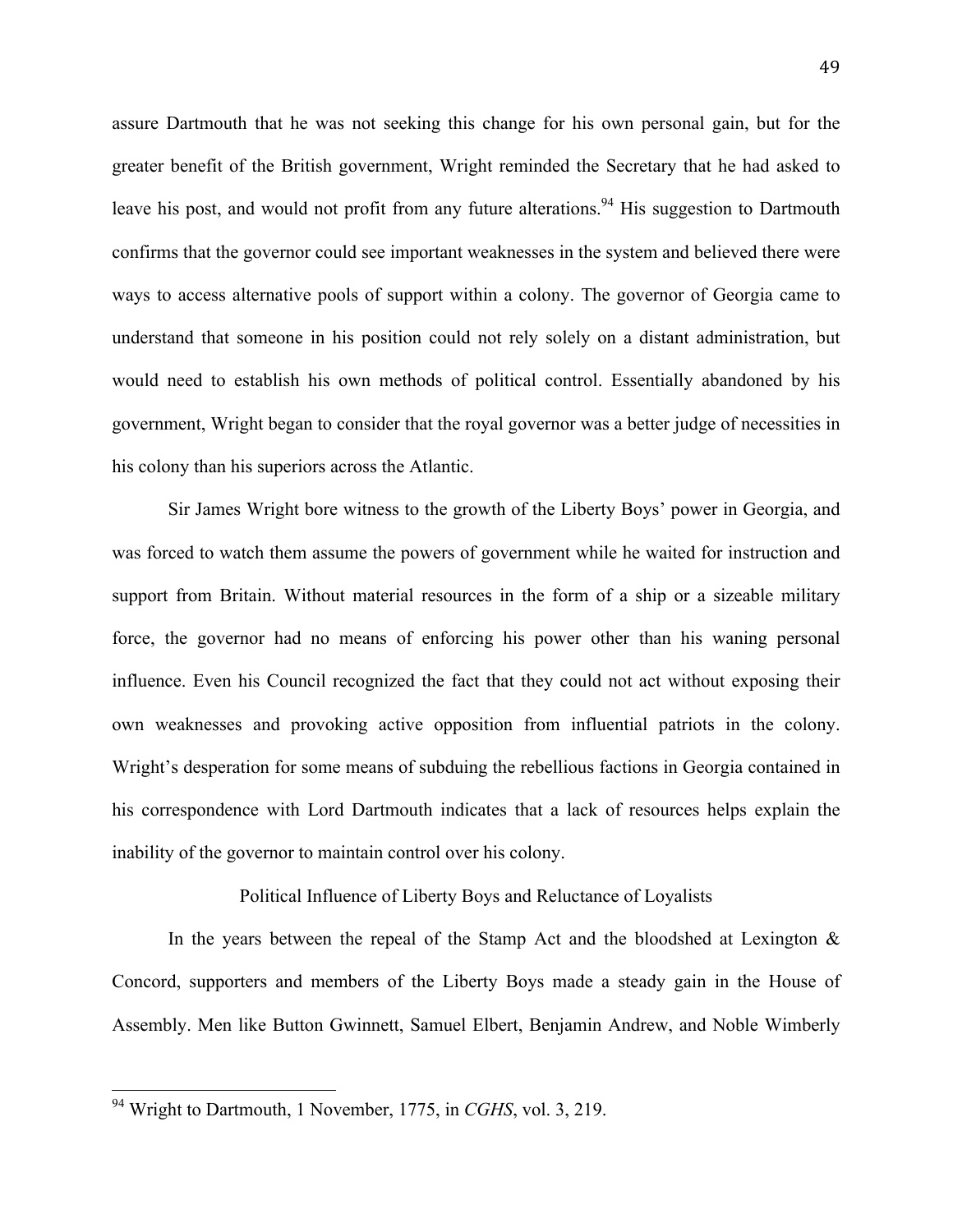Jones were elected to the assembly, and were also fundamental leaders of rebellion in the colony.<sup>95</sup> These men made no secret of their opposition to Wright, who dissolved the assembly several times when they made their affiliations with the Liberty People apparent in the legislature. While the governor was constantly aware of their efforts to join Georgia with the other colonies against British imperial rule, Wright never forgot that there were others in the colony who stood by the Crown. In fact, Wright believed the majority of Georgia colonists to be Loyalists. If that were indeed the case, the question of why the large segment of Georgian Loyalists did not rise up to aid the governor remained. Wright could not make use of the Loyalist population because they were much too afraid of the fear tactics employed by the Liberty People. Like Wright, the Loyalists felt abandoned by the British government, which was not protecting them from the violence of the patriots. Unwilling to subject themselves to mob insult and personal injury, the Loyalists would not be a resource Wright could use to restrain the passions of the Liberty People.

A large segment of Georgia's population retained its allegiance to Britain during the American Revolution. The governor may have identified most closely with these people, for many of them were also landowners loyal to Britain and threatened by the Liberty Boys for not showing their enthusiasm for rebellion. That Wright felt he had a duty to protect them is supported by the fact that after the British lost the war, he spent his remaining years at the head of a committee dedicated to obtaining compensation for Loyalists whose property was destroyed or taken by the Americans.<sup>96</sup> He reminded Dartmouth in his correspondence that there were still many colonists who did not condone the actions of the Liberty Boys, and asserted that those

<sup>&</sup>lt;sup>95</sup> Russell, *Oglethorpe and Colonial Georgia*, 67.

<sup>96</sup> *Oxford Dictionary of National Biography Online*, s.v. "Wright, Sir James, first baronet (1716- 1785)" by Edward J. Cashin, accessed June 23, 2011, http://www.oxforddnb.com. proxy.wm.edu/view/article/30035.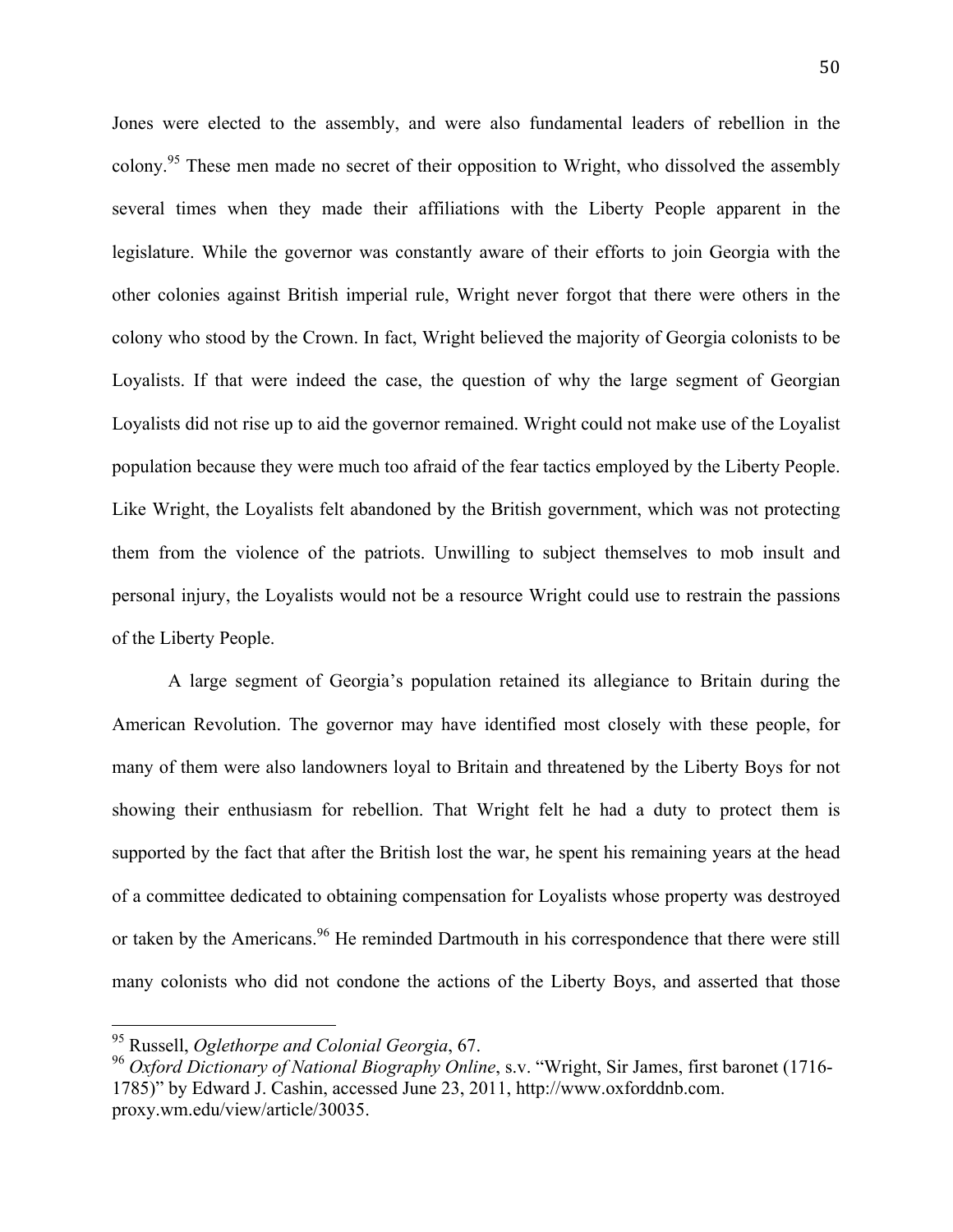51

engaging in sedition were not the majority, but only the loudest and most violent of the mob.<sup>97</sup> Yet Wright also knew he could not depend on Georgia Loyalists to openly speak out against the Liberty People, for they feared that they would become targets of hostility.

Loyalists in Georgia were right to be concerned for their safety if they revealed a strong opinion in opposition to the Liberty Boys. Wright included several accounts of violence committed against the supporters of government. He asked one victim, a mariner by the name of John Hopkins, to write an account of his treatment at the hands of the mob, which the governor then included in his letters to Dartmouth. According to Hopkins, he had disrespected the Sons of Liberty by drinking toasts to their detriment.<sup>98</sup> On July 24, 1775, the Liberty Boys took him from his house, tarred and feathered him in the public square, paraded him through town in a cart to the Liberty Tree and threatened to hang him. They let him go after forcing him to drink a toast to the "Damnation of all Tories & Success to American Liberty". Hopkins identified several members of the mob, and noted that the crowd included carpenters, merchants, butchers, planters, and gentlemen from all parts of society.<sup>99</sup> This was not the only incident of brutality toward Loyalists in Georgia, but was one event in a campaign of fear tactics pursued by the Sons of Liberty to silence the supporters of the British Empire. In January 1776, Wright notified Dartmouth that the patriots had ordered every person who would not agree to join them in rebellion to leave the province, whereas the officers of the king would be detained and prevented from fleeing the colony.<sup>100</sup> The efforts of the Liberty People to frighten Loyalists to the extent

<sup>&</sup>lt;sup>97</sup> Wright to Dartmouth, 1 November, 1775, in *CGHS*, vol. 3, 219.

<sup>98</sup> Wright to Dartmouth, 29 July, 1775, in *CGHS*, vol. 3, 200.

<sup>99</sup> The Deposition of John Hopkins, included in Wright to Dartmouth, 27 July, 1775, in *CGHS*, vol. 3, 201-202.

<sup>100</sup> Wright to Dartmouth, 3 January, 1776, in *CGHS*, vol. 3, 230.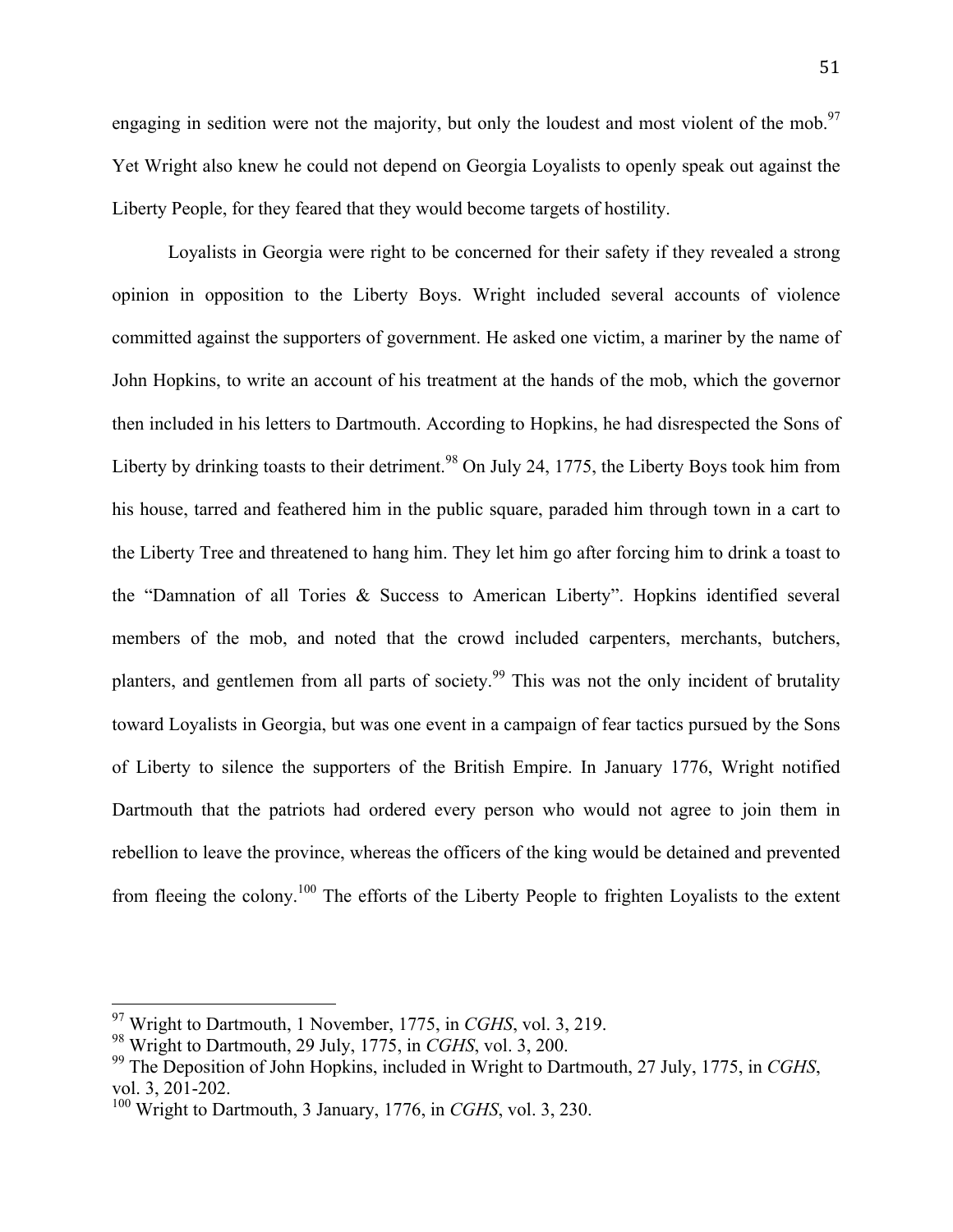that they would not actively aid the royal government were incredibly successful, as Wright recorded in his letters.

Governor Wright made sure to include the Loyalists' reasons for staying quiet in his correspondence with Dartmouth, perhaps in an effort to elicit more support from the Secretary by appealing to his sense of duty toward those people who still placed their faith in his government. He explained that those who did step forward to display their allegiance to the Crown were essentially placing a target on their heads that attracted the resentment of violent and passionate Georgians determined to harass them.<sup>101</sup> Like Wright, the Loyalists felt that their safety had been neglected by the British administration. In his correspondence, Wright explained, "…those who disapprove of these things and wish well to Government say, 'Why should they expose their lives and properties to the resentment of the people when no support of protection is given them by the Government' And therefore they find it most prudent to waive opposition and remain quiet."<sup>102</sup> The governor implored his superiors to send aid to the colony, for he believed that an acknowledgement of the situation and some form of protection would allow the Loyalists to step forward in support of the government.<sup>103</sup> But without any defenses, those who still felt allegiance toward Britain could not be a source of aid for Wright.

Despite the governor's pleas for his superiors to liberate the Loyalists from the cruelty of the Liberty Boys, aid did not come for them. Their desperate situation had a profound impact on Wright, who would dedicate his life after the war to righting some of the wrongs perpetrated against them. Although the Loyalist population might have been an incredibly useful resource to the governor, their reluctance to earn the enmity of the mob kept them from helping to restore

<sup>&</sup>lt;sup>101</sup> Wright to Dartmouth, 24 August, 1774, in *CGHS*, vol. 3, 180.

<sup>102</sup> Wright to Dartmouth, 17 June, 1775, in *CGHS*, vol. 3, 183.

<sup>103</sup> Wright to Dartmouth, 16 November, 1775, in *CGHS*, vol. 3, 222.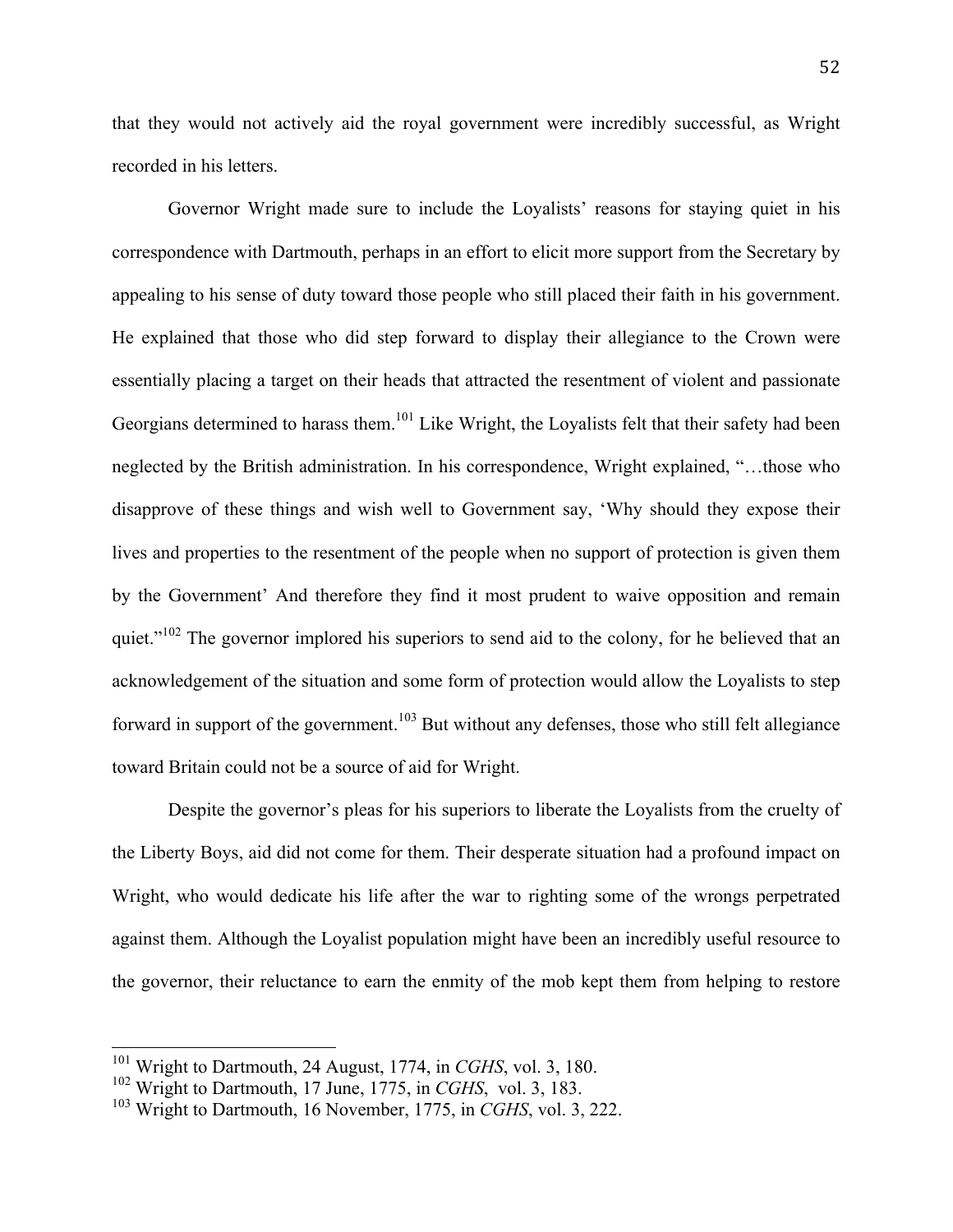order in Georgia. Seeing that the royal governor had no means of protecting them, they preferred to stay quiet and hope that their allegiances would not be exposed to the Liberty Boys with disastrous consequences for their families.

## **Conclusions**

As Wright was holding a meeting with his Council in January 1776, a group of Liberty Boys entered his mansion and placed him under house arrest. Upon hearing that several British ships had anchored in the Savannah River to replenish their supplies, the Council of Safety had issued a warrant for Wright's arrest in case the British meant to attack.<sup>104</sup> This move symbolized the complete break between the Sons of Liberty in Georgia and their royal government, and was the culmination of events that Wright had feared would occur for almost two years. With the ships ironically making their way to Georgia to take supplies for themselves rather than to lend aid to Wright, the British had failed to send any kind of support that would help the governor quell the rebellion in his colony.

Though Wright had proven himself to be a capable governor during the Stamp Act Crisis, he had no means to reestablish order after the organization of the Continental Congress and the events at Lexington & Concord had inflamed the province and moved the Liberty Boys to increasingly radical action. The cooperation between patriots across colonial borders exceeded Wright's sphere of influence, and could only be addressed by a higher power with the authority to halt the widespread organization of opposition before it reached a critical point. Though Wright constantly communicated the significance of this organization upon his superiors, his warnings fell on deaf ears as Parliament made no significant changes in the political structure of colonial administration that would allow reconciliation between the colonists and the British.

<sup>&</sup>lt;sup>104</sup> Coulter, *Georgia: A Short History*, 126.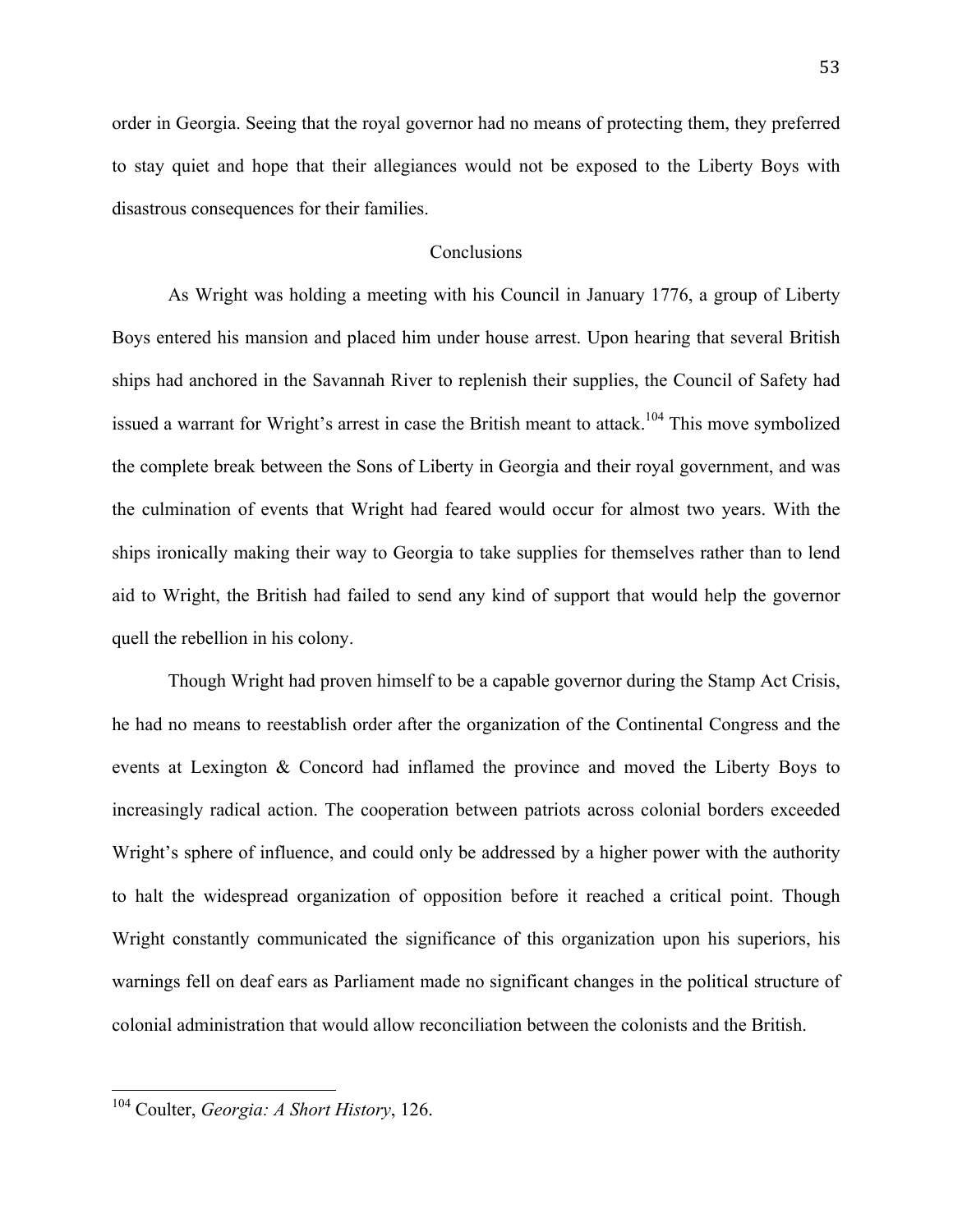Too focused on specific areas of rebellion such as Massachusetts and concerned with their own politics, the administration did not anticipate the collaboration of revolutionary interests across thirteen colonies. Both the patriots and the British government realized that the main opposition to policy emanated from Massachusetts, but events in Boston produced very different responses from the trans-colonial organizations in conflict. The Americans used the violence of Lexington and Concord to gain support for their cause and to spur their sympathizers toward action. For the British, Massachusetts was a distraction. The imperial administration focused the majority of their efforts on subduing Boston, as they believed it might serve as a cautionary example to other colonies drifting toward rebellion. This attention to Boston left local authorities like Wright in the midst of growing sedition, but without the resources to address the problems in their colonies before small incidents developed into disasters. The British Empire's solution to American opposition would not work for Wright in Georgia. Not wanting to acknowledge the potential for rebellion in other colonies and convinced that their strategy in Boston would work, British authorities had reason to ignore Wright's claims that he needed support in Georgia. Trans-colonial organizations of patriots were united by the concern that what the British were doing in Boston could occur in their own localities and should be resisted. British administration, on the other hand, was divided between an imperial focus on Boston and the needs of local authorities elsewhere in the colonies.

Wright's superiors neglected to send the appropriate amount of support to the governor, leaving him without the tools to enforce his power and to halt the rebellion within his own colony. The local government in Georgia depended on the imperial government, which was unconcerned with the needs of one colony so far from the nucleus of sedition in New England. As the divide between the royal government and the Council of Safety grew more apparent in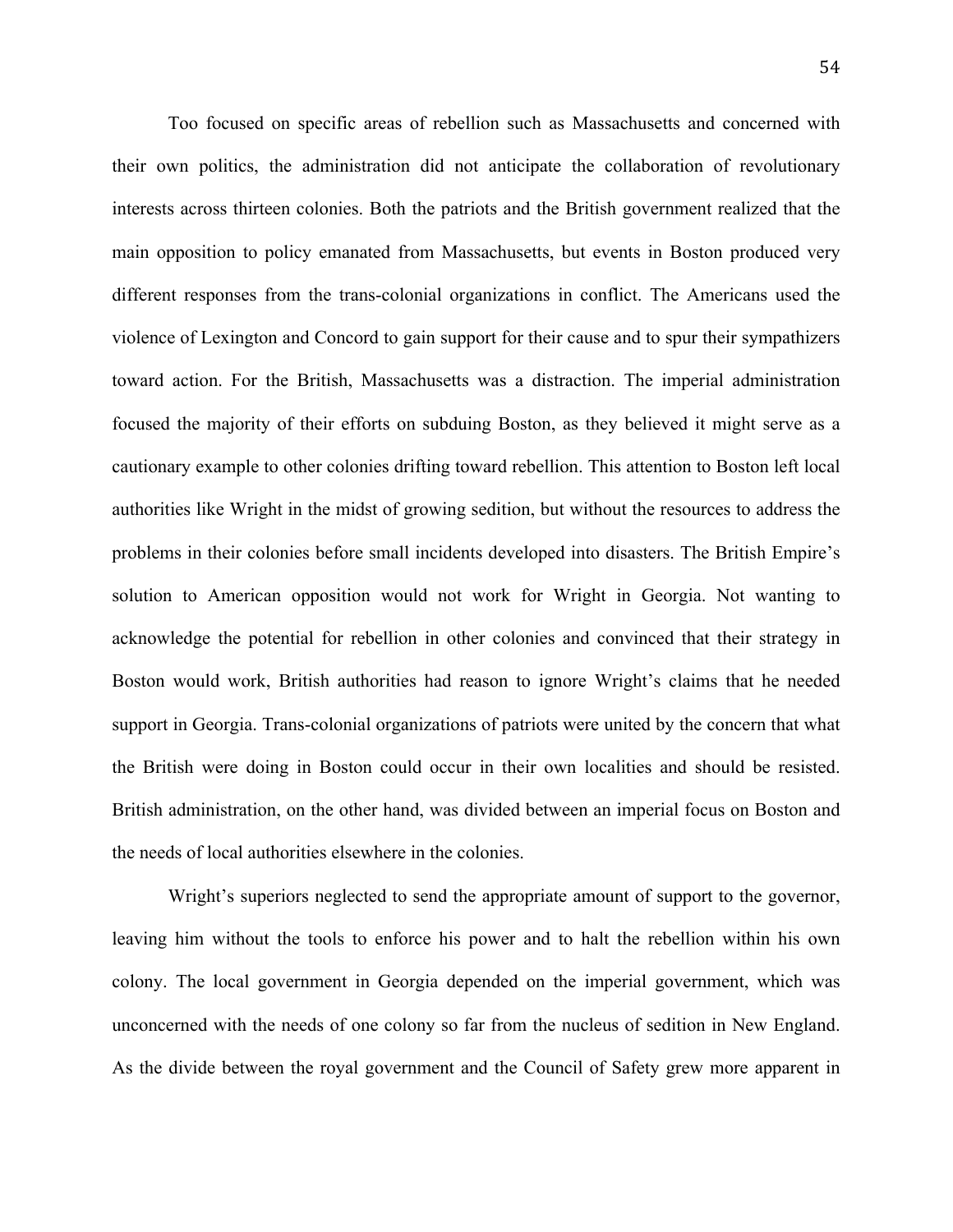Georgia, even the Loyalists who might have helped the governor did not wish to alert the Liberty Boys to their allegiances for fear of violent retaliation. Without the direct support of his superiors, Wright could not maintain control over Georgia. The problems in administration that allowed the colony to join its sisters in rebellion were not at the provincial level, but were flaws in the British colonial system that Wright had no power to influence, despite his observances and ideas for how to achieve reconciliation before events spun out of control.

Wright spent nearly a month imprisoned in his household. During this time he was forbidden to communicate with the British, whose ships remained in the Savannah River. Though he was isolated from the public, Wright was still in danger. Members of the mob would sometimes shoot through his windows, and he did not feel any security inside the governor's mansion. On February 11, 1776 Wright managed to escape out the back of his mansion, freeing himself from the clutches of the Sons of Liberty.<sup>105</sup> His flight from Savannah marked a new chapter in Wright's life and in Georgia's position in the American Revolution, as the governor became physically separated from the colony now in full revolt.

<sup>&</sup>lt;sup>105</sup> Russell, *Oglethorpe and Colonial Georgia*, 73.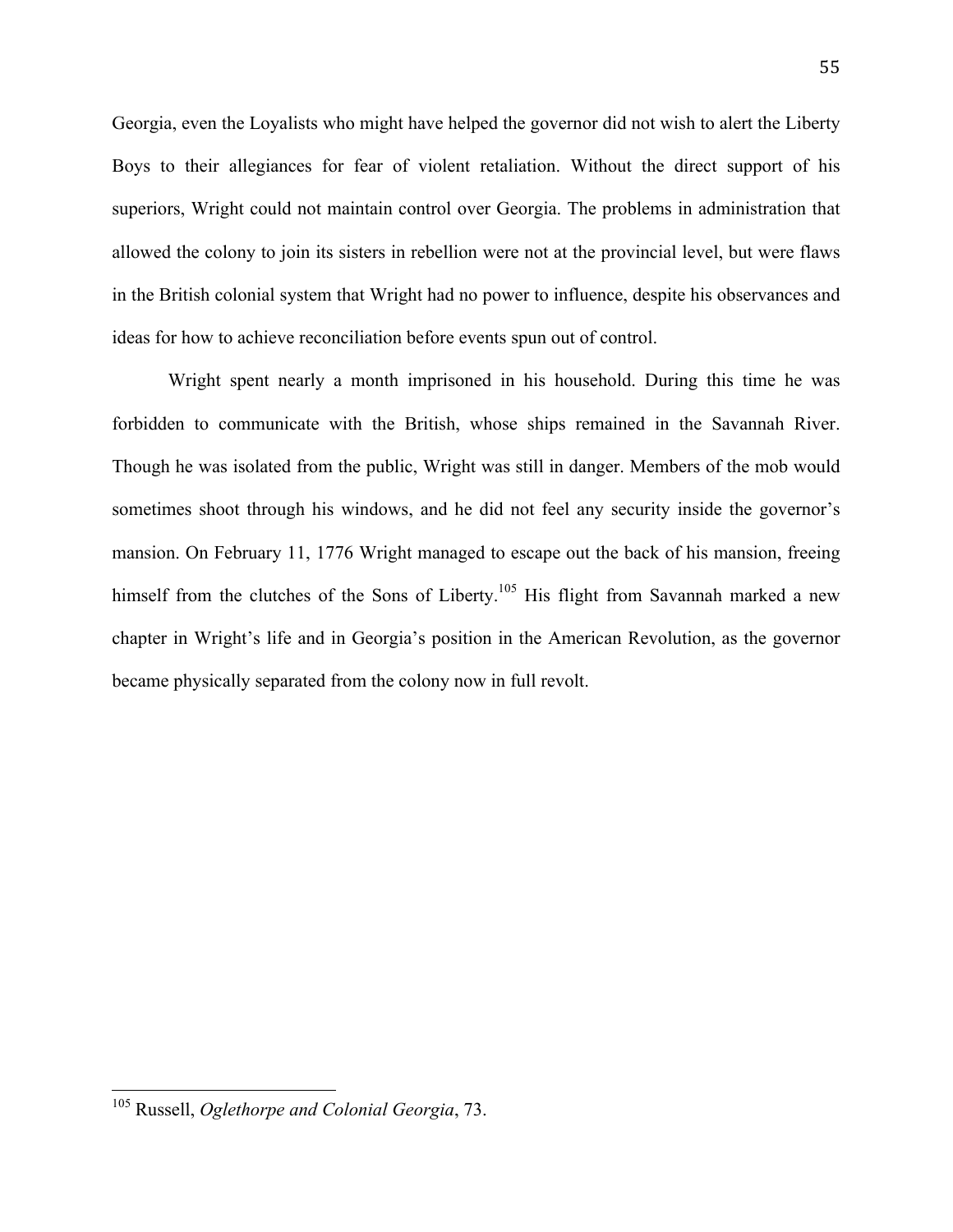Chapter 3: Conflicting Local and Imperial Needs in the Theater of War

On February 11, 1776 Governor James Wright fled down the Savannah River until he came to Bonaventure Plantation, where he met with a boat prepared to carry him to the HMS *Scarborough*. From the safety of the British ship, the governor continued to write to his council and the Assembly, advising them to cooperate with the British forces and to provide them with supplies if the Georgians in control wished to ensure peace. Along with his assurances that the British forces were not there to attack the city, Wright issued a warning to the inhabitants of Savannah, imploring them to save themselves from ruin by reconciling themselves with the crown. Archibald Bulloch responded to his letters out of respect for Wright himself, but refused to heed his advice.<sup>106</sup> After a few skirmishes and the news from Generals Howe and Clinton that there were no military actions planned for Georgia, the *Scarborough* sailed north to Halifax, whereupon Wright embarked on his journey back to England.

Wright maintained the belief that his superiors could benefit from his advice and the experience he gained from governing a province in rebellion. While in England, he kept up correspondence with Loyalists in Georgia, who informed him about the state of the province. He then brought that information to Lord George Germain, who had replaced Dartmouth as Secretary of State for the Southern Department, in an attempt to persuade him to regain control over the colony while the patriots were otherwise distracted.<sup>107</sup> Wright and his supporters continued to urge Germain to retake Savannah, for they believed that the southernmost colony in rebellion had valuable resources that could be used in the war effort, could be governed successfully from Savannah, had ports that would be useful to naval operations, and could serve

<sup>&</sup>lt;sup>106</sup> Russell, *Oglethorpe and Colonial Georgia*, 73-74.

<sup>107</sup> Wright to Germain. 8 October, 1777, in *CGHS*, vol. 3, 246-247.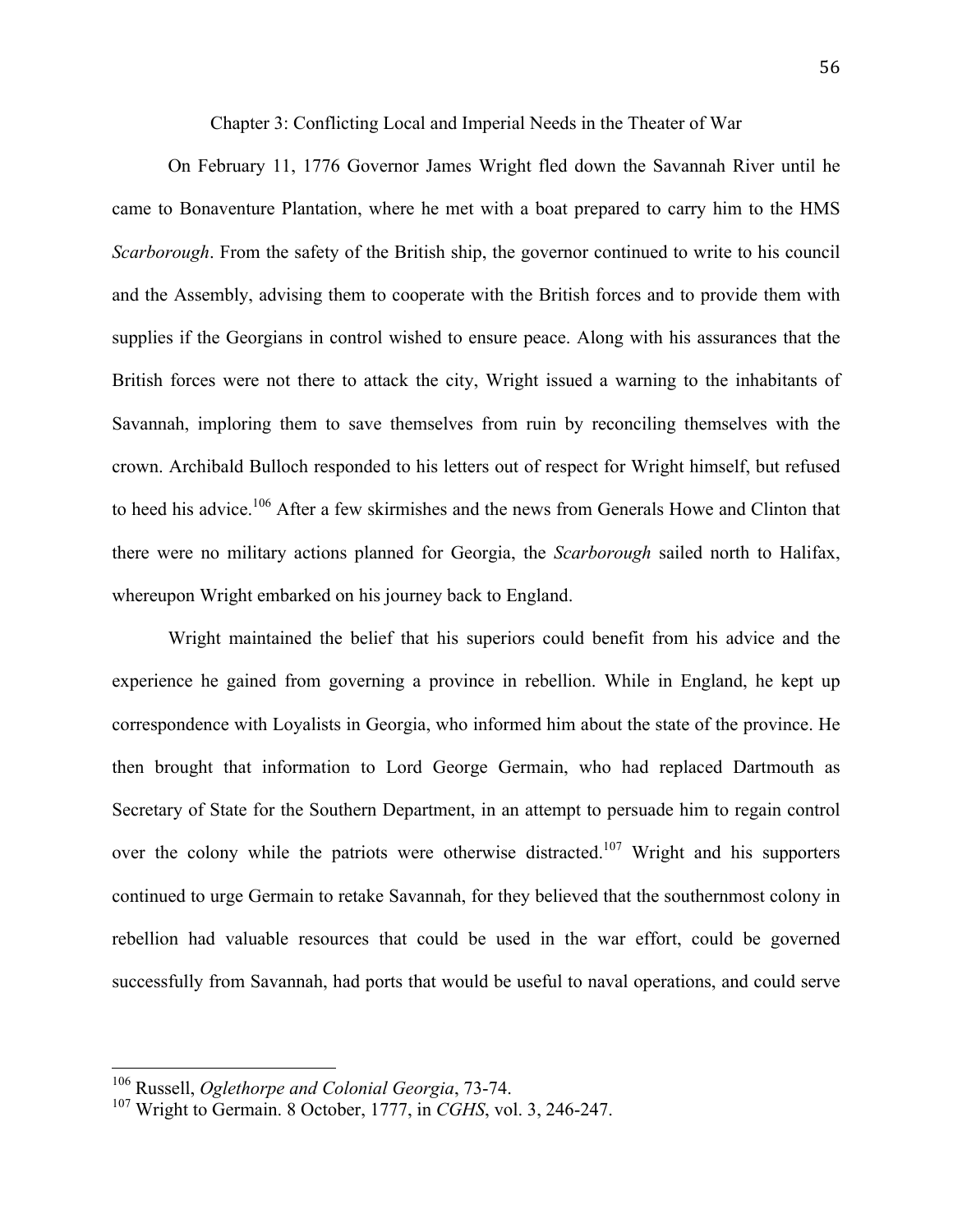as a haven for Loyalists from other colonies.<sup>108</sup> From England this idea seemed realistic, but the governor would quickly come to appreciate the difficulties in carrying out his plans once back in the midst of rebellion.

When the British began to execute a new southern strategy for subduing the colonies, Savannah became an important focus. On December 29, 1778, British forces landed off Tybee Island, taking American general Robert Howe off-guard and gaining control of Savannah with ease. With the capital of the province back in British hands, Germain issued instructions to James Wright, giving him control of the civil government in Georgia with the purpose of showing the Americans that the empire did not intend to rule over them militarily, but would restore their governments as they had been before.<sup>109</sup> The British administration most likely asked Wright to return because he had been governor for almost twenty years in Georgia and had been very popular before the conflict escalated. The colonists had a great deal of respect for him, if not for the British Empire, which made Wright a good choice for reinstating government in Georgia.<sup>110</sup> For his own part, Wright considered it his duty to attempt reconciliation between the people he once governed and the empire that held his loyalties. He once again boarded a ship across the Atlantic and arrived at Savannah with Lieutenant-Governor John Graham and Chief Justice Anthony Stokes in July 1779.

Wright's next three years in America were reminiscent of the years before his arrest in 1776. The British administration faced the same lack of coordination and understanding that Wright had encountered previously, while the Americans were more unified in their goals and in their efforts. As head of the British civil government in Georgia, Wright was chiefly concerned

<sup>&</sup>lt;sup>108</sup> Coleman, *Revolution in Georgia*, 116-117.

<sup>109</sup> Coleman, *Revolution in Georgia*, 124-125.

<sup>110</sup> Robert G. Mitchell, "Sir James Wright Looks at the American Revolution," *The Georgia Historical Quarterly* 53, no. 4 (December: 1969): 511.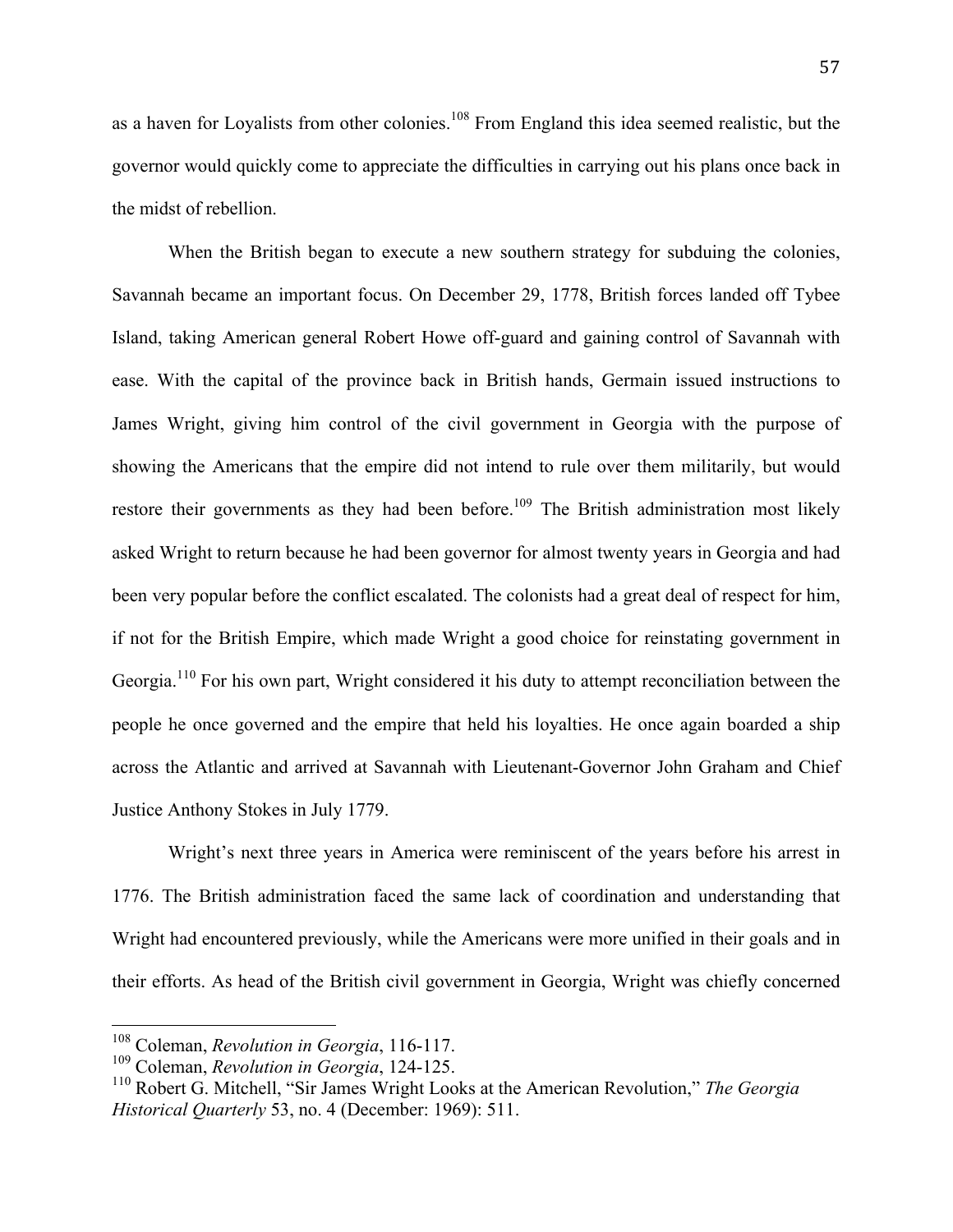with protecting the Loyalists in Savannah and with restoring peace to the area. This meant that he had to contend not only with his superiors in Britain, but also with the British military commanders upon whom he relied to defend the inhabitants of the city. Wright was in a position where he could see what the British administration could not; namely, the destabilizing effect of the rebel activity that sprang up after the army had moved north away from Savannah. While his superiors and the military focused on conducting their campaign northward, Wright was left with only a handful of troops to protect the city.

Though his superiors and the British military commanders thought the governor's requests for support were unfounded, Wright's prior experience with the rebellious colonists and his proximity to the violence unleashed by American raiding parties allowed him to understand the necessity of a military presence to maintain peace in Georgia. The governor's correspondence exposes fundamental problems in the structure of the British administration and in the coordination between civil government and military forces. In contrast with the American patriots, who were united in their goals both locally and across state borders, the British at different levels of command were at odds with each other. Wright's objectives did not match those of his superiors or the military, making his requests and advice seem unreasonable. Lord Germain and military commanders such as Clinton and Cornwallis believed they could depend on Loyalists to hold areas once the army had made initial efforts to subdue local rebels. If pro-British civilians could maintain control of their own surroundings, the army would be free to advance north and pacify other colonies.<sup>111</sup> Now engaged with the French and Spanish as well as the American patriots, the British army was focused on protecting its holdings in more than just the thirteen colonies in rebellion. The empire did not have enough troops to spend a concerted

<sup>&</sup>lt;sup>111</sup> John Shy, *A People Numerous and Armed* (Ann Arbor: University of Michigan Press, 1990), 199.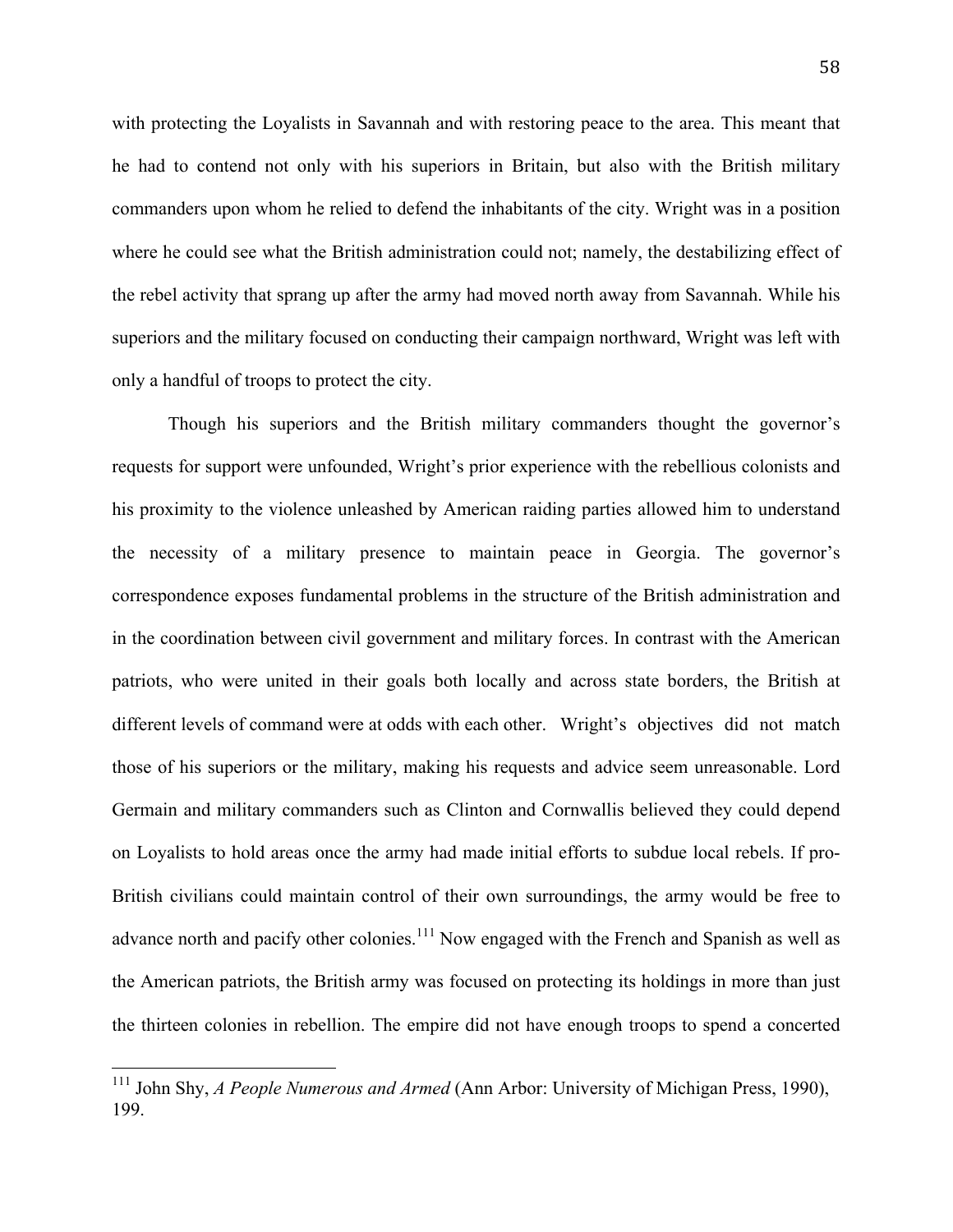effort consolidating every locality. Wright and the Georgia Loyalists felt the repercussions of this policy as they were left to their own defenses against rebels in the backcountry. It was impossible for Wright to raise a functional civil government when the patriots continued to operate around Savannah and to have influence on the loyalties of its people. Though he requested support from the army commanders, they did not have the means to devote a substantial portion of their force to Savannah when they were spread so thinly over such a large empire. To the military and the administration—but not to Wright—the defense of Georgia was a luxury that could not be afforded. When local and imperial goals conflicted, the needs of the British Empire took precedence, leaving municipal authorities without the means to regain control over the province and ultimately allowing rebel resistance to continue until the war's end.

### The American Enemy

Having witnessed the effective organization of the Continental Congress and the Sons of Liberty from 1774-1776, Wright was particularly conscious of the unity shown by Americans after his reinstatement in 1779. His letters and the memoirs of American commanders attest to the continued cooperation and aid existing between states that had not existed prior to the conflict. Though they were not free from their own disagreements between officers and difficulties in allocating military resources, the Americans were united in that they would not let Georgia be occupied by the British without resistance. The state's rebel civil government and military continued to respond to the Continental Congress, which made it clear that it would not allow Georgia to be taken without a fight. The leaders of the revolution could not afford to let one state in their association be taken by the British, as the loss of one province would call the mutual protection assured by the rest into question, thereby undermining the entire idea of a new united nation. Therefore, the Americans placed a greater importance on the retention of each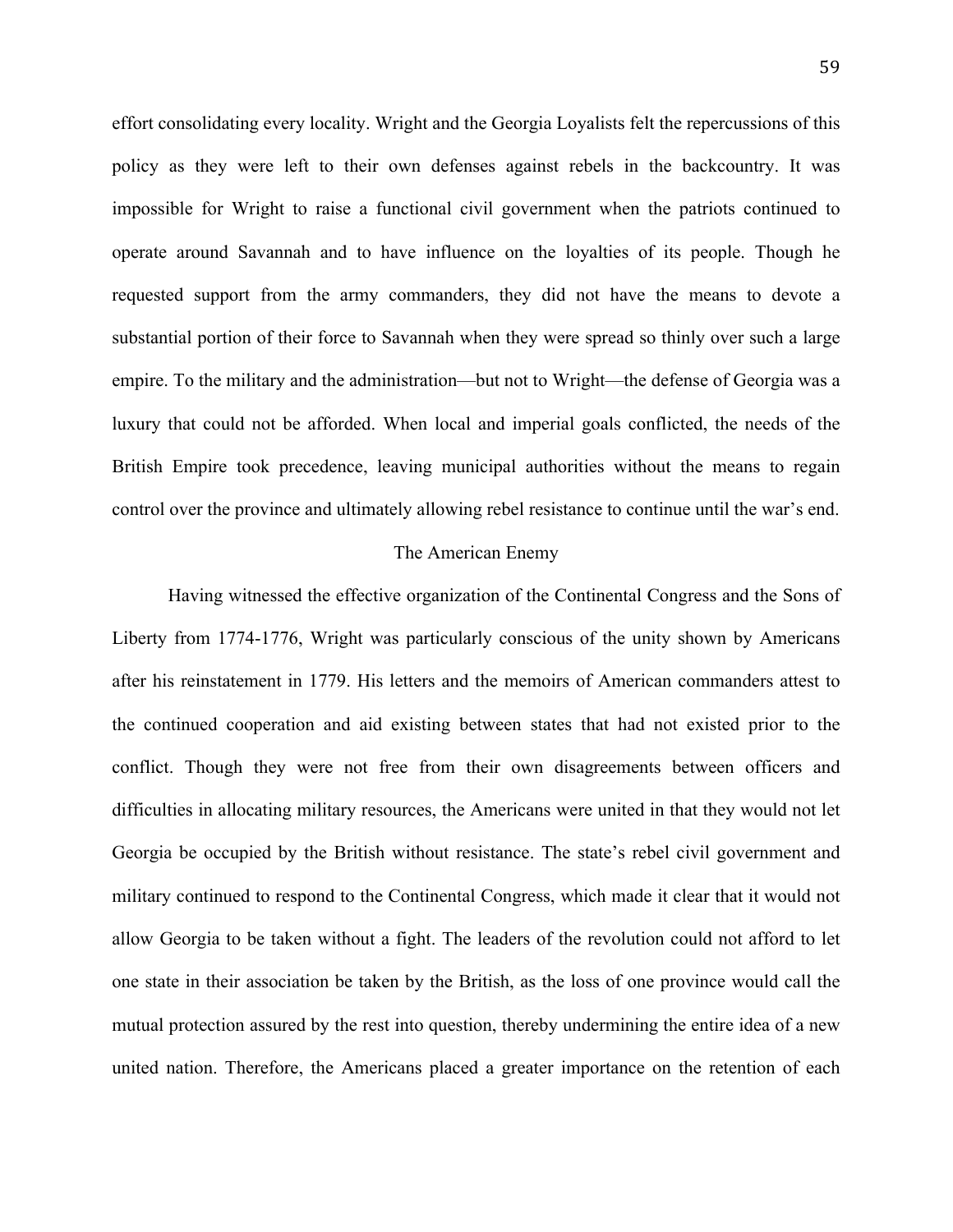locality than did the British, who were focused on subduing the entirety of colonies in rebellion. The Georgians in rebellion continued to see themselves not as one isolated province, but as part of a larger whole engaged in a war for total independence.

The connection between Georgia and South Carolina patriots, which Wright had observed with increasing apprehension before his arrest, strengthened with the military operations that required support between the colonies. In 1781, Wright wrote to Germain stating his concern that rebels from the Carolinas would enter the Georgian back country and put the entire province in danger.<sup>112</sup> Since he routinely saw the violence committed by the rebels from the Carolinas and had been aware of the cooperation between the two colonies before returning to govern, Wright's experience led him to take specific note of the ties between Georgia rebels and their northern neighbors. The cooperation between the states meant that South Carolinians and Georgians could seek refuge wherever the British army was not present, and could resurface to perpetrate murders and raids as soon as the danger of a British force had passed.

William Moultrie, an American general from South Carolina, recalled the aid given to Georgia from South Carolina in his memoirs. He remembered when British commanders burned provisions in the areas surrounding Savannah upon hearing of the Americans' approach in 1782. Moultrie wrote, "The provisions were so effectually destroyed, that the Americans were obliged to depend chiefly upon South Carolina for their support."<sup>113</sup> When the rebel civil government in Georgia feared a British attack and found its treasury empty, it appealed to South Carolina for aid. The patriots in that state responded with a \$100,000 loan to support the militia in the

<sup>&</sup>lt;sup>112</sup> Wright to Lord George Germain, 5 March, 1781, in *GHSC*, vol. 3, 337.

<sup>113</sup> William Moultrie, *Memoirs of the American Revolution: so far as it related to the states of North and South Carolina, and Georgia* (New York: David Longworth, 1802), 337.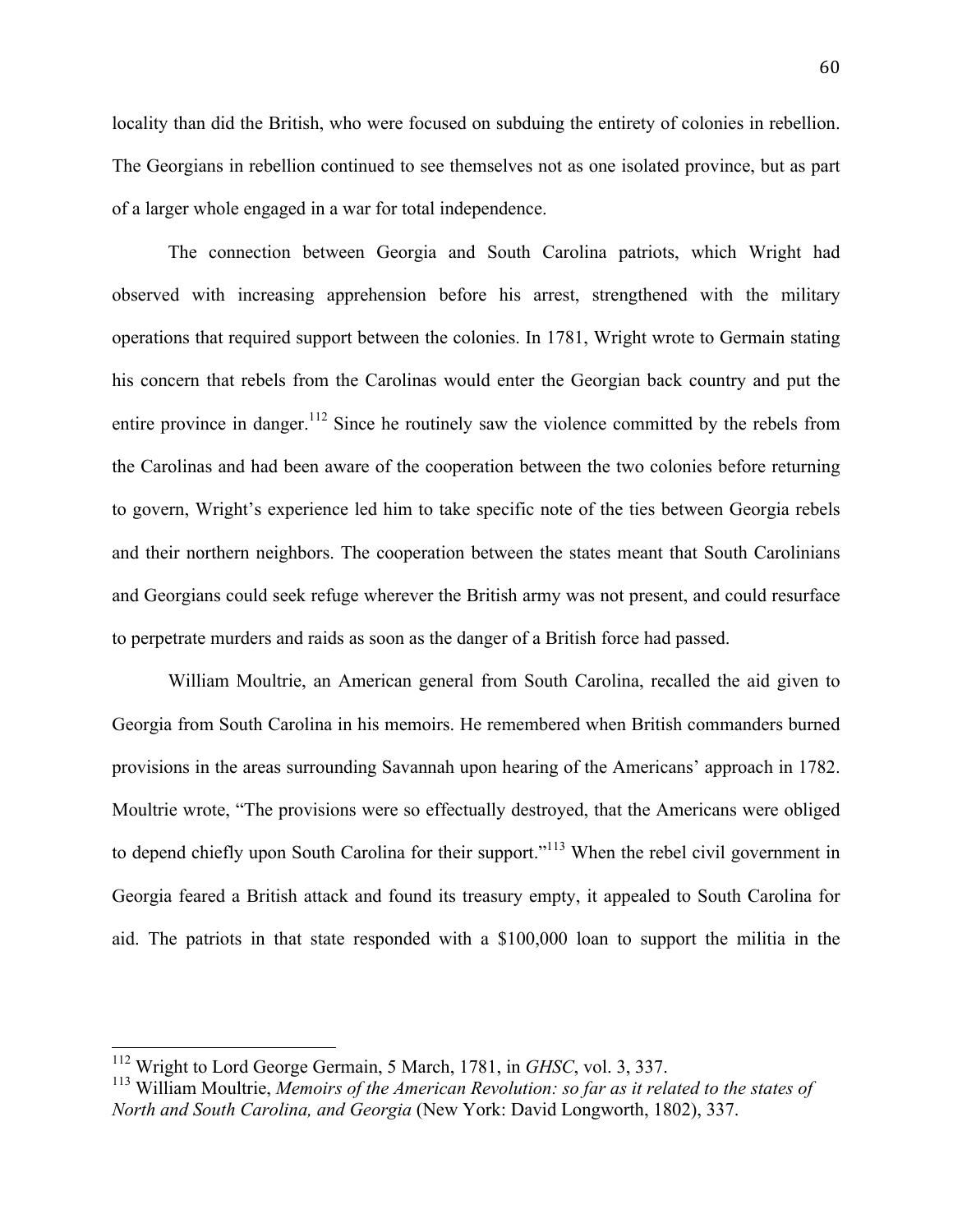backcountry.<sup>114</sup> Wright was correct in his assessment of the strong connections between the two states. He saw that the Americans who had quarreled over colonial borders in the 1760s had come together a decade late to support each other against the British, and was rightfully alarmed by the implications of this united effort.

The unified cause of the Americans did not only exist between Georgia and South Carolina, but reached throughout the thirteen colonies. When rumors began to spread among patriots that the two southernmost colonies would be abandoned to the British, the Continental Congress issued an assurance that none of the new states would be left to the enemy. The Congress promised "that this confederacy is most sacredly pledged to support the liberty and independence of every one of its members, and…will unremittingly persevere in their exertions for the establishment of the same, and for the recovery and preservation of any and every part of these United States that has been or may hereafter be invaded or possessed by the common enemy."<sup>115</sup> The commitment of the states to each other's defense through the Continental Congress was important for the rebels, who could feel as if they were supported by a larger national structure and that they had not been abandoned to the enemy.

At the same time that Wright was serving as the royal governor for the British in Georgia, a rebel government was also operating in the state. John Martin served as governor and issued proclamations with the support of his own council hoping to persuade Hessian soldiers and militiamen fighting for the British to defect to the Americans.<sup>116</sup> Both the British and the rebels realized that a significant portion of the civilian population could be influenced and recruited to the support of one side or the other. It was therefore of the utmost importance to persuade those

<sup>&</sup>lt;sup>114</sup> Coleman, *Revolution in Georgia*, 126-127.

<sup>115</sup> Moultrie, *Memoirs*, 220-221.

<sup>116</sup> Wright to Under Secretary Knox, 16 February, 1782, in *GHSC*, vol. 3, 374.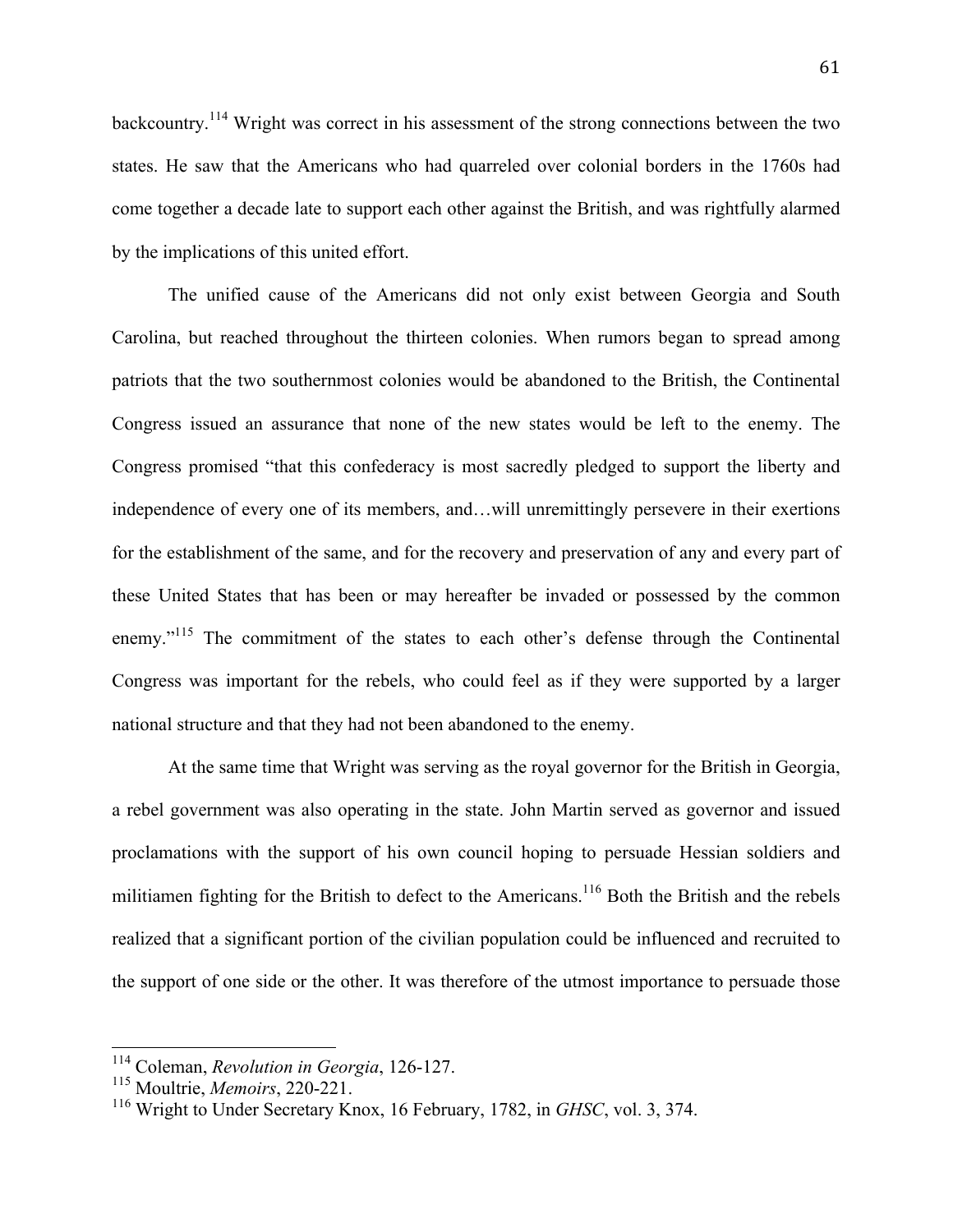who had not already chosen a side through promises or by spreading hatred of the opposition.<sup>117</sup> Martin's civil government did this in cooperation with the military forces led by Brigadier General Anthony Wayne, who was sent to Georgia by General Nathaniel Greene in the hopes that the British would be confined to Savannah. 118 The collaboration between the American military and civil government was much more effective than the poor relationship between Wright and the British generals. Governor Martin used propaganda to convince a large number of the British forces protecting Georgia to join the patriots, while General Wayne kept the enemy confined to the city and maintained control of the backcountry. Though they did not force the British out of Georgia entirely, the rebels did cause Wright and his government great consternation, making them constantly fearful of their enemies' strength.

The American military and civil government in Georgia, while not particularly powerful, were able to rely on the support of other colonies and the Continental Congress to their benefit. Georgia patriots were secure in the knowledge that the Continental Congress could not dismiss them without raising the suspicions of other states that they might be forsaken next, thereby defeating the entire purpose of their union. Local Georgians knew they were connected to resources from across state borders, and did not feel entirely abandoned by their government. This outside aid allowed the Georgia patriots a degree of effectiveness and gave them common cause with Americans as far away as Pennsylvania. The same would not hold true for Wright in his experience as royal governor. The necessary mutual support of Americas was essential to their continued presence in Georgia and their ability to hold the backcountry, while British disunity in Georgia left them confined to Savannah looking for military aid.

<sup>&</sup>lt;sup>117</sup> Shy, *Numerous and Armed*, 219.

<sup>118</sup> Coleman, *Revolution in Georgia*, 141-142.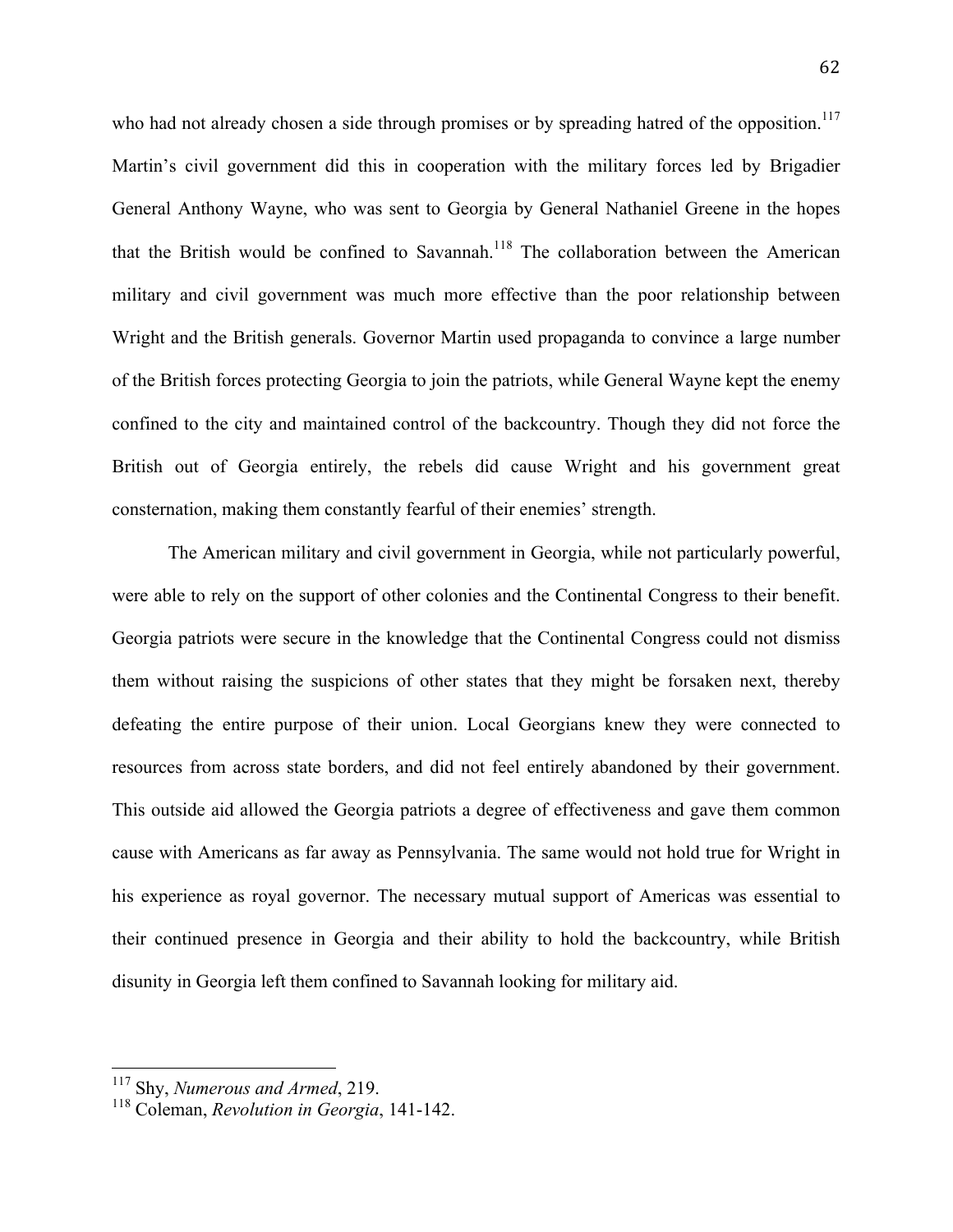### British Local Government versus Imperial Administration

The defects in communication and understanding that had existed between Wright and his superiors before the governor's arrest did not disappear between 1776 and 1782. Although his experience and accomplishments qualified Wright to be reinstated as governor, the British administration attributed little overall importance to his civil government in the midst of a war, and did not give him enough credit. Though the governor had legitimate concerns and advice for his superiors, imperial authorities viewed his requests as outlandish and unnecessary. The rebellion exacerbated the lack of coordination between Wright and the British administration, as his local objectives were quite different from their agenda of subduing all thirteen colonies. While the administration seemed to think that the army could move on once military operations were successfully conducted in an area without much resistance remaining behind them, Wright observed that this was not the case. He witnessed the rebel activity in Georgia once the main body of British troops moved out. The administration, on the other hand, could not understand why Wright's government had not restored peace more quickly. Unlike the Americans, the objectives of local and imperial government were not aligned. This worked heavily to the disadvantage of the British and prevented Wright from pacifying the province.

 Although Wright was in a better position than his superiors to understand the needs of his civil government and the situation in the province of Georgia, Lord Germain and others rarely gave serious consideration to his requests. Germain wrote to Undersecretary William Knox complaining about Wright's judgment that Georgia was not yet ready for another assembly to be elected because he doubted the loyalty of the inhabitants. Having lived through an era in which leaders of the rebellion had been elected to government, Wright was naturally wary of convening another disloyal assembly, and with good reason. But Germain discounted his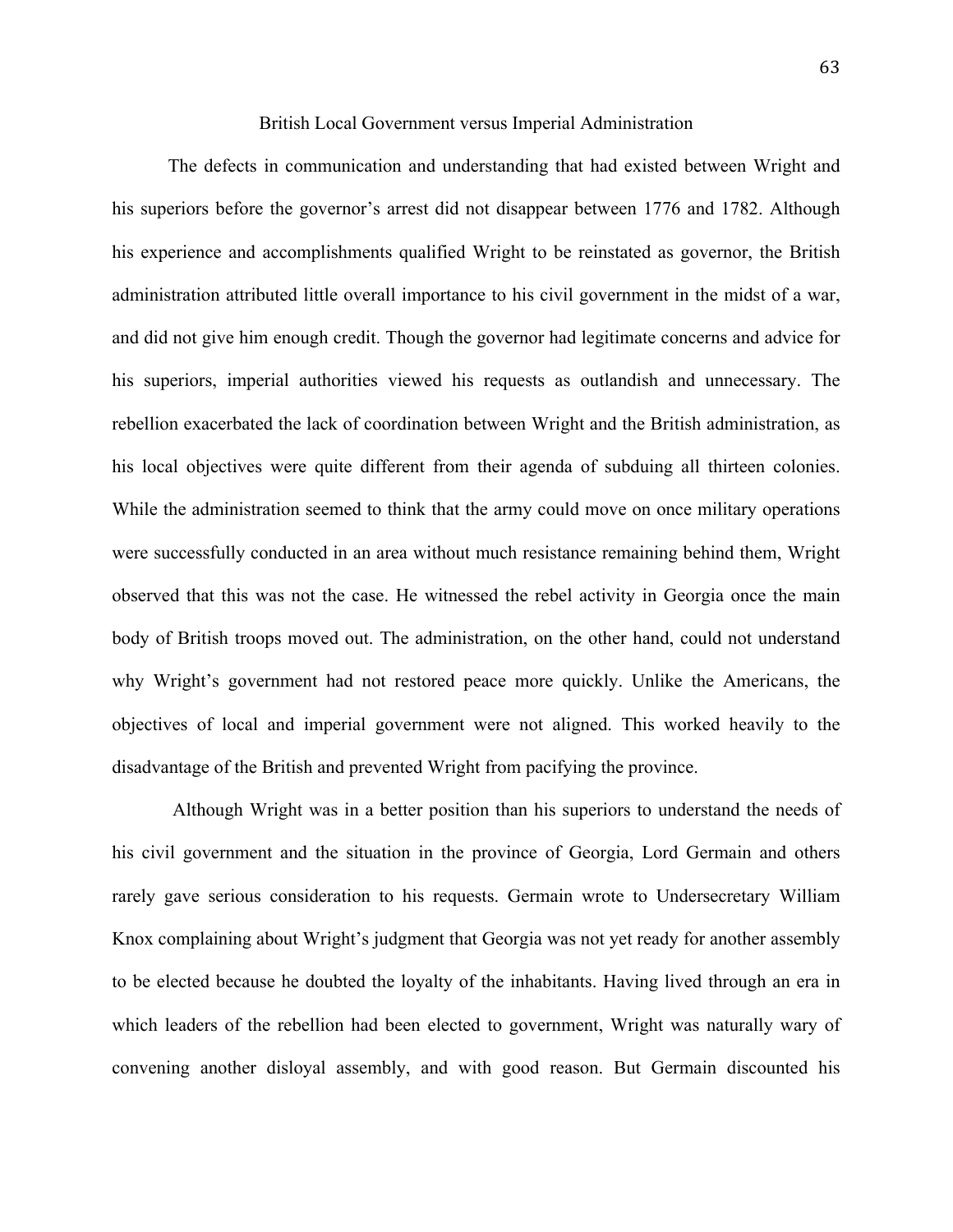opinion, writing, "That opinion of his I trust is erroneous, and, among other things, makes me doubt whether he is equal to the undertaking of governing a province under the circumstances of Georgia."<sup>119</sup>

Wright believed his civil government was instrumental in keeping the Province in British hands, and insisted that his observations on the state of affairs were valid.<sup>120</sup> Aware that his requests for aid were not being taken seriously, the governor explained to Germain that he had provided "the best & Clearest information I possibly could of the Situation of affairs here & it gives me great concern to find my Representations have had so little weight I most heartily wish the Consequences of it may not be of the most serious Nature."<sup>121</sup> Though Wright's observations were justified—he later reported that known rebel leaders were walking around Savannah as if they had never been at odds with the British, and still had influence in the province—his superiors did not give them much credence.<sup>122</sup> Wright was a valuable source to the empire for discerning the atmosphere of rebellion in Georgia, but his needs for the protection of the civil government did not fit with the military goals of his superiors, and were thus dismissed.

The British military and administration had a great deal more to worry about than Georgia from 1779-1782. After the Battle of Saratoga in 1777, France joined the Americans in the war against Britain. The involvement of a major European power was a major setback for Britain, as the arena of warfare expanded into the West Indies and even to the English Channel, threatening Britain's imperial holdings and even England itself. Many considered this new element of the war to be vastly more significant and dangerous than the American push for

<sup>&</sup>lt;sup>119</sup> Germain to Knox, 12 March, 1779, Knox Papers, Clements Library, in Mitchell, "Wright Looks at the American Revolution," 511.

<sup>120</sup> Wright to Knox, 16 February, 1782, in *GHSC*, vol. 3, 371.

<sup>121</sup> Wright to Germain, 1 May, 1781, in *GHSC*, vol. 3, 348.

<sup>122</sup> Wright to Germain, 17 August, 1780, in *GHSC*, vol. 3, 312.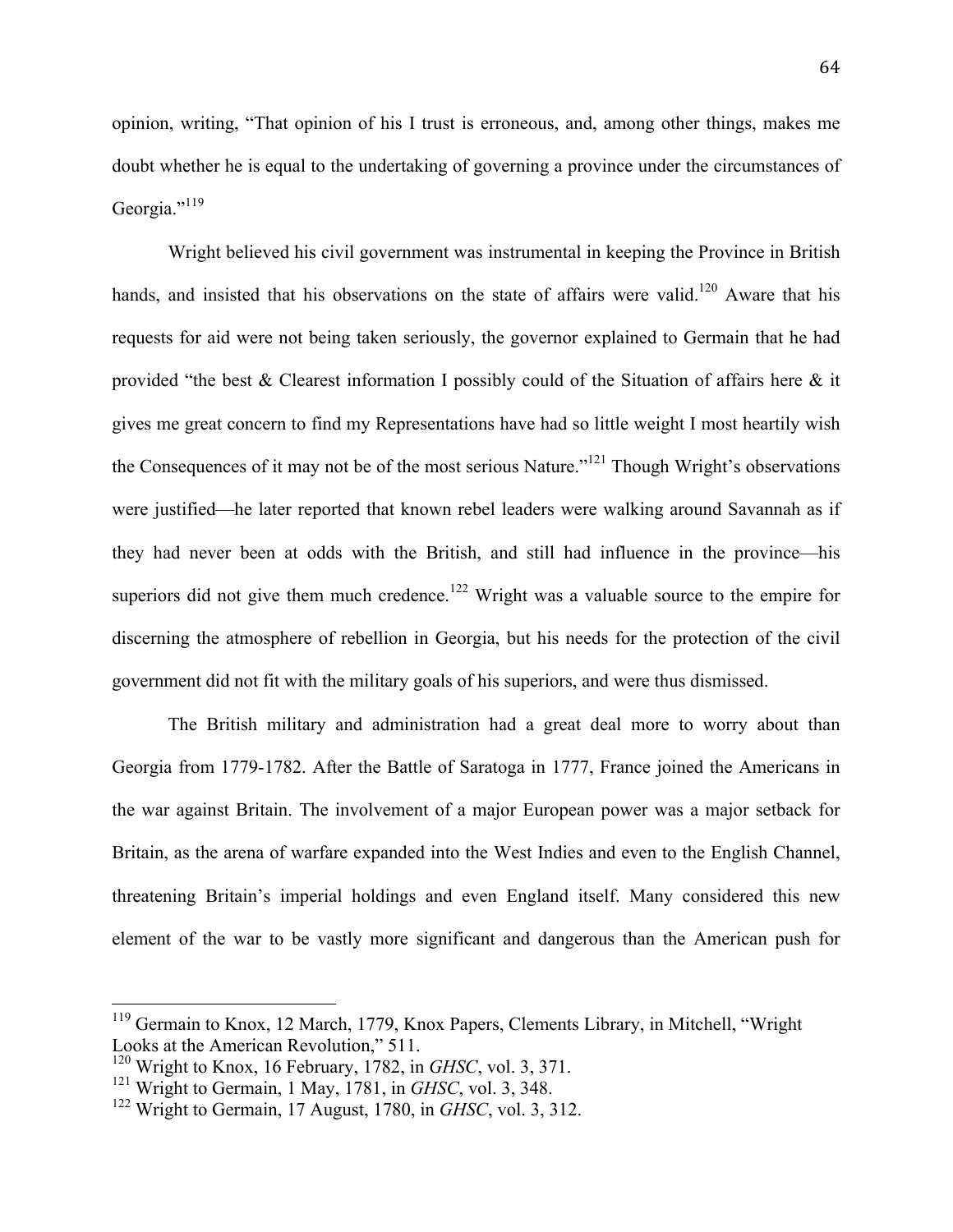independence, and some even advocated ending the war in America and concentrating on defeating the French.<sup>123</sup> Though there was no immediate evidence that the French intended to invade Britain, they did have the naval resources to place nearly fifty ships of the line near British waters if they chose to do so.<sup>124</sup> The West Indies were also endangered by the French fleet, which put important British economic interests at stake. With the war in American going poorly and the West Indies threatened, the British were forced to commit the majority of their effort to protecting their imperial territories outside of the United States, leaving Clinton and Cornwallis with minimal troops.<sup>125</sup>

There were different areas of opposition even within the areas in rebellion. Patriot militias existed throughout the thirteen states, attempting to gain the support of the rest of the population, hiding in the swamps when the army was present, and emerging again to raid Loyalist properties. This was the uncontrolled environment in which Wright attempted to establish civil government. But of even greater importance to the British military was George Washington's Continental Army. If that force could be defeated, the commanders believed, then resistance would crumble, former rebels would return their allegiances to the Crown, and the British would prevail.<sup>126</sup> This conflict between the protection from rebel militias on a civil level and the pressing need to defeat Washington's army divided the already thinly spread British forces.

To deal with the rebel presence that lingered far after British troops had moved on, and to accommodate the military's need to pacify a large territory, Germain and the military

<sup>&</sup>lt;sup>123</sup> Shy, *Numerous and Armed*, 195.

<sup>124</sup> Piers Mackesy, *The War for America* (Cambridge, Massachusetts: Harvard University Press, 1964), 355-356.

<sup>125</sup> Mackesy, *War for America*, 375.

<sup>126</sup> Shy, *Numerous and Armed*, 200-201.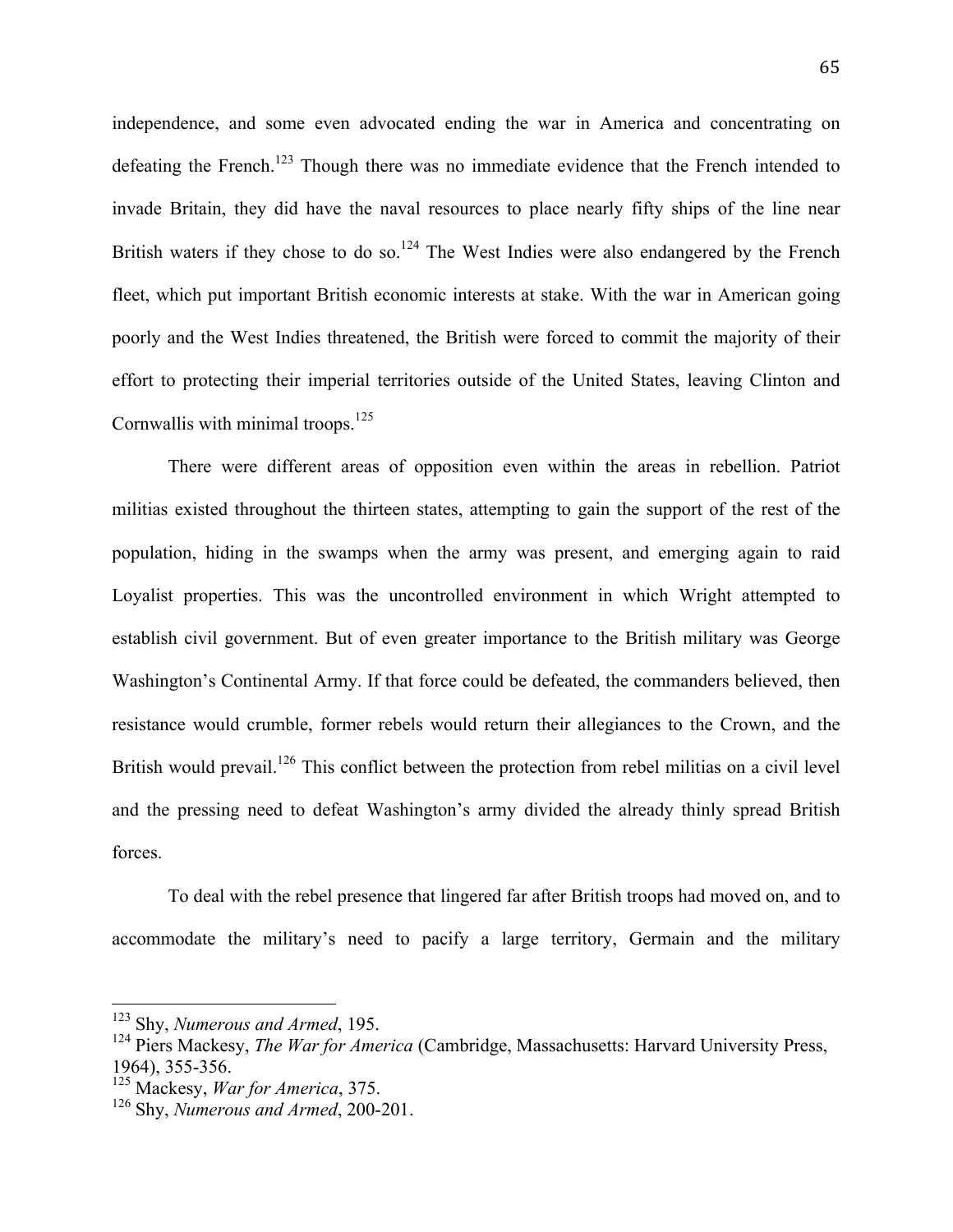commanders developed a strategy to use the Loyalist population in the south to maintain control over subdued areas once the army had departed. In this way, a small number of troops could be used to hold the entire south while the main body of the army moved north against Washington's army and through other areas that needed to be pacified.<sup>127</sup> The great flaw in this strategy was the degree to which it relied on Loyalists—many untrained and not as enthusiastic to engaged in military action—to suppress the remaining rebels. For Wright, this meant that the British would be actively opposed to sending him support in the form of troops, no matter how badly he thought they were needed for the protection of the Savannah citizens, who were supposed to be defending themselves. The governor would receive no aid in Georgia, which left the backcountry open to rebel activity and kept the British penned up in Savannah, useless to the greater war effort.

After retaking Savannah from rebel possession in 1779 on the orders of General Henry Clinton in New York, Lieutenant Colonial Archibald Campbell sent a request to his commander for more troops, but returned to England before completely subduing Georgia. Wright arrived a few months after his departure and found only about 1,000 British troops protecting Savannah from the rebels in the backcountry, which he did not consider enough for the defense of the city or for pacifying the rest of the province.<sup>128</sup> The governor's purpose in reestablishing a civil government was to show that the military would not control the inhabitants, but Wright soon found that a military presence was needed to protect the Loyalists in Savannah and to defend the area around Savannah, which was subject to raiding and violence. When French ships arrived in Georgia and laid siege to Savannah, the army again concentrated its efforts on holding the city. But after a British victory, General Clinton ordered the majority of troops onward to

<sup>&</sup>lt;sup>127</sup> Shy, *Numerous and Armed*, 199.

<sup>128</sup> Coleman, *Revolution in Georgia*, 126.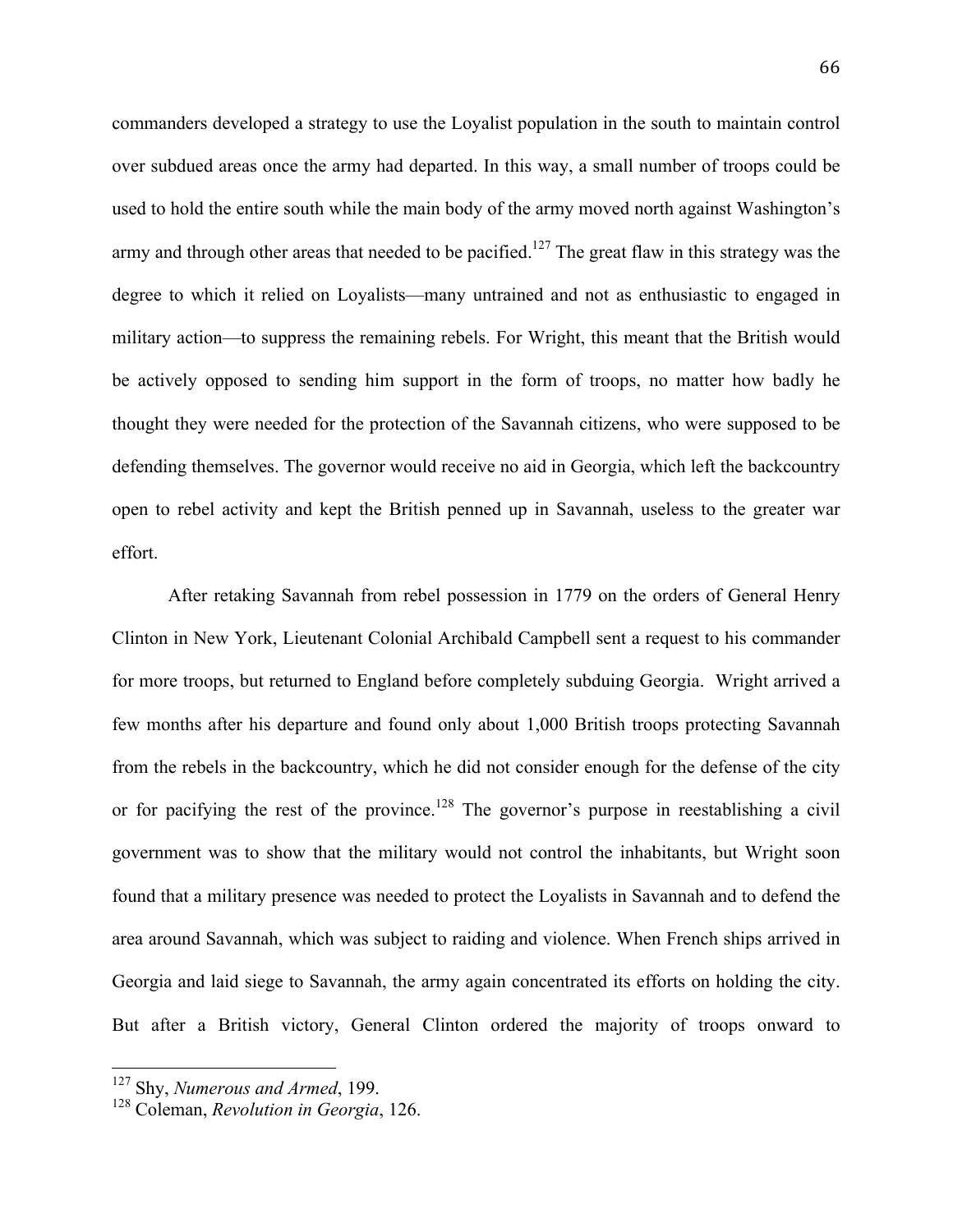Charlestown in January 1780, leaving Savannah stripped of most of its protection and vulnerable to the rebel opposition that still held the backcountry.<sup>129</sup> Once the British army under the command of Lord Cornwallis had captured Charlestown and moved into North Carolina in 1780, the patriots in the Georgia backcountry felt little pressure from their enemies, and were free to harass the Loyalists in and around Savannah.

Focused on the whole theater of war and not the stability of a local civil government, the British administration failed to understand that once the army moved north on its campaign, rebel forces would rise up to cause trouble for Wright and the Loyalists in Savannah. Germain frequently assumed that once the army had subdued an area, it would remain quiet after they left without a detachment of troops to maintain the peace. In his instructions to Wright before the governor arrived back in Georgia in 1779, Germain explained that although the military was moving on into South Carolina, it was very likely that Wright would need only return to Savannah and declare it at peace for it to be so.<sup>130</sup> A few years later in 1781, after Charles Town had surrendered to the British, Germain informed Wright that the army would be moving up to North Carolina and Virginia, but that the rebellion had entirely subsided in South Carolina with the British victory. The Secretary of State for the Southern Department hoped to encourage Wright with this news, assuring him that "These movements must of course deprive the rebelliously-disposed inhabitants of Georgia of all hope against overturning the King's government..."<sup>131</sup>

Wright, who was in Georgia and could observe the aftermath of the army's northward progress, knew otherwise. The governor witnessed the patriot forces that rose up after the British

<sup>&</sup>lt;sup>129</sup> Coleman, *Revolution in Georgia*, 130-131.

<sup>130</sup> Germain to Wright, 31 March, 1779 in *Documents of the American Revolution: 1770-1783*, vol. 17, ed. K.G. Davies (Dublin: Irish Academic Press, 1979), 90.

<sup>&</sup>lt;sup>131</sup> Germain to Wright, 7 February, 1781, in *DAR*, vol. 20, 57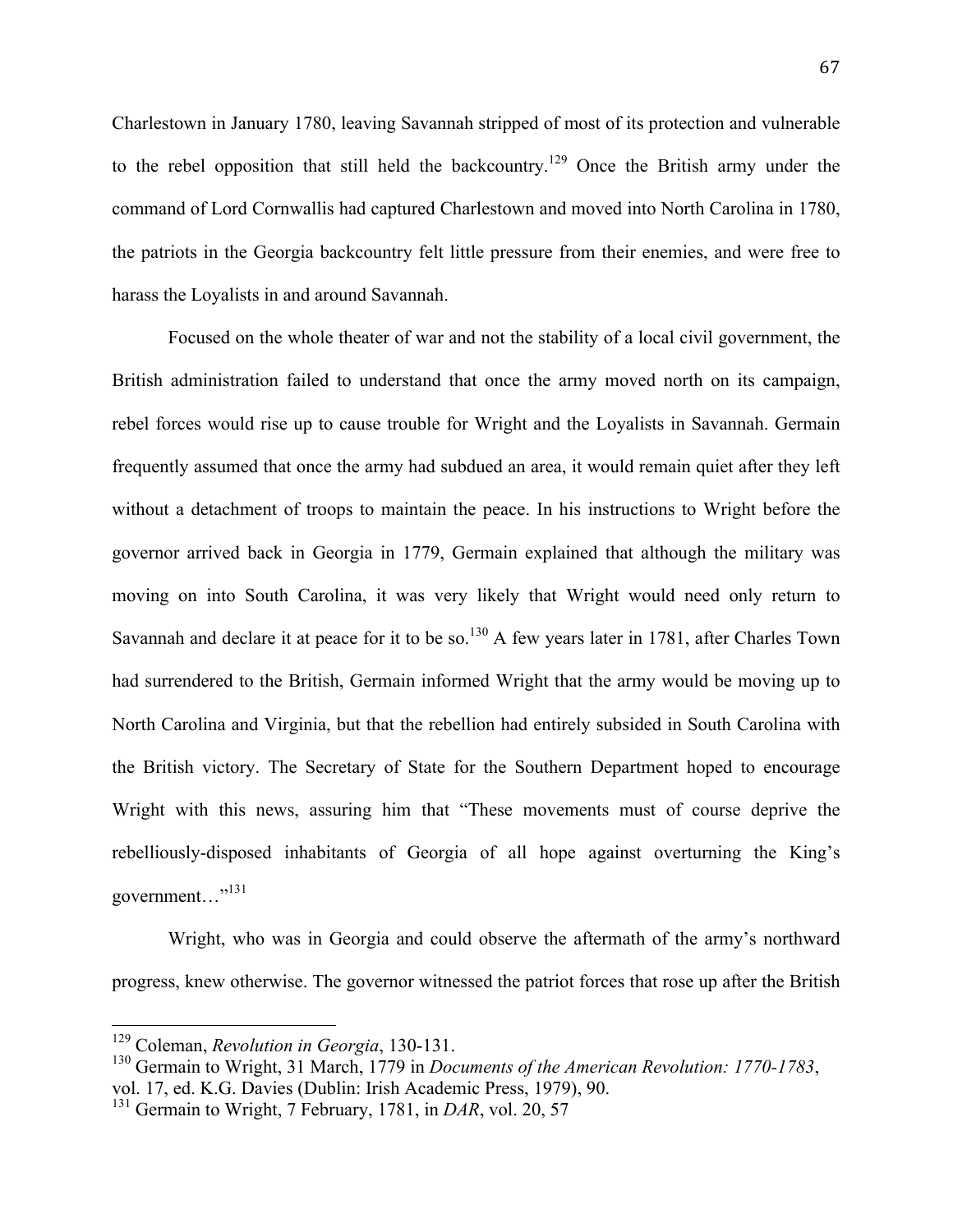army moved north. Moultrie acknowledged this tactic in his memoirs, and recalled one such instance wherein "I was informed that the enemy had left the state of Georgia; upon that I advised the inhabitants thereof, to collect and attempt to gain as much of it as possible."<sup>132</sup> With his own property destroyed by the Americans and Loyalists fearing attacks from the rebels in the backcountry on a daily basis, Wright could not help but be frustrated when Germain wrote so cheerfully about the progression of the army away from Georgia.

Constantly reminded of how few forces remained to protect his civil government, Wright complained bitterly to his superiors and to military commanders about the situation in his province and his need for troops. While the governor struggled to bring peace to a province in rebellion, his superiors were focused on a larger goal. Germain was pleased with the progress of the military, while Wright felt the need to remind his superior that "Certainly the Progress of the King's Army in  $N^{\circ}$  Carolina has been Rapid & the Advantages over the Rebels very great & Lord Cornwallis & his Army have acquired Laurels & much Honor but my Lord the Consequences have not been such as were wished and expected."<sup>133</sup> The needs of the provincial government did not coincide with his superiors' designs to conduct a campaign using Georgia as a launching point to proceed north into the Carolinas and Virginia. Without cooperation between the two levels of government, Georgia was left to the mercy of rebels in the backcountry who kept the province far from peaceful.

In August of 1780, Wright described the province as having no means of protection against rebel raiding parties, which infested the lands outside of Savannah, committing destructive acts of violence and murder.<sup>134</sup> In his memoirs, the American general Moultrie

<sup>&</sup>lt;sup>132</sup> Moultrie, Memoirs, 9.

<sup>133</sup> Wright to Germain, 5 May, 1781, in *GHSC*, vol. 3, 349.

<sup>134</sup> Wright to Germain, 17 August, 1780, in *GHSC*, vol. 3, 312.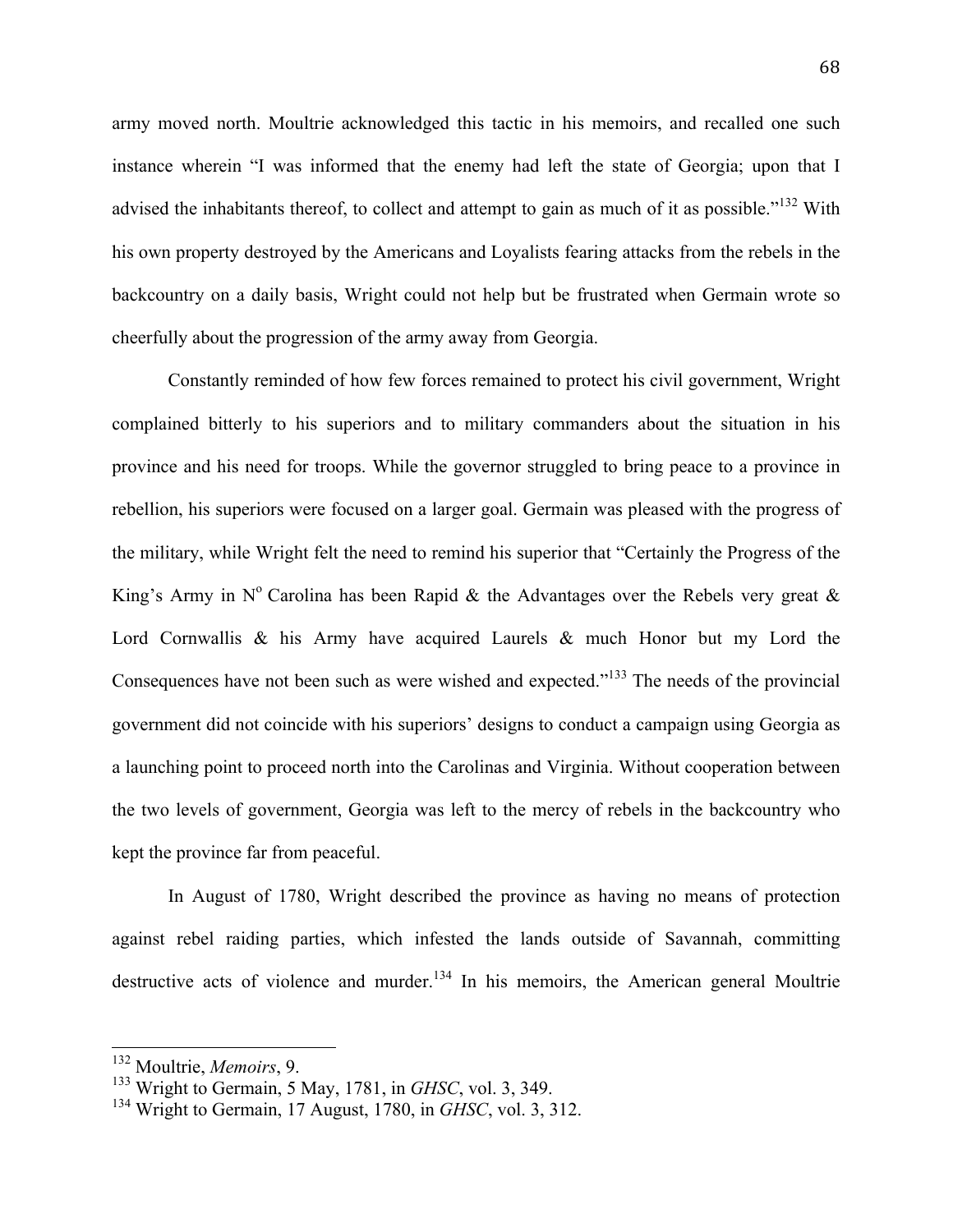supported Wright's assessment, remembering that Georgia "had been entirely laid to waste by the desolations of war: the rage between Whig and Tory ran so high, that what was called a Georgia parole, and to be shot down, were synonymous."<sup>135</sup> As governor of Georgia, Wright was fully aware that, contrary to the belief of his superiors, the rebellion was far from over in the southern colonies. In response to Germain's letters describing the success of British troops and his surety that Georgia rebels would soon disperse, the governor described the outrages committed by the patriots in the backcountry who were only encouraged by the distance of British forces. In 1782, just months before the British evacuation of Georgia, Wright penned the following letter to Germain:

I cannot ansr for your Lordships intelligence from other Gentlemen, but *I* have not either *seen* or *heard* any thing like *Peace* or *Tranquility* here or in S<sup>o</sup> Carolina since last February—We might have had *both* if the Troops had not gone into Virginia, but that Movement put an end to all Peace & Quietude this was, as I Plainly Saw & wrote your Lordship full 12 M<sup>os</sup> ago-- $\&$  S<sup>o</sup> Carolina has been from that time  $\&$  still is quite the *reverse* of being our Friend & Protector, as Your Lordship wishes & Expected. 136

Frustrated by his superiors' incorrect evaluation of affairs in Georgia, Wright could only continue to request support and offer advice while being repeatedly disregarded by those in Britain who could not understand the gravity of his situation.

The disconnect between Wright and the British administration stemmed from the distance separating the governor and his superiors, as well as their different agendas. Unable to observe and understand the extent of rebellion in Georgia, Germain did not have faith in Wright's correspondence. The governor's superiors believed that the Georgia Loyalists would help defend their own territory, and could not understand why Wright demanded troops from the military. When the Loyalists did not transfer their nominal support of the Empire into actions, the lack of material aid from the administration left Wright without the ability to restore peace to the entire

<sup>&</sup>lt;sup>135</sup> William Moultrie, *Memoirs*, 336.

<sup>136</sup> Wright to Germain, 15 February, 1782, in *GHSC*, vol. 3, 369.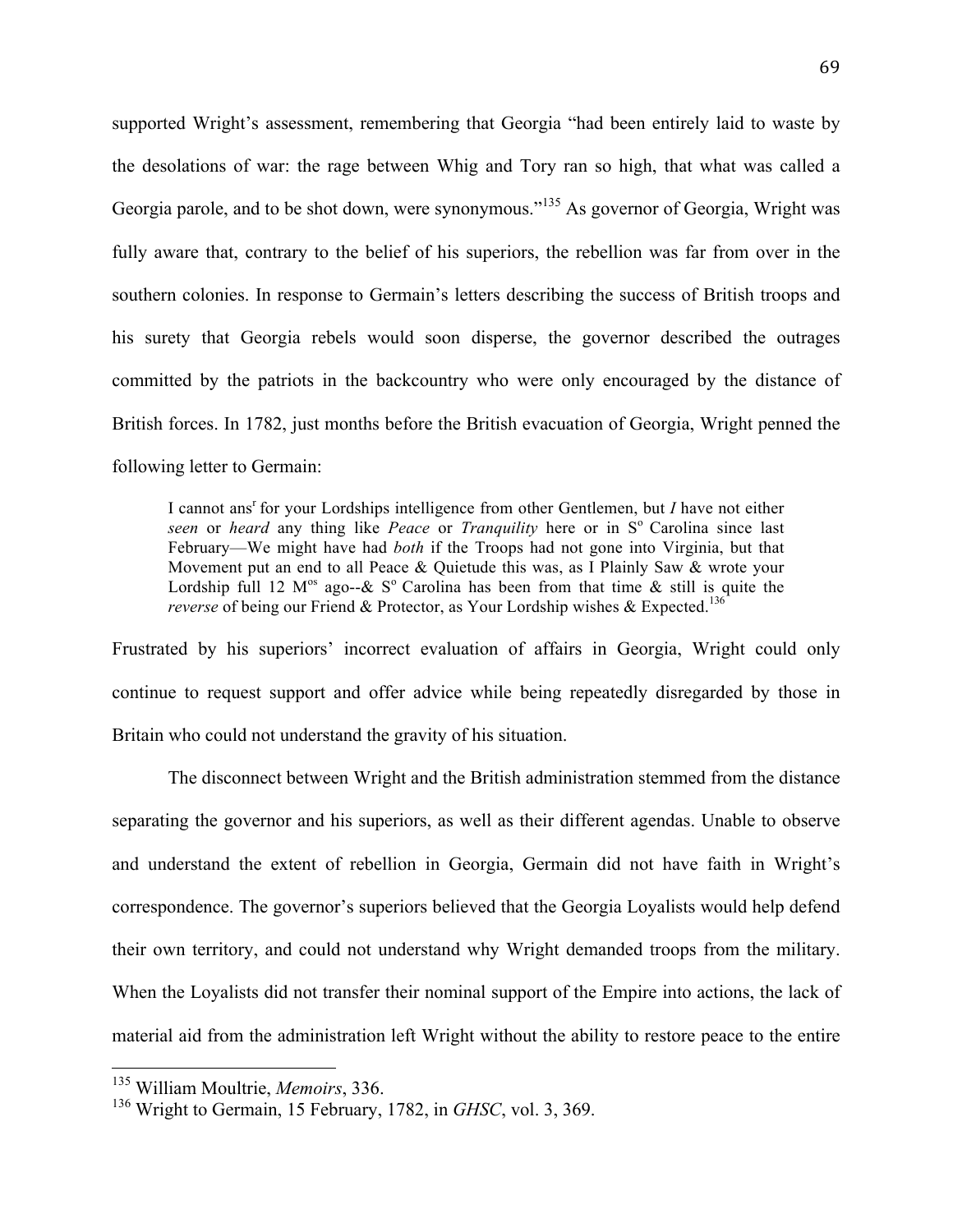province and without the means to establish an effective civil government. In trying to subdue rebellion in the entirety of the south, Wright's superiors had little patience for the complaints of a governor who they believed worried far too much about the backcountry. But from Wright's perspective, the absence of a formidable contingent of troops was devastating, and prevented him from carrying out his duties. The governor would receive a similar response from military commanders who were on the same side of the Atlantic as Wright, but who were much more concerned with their own maneuvers than with his ability to protect Georgia Loyalists and to reestablish government.

### British Local Government versus Military Commanders

In his requests for military aid, Wright was forced to contend not only with his superiors in Britain, but also with the commanders of the British forces in America. Officers like Charles Cornwallis and Henry Clinton did not understand the problems that Wright faced in running a civil government without security in Savannah. Since the governor knew little about military operations, the army's commanders did not give his pleas serious consideration, despite the fact that his government was endangered. Like Germain, military leaders were focused on a larger campaign, with the goal of capturing major cities from rebel forces and facing the American army in the field. With the war now being conducted across the Empire and recruitment levels down, military commanders did not have troops to devote to the protection of local government.<sup>137</sup> The different concerns of the civil government and the military made cooperation between the two difficult, leaving Wright unable to effectively administer his province and allowing the Americans free reign in the Georgia backcountry.

<sup>&</sup>lt;sup>137</sup> Mackesy, *War for America*, 369.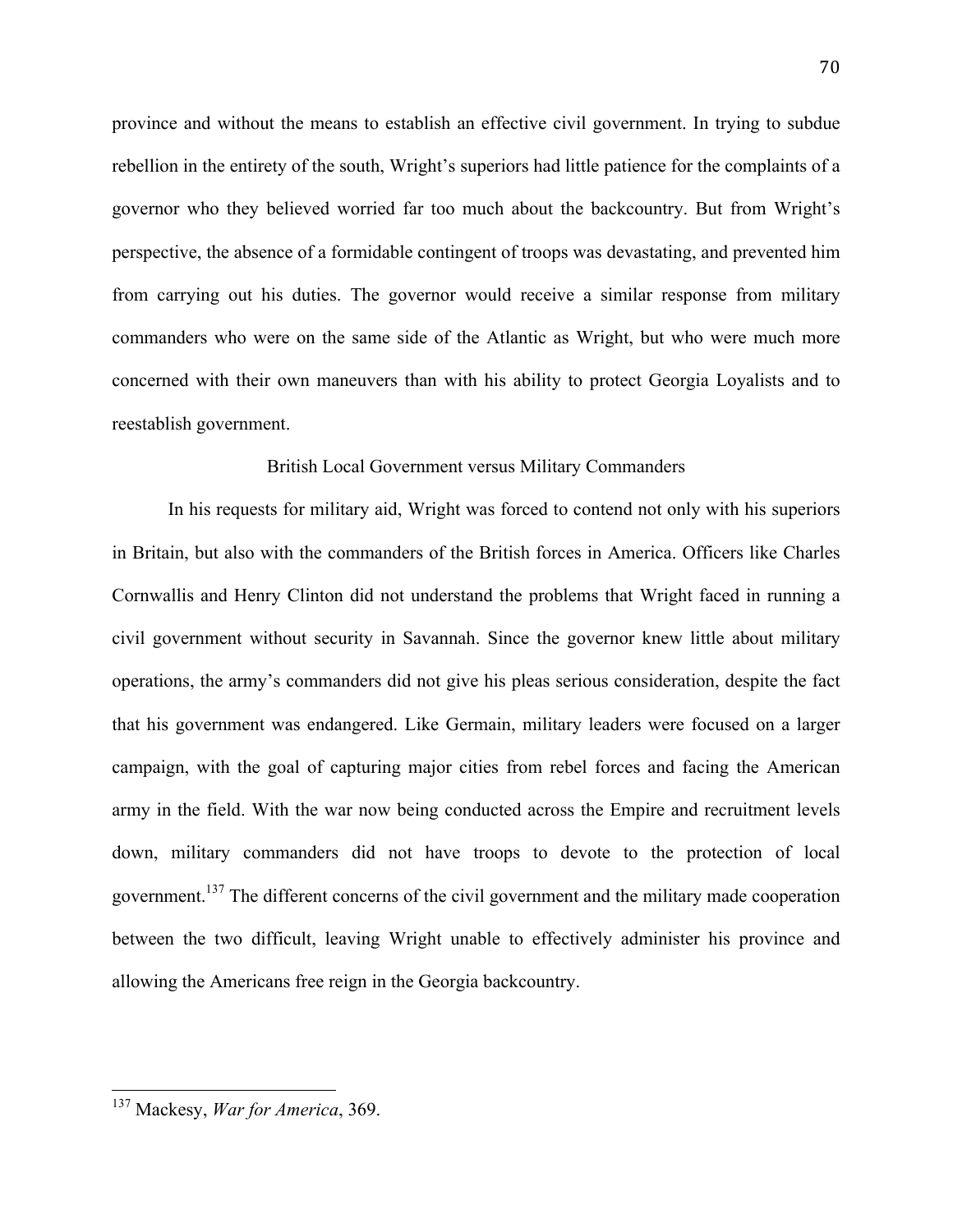In 1779, the British military saw Savannah as a priority. When the French fleet appeared off the coast of Georgia and laid siege to the city in September, British General Augustine Prevost called for support and worked with Governor Wright to fortify the city's defenses.<sup>138</sup> Though at first the governor was afraid that the British would give Savannah up to the French, General Prevost responded to the French Admiral d'Estaing's terms of surrender that "it was the Unanimous opinion and Resolution of the *Civil* and Military that the Town should be Defended."<sup>139</sup> During the siege, the civil and military government worked together to defend the citizens of Savannah against the enemy presence. Facing the determination of the British and fearing the approach of hurricane season, the French fleet sailed away in October.<sup>140</sup> Wright's quarrels with the military began after this victory, when General Clinton ordered troops to move out of Georgia into South Carolina with the aim of taking Charlestown from the Americans. While the British army focused on its next battle, Wright's civil government was left without any means to restore peace in Georgia, and in the governor's own words, "Naked and Defenceless."<sup>141</sup>

Time and again the military commanders responsible for troop movement in the south failed to comprehend the difficulties Wright faced in reestablishing a civil government without adequate protection from the rebels in the backcountry. One of the governor's orders from Germain was to hold elections for the House of Assembly, thus reassuring the inhabitants of Georgia (and all Americans) that the British did not intend to rule over them by military strength, and would allow them to return to their previous form of government. Wright delayed issuing writs of election, fearing that he could not yet trust the loyalty of the populace in Savannah. This

<sup>&</sup>lt;sup>138</sup> Coleman, *Revolution in Georgia*, 128.

<sup>139</sup> Wright to Germain, 5 November, 1779, in *GHSC*, vol. 3, 260.

<sup>140</sup> Coleman, *Revolution in Georgia*, 128-129.

<sup>141</sup> Wright to Germain, 6 November, 1779, in *GHSC*, vol. 3, 269.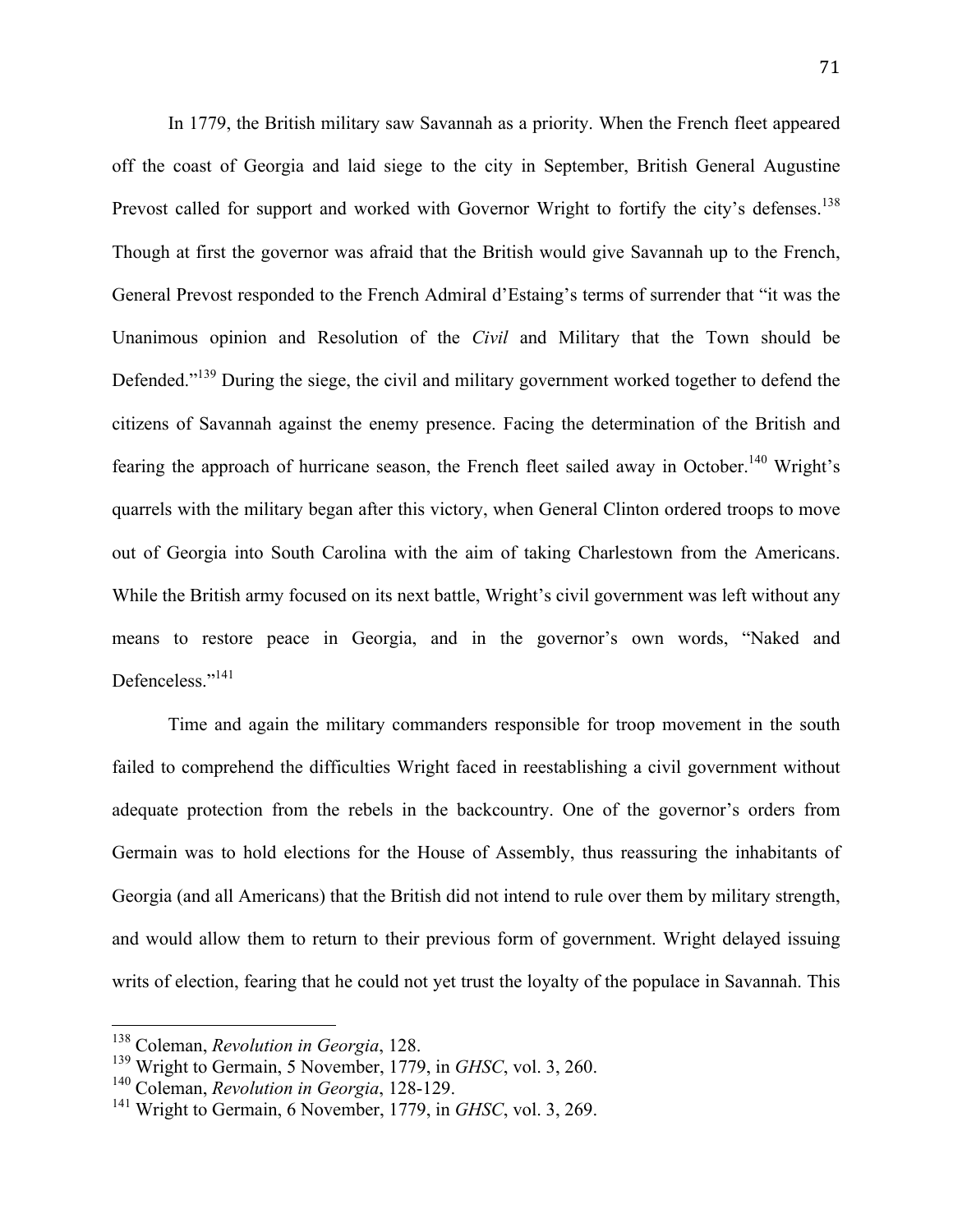changed in 1780 following a proclamation put out by General Clinton that gave a pardon to all rebels who would offer themselves up to British forces and declare their allegiance to the Crown.<sup>142</sup> The proclamation infuriated Wright, who feared that former patriots would come flocking to Savannah for protection, despite their former occupations committing violent acts its loyal inhabitants. The governor quickly issued writs of election before the decree could take effect, for he understood from previous experience that "…if these People Return, Many of them will have Influence Enough to get themselves Elected Members of Assembly."<sup>143</sup> General Clinton issued his proclamation with no thought or care as to how it might affect Wright's civil government in Georgia. Though the military would never see its repercussions on civil life, Wright thoroughly understood the implications of the proclamation and the potential disaster it could bring to Savannah. While the governor's civil government was meant to bring comfort to Loyalists, Clinton's proclamation allowed rebels to live under the pretense of loyalty, and even drove some who refused to take oaths to the British Empire over to the opposition.<sup>144</sup>

Efforts to reestablish civil government in Savannah were further hindered by the murders and raids committed by rebels in the undefended areas around the city. When violent activity increased after the military moved into South Carolina, those who suffered were primarily Loyalists who had agreed to aid Wright in reestablishing peace and order. The governor wrote to Germain in 1781 describing one instance in which several parties of rebels had "…assassinated Eleven People, some of them in their Beds, & that the People Murdered were such as had very early shewn their Loyalty and attachment to Governm<sup>t</sup>  $\&$  who had been most active  $\&$  usefull in Reducing the Rebellion & who were Principally to be depended upon for Magistrates & Militia

<sup>&</sup>lt;sup>142</sup> Shy, *Numerous and Armed*, 209.

<sup>143</sup> Wright to Germain, 14 March, 1780, in *GHSC*, vol. 3, 280.

<sup>144</sup> Shy, *Numerous and Armed*, 209.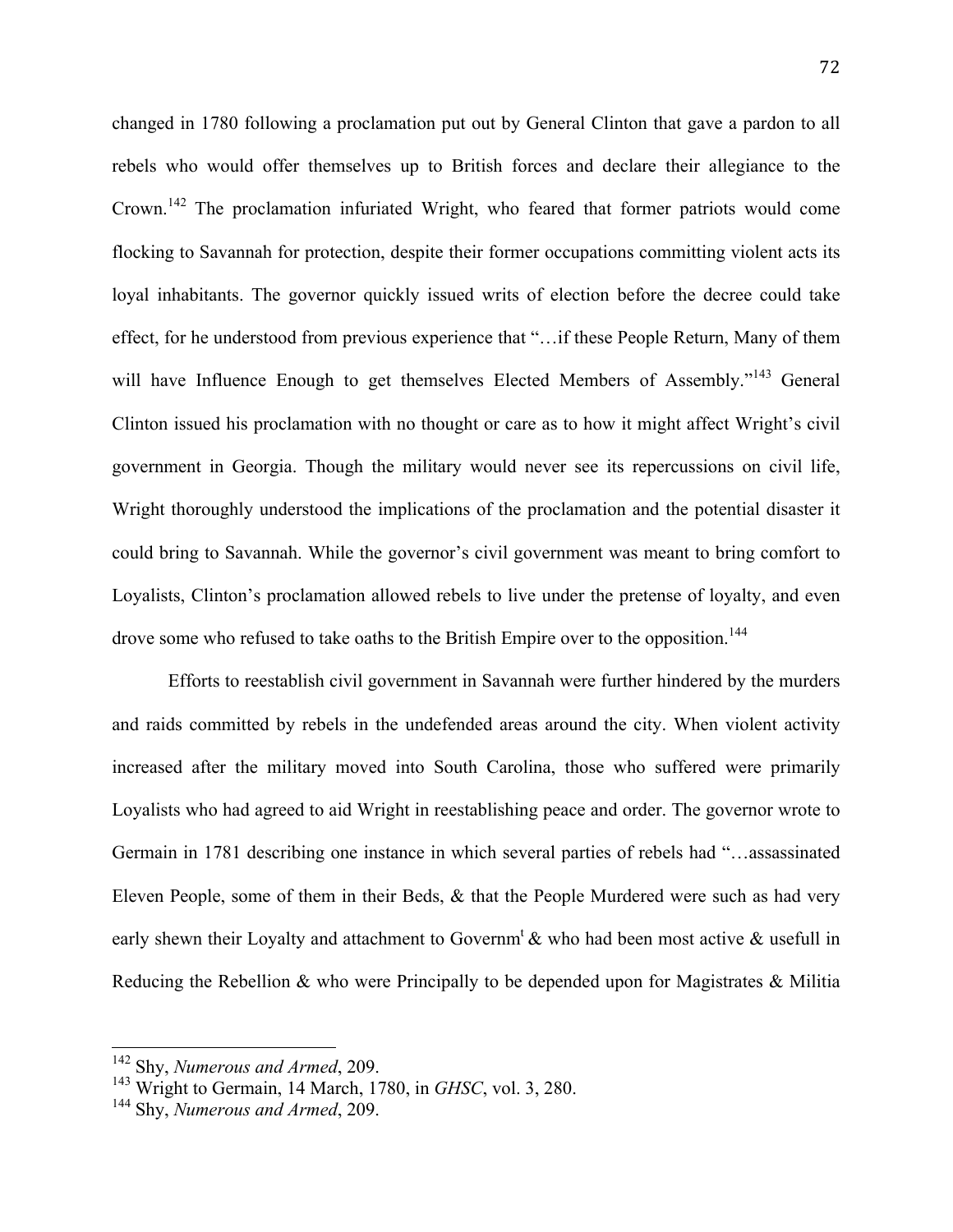officers..."<sup>145</sup> The unwillingness of the military to contribute sufficient troops to Savannah actively harmed Wright's efforts to establish government in the province, preventing him from carrying out the duties he was charged with upon being reinstated as governor.

The enmity between Wright and the commanders of British forces in America was well documented in correspondence. The governor blamed much of Georgia's fractured state on the military's failure to respond to his needs. Though their presence was sorely needed in the province for defense, the troops that did remain in Georgia quarreled with the governor over resources and often antagonized the inhabitants by plundering. Wright and other civil officials also believed the military to be jealous of the civil government's authority in Savannah.<sup>146</sup> After finding his requests repeatedly ignored by commanders, the governor complained to Undersecretary William Knox,

The Generals &c. &c. have always Set their faces against this Province, as I have frequently Wrote you, and I Can't tell why, unless it is because the King has thought Proper to Re-establish his Civil Government here—which the Military Cannot bear—and I have long Seen the will do Nothing for us, without a Positive order from home & which may now be too late.<sup>147</sup>

When there was a small military presence in Georgia, the soldiers meant to be protecting the inhabitants often alienated them instead. Civilians were often intimidated by the army, which had no qualms demanding supplies and quarter from Georgian Loyalists. Often times the military's obvious disregard for the distressing situation of civilians alienated the two groups. When the army moved on, Georgian inhabitants either realized everything they had disliked about the British and edged toward sympathy for the rebels, or felt abandoned and left to defend

<sup>&</sup>lt;sup>145</sup> Wright to Germain, 5 March, 1781, in *GHSC*, vol. 3, 335.

<sup>&</sup>lt;sup>146</sup> Report of the Commissioners of Claims, included in Wright to Germain, 20 May, 1780, in *GHSC*, vol. 3, 298.

<sup>147</sup> Wright to Knox, 16 February, 1782, in *GHSC*, vol. 3, 371.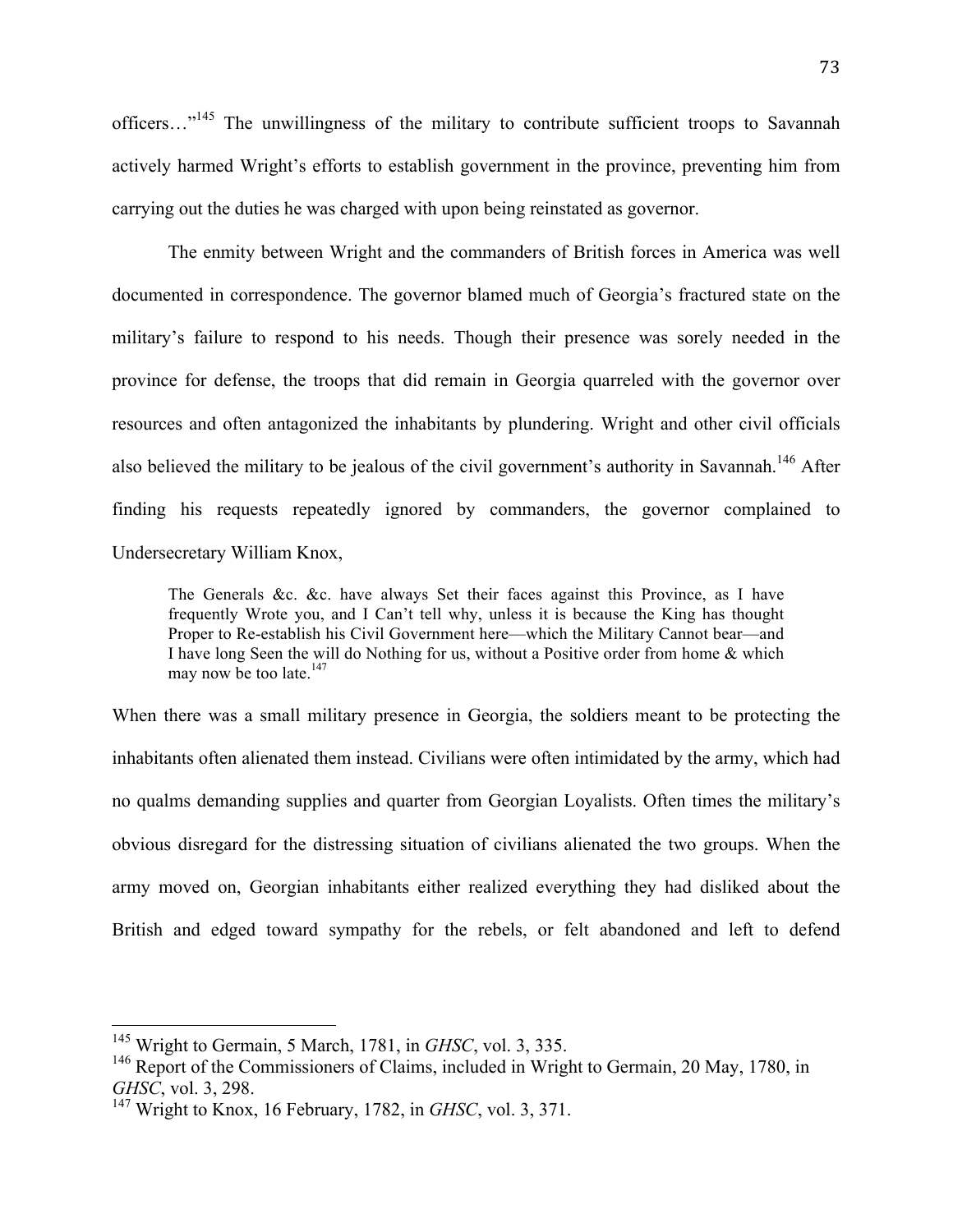themselves, which also lost support for the military.<sup>148</sup> Wright was continually angered by what he considered to be the disrespectful attitude of the military and their disregard for his government. Indeed, the feelings seemed to be mutual, as letters from military commanders to Germain include their negative reactions to the governor's demands.

In 1782, General Clinton wrote to Lord Germain about Wright's concerns. He reported that nothing of significance had occurred in Georgia for some time, and that the governor's fears were inflated. Clinton included his belief that "...General Leslie will find himself sufficiently strong to send thither at least the reinforcement the governor wishes to have if General Green [sic] should move with a serious design against that post."<sup>149</sup> This letter shows that the military was concentrating on actual engagements with the Continental Army rather than the defense of civilians against rebel activity. When Clinton stated that nothing of consequence had taken place in Georgia, he was referring to the fact that there had been no major combat in the area. Other sources confirm that the province was far from peaceful or uneventful from a civil perspective. The general also puts the responsibility of sending reinforcements to Savannah on another commander, and then only if an American army appeared to be heading in that direction. The British army was not concerned with the type of activity that made Wright's position in Savannah difficult, but was attempting to engage the enemy rather than hold what had already been captured.

Having been in correspondence with Lord Cornwallis concerning prisoner exchange in 1779, the American General Moultrie heard from the British that "Gov. Wright and his chief justice, had just arrived at Savannah, and began to exercise his civil functions with a high hand, before the military had arranged their matters, which gave great offence to Col. Clarke, who

<sup>&</sup>lt;sup>148</sup> Shy, *Numerous and Armed*, 233-234.

<sup>149</sup> Clinton to Germain, January 24, 1782, in *DAR*, vol. 21, 31.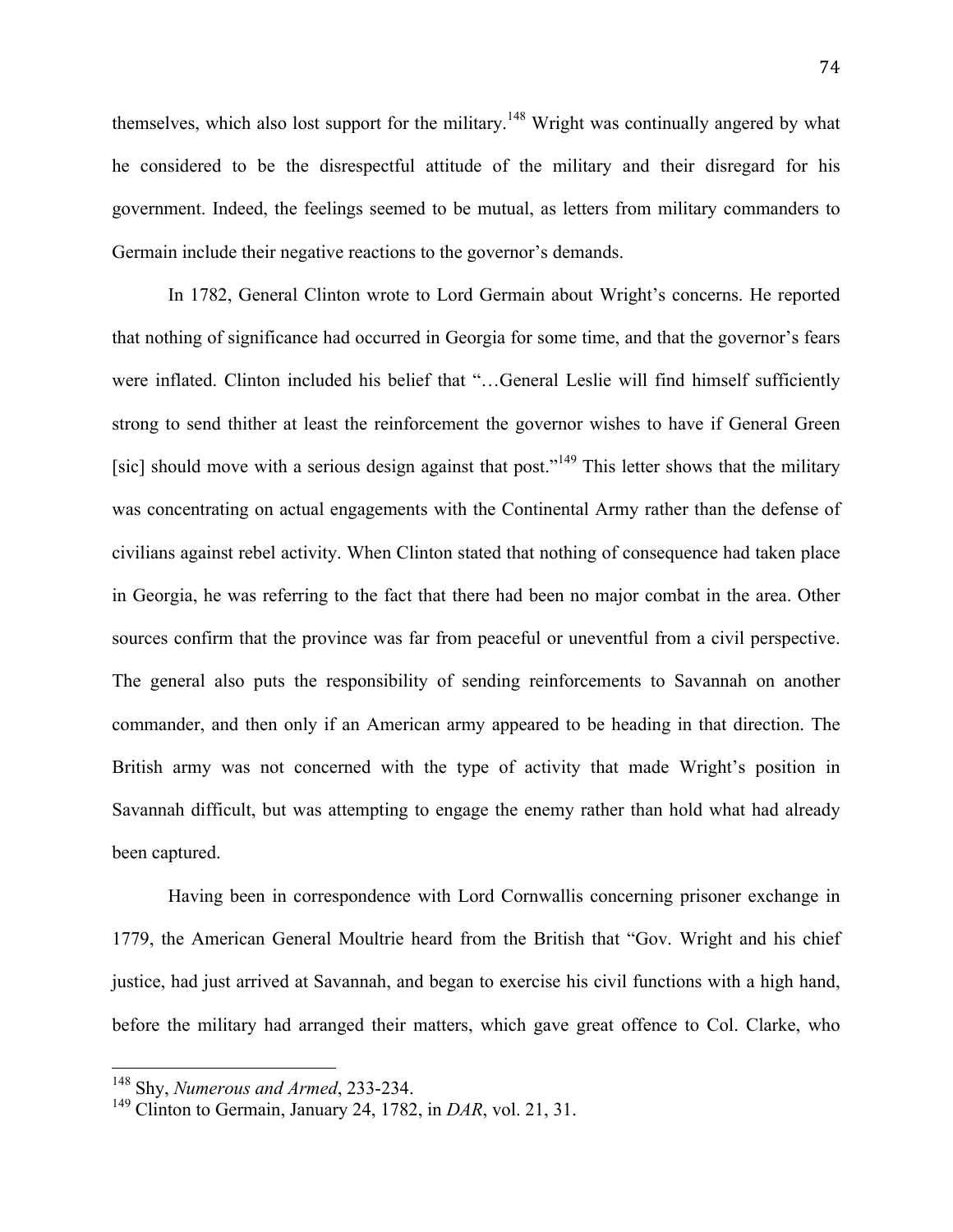commanded there..."<sup>150</sup> Even the Americans could see that the civil and military powers in Georgia were divided. Aware of the generals' opinion of his requests, Wright despaired and gave up hope of receiving anything but dismissive responses from them.<sup>151</sup> The lack of coordination between Wright's government and the military put the British at a significant disadvantage in attempting to hold Savannah. The rebels in the Georgia backcountry, though not strong enough to attack the city outright, had but to raid the areas around Savannah and wait for the British to give up its occupation.

From 1779 to 1782, Wright pinned his hopes on the defense of Savannah on a request for 150 British cavalry to keep the rebels at bay. He appeal was not unfounded or unnecessary, for Americans committed their acts of violence and raiding on horseback, and could disappear before any troops were able to reach them on foot.<sup>152</sup> In 1781, two years after his initial request, Germain responded to Wright, notifying him that "The scarcity of horses and horseaccouterments and the great use Lord Cornwallis found for cavalry were good reasons for his lordship's unwillingness to spare you any..."<sup>153</sup> His superiors clearly siding with the military, Wright was left without much hope for reinforcements.

Wright's hopes were raised when he received word from General Leslie that a contingent of soldiers would be sent to Georgia. But when the time came for the troops to leave for Savannah, Leslie changed his mind and countermanded the order.<sup>154</sup> Hearing reports that Clinton had nearly 20,000 troops with him, Wright could not understand why Savannah was not better

<sup>&</sup>lt;sup>150</sup> Moultrie, *Memoirs*, 121.

<sup>151</sup> Wright to Knox, 12 February, 1782, in *GHSC*, vol. 3, 366-367.

<sup>152</sup> Wright to Germain, 6 November, 1779, in *GHSC*, vol. 3, 269.

<sup>153</sup> Germain to Wright, 4 June, 1781, in *DAR*, vol. 20, 153.

<sup>154</sup> Wright to Knox, 12 February, 1782, in *GHSC*, vol. 3, 366.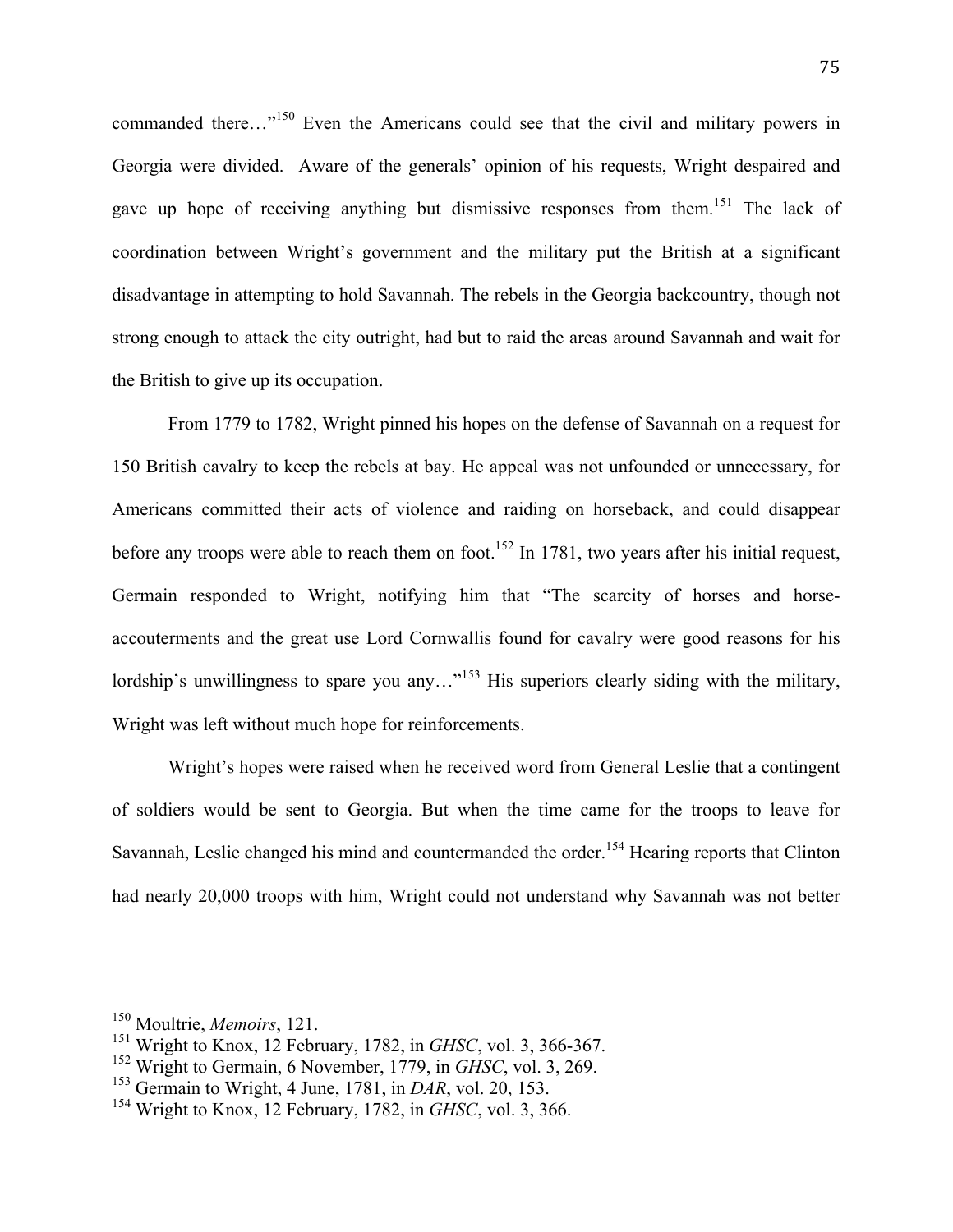protected from the rebels.<sup>155</sup> The military, on the other hand, believed his estimates of how much support was needed to be outrageous. In truth, troops were not spared for Savannah because the military commands' agendas were completely different than that of the governor's, they believed their goals to be more important to the outcome of the war, and their forces were spread too thin. While the military relied on civilian participation to shore up the army's efforts, commanders believe they could not afford to send troops to protect those civilians and their government at a local level.

## **Conclusions**

In April of 1782, General Clinton once more required more troops to be moved out of Georgia to support the war effort to the north. General Leslie suggested that Georgia should be evacuated rather than leave Florida and South Carolina in a weakened state, and when Sir Guy Carleton replaced Henry Clinton as the British commander in North America, he was instructed to withdraw all troops from Savannah. Upon hearing of the orders to evacuate, the governor objected and suggested that the St. Augustine garrison could be moved to Savannah, but it was not to be. <sup>156</sup> Ultimately, Wright's civil government was not important enough to maintain as the war came to a conclusion.

As governor of a Loyalist city within a province in rebellion, Wright's position allowed him to observe what his superiors and the military could not. He saw that once the military moved north, the efforts of Loyalists in Savannah were not enough to keep peace in nearby areas or to regain control over the backcountry, which was in rebel possession. While the army believed that decisive victory over the Continental Army would go a long way toward ending the war, Wright knew that there was widespread support for revolution that would not disappear

<sup>&</sup>lt;sup>155</sup> Wright to Germain, 16 February, 1782, in *GHSC*, vol. 3, 370.

<sup>156</sup> Coleman, *Revolution in Georgia*, 143.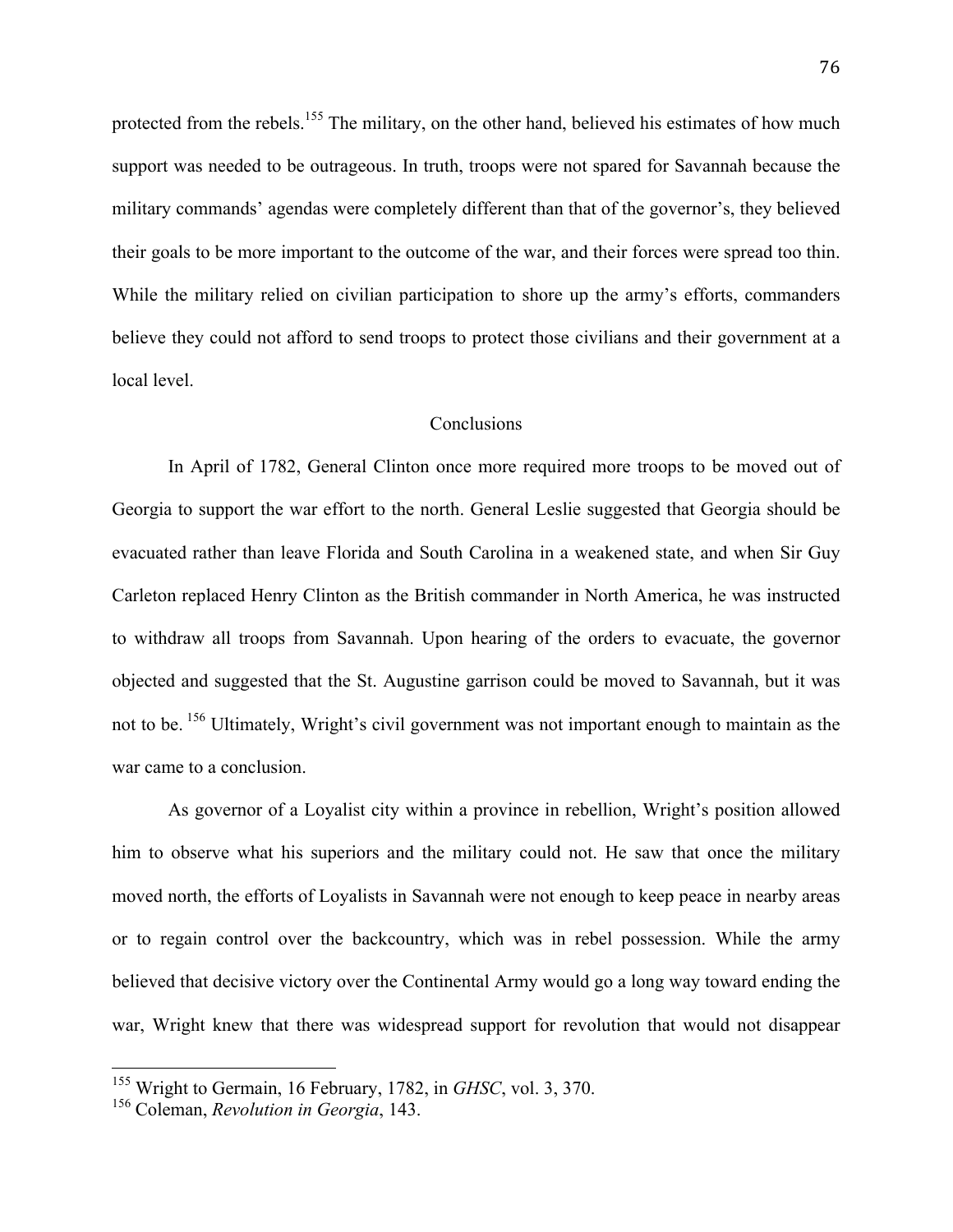without a constant British military presence. Furthermore, the number of people sympathetic to the rebellion was growing, and could only be stopped by force rather than by weak proclamations hoping to gain the favor of rebels.

The military and administration could not acknowledge Wright's observances regarding local conditions without giving up the war. Since their strategies for executing the war factored in low troop numbers and an enthusiastic response from Loyalists, the military could not allocate troops to the protection of civil government in Savannah without halting their forward progress and pursuit of Washington's army. For the British Empire, committing troops to the protection of Georgia would mean abandoning their overall campaign to subdue the northern colonies. Wright, on the other hand, was so focused on his duty to Georgia that he could not come to terms with the fact that there were simply too few troops to give him protection. His focus was narrowed to his province—the high imperial stakes of the war were not of his concern. With the local and imperial government unable to appreciate each other's perspectives, British control in America suffered, allowing rebels to make a stronger, more unified showing to the rest of the civilian population.

Wright's assessment of the British failure to restore peace and effective civil government came in a letter to Undersecretary Knox in February of 1782, just a few months before the evacuation in July. He accused the administration of mishandling the province, writing the following in a letter to Germain:

...a Grand Error to Re-establish Civil Governm<sup>t</sup> & not Support or Protect that Province against all Attempts whatever, this ought Certainly to have been done, as I Presume the intention was to be an Example to the other Colonies  $\&$  to Shew the Difference between the Blessings of the Kings Peace & Civil Government &c. and Rebel Tyranny &c. but God knows we have had Little Peace here.<sup>157</sup>

<sup>&</sup>lt;sup>157</sup> Wright to Knox, 23 February, 1782, in *GHSC*, vol. 3, 373-374.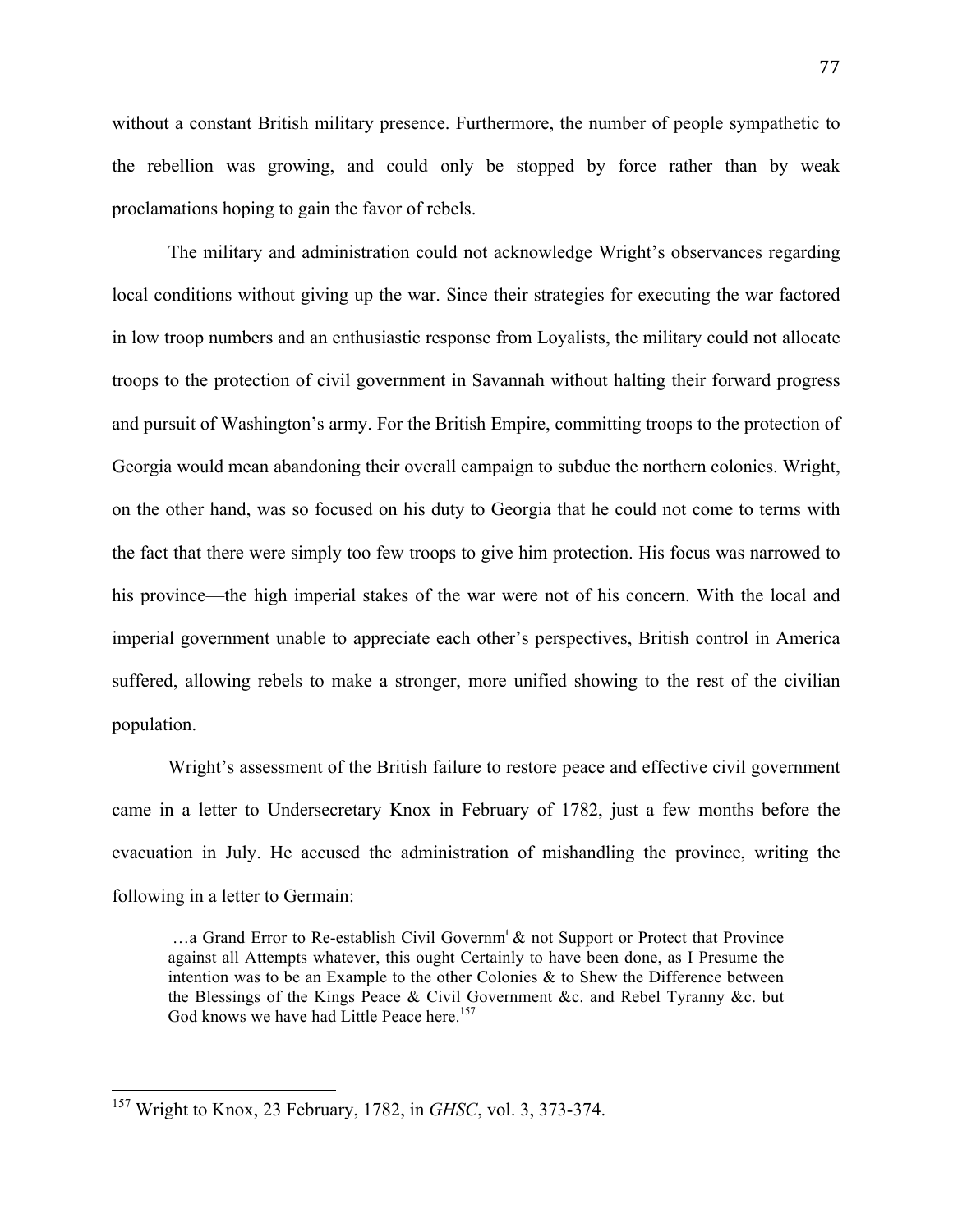Though the administration might have approved the idea of reestablishing a civil government in Georgia, they were not prepared to support it against rebel activity. Wright was left with orders and duties to carry out, but no material aid from the military to ensure that the Loyalist inhabitants of Savannah would be safe. Both the governor's superiors in administration and the commanders of the military were more concerned with a campaign against the Americans than ensuring that what they had already recovered remained stable. They did not understand Wright's situation and did not give credence to his complaints, despite the fact that he was the most qualified person to recognize the dangers of rebellion to the stability of the province. Strategies relying on Loyalists to protect themselves and to maintain peace after the army had moved on to its next engagement proved to be ineffectual and were at odds with Wright's need to establish government over those civilians. With the local civil government's goals completely different than those of the imperial administration and military, Wright's efforts to quell the rebellion in Georgia were in vain.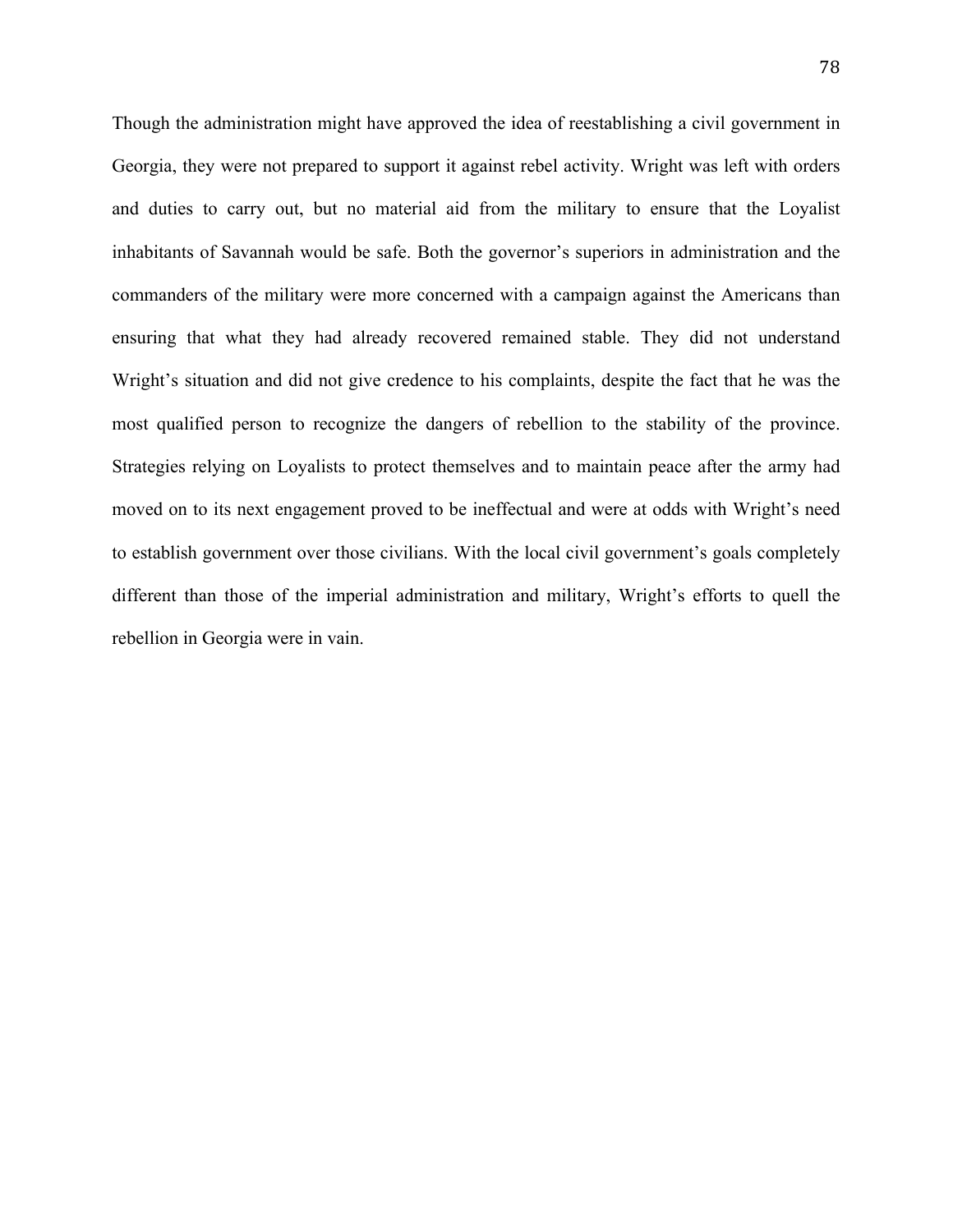## **Conclusion**

The last British troops evacuated Savannah on July 10 and 11, 1782, leaving the city open for the American civil government that was to replace Wright's administration. Higher estimates put the number of Loyalists who evacuated Georgia at around 3,100 whites and 3,500 slaves.<sup>158</sup> Many of these people went to East Florida and the Caribbean, but Sir James Wright returned to London for the last time, where his experiences as royal governor continued to affect his life. He became the head of a commission involved in obtaining compensation for Loyalists whose property had been seized when Georgia was lost. Wright himself had lost about £33,000 sterling over the course of the war, giving him cause to identify with the Loyalists and to aid them in recovering some of their assets.<sup>159</sup> He continued to help the Loyalists—who were, according to Bernard Bailyn, the real losers of the American Revolution—until his death in 1785 at age sixty-nine, just three years after the evacuation of Georgia.<sup>160</sup>

Wright's correspondence with his superiors tells the story of the American Revolution in Georgia, not from the perspective of the patriot or the distant British administrator, but through the observations of the civil governor whose primary interest was the welfare of his colony. Georgia was perhaps the least likely of the colonies to join the rebellion. As the southernmost province, Georgia was in a geographical position that made it less likely to revolt. Though South Carolina put a great deal of pressure on the colonists, the Georgians were far removed from the nucleus of sedition in New England. A shared border with Florida and its status as a frontier colony also gave Georgians incentive to remain loyal to Britain. Established in the 1730s, it was

<sup>&</sup>lt;sup>158</sup> Coleman, *Revolution in Georgia*, 144-145.

<sup>&</sup>lt;sup>159</sup> Oxford Dictionary of National Biography Online, s.v. "Wright, Sir James, first baronet (1716-1785)" by Edward J. Cashin, accessed June 23, 2011, http://www.oxforddnb.com. proxy.wm.edu/view/article/30035.

<sup>160</sup> Bernard Bailyn, *The Ordeal of Thomas Hutchinson* (Cambridge, Massachusetts: The Belknap Press of Harvard University Press, 1974): xi.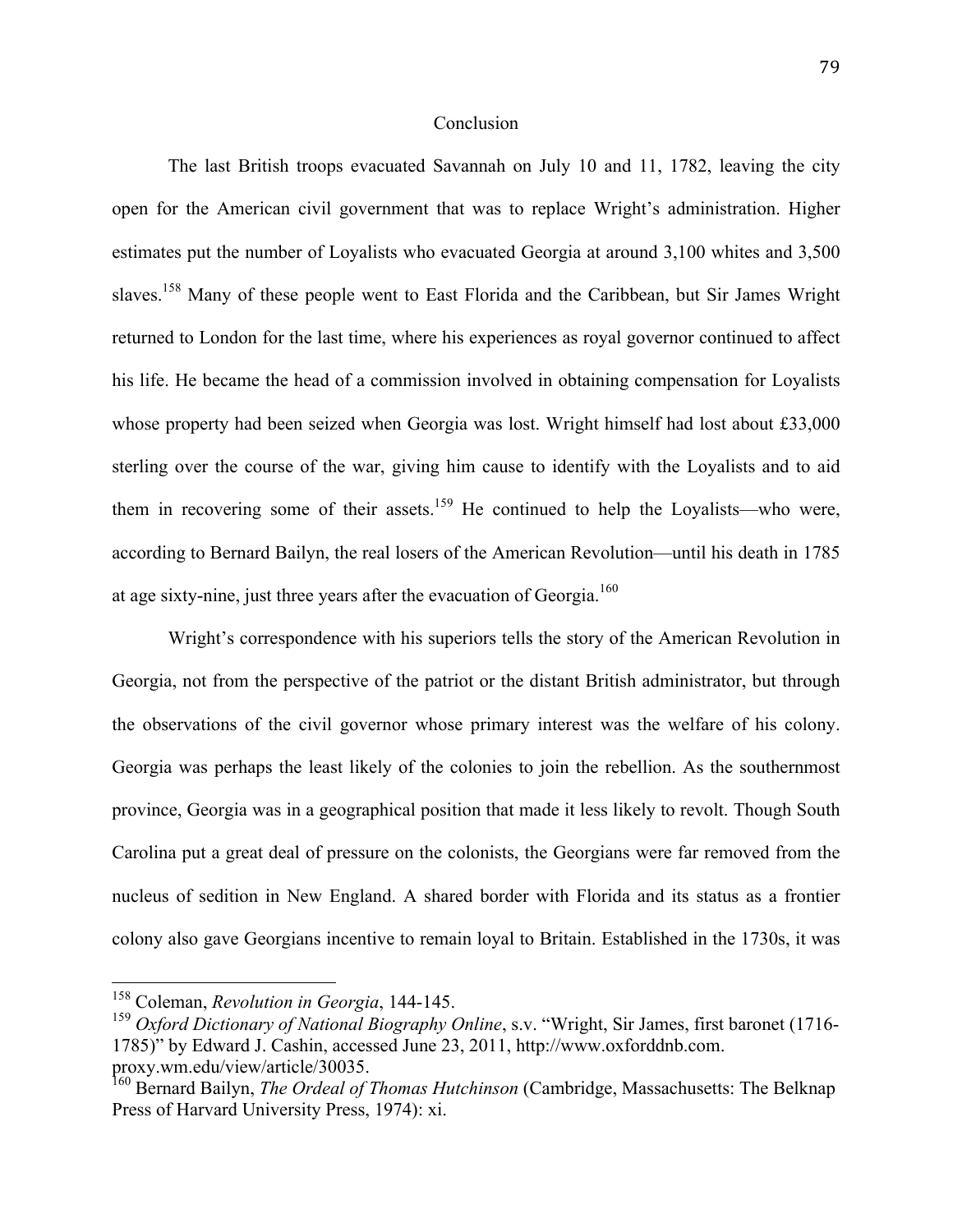the colony with the freshest ties to the mother country, with many Georgians only one generation removed from England. Of the thirteen colonies that signed the Declaration of Independence, Georgia had the most incentive to stay out of the war. The fact that the province rebelled despite these numerous factors in favor of loyalty shows that the problems in administration and the differences between those in America and Britain could not be reconciled in any of the colonies. The flaws in the system that prevented the British from maintaining control in America were not limited to Georgia, but existed in all thirteen colonies that chose to seek independence.

Sir James Wright was a particularly competent governor, as evidenced by his handling of the Stamp Act Crisis. Well-loved by the Georgian colonists, he was often able to use his personal influence to avert violence. But in the years leading up to the revolution and during the war, even Wright's authority was not powerful enough to prevent Georgians from sending a delegation to the Second Continental Congress. As the passions of the colonists became more difficult to subdue and his superiors failed to send adequate material support, Wright could not maintain control of his government. His perspective as a local civil authority trying to preserve peace in his province is significant in understanding the problems in the British system. The governor's letters highlight these issues between local and imperial authority in Georgia, which explain why the British were not able to subdue the colonies in the face of continued resistance from a large segment of the population.

Georgian patriots might never have joined the revolution without the assistance and sense of unity provided by the Continental Congress and Councils of Safety. These organizations enabled the rebels to present a unified front to the British government, as observed by Wright in his complaints to his superiors about the support given to Georgia patriots from South Carolina and other colonies. These groups were able to garner support for the revolutionary movement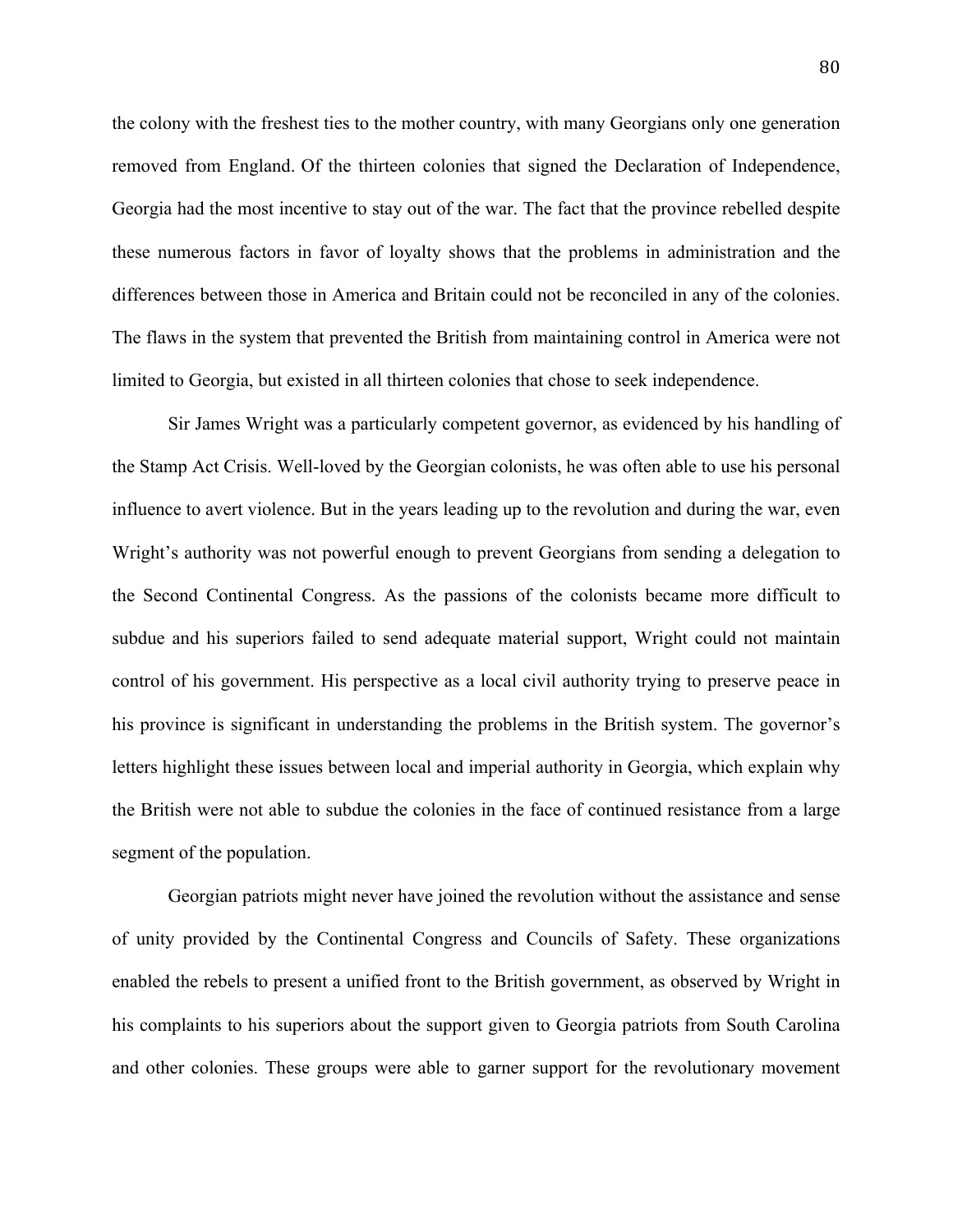across all thirteen colonies. The extent of their organization exceeded the powers of any one colonial governor and was a surprise to the British administration, which hoped to exploit the vast differences between colonies that existed prior to 1765. While the Americans were united in most of their goals and were obligated to protect each state that had declared independence during the war, Wright's local government was at odds with the British imperial administration.

Britain lost the American Revolution in part because it attempted to fight an offensive war without the number of troops needed to maintain control of apparently subdued areas. When the French and Spanish became involved in the conflict, Britain was forced to defend its own borders and its other colonial holdings in the Caribbean with troops while also fighting in America. This comes through in Wright's correspondence when military officers could not afford to leave a large contingent of troops behind to maintain control of Georgia. Though still needed in Georgia, the British troops were also needed elsewhere, as there were too few soldiers to protect such a large imperial territory. Though the governor required forces in Savannah to support his authority and to protect Loyalists, the military and imperial administration needed to take the offensive and march north into the Carolinas, leaving Wright without a force to protect his government. Limited in troops, the British could not maintain control in one colony without failing to conquer and protect the rest, thereby losing the war. They could not leave troops protecting Georgia, as they it would mean having too few soldiers to advance further and subdue the remaining states in rebellion. With no way to protect the south while also advancing north, Georgia became a lost cause.

In his letters, Governor Wright identified the flaws in communication and differences in agenda that gave his superiors reason to ignore his advice, leaving him without the resources to administer a colony in rebellion. While his correspondence shows that the trans-colonial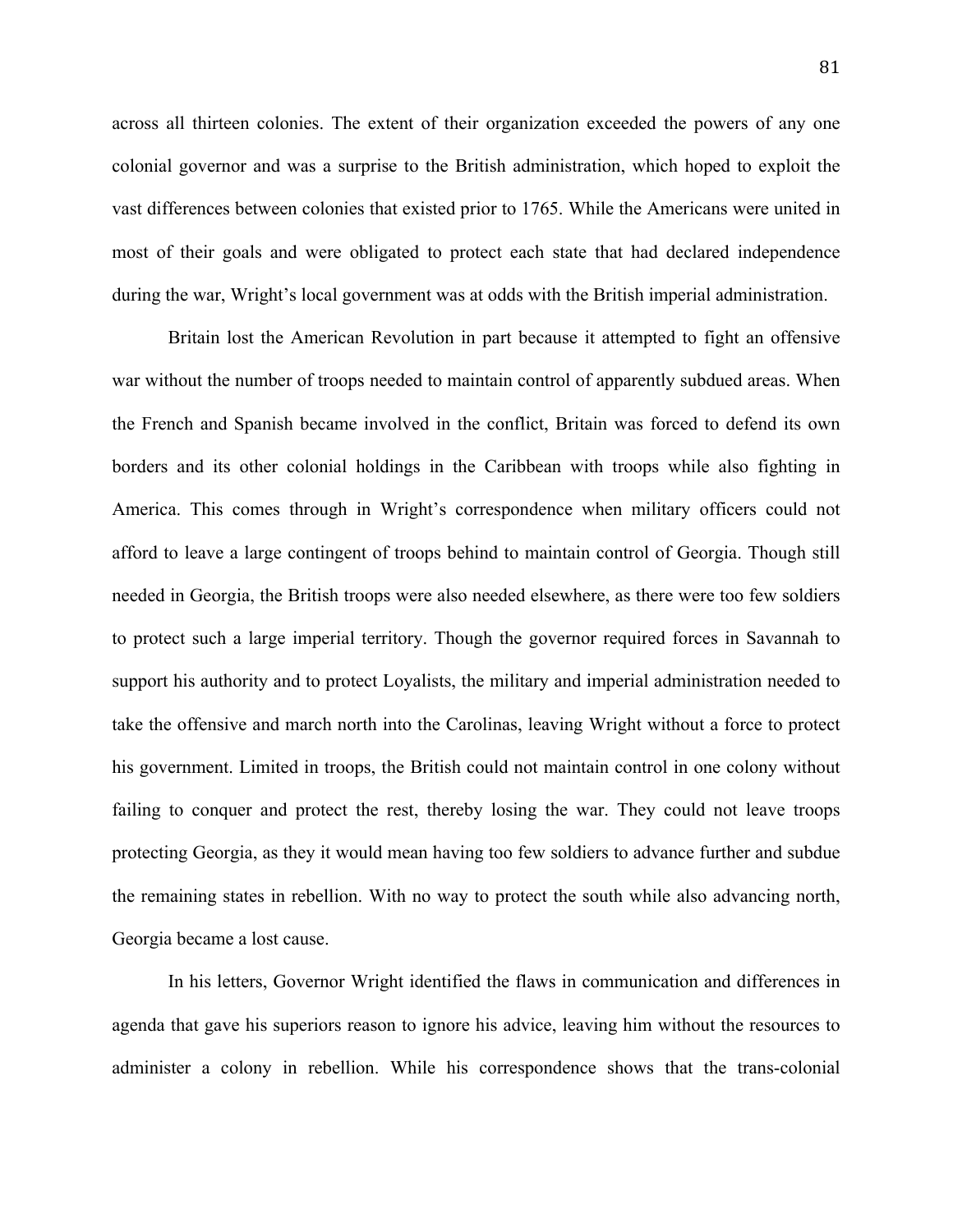organization of the patriots was a major reason for Georgia's eventual involvement in the revolution, the governor's inability to coordinate with the British imperial administration is even more apparent. Although he had proven his competency many times over and was attuned to the situation in Georgia, his superiors rarely took Wright's requests and advice seriously, as local and imperial goals did not align. The geographical distance of the administration from the colonies where events were taking place was a major problem, mainly because communication was easily lost or waylaid and because British authorities could not fully appreciate the situation as described by the governor. Ultimately, Wright's efforts did not prove enough to keep peace in Georgia without the full support of the British administration, which could not afford to protect one colony at the expense of risking a homeland invasion or losing the colonies to the north.

The defects in cooperation between local and imperial government prevented Wright from controlling his province, which was not a pivotal holding for the British Empire, but was one that could not be ignored by the Americans without compromising their cause. Wright's correspondence demonstrates that the situation in Georgia was such that had the imperial administration been able to effectively cooperate with the civil government in the province, the colony could have remained in British hands. But the possession of Georgia would only come at a high price—the abandonment of the north to rebel control. Georgia's independence might be called an American success, but it was more of a British failure. Because the empire could not commit to the protection of one colony without losing the whole, Wright and the Georgia Loyalists were abandoned by their government and eventually evacuated from their homes. Georgia's unique role in the American Revolution shows that even under the most favorable circumstances, the British administration could not maintain control over its colonies once a significant population in all thirteen provinces had taken up the mantle of rebellion.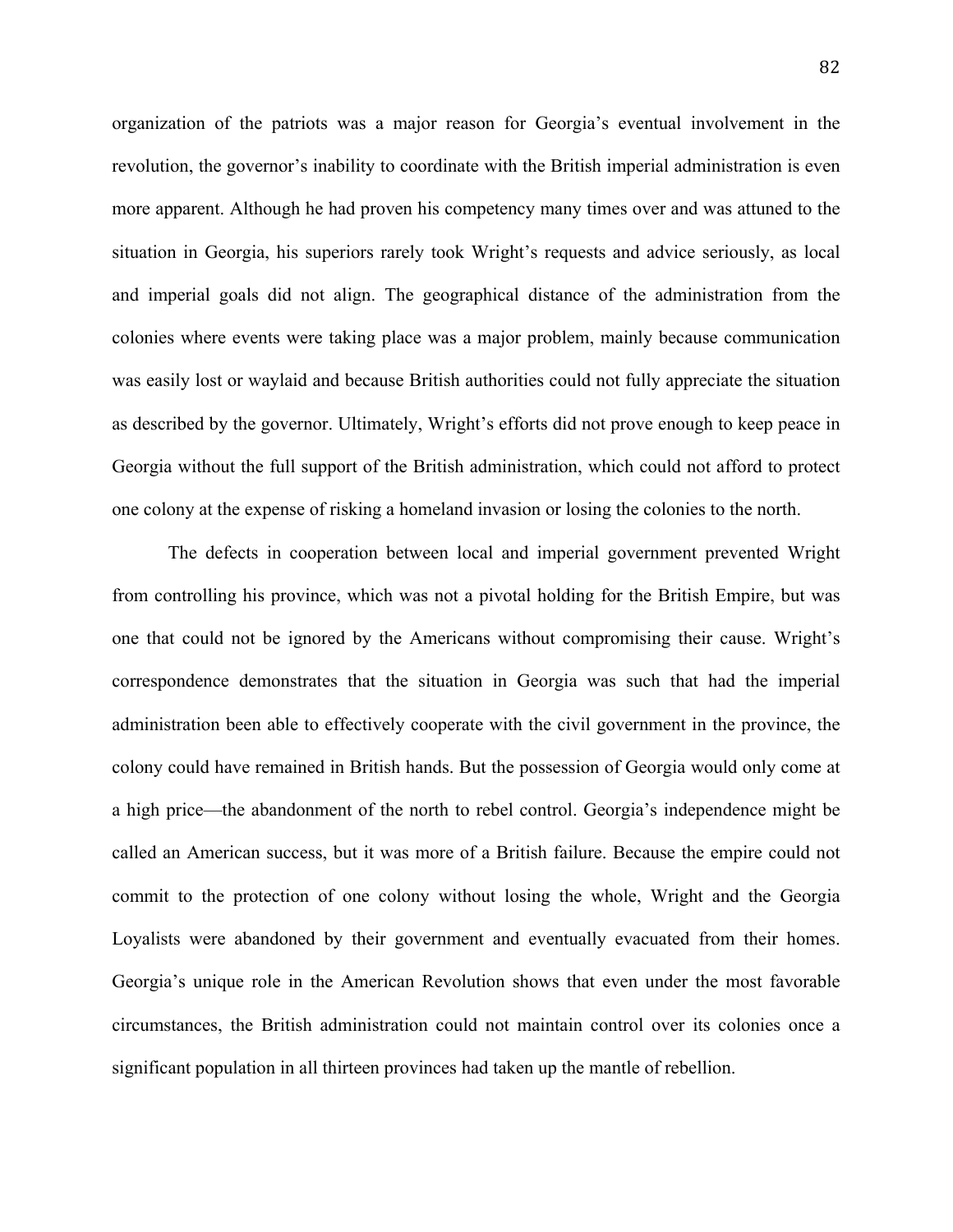| Abbreviations |                                                                                                       |
|---------------|-------------------------------------------------------------------------------------------------------|
| CGHS          | Collections of the Georgia Historical Society. Vol. 3.<br>Savannah, Georgia, 1873.                    |
| CRG           | Colonial Records of the State of Georgia. Ed. Allen D.<br>Candler. 32 vols. New York, 1970.           |
|               | Colonial Records of Georgia. Ed. Kenneth Coleman and<br>Milton Ready. 32 vols. Athens, Georgia, 1976. |
| DAR           | Documents of the American Revolution: 1770-1783. Ed.<br>K.G. Davies. Dublin, 1979.                    |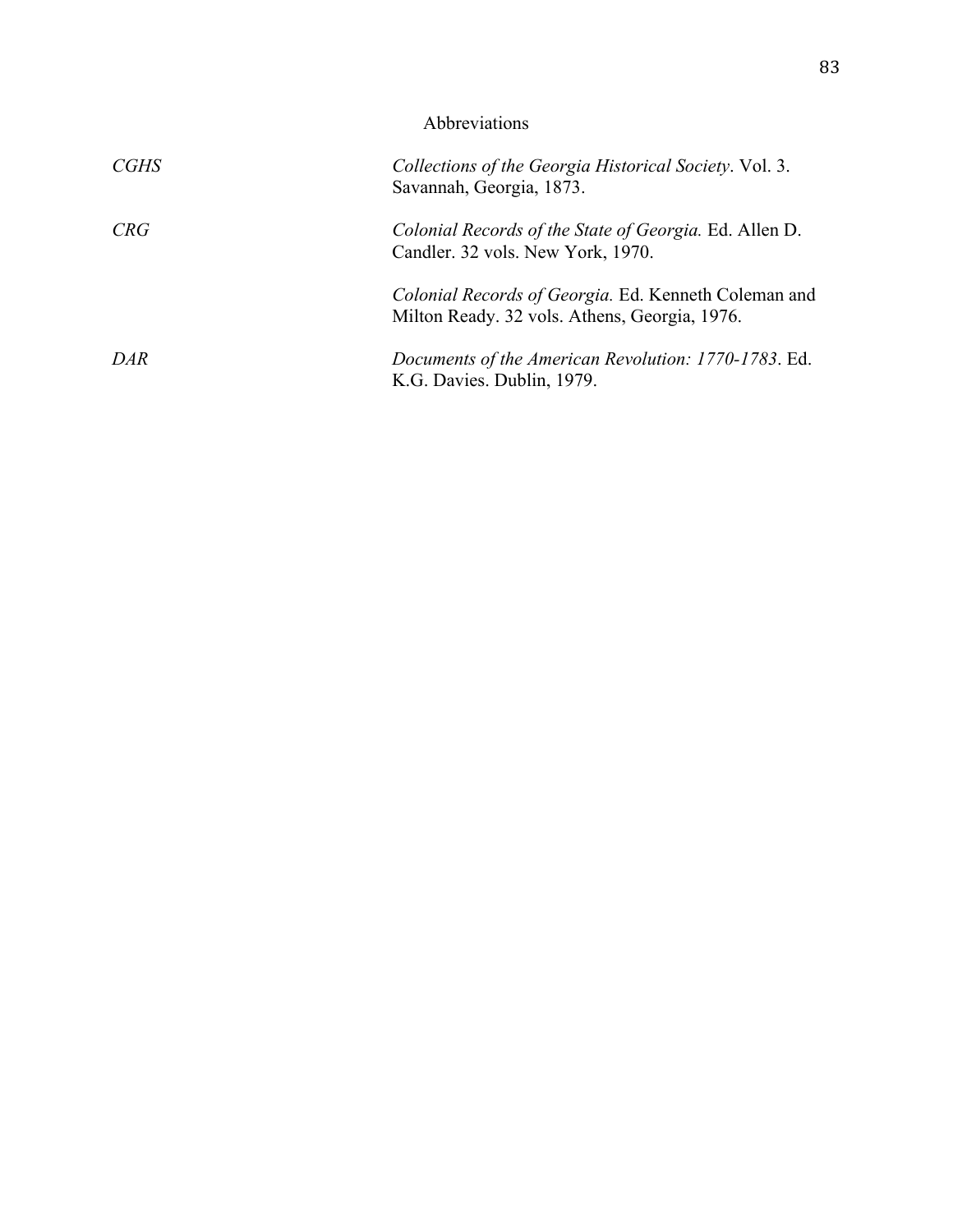## **Bibliography**

- Abbott, William Wright. *The Royal Governors of Georgia*. Chapel Hill, North Carolina: University of North Carolina Press, 1959.
- Bailyn, Bernard. *The Ordeal of Thomas Hutchinson*. Cambridge, Massachusetts: The Belknap Press of Harvard University Press, 1974.
- Bailyn, Bernard. *The Ideological Origins of the American Revolution.* Cambridge, Massachusetts: The Belknap Press of Harvard University Press, 1967.
- Bartram, John. "Diary of a Journey through the Carolinas, Georgia, and Florida from July 1, 1765, to April 10, 1766." Annotated by Francis Harper. *Transactions of the American Philosophical Society* 33, no. 1 (December, 1942): 1-120. http://www.jstor.org/stable/1005551.
- Candler, Allen D., ed. *The Colonial Records of the State of Georgia*. 32 vols. New York: AMS Press, 1970.
- Cashin, Edward J. "Wright, Sir James, first baronet (1716-1785)." In *Oxford Dictionary of National Biography Online*. Oxford University Press, 2004-. Accessed June 23, 2011. doi:10.1093/ref:odnb/30035.
- Coleman, Kenneth. *The American Revolution in Georgia 1763-1789*. Athens, Georgia: Georgia University Press, 1958.
- Coleman, Kenneth and Milton Ready, ed. *Colonial Records of Georgia*. 32 vols. Athens, Georgia: Georgia University Press, 1976.
- *Collections of the Georgia Historical Society*. Vol. 3. Savannah, Georgia: Georgia Historical Society, 1873.
- Coulter, E. Merton. *Georgia: A Short History.* Chapel Hill, North Carolina: University of North Carolina Press, 1947.
- Dartmouth Papers. The British National Archives, Kew, England.
- Davies, K.G. ed. *Documents of the American Revolution: 1770-1783*. 21 vols. Dublin: Irish Academic Press, 1979.
- Ellefson, C. Ashley. "The Stamp Act in Georgia." *The Georgia Historical Quarterly* 46, no. 1 (March, 1962): 1-19. http://www.jstor.org/pss/40578353.
- *Georgia Gazette*. March 1, 1764. From NewsBank/Reader, America's Historical Newspapers. http://infoweb.newsbank.com.proxy.wm.edu/iw-search/we/HistArchive/ (accessed April 7, 2012).
- *Georgia Gazette*. November 14, 1765. From NewsBank/Reader, America's Historical Newspapers. http://infoweb.newsbank.com.proxy.wm.edu/iw-search/we/HistArchive/ (accessed April 7, 2012).
- Jones, Charles C. Vol. 2 of *The History of Georgia*. Boston: Houghton, Mifflin and Company, 1883.
- Mackesy, Piers. *The War for America*. Cambridge, Massachusetts: Harvard University Press, 1964.
- Mitchell, Robert G. "Sir James Wright Looks at the American Revolution." *The Georgia Historical Quarterly* 53, no. 4 (December, 1969): 509-518. http://www.jstor.org/stable/40579019.
- Morgan. Edmund S. and Helen M. Morgan. *The Stamp Act Crisis: Prologue to Revolution* Chapel Hill, North Carolina: University of North Carolina Press, 1953.